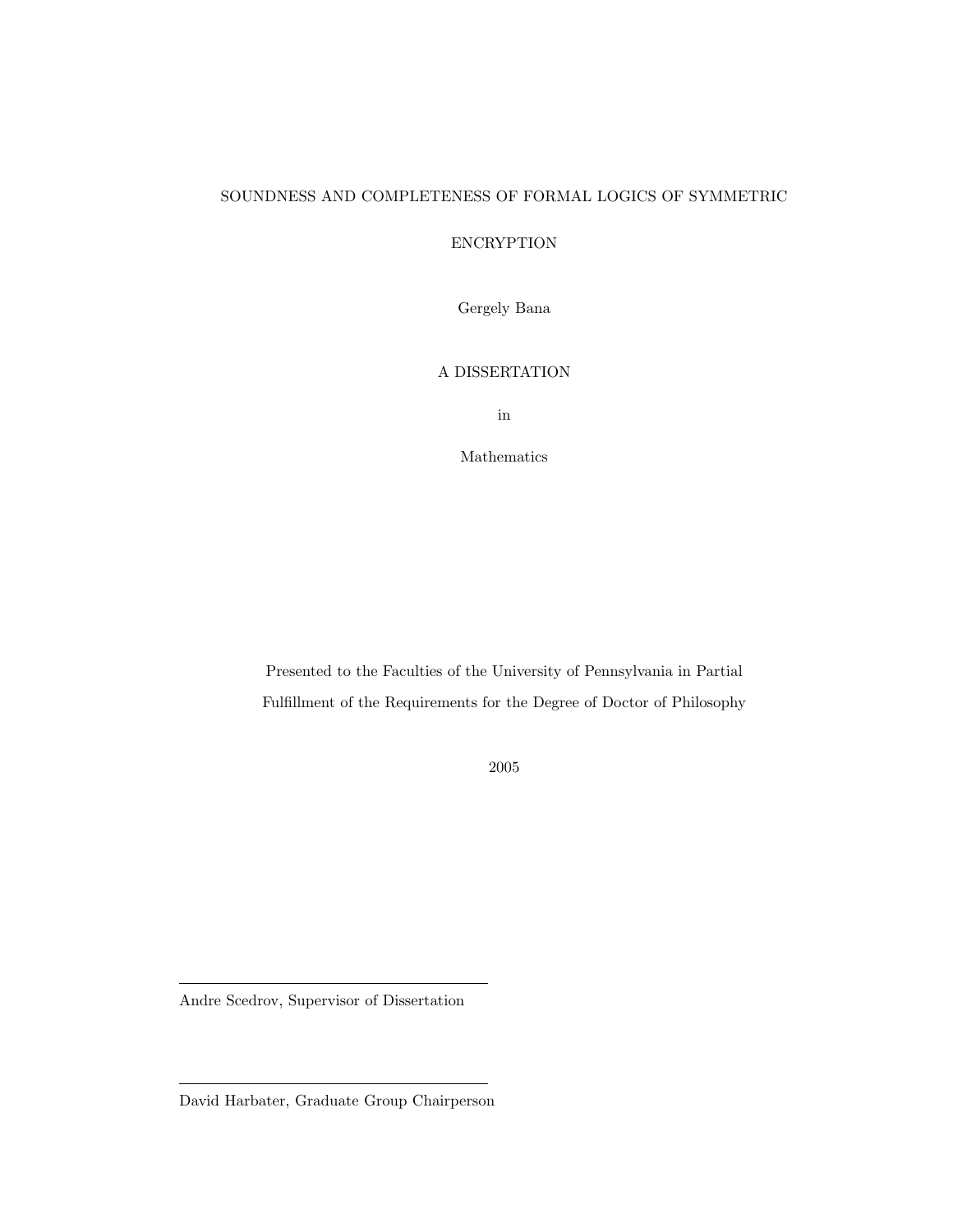COPYRIGHT

Gergely Bana

2005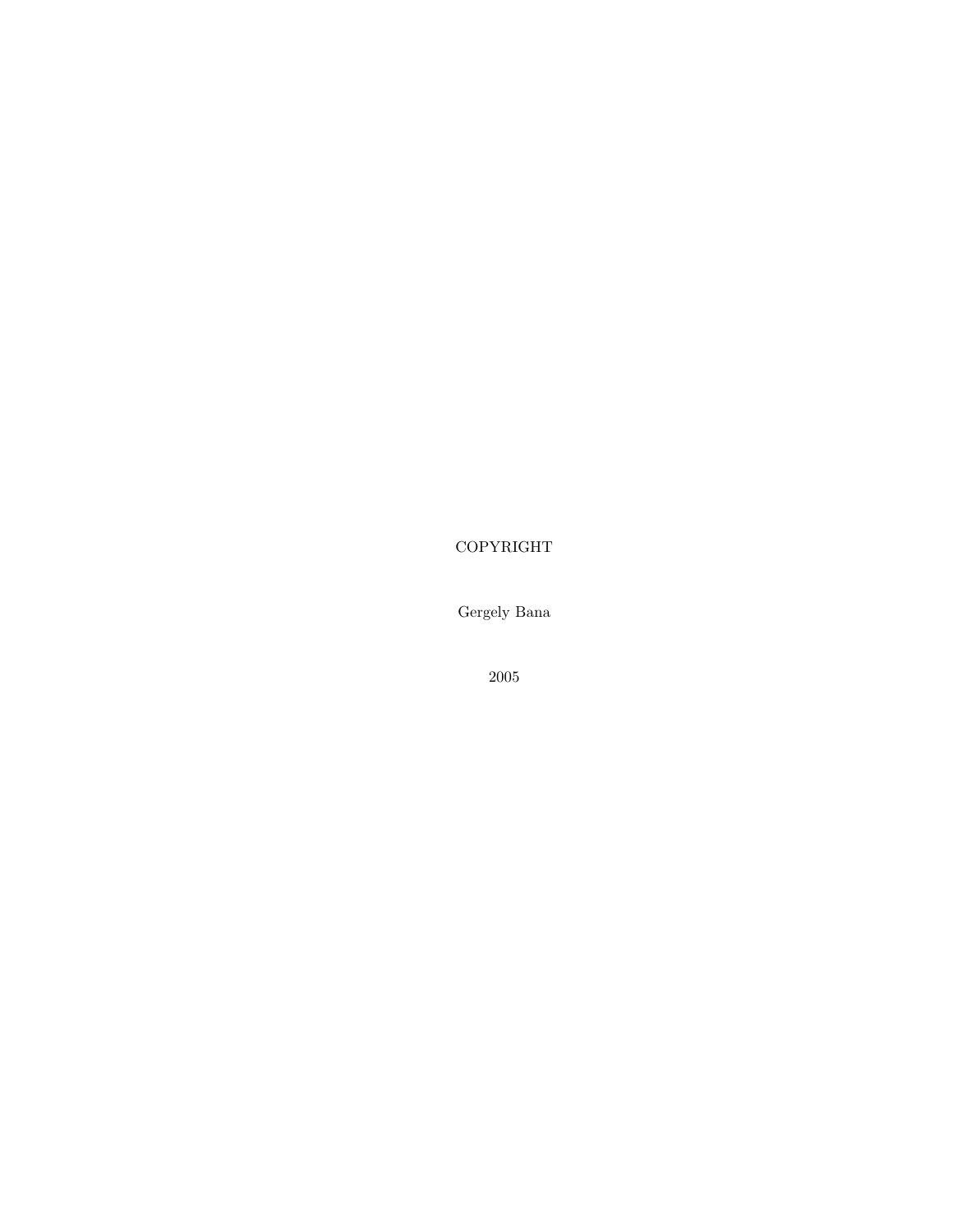## Acknowledgements

I would like to thank Andre Scedrov for his tremendous support as a thesis advisor, and also for introducing me to the subject and to the information security and cryptography community. I would also like to thank Pedro Adão from the University of Lisbon for the great hours of research we spent on the subject, and for reading the manuscript and providing valuable suggestions. Finally, many thanks are due to Richard V. Kadison for the lunches, and for all that I learned from him in math and in life matters as well.

During the work on this thesis I was supported by ONR CIP/SW URI "Software Quality and Infrastructure Protection for Diffuse Computing" through ONR Grant N00014-01-1-0795, with additional support by NSF Grant CCR-0098096.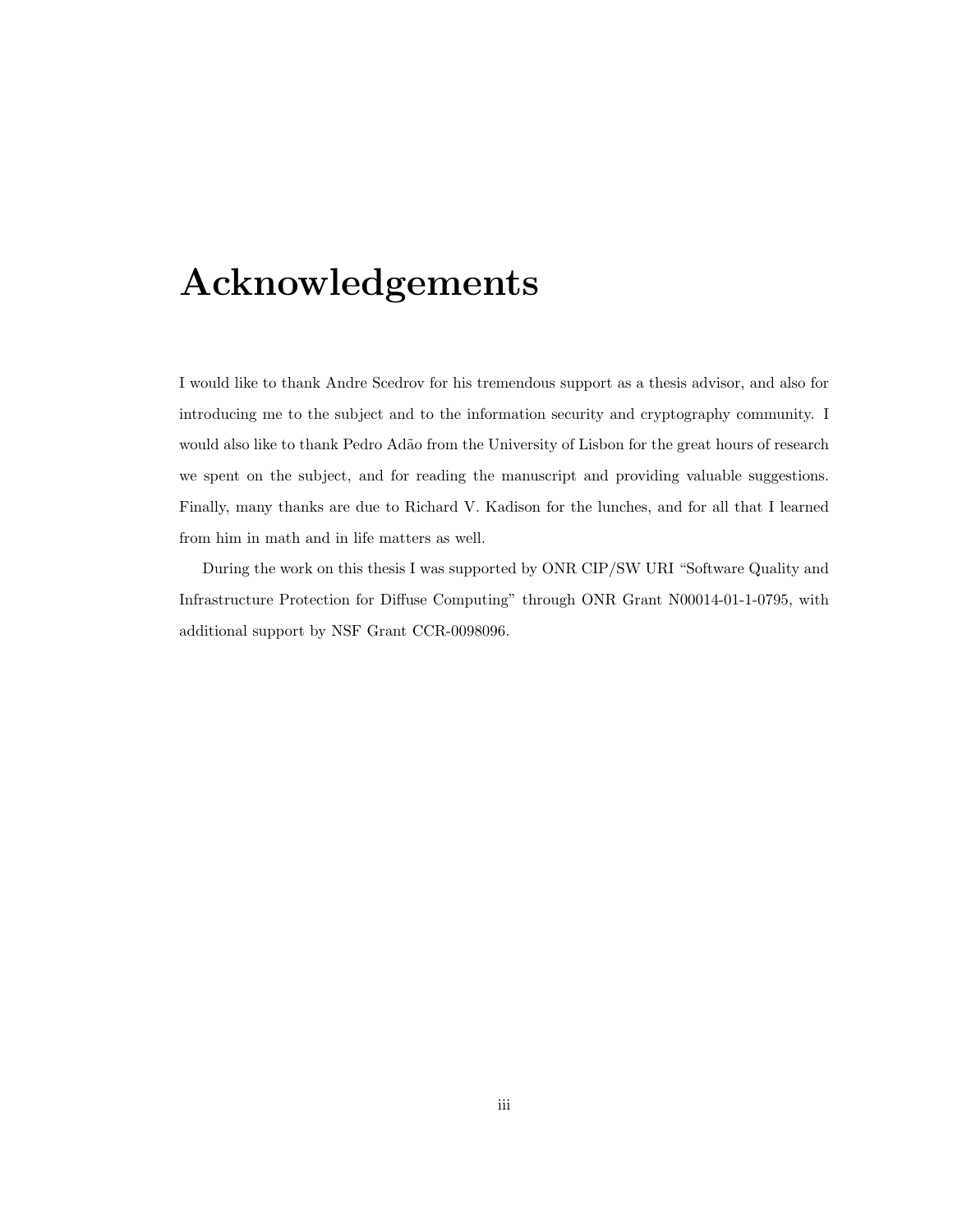#### ABSTRACT

## SOUNDNESS AND COMPLETENESS OF FORMAL LOGICS OF SYMMETRIC ENCRYPTION

Gergely Bana

Supervisor: Andre Scedrov

In the last two decades, two major directions in cryptography have developed: formal and computational. The formal approach uses simple, manageable formal languages to describe cryptographic protocols; this approach is amenable to automatization, suitable for computer tools, but its accuracy is often unclear. The computational approach is harder to handle mathematically, involves probability theory and considers limits in computing power; proofs are done by hand, but it is more accurate, hence widely accepted.

Much effort has been made to bridge the gap between the two approaches, including the work of Martin Abadi and Philip Rogaway who considered a formal logic of symmetric encryption and its interpretations in cryptosystems based on computational complexity. The Abadi-Rogaway setting has three important ingredients: a formal language along with an equivalence notion of formal expressions, a computational cryptosystem with the notion of computational equivalence of ensembles of random distributions, and an interpreting function that assigns to each formal expression an ensemble of distributions. We say that the interpretation satisfies soundness if equivalence of formal expressions implies computational equivalence of their interpretations, and satisfies completeness if computational equivalence of the interpretations requires equivalence of the expressions.

We consider expansions of the Abadi-Rogaway logic of indistinguishability of formal cryptographic expressions. The formal language of this logic uses a box as notation for indecipherable strings, through which formal equivalence is defined. We expand the logic by considering different kinds of boxes corresponding to equivalence classes of formal ciphers. We consider not only computational, but also purely probabilistic, information-theoretic interpretations. We present a general, systematic treatment of the expansions of the logic for symmetric encryption. We establish general soundness and completeness theorems for the interpretations. We also present applications to specific settings not covered in earlier works: a purely probabilistic one that in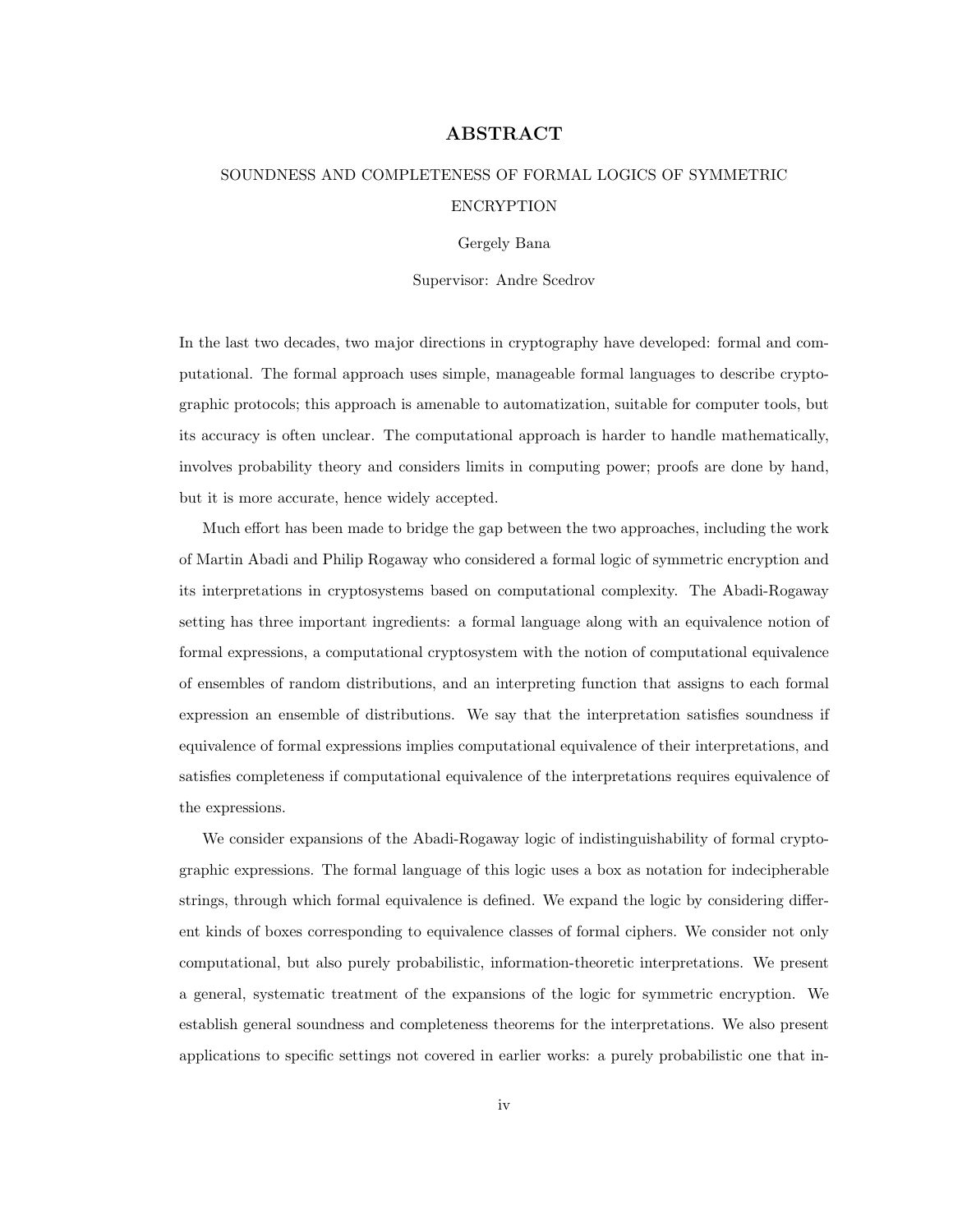terprets formal expressions in One-Time Pad, and computational settings of the so-called type 2 (which-key revealing) cryptosystems based on computational complexity.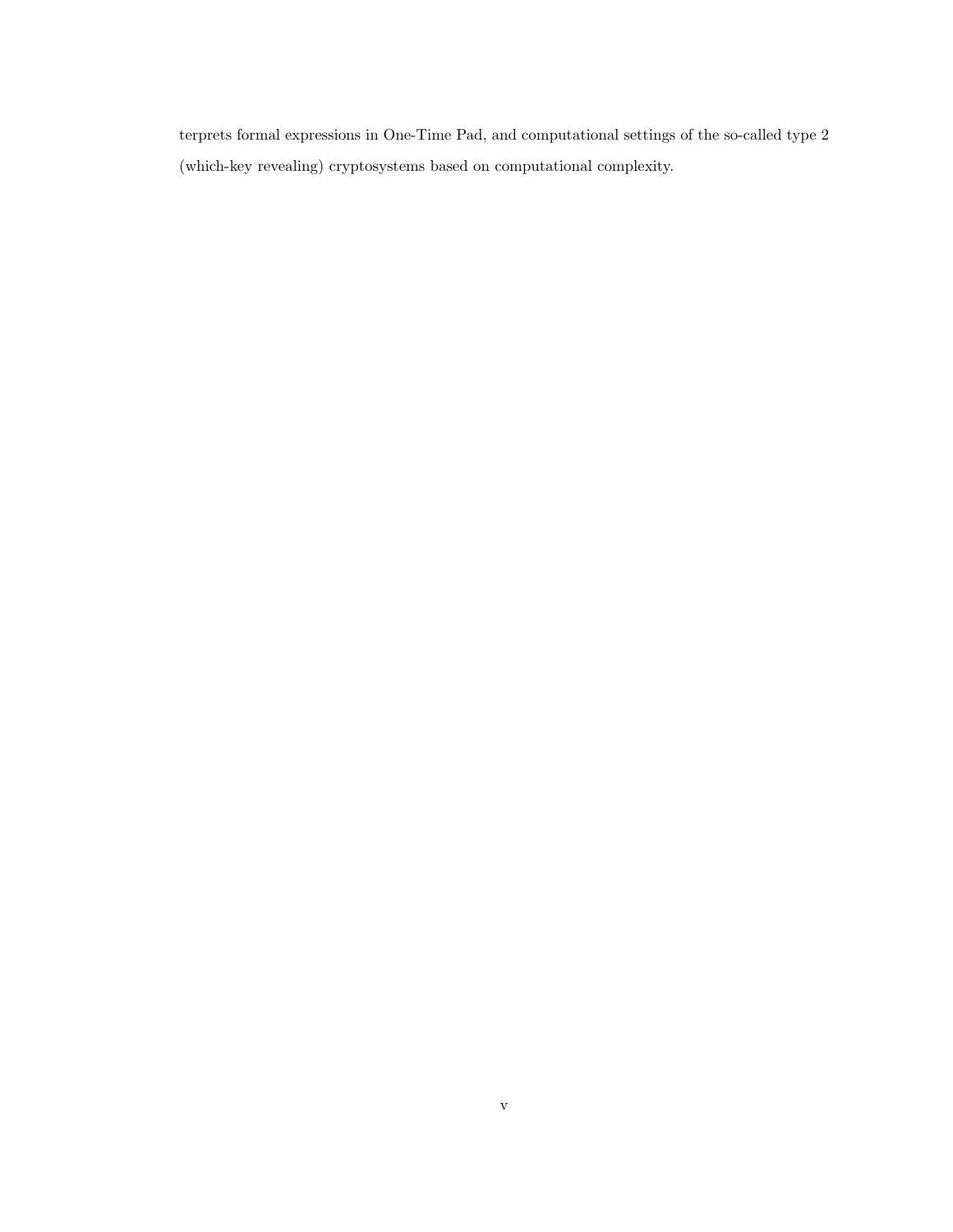# **Contents**

| Acknowledgements |                             |                                                  | iii                                                                         |        |  |
|------------------|-----------------------------|--------------------------------------------------|-----------------------------------------------------------------------------|--------|--|
|                  | Abstract                    |                                                  |                                                                             | iv     |  |
|                  | Contents                    |                                                  |                                                                             | vi     |  |
|                  |                             | Introduction                                     |                                                                             | 1      |  |
| 1                | Three Views of Cryptography |                                                  |                                                                             |        |  |
|                  | 1.1                         |                                                  |                                                                             | 9      |  |
|                  |                             | 1.1.1                                            |                                                                             | 9      |  |
|                  |                             | 1.1.2                                            | What a formal adversary cannot distinguish: Equivalence $\dots \dots \dots$ | 11     |  |
|                  |                             | 1.1.3                                            | Expansions of the Abadi-Rogaway Formal Language                             | 16     |  |
|                  |                             | 1.1.4                                            |                                                                             | 21     |  |
|                  | 1.2                         | Computational Framework of Cryptographic Schemes |                                                                             | 26     |  |
|                  |                             | 1.2.1                                            |                                                                             | 26     |  |
|                  |                             | 1.2.2                                            |                                                                             | 29     |  |
|                  |                             | 1.2.3                                            |                                                                             | 31     |  |
|                  | 1.3                         |                                                  |                                                                             | $32\,$ |  |
|                  |                             | 1.3.1                                            |                                                                             | 33     |  |
|                  | 1.4                         |                                                  | A General Probabilistic Framework For Symmetric Encryption                  | 35     |  |
| $\overline{2}$   |                             |                                                  | <b>Interpretations and Soundness</b>                                        | 39     |  |
|                  | $2.1\,$                     |                                                  | Computational Interpretation of Formal Expressions                          | 40     |  |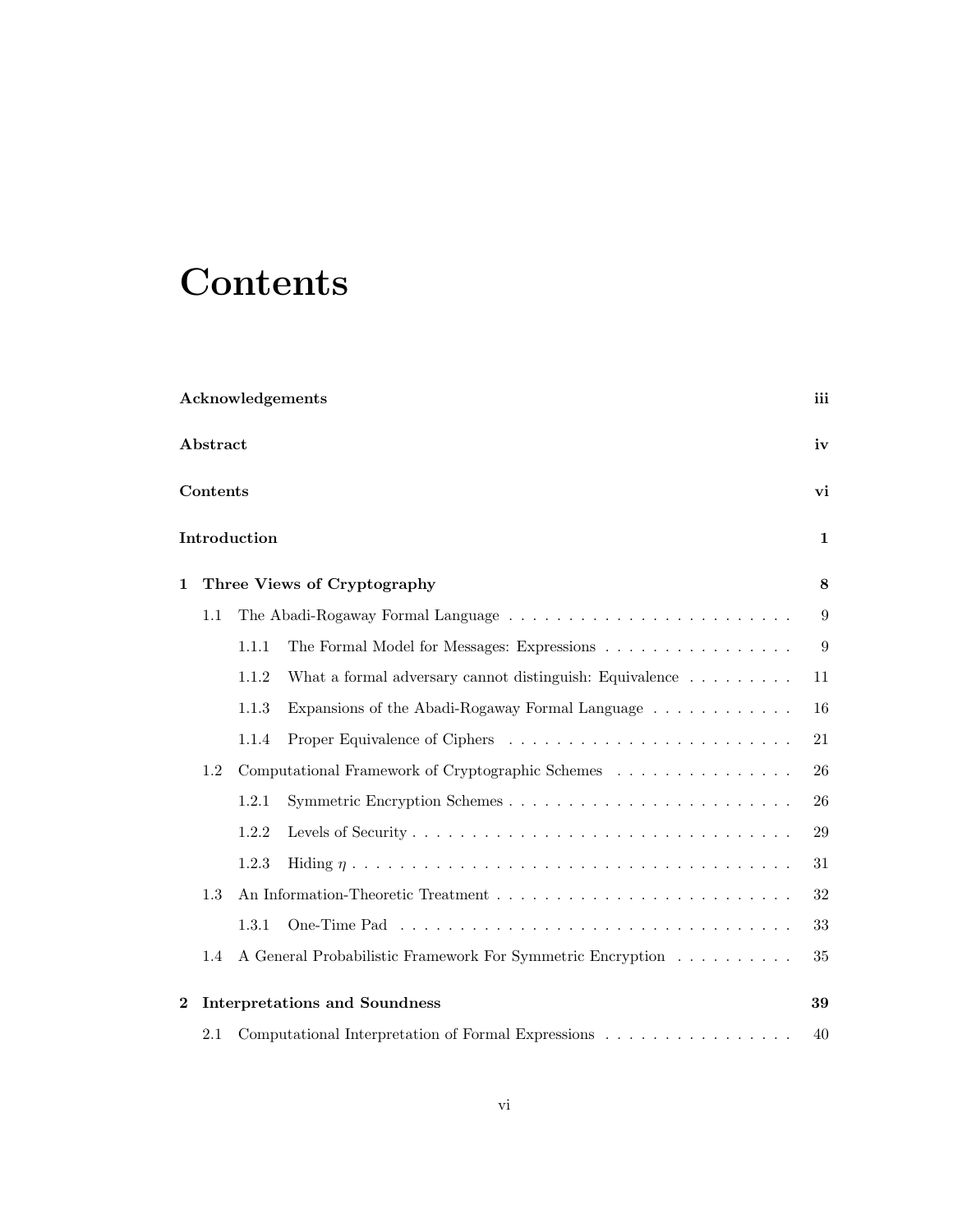|   | 2.2                        |              |                                           |     |  |  |
|---|----------------------------|--------------|-------------------------------------------|-----|--|--|
|   | 2.3                        |              |                                           |     |  |  |
|   | 2.4                        |              |                                           |     |  |  |
|   | 2.5                        |              |                                           |     |  |  |
|   |                            | 2.5.1        |                                           | 59  |  |  |
|   |                            | 2.5.2        |                                           | 61  |  |  |
| 3 |                            | Completeness |                                           | 66  |  |  |
|   | $3.1\,$                    |              |                                           | 67  |  |  |
|   | 3.2                        |              |                                           |     |  |  |
|   |                            | 3.2.1        | Completeness of Type-2 Encryption Schemes | 85  |  |  |
|   |                            | 3.2.2        |                                           | 91  |  |  |
|   |                            | 3.2.3        |                                           | 92  |  |  |
|   | Conclusion                 |              |                                           | 100 |  |  |
|   | <b>Bibliography</b><br>101 |              |                                           |     |  |  |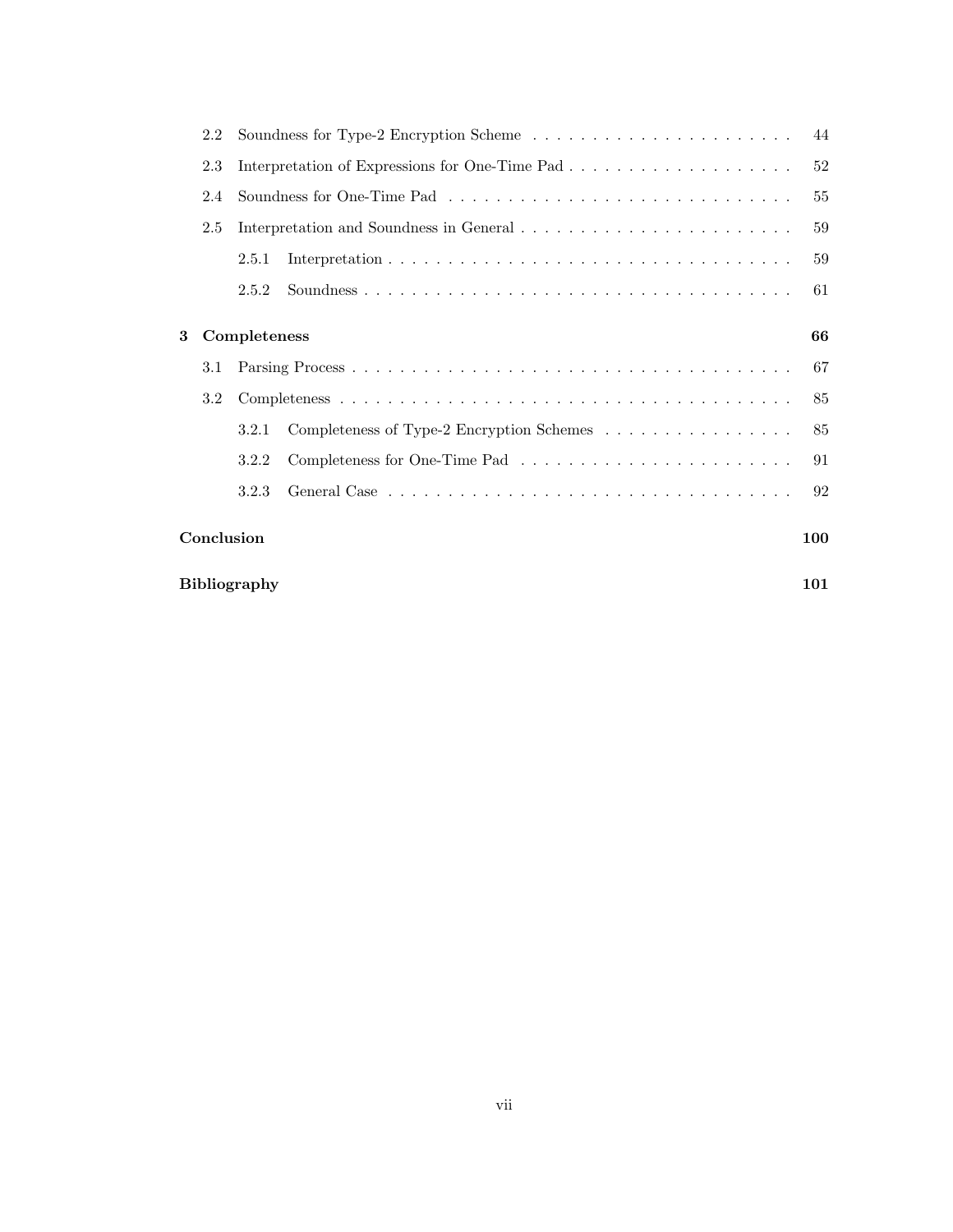## Introduction

Designing and verifying security protocols are complex problems; certain level of idealization is needed in order to provide manageable mathematical treatment of the protocols and the notion of security. Idealizations necessarily omit some properties of the real system, which might lead to leaks in the security. Even if the protocols themselves are quite simple – which is often the case –, the security properties that they are supposed to achieve might be rather subtle, hard to formulate, and checking whether they really achieve them may be an almost impossible task. Difficulties typically arise from subtleties of the cryptographic primitives themselves or while combining them; security protocols are required to work properly when multiple instances are carried out in parallel, in which case a malicious intruder may combine data from separate sessions in order to confuse honest participants.

A number of methods, and different levels of idealizations are used for analyzing security protocols, the two main being a highly abstract treatment with the help of formal logic, and a more detailed description using complexity and probability theory. In the former, cryptographic operations are modeled as functions on a space of symbolic (formal) expressions and their security properties are also treated formally. Examples are [1, 9, 15, 28, 27, 31, 43, 18, 41, 13, 16]. In the latter, cryptographic operations act on strings of bits, and their security properties are defined in terms of probability and computational complexity. Examples for this treatment are  $[7, 20, 22, 21, 53, 8]$ . The first approach has been labeled in the literature as *formal view*, whereas the second as computational view.

The computational view gives a more detailed description of cryptographic operations, taking limited computing power into account; probability plays an important role as well. "Good protocols are those in which adversaries cannot do something bad too often and efficiently enough"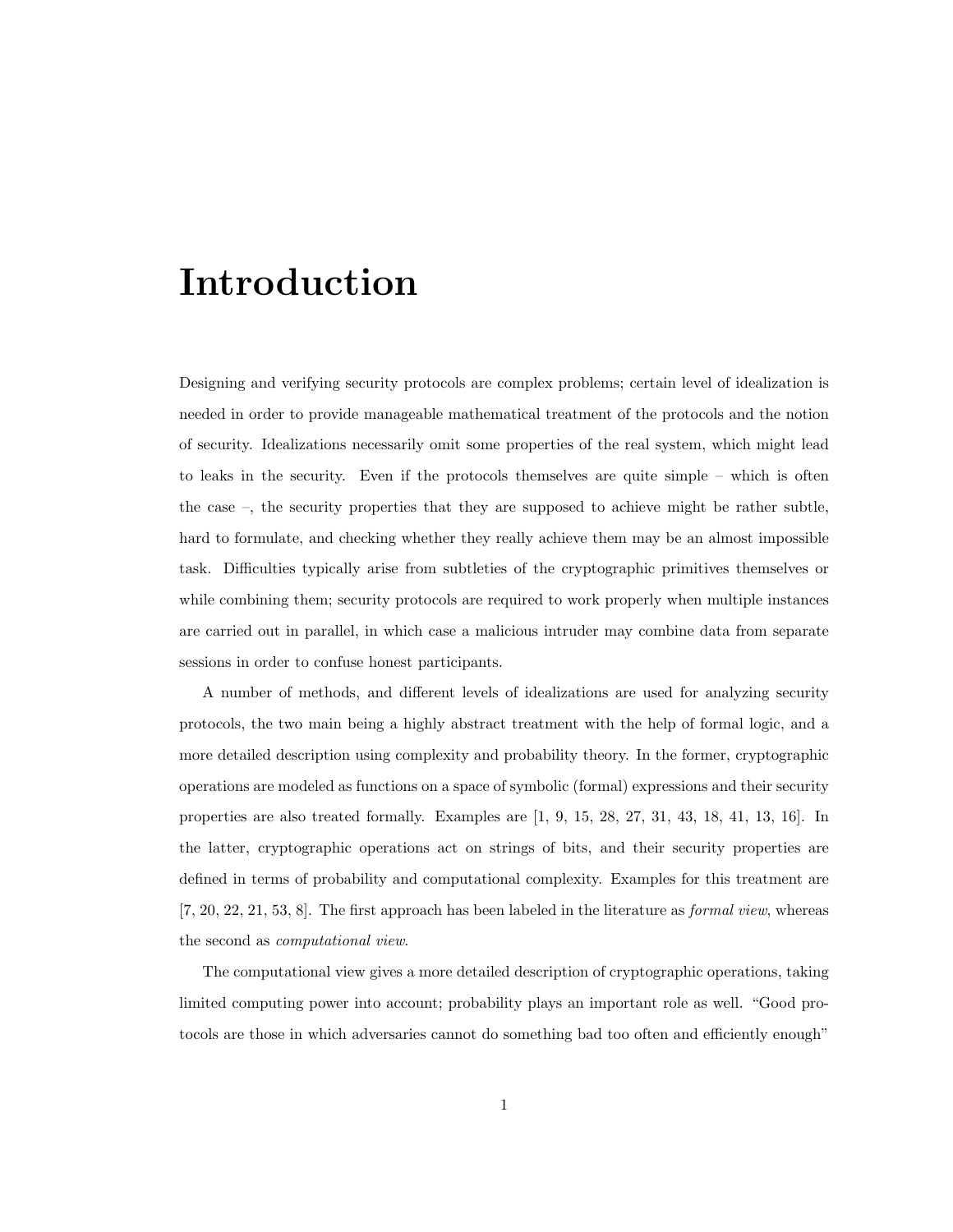[3]. Keys, plaintexts, ciphers are all strings of bits, encryption, decryption and adversaries are all probabilistic algorithms, and a mathematically well-defined notion of computability in polynomial time is imposed on all these algorithms. This view originates from the work of Blum, Goldwasser, Micali and Yao in [8, 53, 21]. A major achievement of this approach has been that common notions of security such as secrecy, authentication, etc. were given mathematically precise definition, hence clarifying them and making them amenable to mathematical analysis. On the other hand, the detailed and less structured nature of this view makes analyzing more complex protocols a very hard task, which calls for a higher level, more abstract treatment.

Formal methods were first introduced in the works of Dolev, Yao, DeMillo, Lynch, Merritt, Millen, Clark, Freedman, Kemmerer, Burrows, Abadi, and Needham, and Meadows in [13, 15, 41, 9, 27, 37], with many different approaches and techniques. The main formal approaches include specialized logics such as BAN logic, [9, 17], special-purpose tools designed for security protocol analysis, [28], theorem-proving [46, 45] and model-checking methods using several general purpose tools described in [31, 38, 43, 49, 50]; multiset rewriting framework and strand spaces framework [12, 18, 16]. Although these methods differ significantly some ways, many of them rely on the same basic assumptions about how an adversary may interact with the protocol. In the common model, largely derived from [14] and suggestions found in [44], a protocol adversary is allowed to choose among possible actions nondeterministically, but the set of messages he may use to interfere with a protocol must be restricted severely. So, although the idealized assumptions make protocol analysis tractable, they also make it possible to "verify" protocols that are in fact susceptible to simple attacks that lie outside the adversary model. It is therefore necessary to establish criteria about the limitations and applicability of formal methods. It is hoped that clarifying the relationship between the formal and the computational views will lead to a better understanding of this problem.

There have been several research efforts recently to relate the highly idealized formal model of cryptographic techniques and the computational one based on probabilistic polynomial-time computability, including [3, 2, 40, 29, 4, 6, 5, 11, 10, 30, 42, 32, 47, 48, 24]. These efforts are developing rigorous mathematical treatment of the relationship between the two models. It is hoped that they will eventually lead to a new generation of "high fidelity" automated tools for security analysis, which will be able to express and implement the methods and concepts of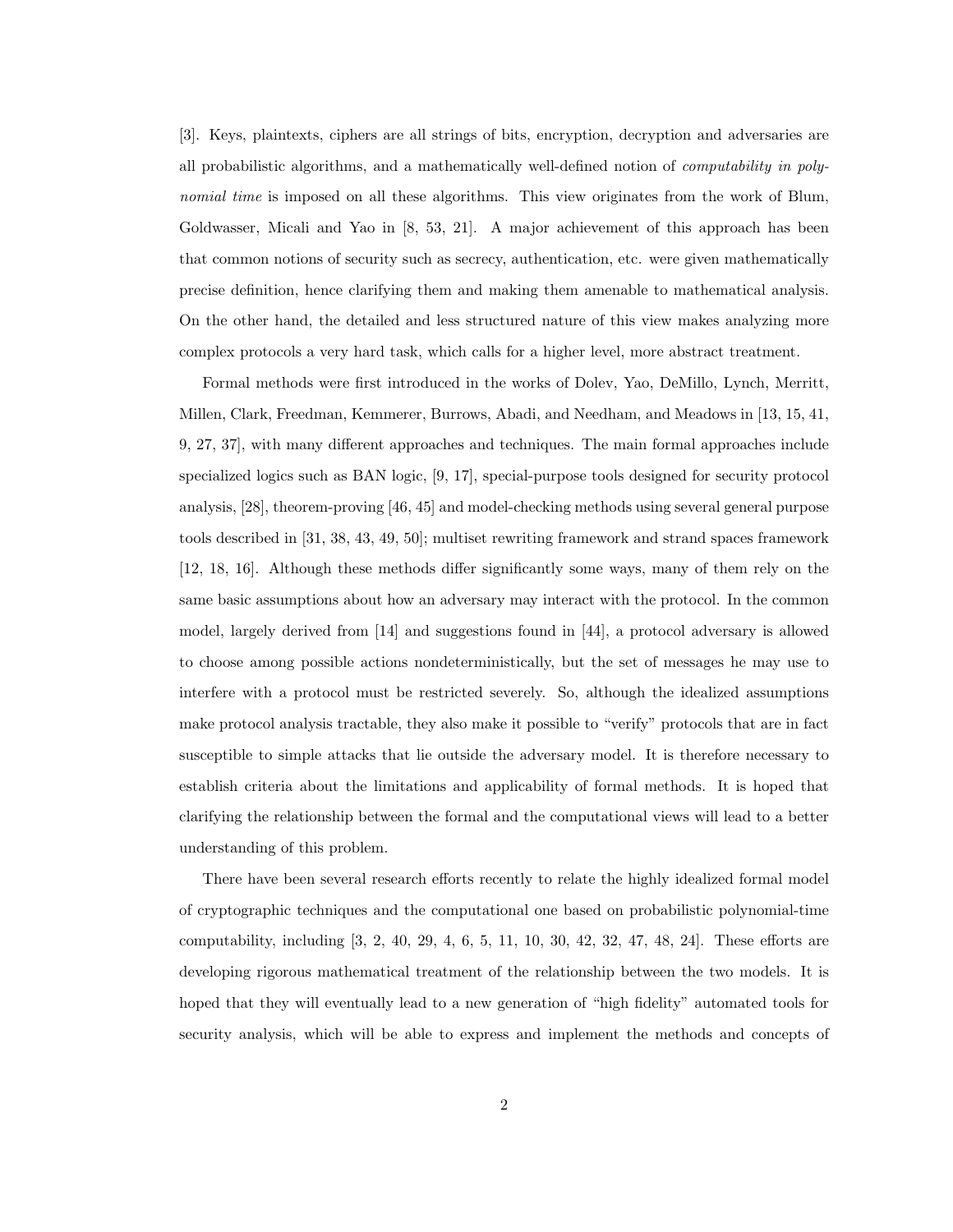modern cryptography.

Before we go into the details of the relationship of the two model, we discuss a third model as well. This is called information-theoretic view. While computational security of a cryptographic system relies on the computational infeasibility of breaking it, information-theoretic security requires the system to be theoretically unbreakable. This latter condition of course is stronger, and it does not rely on the assumption of computational security (namely that there are problems which are "hard" to solve which has not been proved yet). The origins of this approach go back to the very foundations of cryptography as a science, namely, to Shannon's 1949 paper on the communication theory of secrecy systems [52], which was a companion paper to [51], where he laid the foundations of information theory. However, Shannon's proof that perfect secrecy requires a secret key of at least the length of the plaintext is often considered as an evidence that perfect security can never be practical. But, recent research shows (see e.g. [35, 33, 19, 36, 34]), that there are possibilities for usful applications of information-theory in cryptography. Therefore, in this work, we also explore information-theoretic interpretations of the formal cryptographic expressions.

## Previous Work

The original approach of Abadi and Rogaway in [3], of which in this thesis we attempt to give a fairly complete analysis, uses a simple formal structure by building messages from formal keys and bits via repeated pairing and encrypting, constructing a set of formal expressions this way. These formal expressions are then interpreted in a computational framework of symmetric encryptions. Via this interpretation, an ensemble of probability distributions (parametrized by a security parameter) on the set of finite bit strings is assigned to each formal expression. In each of the formal and the computational view, a notion of equivalence expresses security. In the formal view, equivalence of formal expressions are defined; in the computational, equivalence of ensembles of probability distributions. The question is, what happens to the equivalence through the interpretation. If it is true that equivalence of any two formal expressions imply computational equivalence of their interpretations, then we say soundness holds. If the other direction is true, namely, when computational equivalence of the interpretations of any two formal expressions implies that the formal expressions are equivalent too, we then say that completeness holds.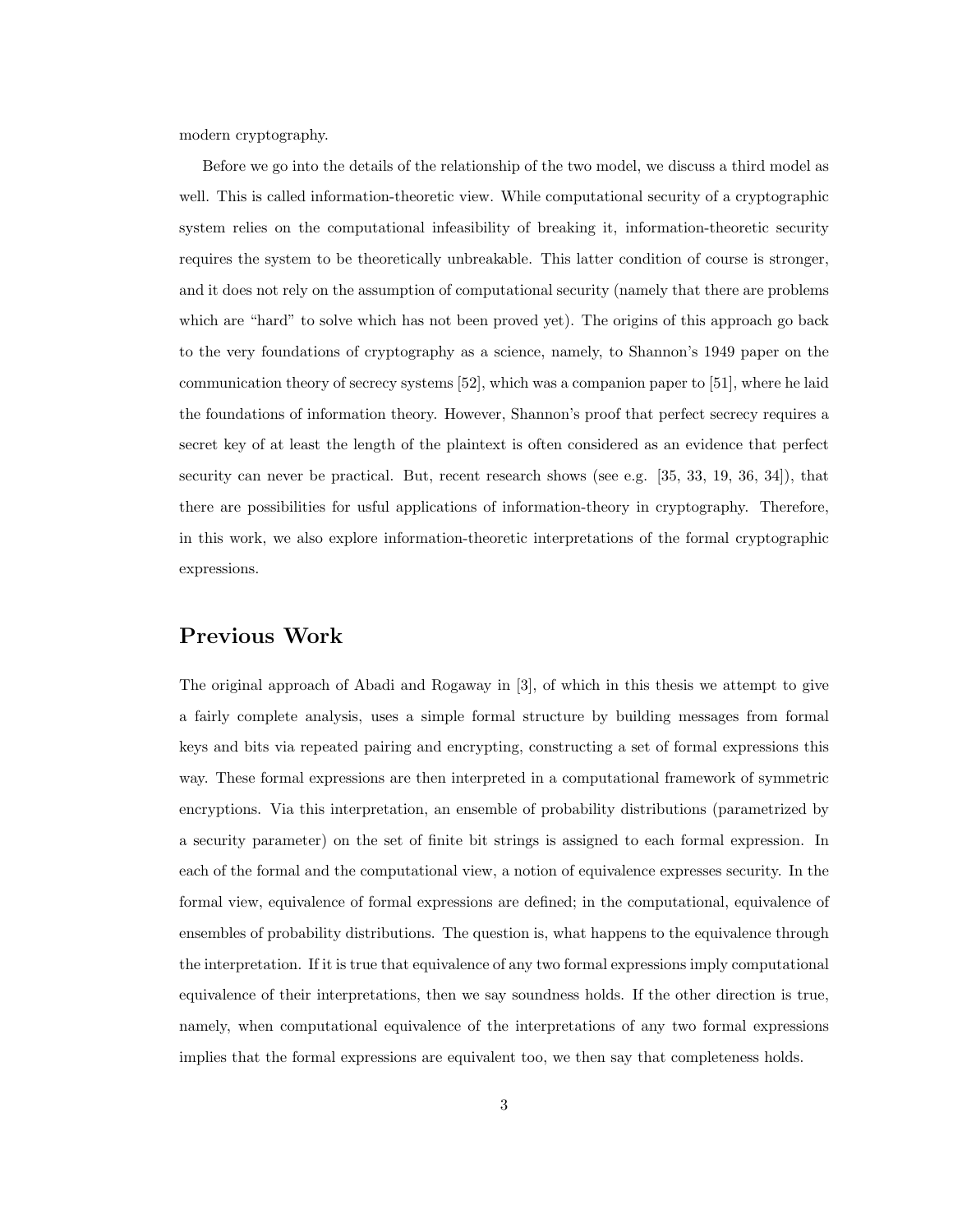Soundness of their formal logic and its interpretation was proved by Abadi and Rogaway in [3] for the case when the computational encryption scheme in which the formal expressions are interpreted is so-called type-0, which essentially means that no partial information is revealed about the encrypted plaintext and the encrypting keys (hence it is impossible to detect when the encrypting keys or the plaintext is repeated). A little later, in [39], Micciancio and Warinschi showed completeness for this same situation, but requiring also something they called "confusion freeness" of an encryption scheme, which requirement ensures that decrypting with the wrong key be detectable. In this same paper, the authors also indicated how to expand the Abadi-Rogaway formalism when length of the plaintext might be revealed. The condition of confusion freeness was relaxed along with a new completeness proof method by Horvitz and Gligor in [26] replacing confusion freeness with "weak confusion freeness". Extensions of the method includes [40] of Micciancio and Warinschi, where they considered public-key encryption, Laud and Corin's [29] for composite keys, the works of Herzog, Liskov and Micali [25, 24] for plaintext-aware cryptosystems, etc. The connection between symbolic and information-theoretic view was also explored in [23] by Guttman, Thayer and Zuck.

## Our Work

We consider the original approach of Abadi and Rogaway, and provide a more complete, more general, and systematic treatment of it, hoping that it will serve as inspiration for dealing with more complex formal cryptographic languages and their interpretations in similar generality.

Our work extends applicability of the AR language in two directions, which are then organized under a single formalism. On one hand, besides interpretations in computational frameworks, we also consider interpretations for purely probabilistic, *information-theoretic* encryption schemes. On the other hand, by expanding the AR language without changing its basic framework, we show how to adjust the formal notion of equivalence in order to maintain soundness and completeness when the encryption scheme that hosts the interpretation (computational of information-theoretic) is such that it leaks partial information.

In order to extend the applicability of the AR language, we change the notion of their formal equivalence The language of the Abadi-Rogaway logic uses a box as formal notation for undecryptable expressions, and equivalence of formal expressions (which expresses the notion of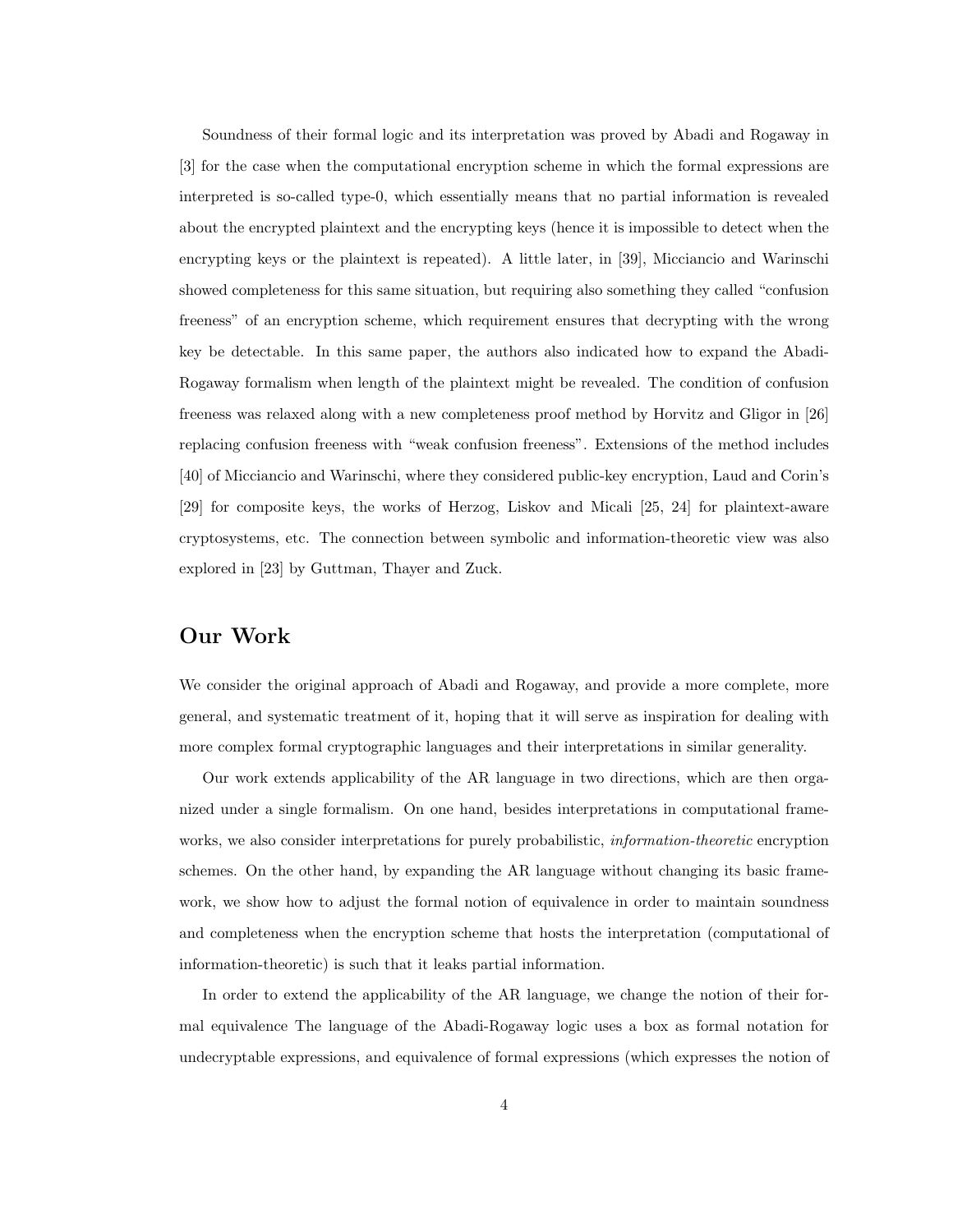security) is defined with the help of this box. In the expanded formalism that we adopt, different kinds of boxes are allowed, which - loosely speaking - correspond to different kinds of undecryptable expressions. (This idea is not new, Micciancio and Warinschi already used it in [39] to give a treatment of encryption schemes that reveal the length of the plaintext.) We establish soundness and completeness for two specific interpretations. We also give an abstract treatment about how to handle the different boxes in general, and general soundness and completeness theorems are also established.

The specific interpretations that are discussed in detail are the following: an informationtheoretic one that interprets formal expressions in One-Time Pad, and another one in the socalled type-2 (which-key revealing) cryptosystems based on computational complexity. These two examples shed light on the expansions of the AR logic and on he interpretations from two different angles, and they prepare us for the general treatment.

The name type-2 cryptosystem stands for an encryption scheme that might reveal when the same key is used to encrypt twice. We first show soundness of the Abadi-Rogaway interpretation for an expanded logic that includes a separate box for each key in this case. We also show completeness of this such expanded logic for weakly confusion-free, strictly which-key revealing cryptosystems. By "strictly which-key revealing", we mean that there exists a probabilistic polynomial-time adversary that can distinguish two pairs of oracles, one always encrypting with the same key and the other encrypting with different keys. For completeness, we also assume that decryption with the wrong key is computationally distinguishable from the correct decryption; this is what Horvitz and Gligor called "weak confusion-freeness" in [26].

In the case of One-Time Pad (One-Time Pad means that for a plaintext of a given length, a key of the same length is generated uniformly, and XOR'ed with the plaintext), a natural expansion of the Abadi-Rogaway logic involves boxes indexed by the length of the encrypted message (and the matching length of the encrypting key; a formal length-function is introduced). On one hand, we define the formal equivalence of expressions with the help of such boxes. On the other hand, we postulate One-Time-Pad realizations of two formal expressions to be equivalent, if and only if their probability distributions are identical. We show both soundness and completeness for this interpretation, with a specific implementation of the OTP.

In the general treatment, we index the boxes with equivalence classes of formal ciphers, where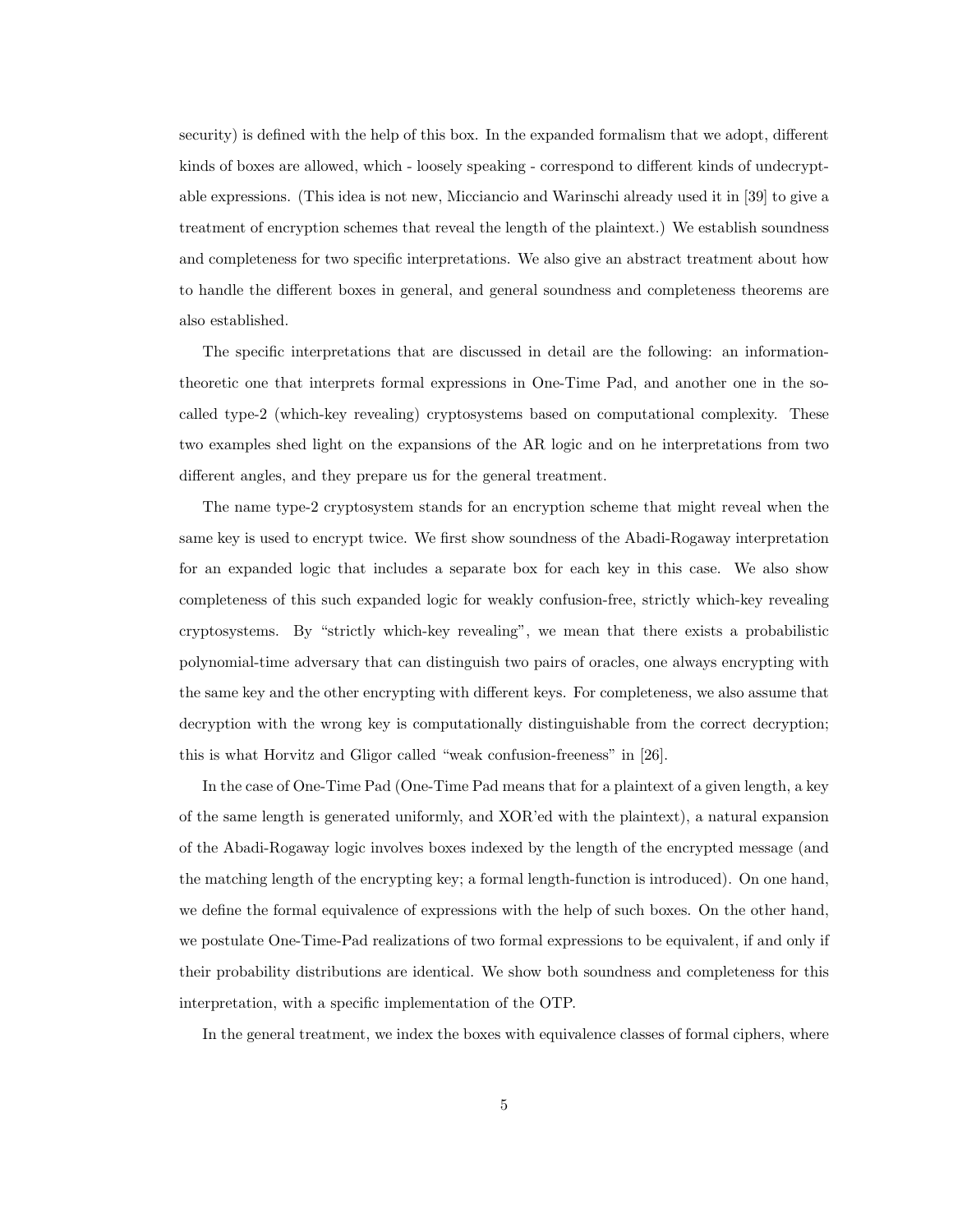the equivalence relation expresses the inability of an adversary to distinguish between ciphers. This equivalence relation must be chosen keeping in mind the security level of the encryption scheme that will host the interpretation. For example, in case of One-Time Pad, since the cryptosystem reveals length, this equivalence relation will corresponds to "same length" of formal ciphers. When we interpret the formal expressions in type-2 cryptosystems, then the equivalence relation will render ciphers encrypted with the same key equivalent. If the scheme reveals both key and length, the the equivalence relation has to be defined on formal ciphers so that equivalence holds iff two ciphers have the same lengths and are encrypted with the same key, and so on.

A general probabilistic framework is also introduced which contains computational and purely probabilistic treatments as special cases. The advantage of this is that there is no need to formulate general statements twice when they are true for both computational and informationtheoretic models. In the literature, when computational complexity is considered, probability distributions are indexed with the security parameter, so ensembles of distributions are dealt with; in information-theoretic models, there is no notion of security parameter, and therefore, no ensembles of distributions, only single distributions are handled. To overcome this discrepancy, we show how to "hide" the security parameter, and so to deal with only single distributions in the computational view as well.

Finally, we prove a general soundness and a general completeness theorem. These theorems essentially claim that if soundness or completeness holds for a certain subset of the formal expressions, then soundness or completeness is valid for all expressions. As it is expectable, it is necessary to assume soundness for a greater subset of subexpressions than for completeness in order to derive the theorems. The reason is that the probabilistic view is a much more detailed description: Indistinguishability of distributions of two n-tuples of random variables does not follow from the fact that each two corresponding pairs in the n-tuples are indistinguishable (not even if they are all identical); whereas, equivalence of two  $n$ -tuples of formal expressions can be built up from pairwise equivalence.

## Layout

The dissertation is structured the following way: In section 1.1 we review first the formal language of Abadi and Rogaway, how formal expressions are built, and how their equivalence is defined;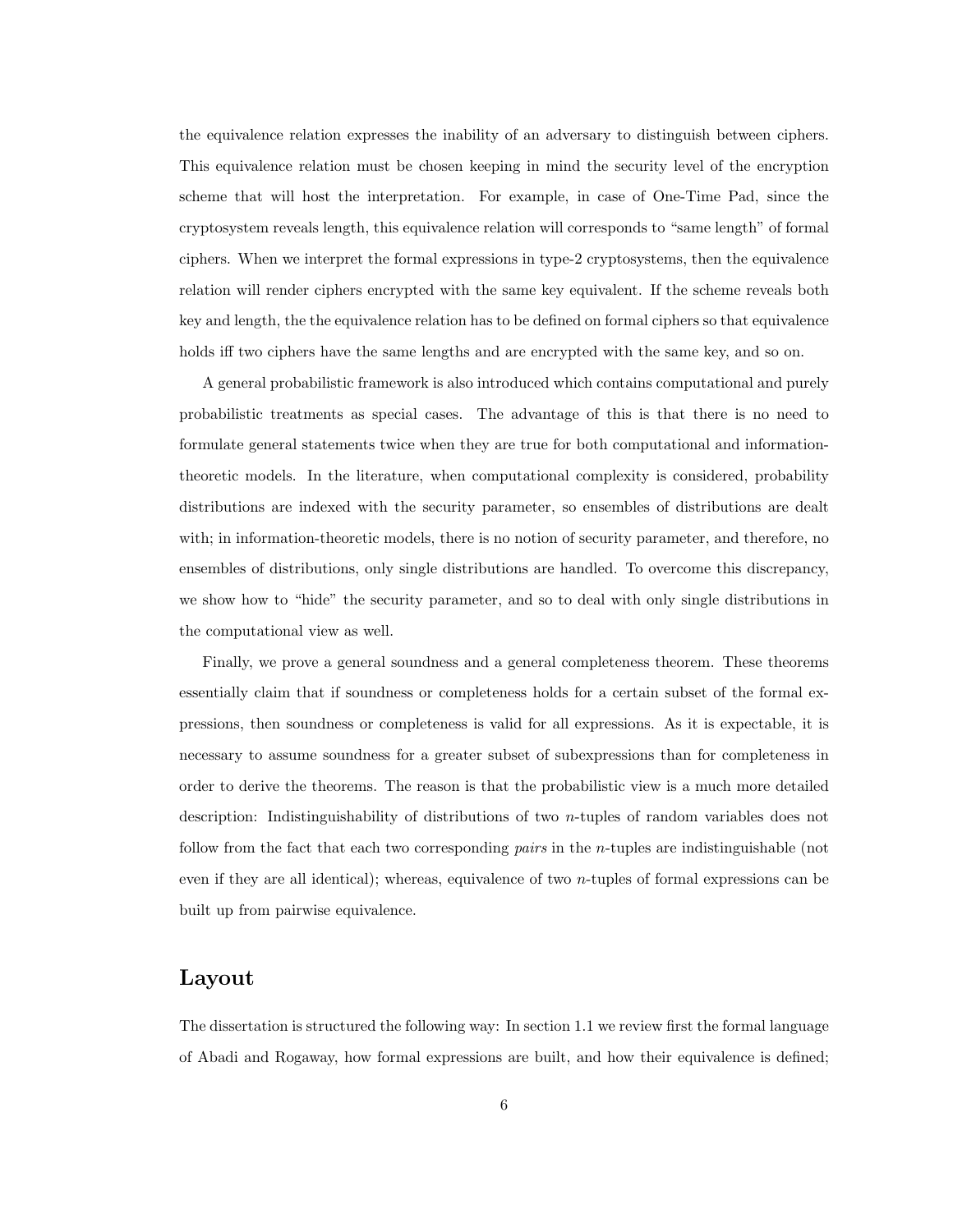then, we introduce an abstract treatment of the expansions, and prove a few propositions about the notions we introduce there. These propositions are essential for the general soundness and completeness results.

In section 1.2, we review the definition of symmetric encryption schemes and their security in the computational framework, and in subsection 1.2.3, we explain how to hide eta and make the computational formalism compatible with the information-theoretic one. In section 1.3, we present a specific implementation of the One-Time Pad, and in 1.4, we show how to handle computational and information-theoretic encryption schemes together. The first four sections of chapter 2 are devoted to the interpretations and soundness theorems for type-2 encryptions and for the One-Time Pad. In subsection 2.2, besides proving soundness for type-2 systems, we also present a detailed example showing the major steps of the proof. Section 2.5, is devoted to the general interpretation, and the general soundness theorem, together with examples, such as type-3 cryptosystems.

Chapter 3 is devoted to our completeness results. First we need to formalize mathematically the process of decrypting everything that is possible in a sample from the interpretation of a formal expression. This is done in section 3.1, and section 3.2 is the one with the completeness theorems for type-2 schemes, One-Time Pad, and the general case. Again, there is an elaborate concrete example both in section 3.1 and section 3.2 following through all the steps of the theorems there.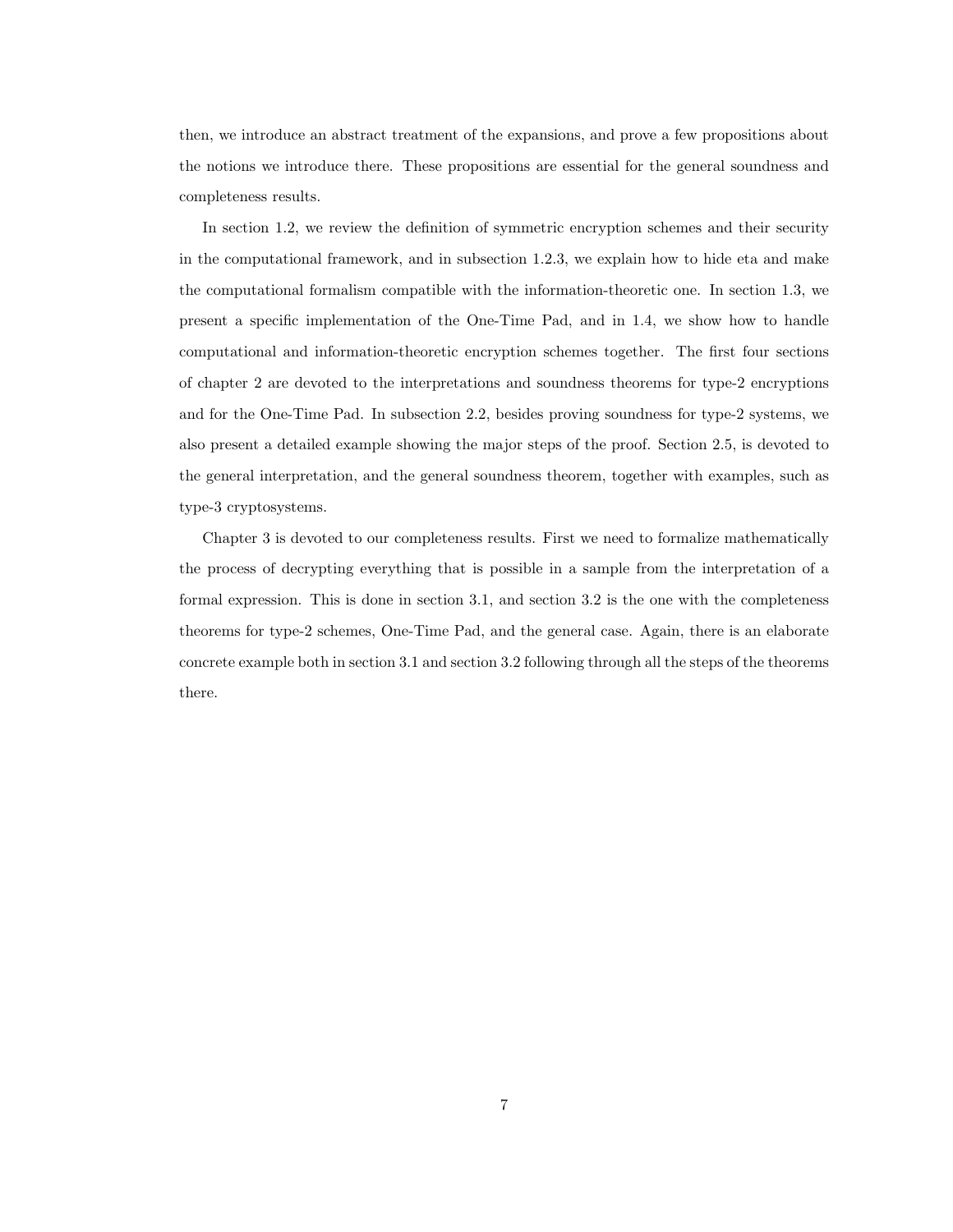Chapter 1

# Three Views of Cryptography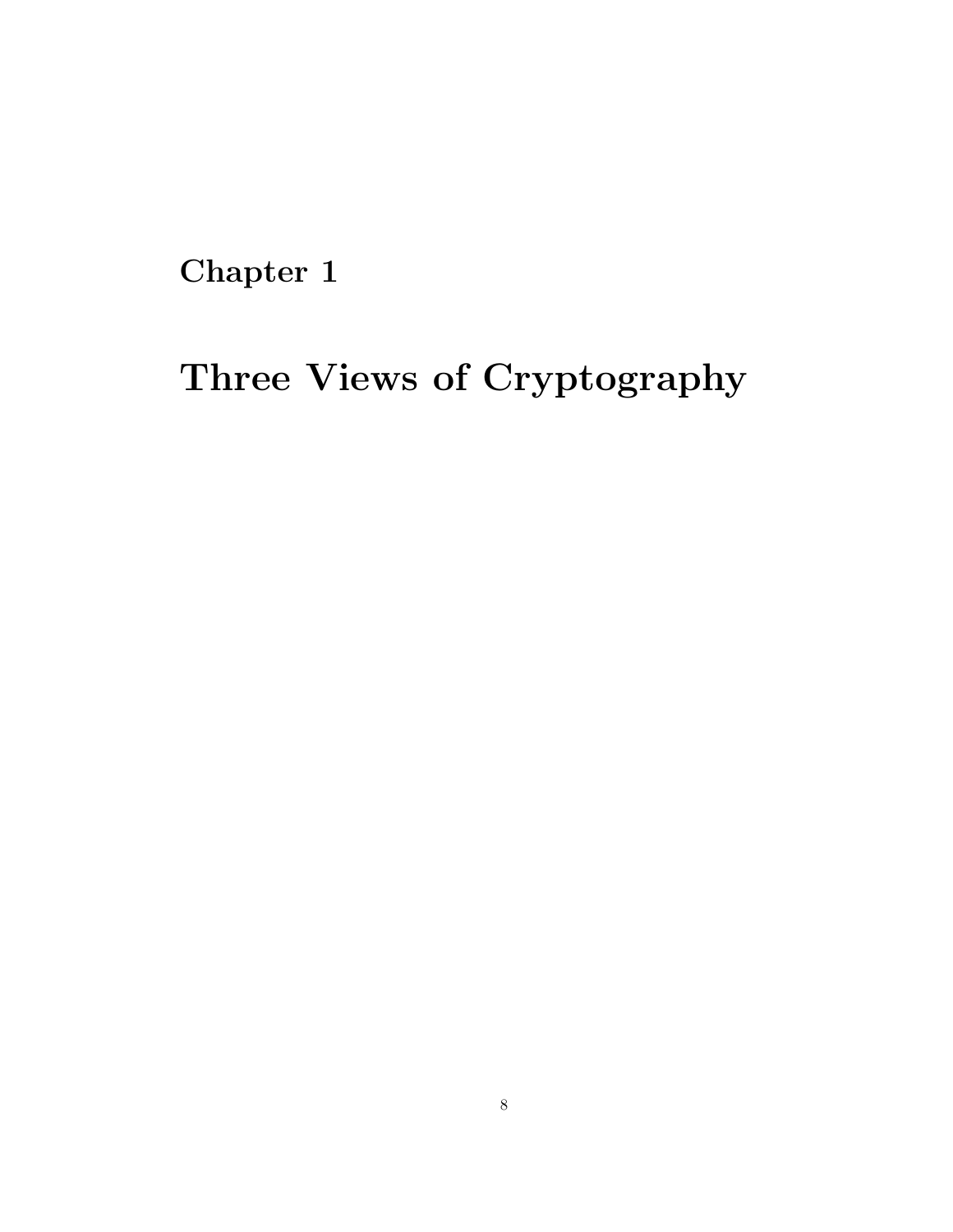## 1.1 The Abadi-Rogaway Formal Language

#### 1.1.1 The Formal Model for Messages: Expressions

Abadi and Rogaway introduced a simple formal language to model symmetric cryptographic protocols. Although this language is too simple to describe realistic situations, it is very suitable to isolate the subtleties of the relationship between the formal and the computational treatments of cryptography. In this formal setting, a set of expressions correspond to the messages that are transmitted during a cryptographic protocol. Encryption operates on the set of expressions, resulting new expressions. All expressions are built from keys and blocks of bits via pairing and encryption. Accordingly, the formal definition of expressions is the following.

Definition 1.1 (Expression). Let Keys be a discrete set of symbols, namely,

**Keys** := 
$$
\{K_1, K_2, K_3, ...\}
$$
.

Let **Blocks** be a nonempty subset of finite bit-strings:

$$
\mathbf{Blocks} \subseteq \{0,1\}^*.
$$

We define the set of expressions,  $Exp$ , by the grammar:

| $M, N ::=$ | expressions                             |  |
|------------|-----------------------------------------|--|
| К          | key (for $K \in \mathbf{Keys}$ )        |  |
| B          | block (for $B \in \text{Blocks}$ )      |  |
| (M, N)     | pair                                    |  |
| ${M}_K$    | encryption (for $K \in \mathbf{Keys}$ ) |  |

The set of expressions are denoted by Exp. We will denote by  $Keys(M)$  the set of all keys occurring in M. Let Ciphers denote the set of all encryptions.  $\Box$ 

The set Blocks is to model a fixed set of strings of messages, whereas Keys stands for the encrypting keys, which are usually random variables in reality. But, we emphasize, that in the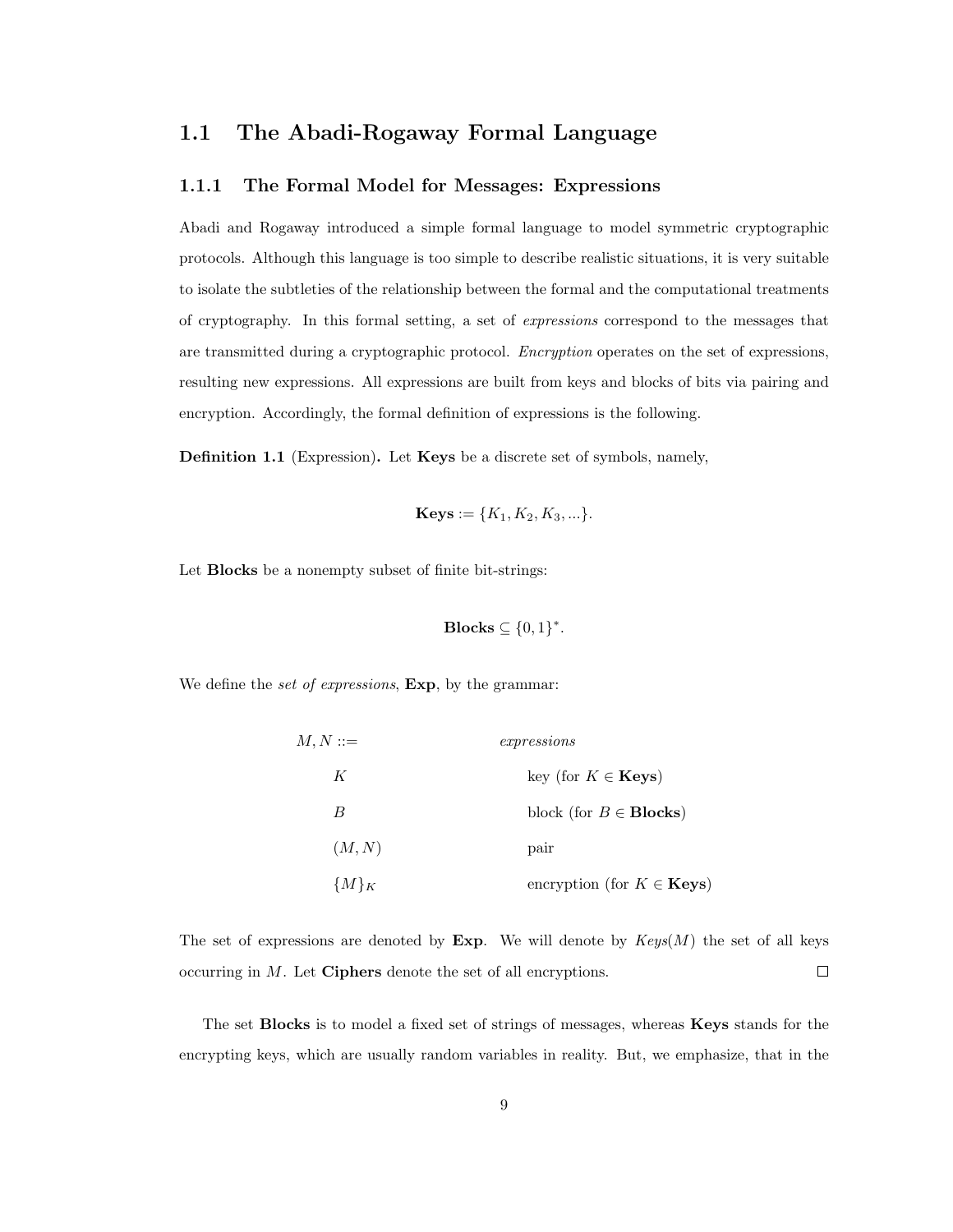formal view, these sets are purely sets of symbols. An example of an expression looks like

Example 1.2.

$$
M = \Bigg(\Big(\{0\}_{K_6}, \{\{K_7\}_{K_1}\}_{K_4}\Big), \Bigg(\Big(K_2, \big\{\{\{001\}_{K_3}, \{K_6\}_{K_5}\}\Big\}_{K_5}\Big), \{K_5\}_{K_2}\Bigg)\Bigg),
$$

It is of course not necessary to use the first 7 keys, we could have used others. In our case,

$$
Keys(M) = \{K_1, K_2, K_3, K_4, K_5, K_6, K_7\}.
$$

 $\Box$ 

Expressions are unambiguous, *i.e.*,  $(M, N) = (M', N')$  means that  $M = M'$  and  $N = N'$ , and  $\{M\}_K = \{M'\}_{K'}$  means  $M = M'$  and  $K = K'.$ 

We will also need the notion of subexpression defined as follows:

**Definition 1.3** (Sub-Expression). We define the set of sub-expressions of an expression  $M$ ,  $sub(M)$ , inductively as follows:

$$
sub(K) = \{K\}, \text{ for } K \in \textbf{Keys};
$$
  
\n
$$
sub(B) = \{B\}, \text{ for } B \in \textbf{Blocks};
$$
  
\n
$$
sub((M, N)) = sub(M) \cup sub(N) \cup \{(M, N)\};
$$
  
\n
$$
sub(\{M\}_K) = sub(M) \cup \{\{M\}_K\}.
$$

We say that N is a sub-expression of M, and denote by  $N \subseteq M$ , if  $N \in sub(M)$ .  $\Box$ 

In order to be able to formulate statements about expressions conveniently, we will need some more terminology, such as:

**Definition 1.4** (Encrypted Expressions, Cyclic Set of Keys). We say that a key  $K$  encrypts an expression N in M if there is an expression  $N'$ , such that N is a subexpression of  $N'$  and  $\{N'\}_K$ is a subexpression of M. For an expression M, we say that a subset S of  $Keys(M)$  is cyclic in M if there exists  $L_1, ..., L_n \in \mathcal{S}$  such that  $L_{i+1}$  encrypts  $L_i$   $(1 \leq i < n)$ , and  $L_1$  encrypts  $L_n$ , in M.  $\Box$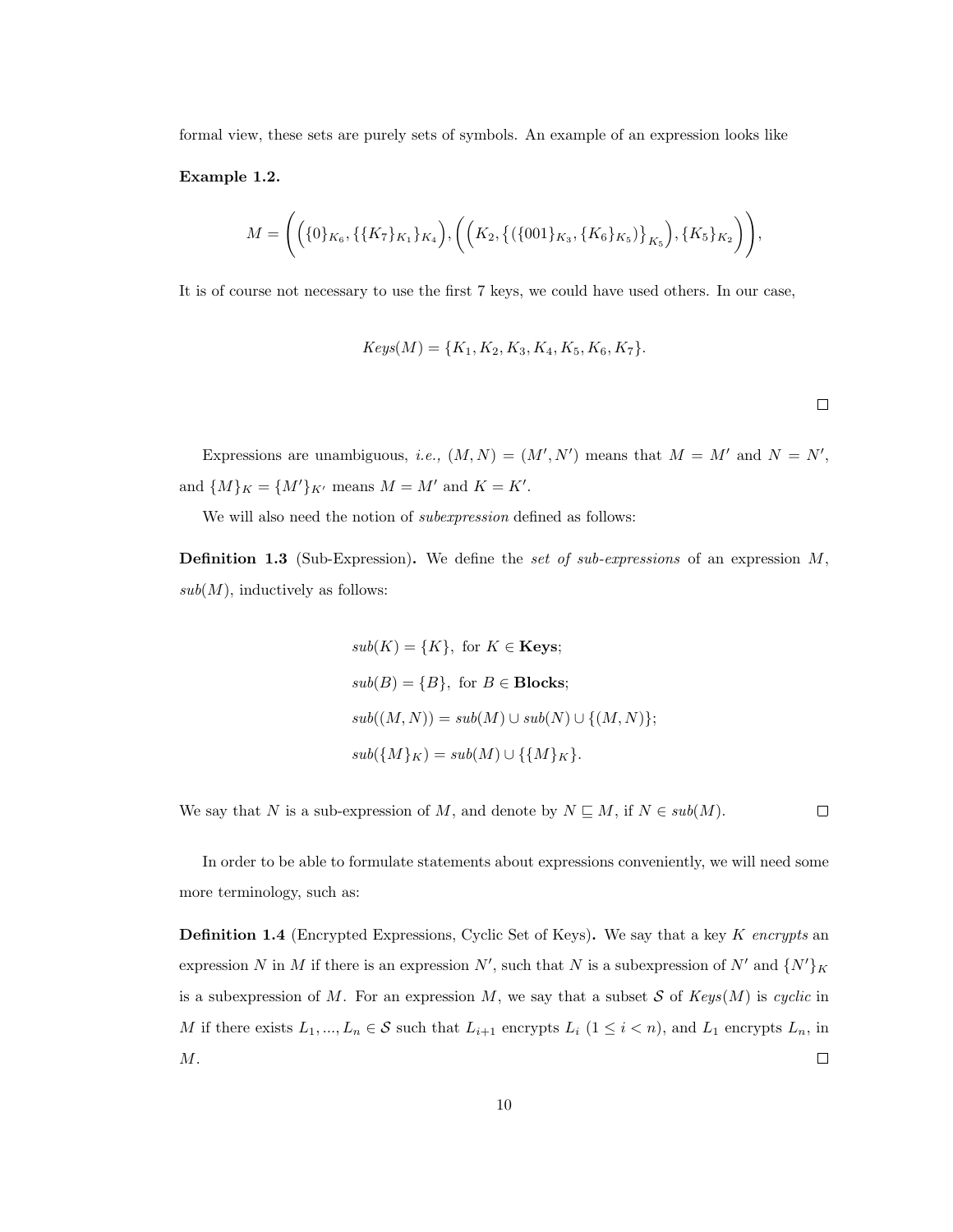Cyclicity of  $Keys(M)$  can lead to serious difficulties in practice, and it is better to avoid them. Nevertheless, we try to reduce our conditions on cyclicity to the minimal, and in our theorems we will always indicate the cyclicity condition that is needed for the theorem to be true.

The problem of cyclicity suggests that it might be useful to restrict our attention to *valid* expressions  $Exp_{\mathcal{V}}$ , which is a subset of  $Exp$  defined by some set of restricting rules (like cyclicity is excluded).

**Definition 1.5** (Valid Expressions, Valid Ciphers). A set of *valid expressions* is a subset  $Exp_{\mathcal{V}}$ of Exp such that

(i) all keys and all blocks are contained in  $Exp_{\mathcal{V}}$ ,

(ii) If  $M \in \mathbf{Exp}_{\mathcal{V}}$  then all subexpressions of M are in  $\mathbf{Exp}_{\mathcal{V}}$ , and any number of pairs of these subexpressions are in  $Exp_{\mathcal{V}}$ . Given a set of valid expressions, the set of valid ciphers is  $\Box$ Ciphers $\psi$  := Ciphers ∩ Exp $\psi$ .

#### 1.1.2 What a formal adversary cannot distinguish: Equivalence

We continue the presentation of the Abadi-Rogaway logic by introducing the notion of *equivalence* of two expressions, which is meant to capture an adversary's incapability of distinguishing parts of expressions.

When an adversary looks at an expression built up from keys and blocks, he can see those keys that are not encrypted. With the help of these unencrypted keys, he can decrypt those messages that were encrypted by these keys, but he is unable to decrypt anything else. That is, when the adversary sees the message  $({0}_{K_{10}}, K_5)$ , he cannot see what is inside the encrypted part, because  $K_{10}$  is not revealed, only  $K_5$ . On the other hand, if he sees  $({0})_{K_{10}}, K_{10})$ , then he can decrypt the encryption, and hence see that there is a 0 inside. In our previous example, an adversary can see  $K_2$ , and with the help of that he can decrypt the last encryption (counting from left), hence revealing  $K_5$ ; with the help of  $K_5$ , he can then reveal  $K_6$ , and see that the first encryption (from the left) contains 0. But, he cannot recover  $K_3$  and  $K_4$ , and therefore, he cannot decrypt the parts that were encrypted with these keys.

Accordingly, we see that we need the notion of recoverable keys, those keys that can be extracted from an expression via a succession of descriptions. For the precise definition, we need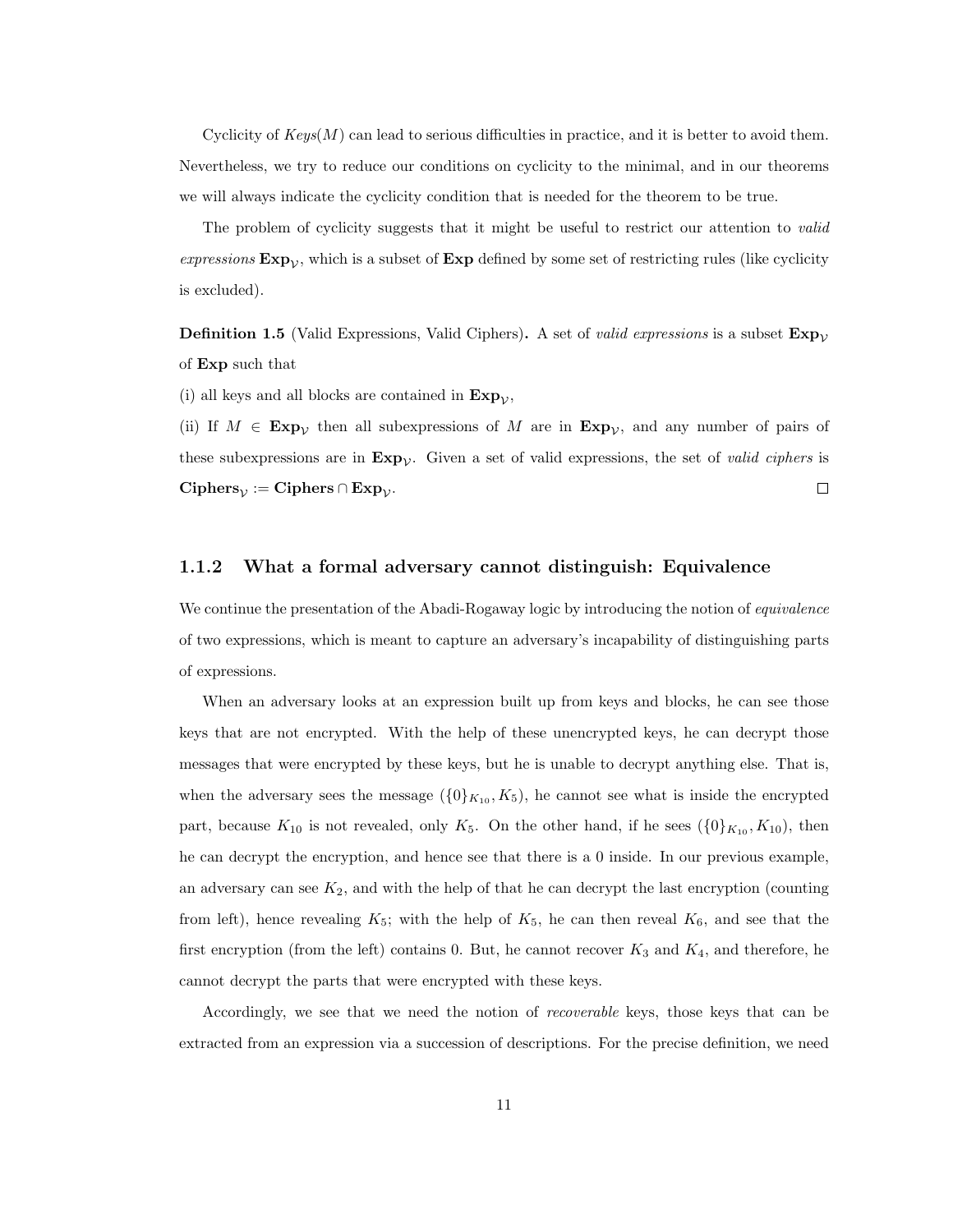first a key recovering function  $R: \textbf{Exp} \times 2^{\textbf{Keys}} \to 2^{\textbf{Keys}}$ , which, to a pair  $(M, S)$  of an expression  $M$  and a set of keys  $S$ , assigns that set of keys, which is the union of  $S$  and the keys that are recoverable from  $M$  with the help of the keys in  $S$ :

$$
R(K, S) := S \cup \{K\}, \text{ for } K \in \text{Keys};
$$
  

$$
R(B, S) := S, \text{ for } B \in \text{Blocks};
$$
  

$$
R((M, N), S) := R(M, S) \cup R(N, S);
$$
  

$$
R(\{M\}_K, S) := \begin{cases} S & \text{, if } K \notin S \\ R(M, S) & \text{, otherwise.} \end{cases}
$$

With the help of this function, given an expression  $M$ , we can define a succession of sets of keys,  $\mathfrak{K}_i(M)$ ,  $(i = 0, 1, 2, ...)$  by

$$
\mathfrak{K}_0(M) = \emptyset;
$$
  

$$
\mathfrak{K}_i(M) = R(M, \mathfrak{K}_{i-1}(M)).
$$

Clearly,

$$
\mathfrak{K}_0(M) \subseteq \mathfrak{K}_1(M) \subseteq \mathfrak{K}_2(M) \subseteq \dots,
$$

and, since an expression has finite length, there is an  $n$  natural, such that

$$
\mathfrak{K}_n(M) = \mathfrak{K}_{n+1}(M) = \mathfrak{K}_{n+2}(M) = \dots
$$

Then,

Definition 1.6 (Recoverable Keys).

$$
R\text{-}Keys(M) := \bigcup_i \mathfrak{K}_i(M).
$$

 $\Box$ 

**Definition 1.7.** For an expression  $M$ , let

$$
B\text{-}Keys(M)=\left\{K\in Keys(M)\;\left|\; \begin{array}{r}\text{There is an $M'$ expression such that }\{M'\}_K\sqsubseteq M, \\ \text{and no unrecoverable key encrypts }\{M'\}_K\text{ in }M\end{array}\right.\right\}.
$$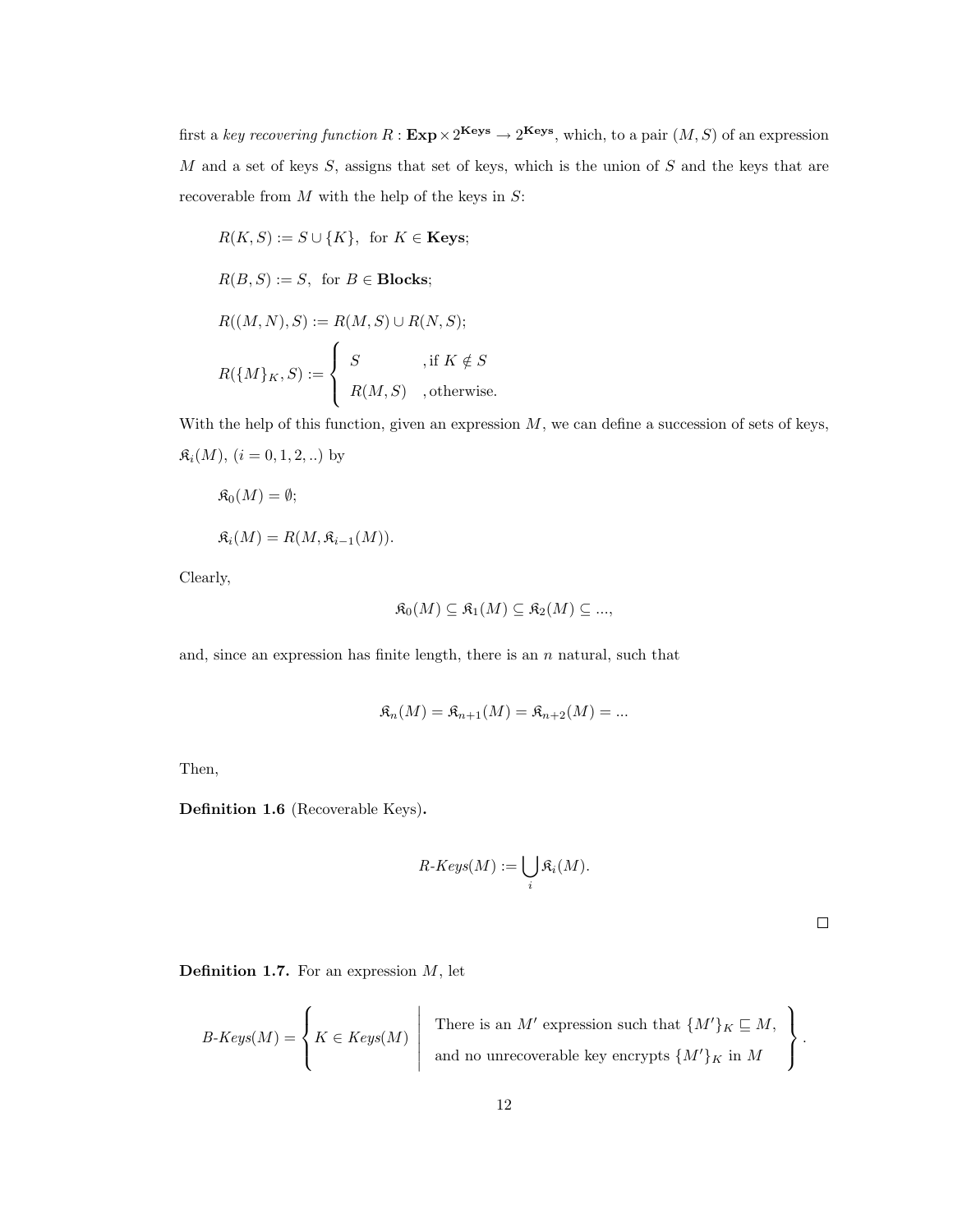We are now in a position to consider equivalence of expressions. Again, equivalence is supposed to express that two expressions look the same from an adversary's point of view. In the formalism that Abadi and Rogaway considered, to an adversary, all undecryptable encryptions look the same, therefore, equivalence is formulated via replacing undecryptable parts of a message by a box  $\Box$ . The formula that we obtain this way is called a *pattern*. Here is the formal definition:

**Definition 1.8** (Pattern). We define the set of patterns,  $Pat_0$ , by the grammar:

| $P, Q ::=$ | patterns                                |  |
|------------|-----------------------------------------|--|
| K          | key (for $K \in \mathbf{Keys}$ )        |  |
| B          | block (for $B \in \text{Blocks}$ )      |  |
| (P,Q)      | pair                                    |  |
| ${P}_{K}$  | encryption (for $K \in \mathbf{Keys}$ ) |  |
|            | undecryptable                           |  |

 $\Box$ 

We use the notation  $\textbf{Pat}_0$ , because later we will define patterns that may contain more kinds of boxes.

We now define the function  $\text{path}_0$ , which, given a set  $S \subseteq \mathbf{Keys}$ , creates a pattern from an expression by replacing all encryptions that cannot be decrypted by the keys in  $S$  by a box:

**Definition 1.9.** Let  $S \subseteq \textbf{Keys}$ . We define the function  $\text{patt}_0 : \textbf{Exp} \times 2^{\textbf{Keys}} \to \textbf{Pat}_0$  inductively:

$$
path_0(K, S) = K, \tfor K \in Keys
$$
  
\n
$$
path_0(B, S) = B, \tfor B \in Blocks
$$
  
\n
$$
path_0((M, N), S) = (path_0(M, S), path_0(N, S))
$$
  
\n
$$
path_0(\{M\}_K, S) = \begin{cases} {path_0(M, S)}_K & \text{for } K \in S \\ \square & \text{for } K \notin S \end{cases}
$$

 $\Box$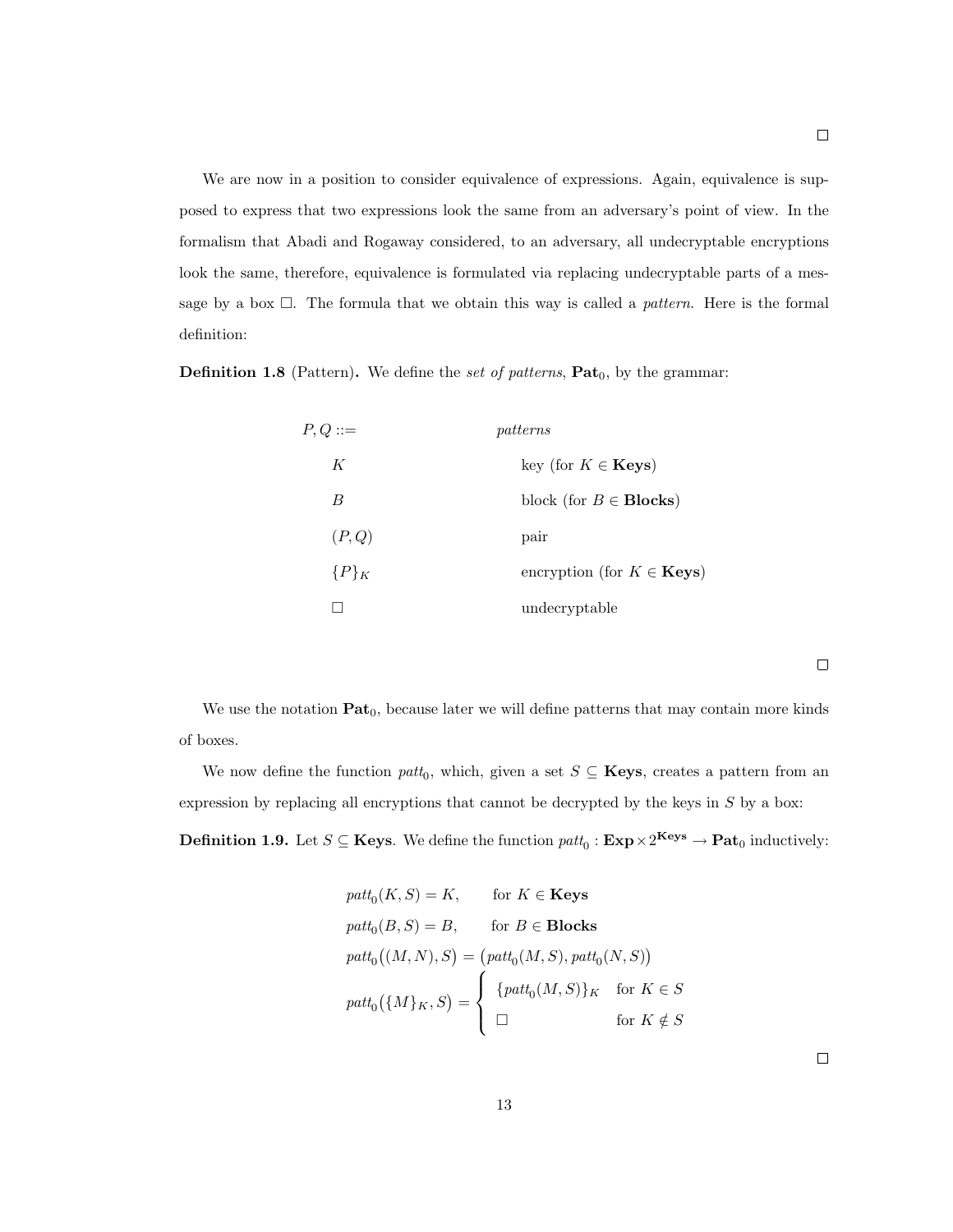Finally, the pattern of an expression is defined as

**Definition 1.10** (The Pattern of an Expression). For and expression  $M$ , let  $pattern_0(M)$ , be defined as

$$
pattern_0(M) = patt_0(M, R \text{-} Keys(M)).
$$

 $\Box$ 

This exactly means that all encryptions in  $M$  that cannot be decrypted with keys recoverable from M itself, are replaced with a box.

Example 1.11. Continuing our example

$$
M = \Bigg(\Big(\{0\}_{K_6}, \{\{K_7\}_{K_1}\}_{K_4}\Big), \Bigg(\Big(K_2, \big\{\left(\{001\}_{K_3}, \{K_6\}_{K_5}\right)\}_{K_5}\Big), \{K_5\}_{K_2}\Bigg)\Bigg),
$$

The set of recoverable keys are

$$
R\text{-}Keys(M) = \{K_2, K_5, K_6\},\
$$

and the pattern of  $M$  is

$$
pattern_0(M) = \Bigg(\Big(\{0\}_{K_6}, \ \Box\ \Big), \Big(\Big(K_2, \{(\ \Box\ , \{K_6\}_{K_5})\}_{K_5}\Big), \{K_5\}_{K_2}\Big)\Bigg).
$$

Now we are ready to define equivalence of two expressions, following the route taken by Abadi and Rogaway. In their treatment, elements in Keys model randomly generated keys that have the same distribution. That is, they all model the same key-generation algorithm. Therefore, replacing a key with another in an expression (each occurrence must be replaced), should result in an equivalent expression.

**Definition 1.12** (Key-Renaming Function). A bijection  $\sigma$  : Keys  $\rightarrow$  Keys is called key*renaming function.* For any expression (or pattern)  $M$ ,  $M\sigma$  denotes the expression (or pattern) obtained from M by replacing all keys K in M by  $\sigma(K)$ .  $\Box$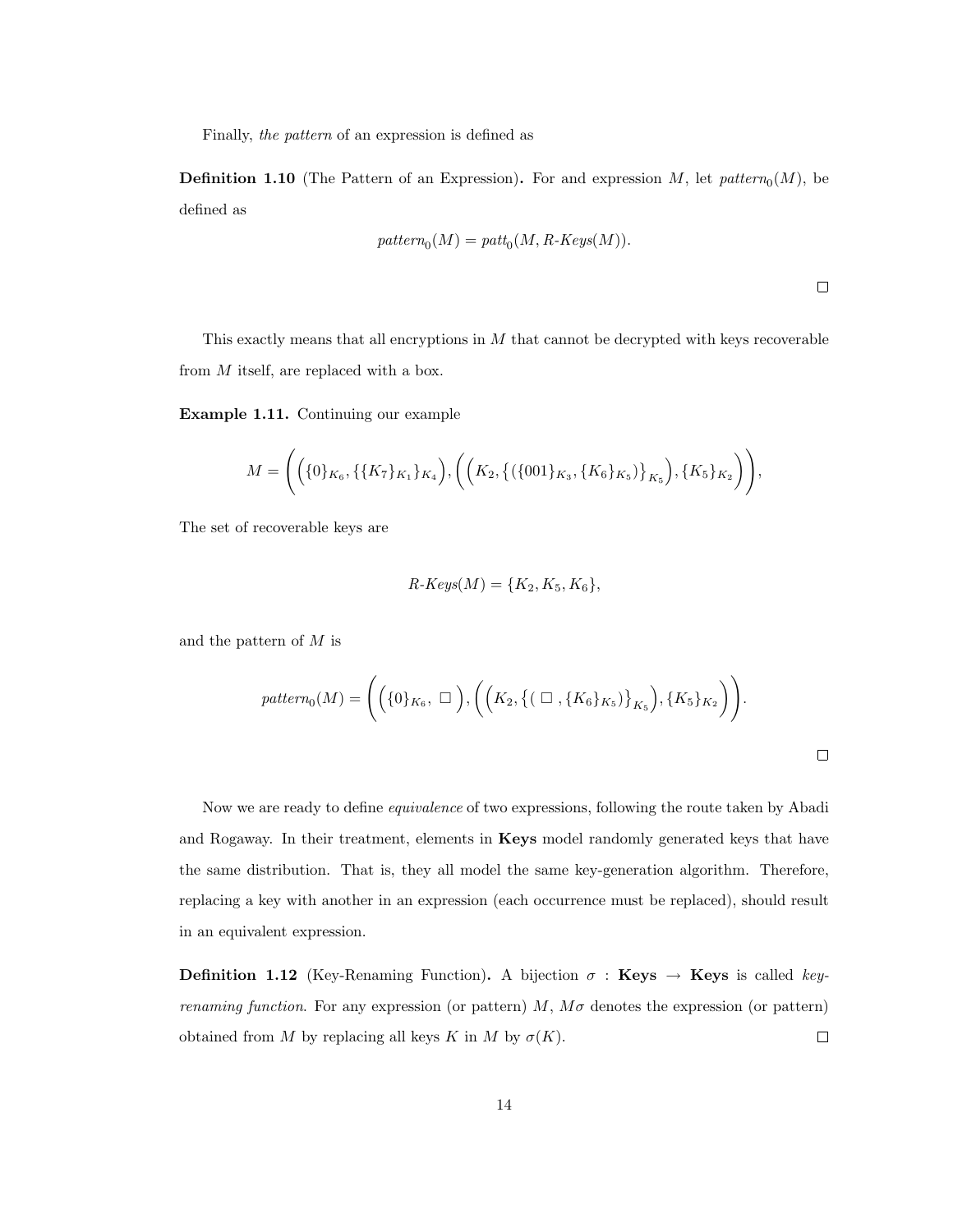**Definition 1.13** (Equivalence of Expressions). We say that two expressions  $M$  and  $N$  are *equivalent* (with respect to  $pattern_0$ ), and denote it by

$$
M \cong_0 N,
$$

if there is a key-renaming  $\sigma$  such that

$$
pattern_0(M)\sigma = pattern_0(N).
$$

 $\Box$ 

**Example 1.14.** Taking  $M$  to be the same as in our previous example, let

$$
N = \Bigg(\Big(\{0\}_{K_8}, \{100\}_{K_1}\Big), \Bigg(\Big(K_7, \big\{\big(\{0101\}_{K_9}, \{K_8\}_{K_5}\big)\big\}_{K_5}\Big), \{K_5\}_{K_7}\Bigg)\Bigg).
$$

Then

$$
R\text{-}Keys(N) = \{K_5, K_7, K_8\},\
$$

and the pattern of  $N$  is

$$
pattern_0(N) = \Bigg(\Big(\{0\}_{K_8}, \ \Box\ \Big), \Bigg(\Big(K_7, \big\{\big(\ \Box\ , \{K_8\}_{K_5}\big)\big\}_{K_5}\Big), \{K_5\}_{K_7}\Big)\Bigg).
$$

Since, with the changes  $K_2 \to K_7$ ,  $K_5 \to K_5$  and  $K_6 \to K_8$ , the pattern of M turns into the pattern of  $N$ ,  $M$  and  $N$  are equivalent.

On the other hand, for

$$
N' = \Bigg(\Big(\{0\}_{K_8}, \{100\}_{K_1}\Big), \Bigg(\Big(K_7, \big\{\big(\{0101\}_{K_9}, \{K_8\}_{K_5}\big)\big\}_{K_7}\Big), \{K_5\}_{K_7}\Bigg)\Bigg),
$$

we have that

$$
pattern_0(N') = \Bigg(\Big(\{0\}_{K_8}, \ \Box\ \Big), \Bigg(\Big(K_7, \big\{\big(\ \Box\ , \{K_8\}_{K_5}\big)\big\}_{K_7}\Big), \{K_5\}_{K_7}\Bigg)\Bigg),
$$

and therefore  $M$  and  $N'$  are not equivalent, because there is no bijection on the keys that transfers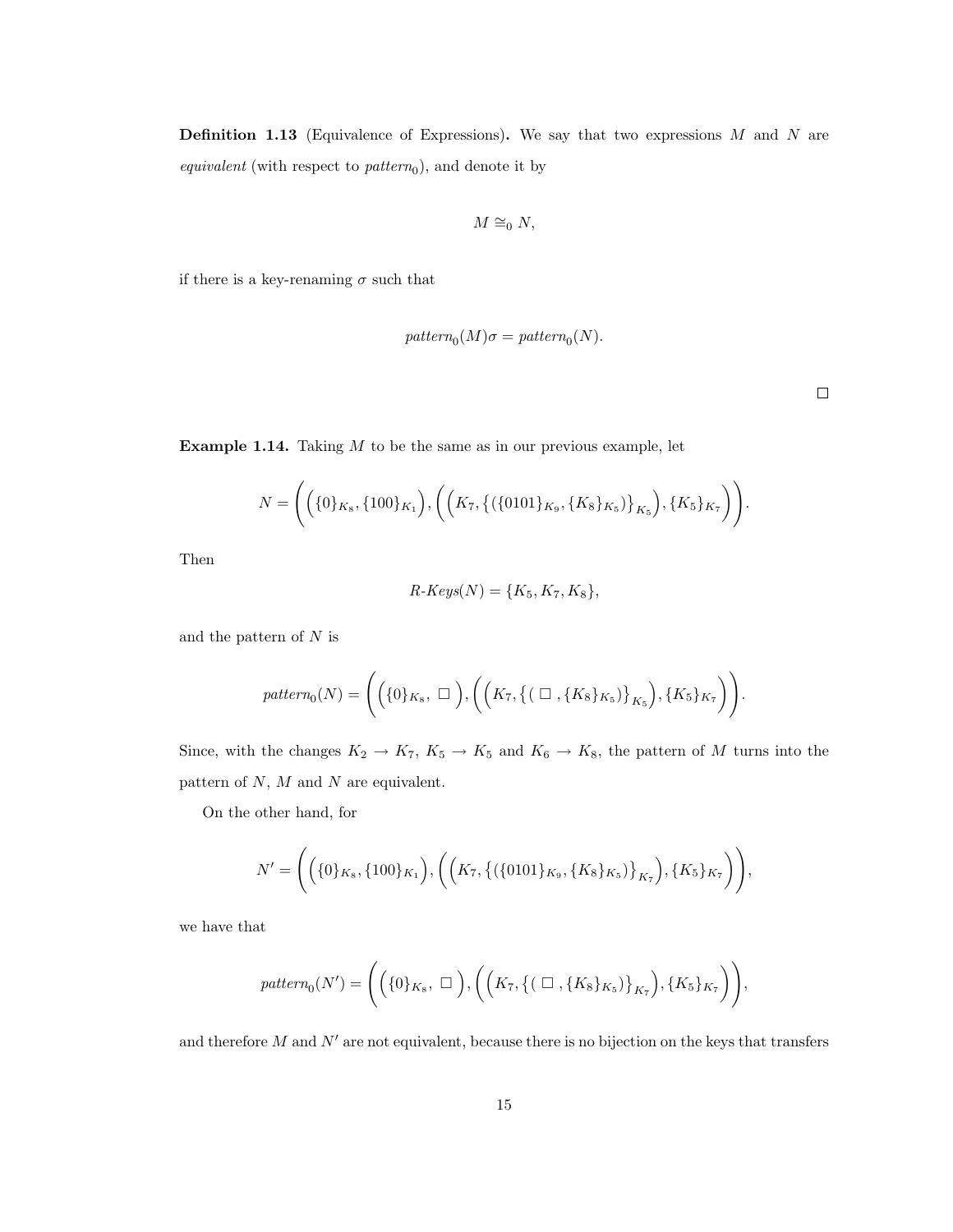the pattern of  $M$  into the pattern of  $N'$ .

#### 1.1.3 Expansions of the Abadi-Rogaway Formal Language

The equivalence of expressions as it was defined in the previous section is suitable for a situation when the formal language models protocols where an adversary cannot distinguish between any two encryptions with unknown encrypting keys. This, however, may not always be the case. For example, if, an adversary can detect whether two encryptions used the same keys or used different ones, then we cannot simply replace all encryptions with a single box, we need to differentiate the boxes according to the keys that were used for the encryption.

Another immediate concern is that a single key generation algorithm may not be enough, and we have to group the set of keys according to what kind of key generation processes they represent. For example, as we will see for the case of One-Time Pad, the length of the key needs to be matched with the length of the encrypted plaintext. Naturally, when equivalence is defined, in this case the key-renaming function  $\sigma$  should only be allowed to shuffle keys within the same group.

We therefore can expand the logic of Abadi and Rogaway in the following way: Let  $\mathbf{Exp}_{\mathcal{V}}$  be a subset of valid expressions of Exp. We assume that an equivalence relation  $\equiv_K$  is given on the set of keys. For simplicity, we also assume, that each equivalence class contains infinitely many keys. Let

$$
\mathcal{Q}_{\mathbf{Keys}} := \mathbf{Keys} \Big/ \mathord{\equiv_{\mathbf{K}}} \; .
$$

Example 1.15. We will later see, that the formal language we have to use for One-Time Pad, includes a length-function  $l : \textbf{Keys} \to \{4, 5, ...\}$  on the keys (and ultimately on all valid expressions). Two keys there will be equivalent under  $\equiv_K$  if and only if they have the same length.

 $\Box$ 

We have to modify then the notion of key-renaming function, because keys should only be allowed to be renamed by other keys of the same sort. Therefore,

**Definition 1.16** (Key-Renaming Function Relative to  $\mathcal{Q}_{\mathbf{Keys}}$ ). A bijection  $\sigma$ : **Keys**  $\rightarrow$  **Keys** is called key-renaming function, if  $\sigma(K) \equiv_K K$  for all  $K \in \mathbf{Keys}$ . For any expression M,  $M\sigma$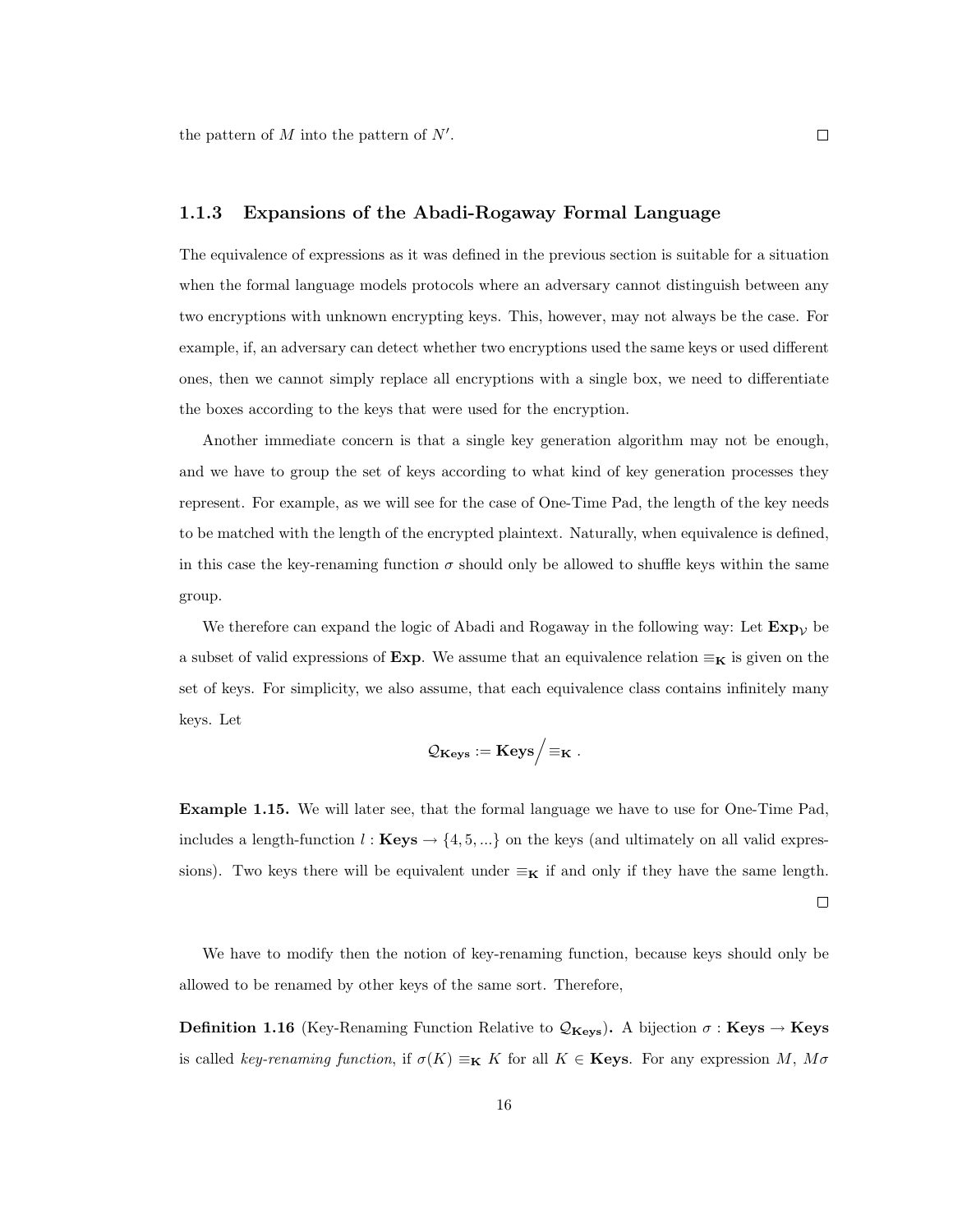We now restrict the definition of valid expression, because we want to require that  $M$  is valid if and only if  $M\sigma$  is valid:

**Definition 1.17** (Valid Expressions, Valid Ciphers). A set of *valid expressions* is a subset  $Exp_{\mathcal{V}}$ of Exp such that

(i) all keys and all blocks are contained in  $Exp_{\mathcal{V}}$ ,

(ii) if  $M \in \mathbf{Exp}_{\mathcal{V}}$  then all subexpressions of M are in  $\mathbf{Exp}_{\mathcal{V}}$ , and any number of pairs of these subexpressions are in  $Exp_{\mathcal{V}}$ ,

(iii) for any  $\sigma$  key-renaming function relative to  $\mathcal{Q}_{\mathbf{Keys}}$ ,  $M \in \mathbf{Exp}_{\mathcal{V}}$  if and only if  $M\sigma \in \mathbf{Exp}_{\mathcal{V}}$ . Given a set of valid expressions, the set of *valid ciphers* is  $\text{Ciphers}_{\mathcal{V}} := \text{Ciphers} \cap \text{Exp}_{\mathcal{V}}$ .  $\Box$ 

We also assume that there is an equivalence relation,  $\equiv_{\mathbf{C}}$  given on the set of valid ciphers, with the property that form any  $M, N \in \mathbf{Ciphers}_{\mathcal{V}}$  and  $\sigma$  is a key-renaming function relative to  $\mathcal{Q}_{\mathbf{Keys}}, M \equiv_{\mathbf{C}} N$  if and only if  $M\sigma \equiv_{\mathbf{C}} N\sigma$ . The purpose of this relation is to capture what ciphers an adversary cannot distinguish, in other words, what partial information (length, key, etc...) can an adversary receive about the cipher. Let

$$
\mathcal{Q}_{\mathbf{Ciphers}}:=\mathbf{Ciphers}_{\mathcal{V}}\Bigl/\equiv_\mathbf{C}.
$$

Example 1.18. We will consider cryptosystems where an adversary can recognize when two ciphers were encrypted with different keys. For this case, we will need to define  $\equiv_{\mathbf{C}}$  so that two ciphers are equivalent if and only if they are encrypted with the same key.  $\Box$ 

Example 1.19. In [39], the authors find it useful to define a length-function on Exp in the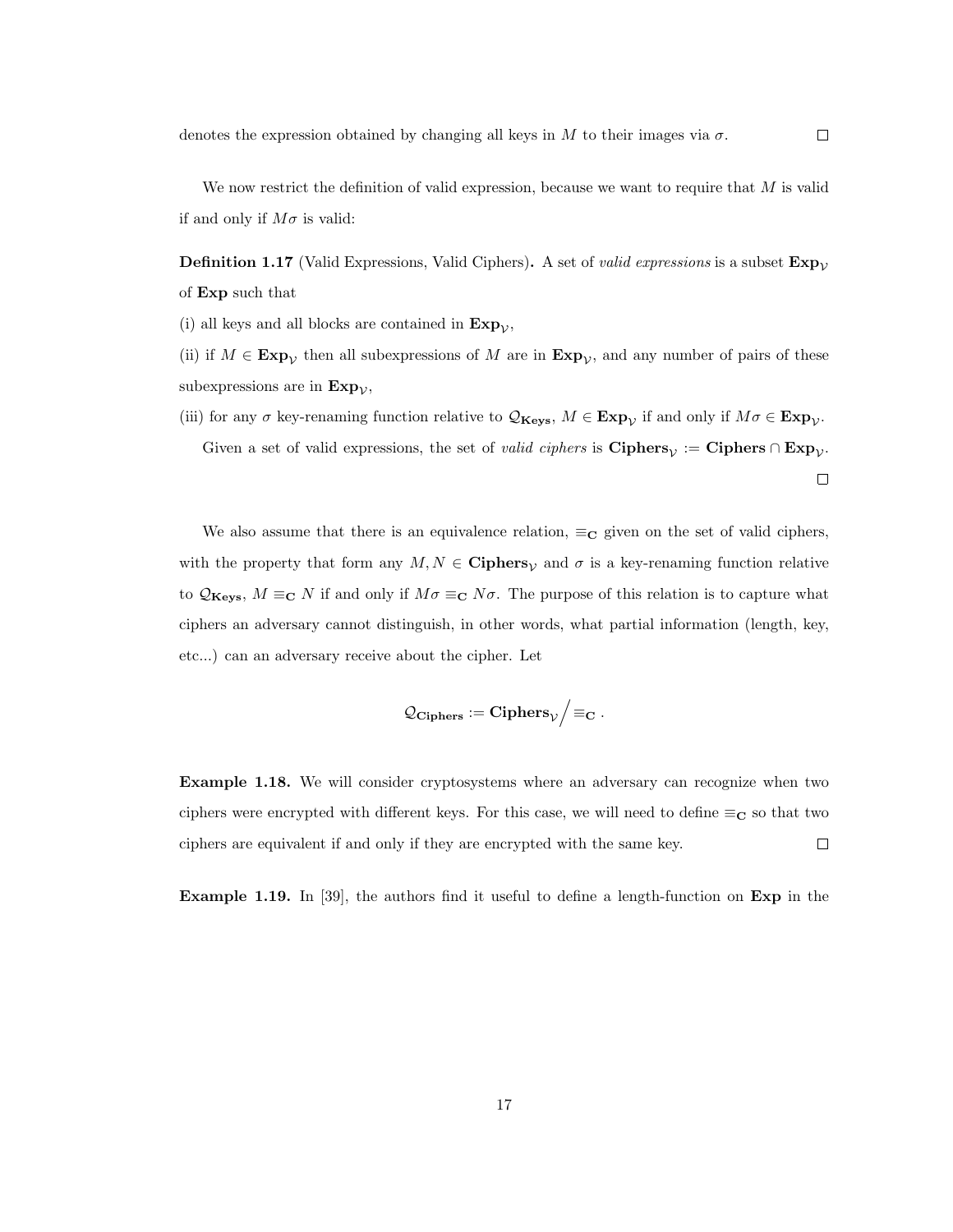following way:

$$
l(K) := 1 \quad \text{for } K \in \text{Keys}
$$

$$
l(B) := 1 \quad \text{for } B \in \text{Blocks}
$$

$$
l((M, N)) := l(M) + l(N)
$$

$$
l(\{M\}_K) := l(M) + 1
$$

Two ciphers are then considered to be indistinguishable for an adversary if and only if they have the same length. Then,  $\equiv_{\mathbf{C}}$  is chosen so that it equates ciphers with the same length, and an element of  $\mathcal{Q}_{\text{Ciphers}}$  will contain all ciphers that have a specific length.  $\Box$ 

Naturally, we have to require (this is a condition on  $\equiv_C$ ), that renaming keys will carry equivalent ciphers into equivalent ones, *i.e.*,  $M \equiv_{\mathbf{C}} N \in \mathbf{Ciphers}_{\mathcal{V}}$ , if and only if  $M\sigma \equiv_{\mathbf{C}} N\sigma$ whenever  $\sigma$  is a key-renaming function relative to  $\mathcal{Q}_{\mathbf{Keys}}$ . Hence a key-renaming function  $\sigma$ generates a renaming on  $\mathcal{Q}_{\text{Ciphers}}$ , which we also denote by  $\sigma$ .

Definition 1.20 (A Formal Logic for Symmetric Encryption). A formal logic for symmetric encryption is a triple  $\Delta = (\mathbf{Exp}_{\mathcal{V}}, \equiv_{\mathbf{K}}, \equiv_{\mathbf{C}})$  where  $\mathbf{Exp}_{\mathcal{V}}$  is a set of valid expressions,  $\equiv_{\mathbf{K}}$  is an equivalence relation on **Keys**, and  $\equiv_{\mathbf{C}}$  is an equivalence relation on **Ciphers**<sub>*V*</sub>; we require the elements of  $\mathcal{Q}_{\mathbf{Keys}}$  to be infinite sets, and that for any  $\sigma$  key renaming function relative to  $\mathcal{Q}_{\mathbf{Keys}}$ ,

\n- (i) if 
$$
M \in \mathbf{Exp}
$$
, then  $M \in \mathbf{Exp}_{\mathcal{V}}$  if and only if  $M\sigma \in \mathbf{Exp}_{\mathcal{V}}$ ,
\n- (ii) if  $M, N \in \mathbf{Ciphers}_{\mathcal{V}}$ , then  $M \equiv_{\mathbf{C}} N$  if and only if  $M\sigma \equiv_{\mathbf{C}} N\sigma$ .
\n

The patterns then need to reflect the fact that ciphers contained in different elements of  $\mathcal{Q}_{\text{Ciphers}}$  can be distinguished by an adversary. Therefore, we need to introduce a different box for each element  $\mu \in \mathcal{Q}_{\text{Ciphers}}$ . Accordingly, the set  $\text{Pat}_{\Delta}$  is defined as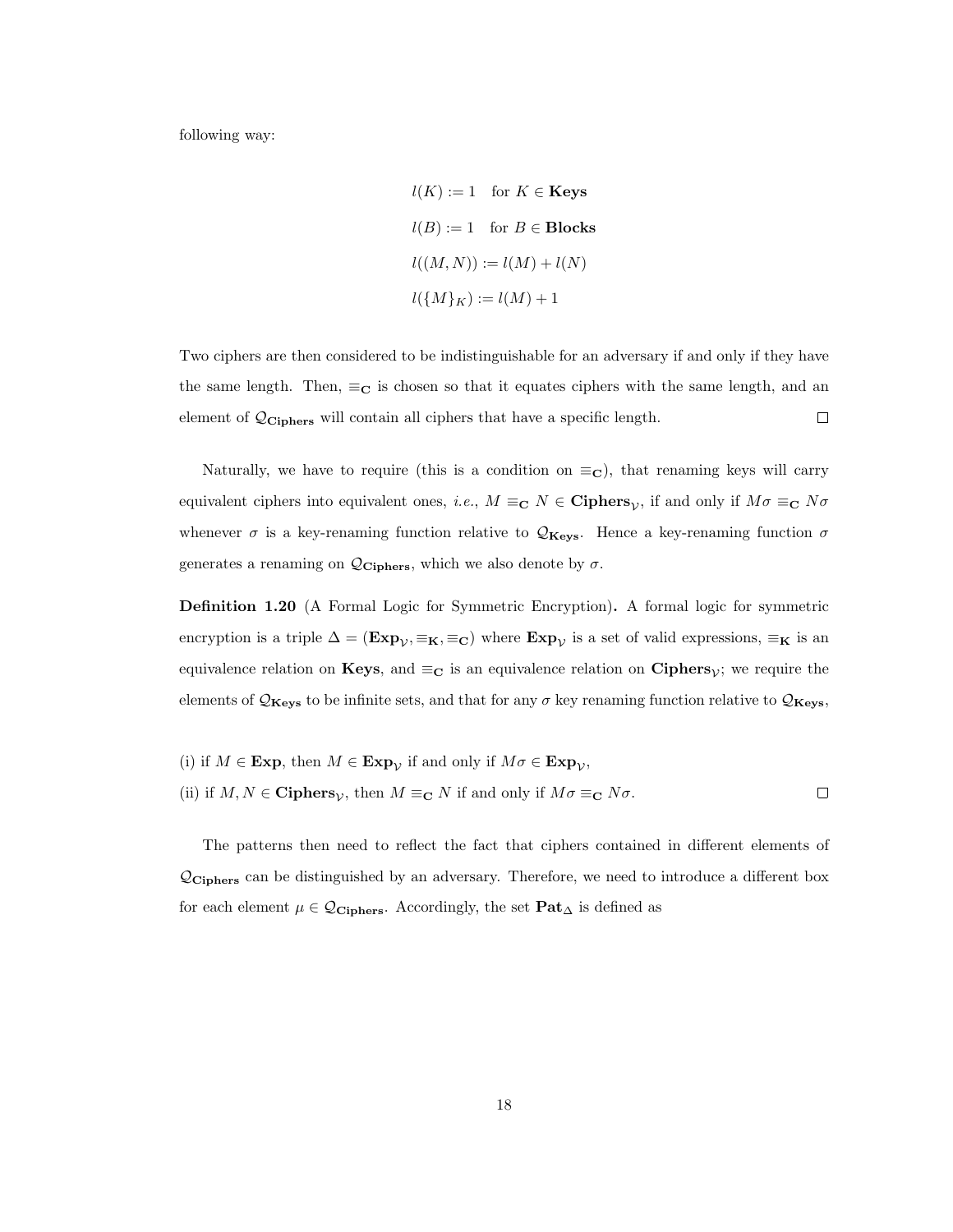**Definition 1.21** (Patterns for  $\Delta$ ). We, again, proceed via induction:

| $P, Q ::=$   | patterns                                                     |
|--------------|--------------------------------------------------------------|
| K            | key (for $K \in \mathbf{Keys}$ )                             |
| B            | block (for $B \in \text{Blocks}$ )                           |
| (P,Q)        | pair                                                         |
| ${P}_{K}$    | encryption by $K \in \mathbf{Keys}$                          |
| $\sqcup_\mu$ | undecryptable, with $\mu \in \mathcal{Q}_{\text{Ciphers}}$ . |

 $\Box$ 

The corresponding pattern-creating function is defined the following way:

Definition 1.22. Let  $S \subseteq \text{Keys. } patt_{\Delta} : \text{Exp}_{\mathcal{V}} \times 2^{\text{Keys}} \to \text{Pat}_{\Delta}$  is defined inductively:

$$
path_{\Delta}(K, S) = K, \quad \text{for } K \in \textbf{Keys}
$$
\n
$$
path_{\Delta}(B, S) = B, \quad \text{for } B \in \textbf{Blocks}
$$
\n
$$
path_{\Delta}((M, N), S) = (path_{\Delta}(M, S), path_{\Delta}(N, S))
$$
\n
$$
path_{\Delta}(\{M\}_K, S) = \begin{cases}\n\{path_{\Delta}(M, S)\}_K & \text{if } K \in S \\
\text{if } K \notin S \text{ and} \\
\Box_{\mu} & \{M\}_K \in \mu, (\mu \in \mathcal{Q}_{\textbf{Ciphers}})\n\end{cases}
$$

Then

**Definition 1.23** (The Pattern of a Valid Expression of  $\Delta$ ). The pattern of a valid expression  $M$ , pattern<sub>∆</sub>( $M$ ), is

$$
pattern_{\Delta}(M) = patt_{\Delta}(M, R\text{-}Keys(M)).
$$

 $\Box$ 

 $\Box$ 

Example 1.24. In the case when the elements of QCiphers contain ciphers encrypted with the same key, there is a one-to-one correspondence between  $\mathcal{Q}_{\text{Ciphers}}$  and Keys, and therefore we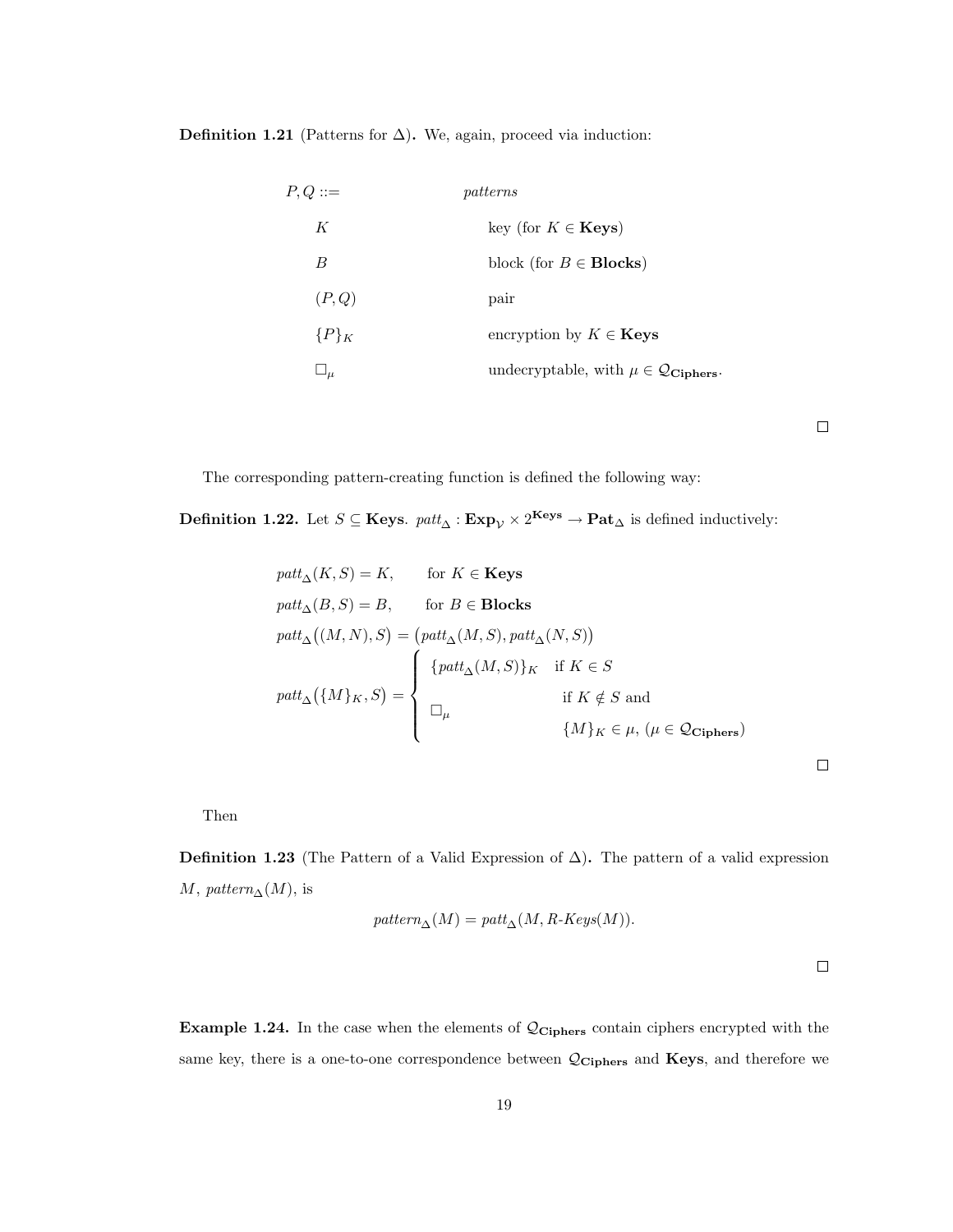can index the boxes with keys instead of element in  $\mathcal{Q}_{\text{Ciphers}}$ :  $\Box_K$ ,  $K \in \text{Keys}$ . Then, if

$$
N = \Bigg( \Big( \{0\}_{K_8}, \{100\}_{K_1} \Big), \Bigg( \Big( K_7, \big\{ (\{0101\}_{K_9}, \{K_8\}_{K_5} \big)\big\}_{K_5} \Big), \{K_5\}_{K_7} \Bigg) \Bigg),
$$
  

$$
R \cdot Keys(N) = \{K_5, K_7, K_8 \},
$$

and the pattern of  $N$  is

$$
pattern_{\Delta}(N) = \Bigg( \Big( \{0\}_{K_8}, \ \Box_{K_1} \ \Big), \Big( \Big( K_7, \big\{ (\ \Box_{K_9} \ , \{K_8\}_{K_5})\big\}_{K_5} \Big), \{K_5\}_{K_7} \Big) \Bigg).
$$

Finally,

**Definition 1.25** (Equivalence of Valid Expressions of  $\Delta$ ). We say that two valid expressions M and  $N$  are *equivalent*, and denote it by

$$
M \cong_{\Delta} N,
$$

if there is a key-renaming  $\sigma$  such that

$$
pattern_{\Delta}(M)\sigma = pattern_{\Delta}(N),
$$

where for any pattern  $Q$ ,  $Q\sigma$  denotes the pattern obtained by renaming the keys and the boxindexes in  $Q$  via  $\sigma$ .  $\Box$ 

**Example 1.26.** Taking  $N$  as it was in our previous example, defining  $M$  as

$$
M = \Bigg(\Big(\{0\}_{K_6}, \{\{K_7\}_{K_1}\}_{K_4}\Big), \Bigg(\Big(K_2, \big\{\left(\{001\}_{K_3}, \{K_6\}_{K_5}\right)\}_{K_5}\Big), \{K_5\}_{K_2}\Bigg)\Bigg),
$$

The set of recoverable keys are

$$
R\text{-}Keys(M) = \{K_2, K_5, K_6\},\
$$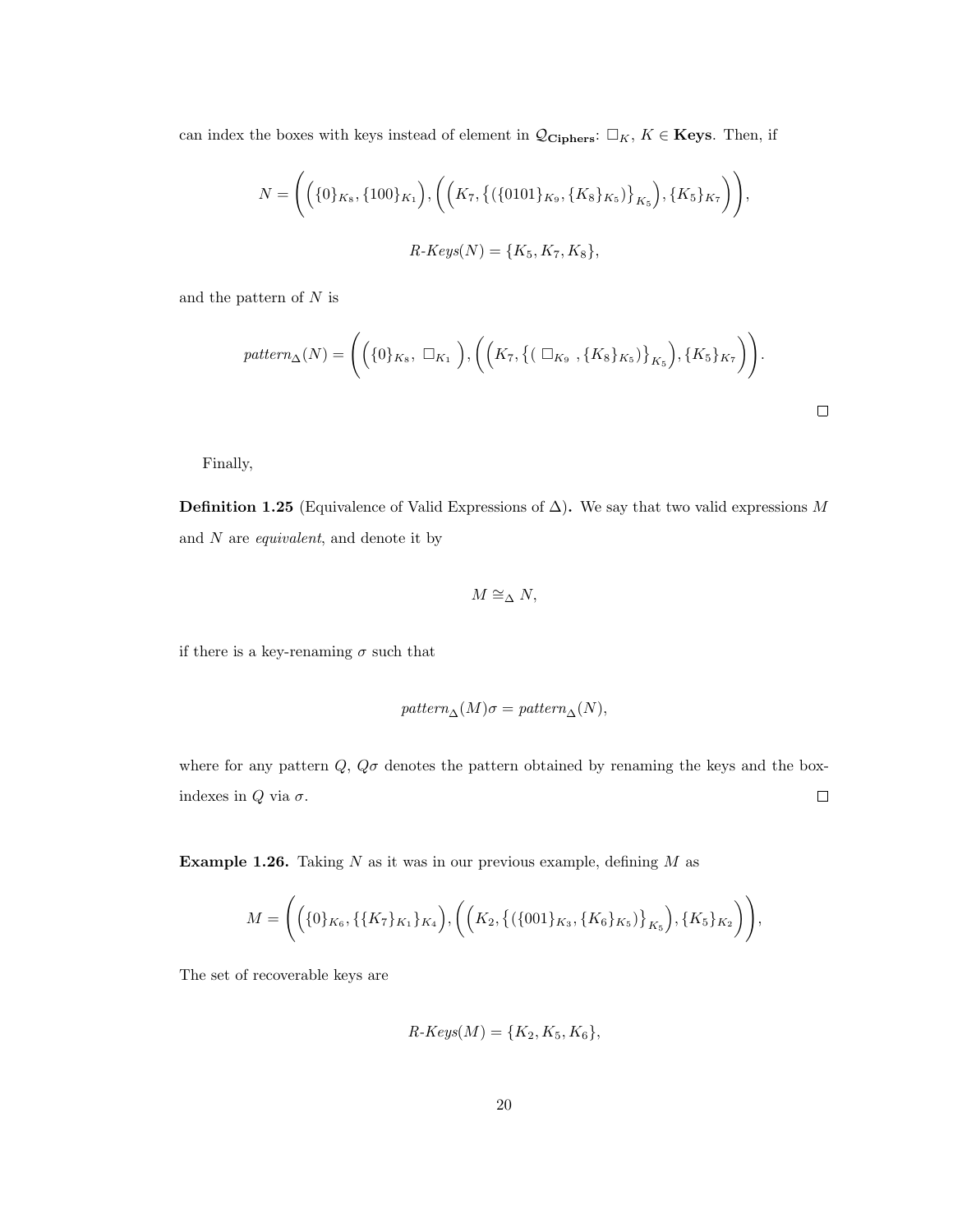and the pattern of M is

$$
pattern_{\Delta}(M) = \Bigg(\Big(\{0\}_{K_6}, \ \Box_{K_1}\ \Big), \Big(\Big(K_2, \big\{\big(\Box_{K_9}, \{K_6\}_{K_5}\big)\big\}_{K_5}\Big), \{K_5\}_{K_2}\Big)\Bigg).
$$

Since, with the changes  $K_2 \to K_7$ ,  $K_5 \to K_5$ ,  $K_6 \to K_8$ ,  $K_4 \to K_1$  and  $K_3 \to K_9$ , the pattern of  $M$  turns into the pattern of  $N$ ,  $M$  and  $N$  are equivalent.  $\Box$ 

#### 1.1.4 Proper Equivalence of Ciphers

In this section we introduce a natural property for the equivalence  $\equiv_C$ , satisfied by a large class of expanded Abadi-Rogaway logics, namely all that is known to us with any significance.

**Definition 1.27** (Proper Equivalence of Ciphers). We say that an equivalence relation  $\equiv_{\mathbf{C}}$  on Ciphers<sub>V</sub> is proper, if for any finite set of keys S, if  $\mu \in \mathcal{Q}_{\text{Ciphers}}$  contains an element of the form  $\{N\}_K$  with  $K \notin S$ , then  $\mu$  also contains an element C such that  $Keys(C) \cap S = \emptyset$ , and  $K \not\sqsubseteq C$ .  $\Box$ 

In other words, if  $\mu$  contains an element encrypted with a key K not in S, then  $\mu$  has a representative in which no key of  $S$  appears, and in which  $K$  may only appear as an encrypting key, but not as a subexpression.

**Example 1.28.** If  $\equiv_{\mathbf{C}}$  denotes the equivalence of example 1.18 (*i.e.* two ciphers are equivalent iff they have the same encrypting key), then it is clearly proper, since if  $\{M\}_K \in \mu$ ,  $K \notin S$ , then  $C = {K'}_K$  works for any  $K' \notin S$ ; there is such a  $K'$ , since we assumed that there are infinitely many keys.  $C = {B}_{K} (B \in \text{Blocks})$  is also a good choice since **Blocks** is not empty.  $\Box$ 

Example 1.29. If  $\equiv_{\mathbf{C}}$  denotes the equivalence of example 1.19, then it is clearly proper, because if  $\{M\}_K \in \mu$ ,  $K \notin S$ , then a good choice is  $C = \{M'\}_K$  where M' is constructed from a  $K' \notin S$ by pairing K' with itself  $l(M)$  many times; there is such a K', since we assumed that there are infinitely many keys.  $\Box$ 

The following propositions will be useful for proving our general soundness and completeness results.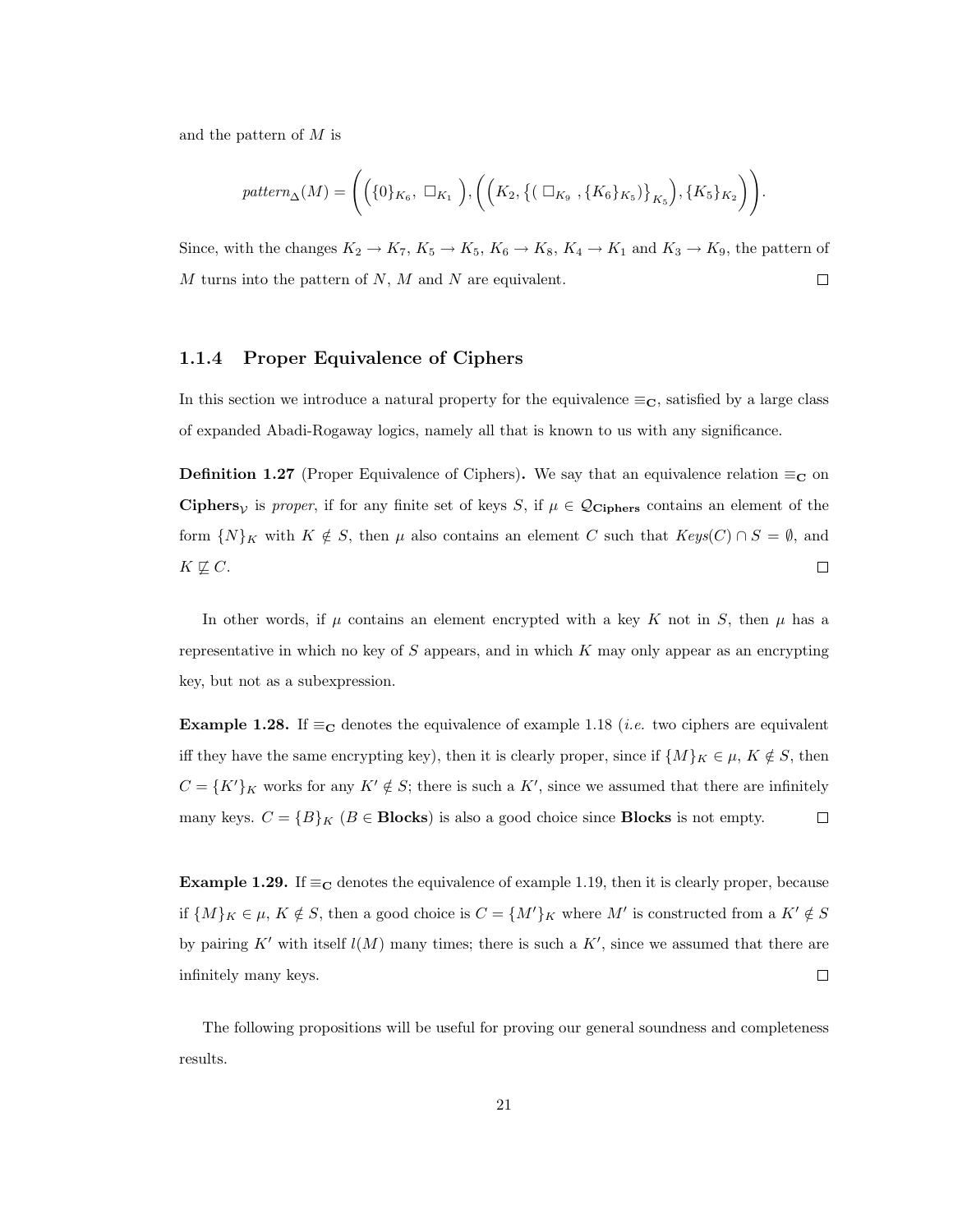To be able to state the following proposition, for each  $\mu \in \mathcal{Q}_{\text{Ciphers}}$ , we first introduce the set

$$
\mu_{\text{key}} := \Big\{ K \in \textbf{Keys} \ \Big| \ \text{there is an } M \text{ valid expression with } \{M\}_K \in \mu \Big\}
$$

**Proposition 1.30.** Let  $\Delta = (\mathbf{Exp}_v, \equiv_{\mathbf{K}}, \equiv_{\mathbf{C}})$  be such that  $\equiv_{\mathbf{C}}$  is proper. Then, the equivalence relation  $\equiv_C$  is such that for any equivalence class  $\mu \in \mathcal{Q}_{\text{Ciphers}}$ ,  $\mu_{\text{key}}$  has either one, or infinitely many elements.

*Proof.* Let  $\mu \in \mathcal{Q}_{\text{Ciphers}}$ , and assume that there are more then one encrypting keys in  $\mu$ , that is, there are two different keys K, K' such that  $\{M\}_K, \{M'\}_K \in \mu$  with some  $M, M'$  valid expressions. Since  $\equiv_{\mathbf{C}}$  is proper, we can assume that  $K \notin Keys(M')$ . Since we assumed that each equivalence class in  $\mathcal{Q}_{\mathbf{Keys}}$  contains infinitely many elements, there is a key L, such that  $L \equiv_{\mathbf{K}} K$ , and

$$
L \notin Keys(\{M\}_K) \cup Keys(\{M'\}_{K'}).
$$

Then, defining  $\sigma$  to do nothing else but to switch the keys L and K,  $\{M\}_K \sigma = \{M\sigma\}_L$  and  ${M'}_{K'}\sigma = {M'}_{K'}$ . But, since

$$
\{M\}_K \cong_V \{M'\}_{K'},
$$

it is also true that

$$
\{M\}_{K}\sigma \cong_{\mathcal{V}} \{M'\}_{K'}\sigma.
$$

Therefore, since  $\{M'\}_{K'} \in \mu$ , it must hold that  $\{M\sigma\}_L \in \mu$ . There are infinitely many choices for L, so there are infinitely many encrypting keys in  $\mu$ .  $\Box$ 

**Proposition 1.31.** Let  $\Delta = (\mathbf{Exp}_{\mathcal{V}}, \equiv_{\mathbf{K}}, \equiv_{\mathbf{C}})$  be such that  $\equiv_{\mathbf{C}}$  is proper. If  $\sigma$  is a key-renaming function (relative to  $\equiv_{\mathbf{K}}$ ), then for any  $\mu \in \mathcal{Q}_{\mathbf{Ciphers}}$ ,  $|\mu_{\text{key}}| = |\sigma(\mu)_{\text{key}}|$ .

Proof. If  $|\mu_{\text{key}}| = \infty$ , then  $|\sigma(\mu)_{\text{key}}| = \infty$ , since for any  $\{M\}_K \in \mu$ ,  $\{M\}_K \sigma = \{M\sigma\}_{\sigma(K)} \in \sigma(\mu)$ . Since  $\sigma$  is a bijection, and since any  $\mu$  contains either only one or infinitely many elements, the claim follows.  $\Box$ 

The meaning of the next proposition is that if  $\equiv_{\mathbf{C}}$  is proper, then given a set of valid ciphers  $\mathfrak{C} = \{\{N_i\}_{i=1}^n\}$  such that none of the encrypting keys are in S, and if  $\mu_1, \ldots, \mu_l$  are all the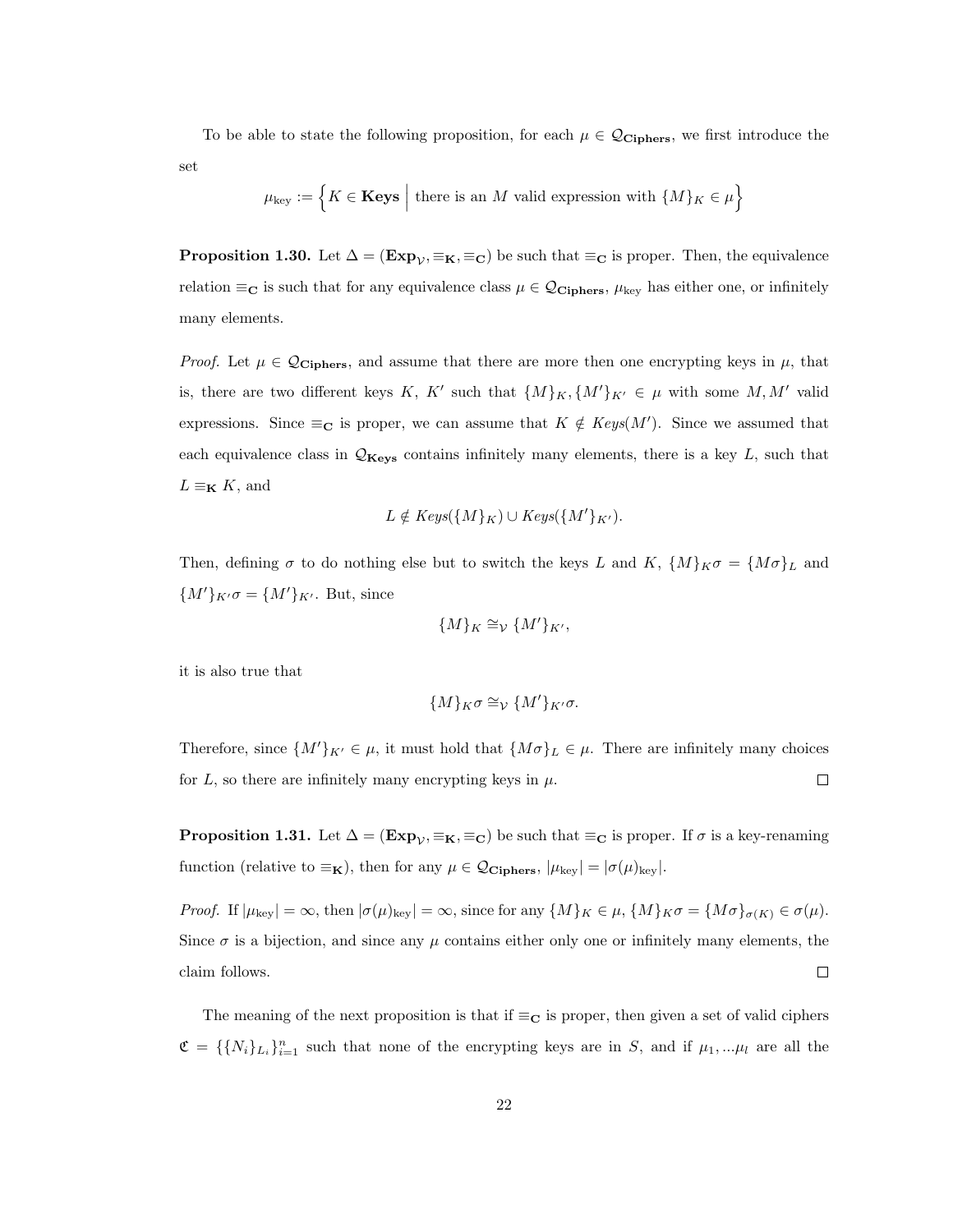equivalence classes of the elements in  $\mathfrak{C}$ , then it is possible to choose a representative of each of  $\mu_j$ , denoted by  $C_{\mu_j}$ , such that no key of S occurs in any of  $C_{\mu_j}$ , none of  $L_i$ 's occurs as a subexpression in any  $C_{\mu_j}$ , and no key occurs in two of  $C_{\mu_j}$  unless the corresponding two equivalence classes both have only the same, single encrypting key.

**Proposition 1.32.** Let  $\Delta = (\mathbf{Exp}_{\mathcal{V}}, \equiv_{\mathbf{K}}, \equiv_{\mathbf{C}})$  be such that  $\equiv_{\mathbf{C}}$  is proper. Let  $\mathfrak{C} = \{\{N_i\}_{L_i}\}_{i=1}^n$ be a set of valid ciphers, and S a finite set of keys with  $L_i \notin S$   $(i \in \{1, ..., n\})$ . Let  $\mu(\mathfrak{C})$  denote the set of all equivalence-classes with respect to  $\equiv_C$  of all elements in  $\mathfrak{C}$ . Then, for each  $\nu \in \mu(\mathfrak{C})$ , there is an element  $C_{\nu} \in \nu$  such that

- (i)  $Keys(C_{\nu}) \cap S = \emptyset$  for all  $\nu \in \mu(\mathfrak{C}),$
- (ii)  $L_i \not\sqsubseteq C_{\nu}$  for all  $i \in \{1, ..., n\}$  and all  $\nu \in \mu(\mathfrak{C})$ ,

(iii) and if  $\nu \neq \nu'$ , then  $Keys(C_{\nu}) \cap Keys(C_{\nu'}) \neq \emptyset$  if and only if  $\nu_{\text{key}} = \nu'_{\text{key}} = \{K\}$  (the set containing K only) for some K key, and in that case  $Keys(C_{\nu}) \cap Keys(C_{\nu'}) = \{K\}.$  Then,  $C_{\nu}$ and  $C_{\nu'}$  are both of the form  $\{\cdot\}_K$  with the same K, and K is not a subexpression of either  $C_{\nu'}$ or  $C_{\nu'}$ .

*Proof.* Observe, that if  $\mu({N_i}_{L_i})$  denotes the equivalence class of  ${N_i}_{L_i}$  in  $\mathcal{Q}_{\text{Ciphers}}$ , then  $\nu \in \mu(\mathfrak{C})$  if and only if  $\nu = \mu(\lbrace N_i \rbrace_{L_i})$  for some  $i \in \lbrace 1, ... n \rbrace$ .

Proof goes by induction. The statement is clearly true if  $n = 1$ , since  $\equiv_{\mathbf{C}}$  is proper. Suppose it is true for  $n-1$ . Let  $\{N_1\}_{L_1}$ ,  $\{N_2\}_{L_2}$ ,...,  $\{N_n\}_{L_n}$  be valid expressions, and let S be a set of keys such that  $L_i \notin S$ . Without loss of generality, we can assume, that the numbering is such that there is an  $l, 1 \leq l \leq n$ , such that

$$
|\mu({N_n}_{L_n})| = \begin{cases} 1 & \text{if } i \leq l \\ \infty & \text{if } i > l. \end{cases}
$$

Let us first assume that  $l = n$  and that there is an  $m \in \{1, ..., n-1\}$  such that  $L_m = L_n$ . Since the statement is assumed to be true for  $n-1$ , we can choose  $C_{\mu(\lbrace N_i \rbrace_{L_i})}$  for  $i \leq n-1$  such that conditions (i), (ii), (iii) hold for these  $\{C_{\mu(\{N_i\}_{L_i})}\}_{i=1}^{n-1}$  and S. If  $\mu(\{N_n\}_{L_n}) = \mu(\{N_i\}_{L_i})$  for some  $i \leq n-1$ , then there is nothing to prove,  $C_{\mu(\{N_n\}_{L_n})} = C_{\mu(\{N_i\}_{L_i})}$  has already been chosen.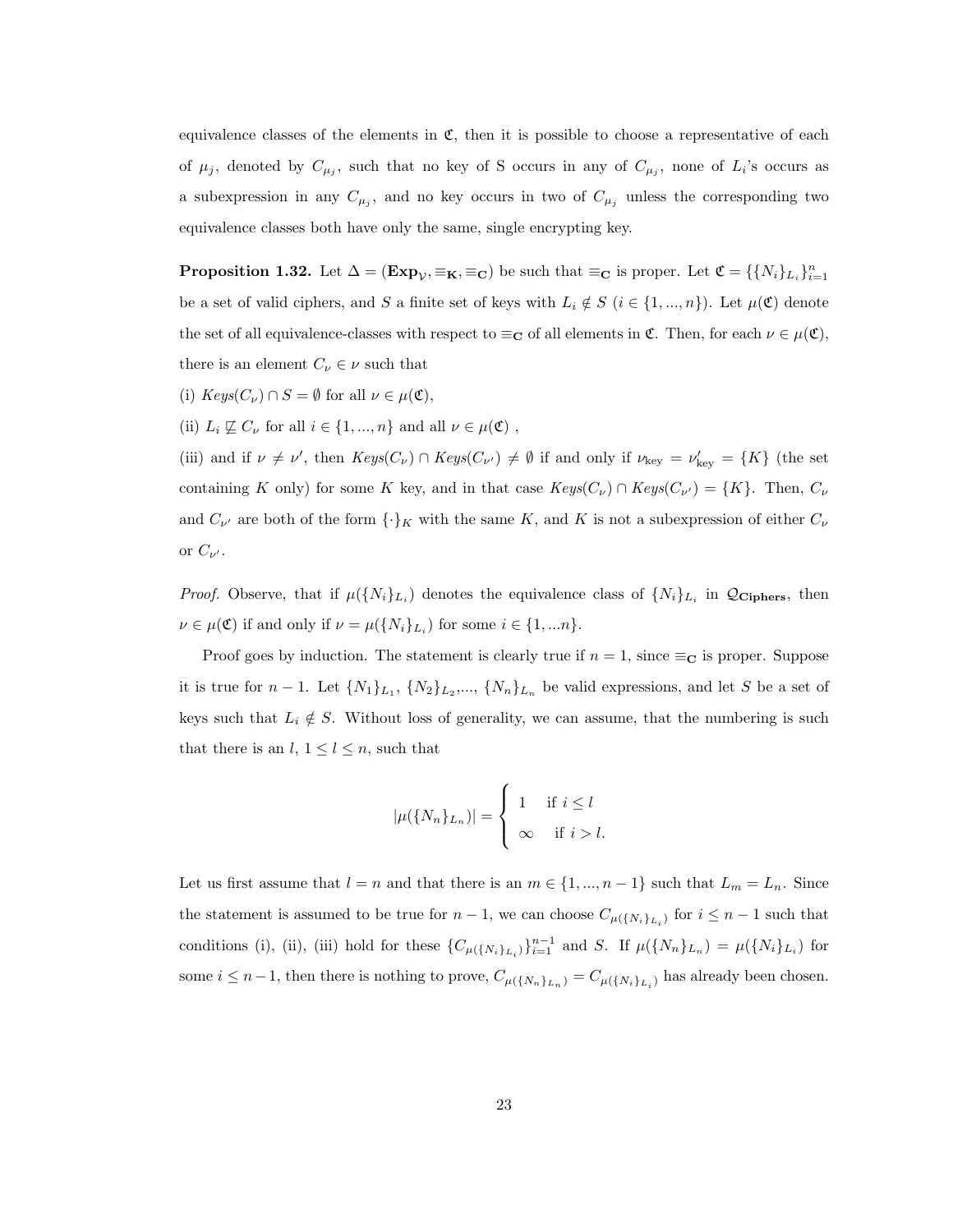If there is no such  $i$ , then consider

$$
S_{n-1} := \left( \left( \bigcup_{i=1}^{n-1} \text{Keys}(C_{\mu(\{N_i\}_{L_i})}) \cup \{L_i\} \right) \setminus \{L_n\} \right) \cup S
$$

According to the assumption, there is a  $C \in \mu({N_n}_{L_n})$  such that  $Keys(C) \cap S_{n-1} = \emptyset$  and  $L_n \not\subseteq C$ , which implies that  $C_{\mu(\{N_n\}_{L_n})} := C$  is a good choice: (i) follows from the fact that  $Keys(C) \cap S_{n-1} = \emptyset$ . (ii) is true, since  $L_m = L_n \not\sqsubseteq C$  is ensured by the way properness allows us to choose  $C; L_i \not\subseteq C$  for  $i \leq n-1, i \neq m$ , because  $Keys(C) \cap S_{n-1} = \emptyset$ , and  $L_n \not\subseteq C_{\mu(\lbrace N_i \rbrace_{L_i})}$ , because we assumed that  $L_m = L_n$ ;  $L_m \not\subseteq C_{\mu({N_i})_{L_i}}$  by the induction hypothesis. Finally, (iii) follows, because if  $K' \in Keys(C_{\mu({N_i})_{L_i}})$  for  $i \in \{1, ..., n-1\}$ , then, since  $Keys(C) \cap S_{n-1} = \emptyset$ ,  $K' \in Keys(C)$  implies that  $K' = L_n$ . Clearly, in this case both  $C_{\mu(\lbrace N_i \rbrace_{L_i})}$  and C are of the form  ${\{\cdot\}}L_n$ , and  $L_n$  is not a subexpression of any of them because of the way properness allows us to chose the  $C_{\nu}$ 's.

If still  $l = n$  holds, but there is no  $m \in \{1, ..., n-1\}$  such that  $L_m = L_n$ , then  $\{N_1\}_{L_1}$ ,  $\{N_2\}_{L_2},\ldots,\{N_{n-1}\}_{L_{n-1}}$  and  $S' := S \cup \{L_n\}$  satisfy the conditions of the induction hypothesis. If  $l < n$ , then  $|\mu({N_n}_{L_n})| = \infty$ , and without loss of generality, we can assume that there is no  $m \in \{1, ..., n-1\}$  such that  $L_m = L_n$ , and again,  $\{N_1\}_{L_1}$ ,  $\{N_2\}_{L_2}$ ,...,  $\{N_{n-1}\}_{L_{n-1}}$  and  $S' := S \cup \{L_n\}$  satisfy the conditions of the induction hypothesis. So in both of these cases, for S', we can choose  $C_{\mu(\{N_i\}_{L_i})}$  for  $i \leq n-1$  such that the conditions (i), (ii), (iii) hold for S' replacing S. If  $\mu({N_n}_{L_n}) = \mu({N_i}_{L_i})$  for some  $i \leq n$ , then there is nothing to prove,  $C_{\mu(\{N_n\}_{L_n})}=C_{\mu(\{N_i\}_{L_i})}$  has already been chosen; (i) and (iii) are obviously satisfied, and (ii) holds because  $L_n \in S'$ . If there is no such *i*, then consider

$$
S_{n-1} := \left(\bigcup_{i=1}^{n-1} Keys(C_{\mu(\{N_i\}_{L_i})}) \cup \{L_i\}\right) \cup S.
$$

According to the assumption, there is a  $C \in \mu({N_n}_{L_n})$  such that  $Keys(C) \cap S_{n-1} = \emptyset$ , which implies that  $C_{\mu(\{N_n\}_{L_n})} := C$  is a good choice: (i) follows from the fact that  $Keys(C) \cap S_{n-1} = \emptyset$ . (ii) is true, since  $L_n \not\sqsubseteq C$  because of properness;  $L_i \not\sqsubseteq C$  for  $i \leq n-1$  because  $Keys(C) \cap S_{n-1} = \emptyset$ ;  $L_n \not\subseteq C_{\mu(\{N_i\}_{L_i})}$ , because  $Keys(C_{\mu(\{N_i\}_{L_i})}) \cap (S \cup \{L_n\}) = \emptyset$  by the induction hypothesis. Finally, (iii) follows, because  $Keys(C_{\mu({N_i}_{L_i})}) \cap Keys(C_{\mu({N_n}_{L_n})}) = \emptyset$  in this case.  $\Box$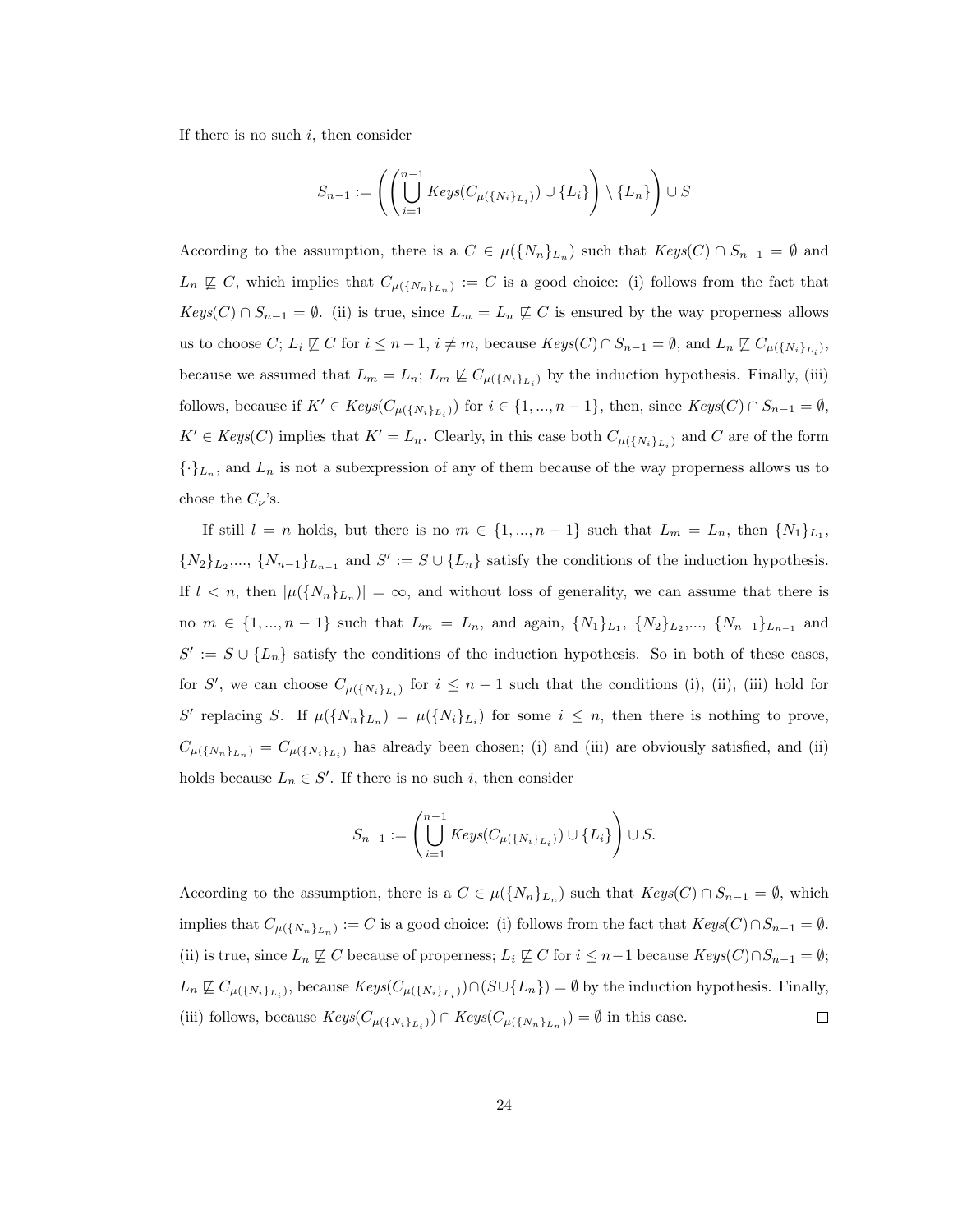Given sets  $\mathfrak C$  and S as in the conditions of the proposition, let  $\mathfrak R(\mathfrak C,S)$  denote the nonempty set

 $\mathcal{L}$  $\mathcal{L}$ 

 $\int$ 

$$
\mathfrak{R}(\mathfrak{C},S) := \left\{ \{C_{\nu}\}_{\nu \in \mu(\mathfrak{C})} \middle| \begin{array}{c} C_{\nu} \in \nu, \text{ and } \{C_{\nu}\}_{\nu \in \mathfrak{C}} \text{ and } S \text{ satisfy conditions} \\ \text{(i), (ii), (iii) of proposition 1.32} \end{array} \right.
$$

Another useful property satisfied by all common logics, and that we will need for the completeness result is the following:

**Definition 1.33** (Independent  $\equiv_K$  and  $\equiv_C$ ). We say that  $\equiv_K$  and  $\equiv_C$  are independent, if for any finite set of keys S, and any finite set  $\mathfrak C$  of ciphers such that no key in S appears in any element of  $\mathfrak{C}$ , given any key-renaming function  $\sigma$ , there is a key renaming  $\sigma'$  for which  $\sigma'(K) = K$ whenever  $K \in S$ , and for all  $C \in \mathfrak{C}$ ,  $C\sigma \equiv_{\mathbf{C}} C\sigma'$ .  $\Box$ 

In other words,  $\equiv_{\mathbf{K}}$  and  $\equiv_{\mathbf{C}}$  are independent, if for any finite set of keys S, and any finite set  $\mathfrak C$  of ciphers such that no key in S appears in any element of  $\mathfrak C$ , it is possible to alter any  $\sigma$ key-renaming function such that the altered key-renaming leaves all elements in S unchanged, whereas on  $\mathfrak C$  it does the same thing as the original  $\sigma$ . We will need this property in for the general completeness theorem.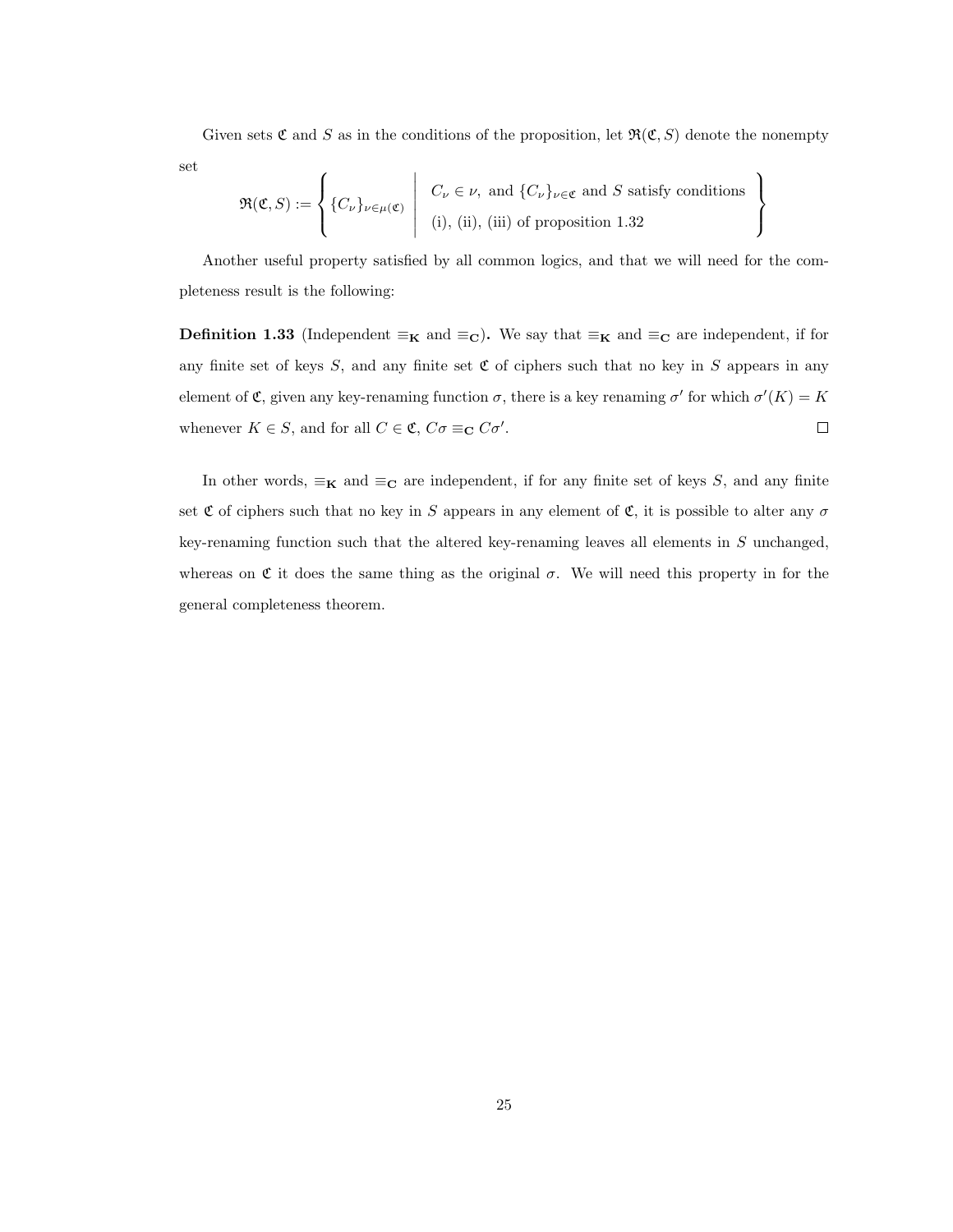## 1.2 Computational Framework of Cryptographic Schemes

#### 1.2.1 Symmetric Encryption Schemes

The computational modeling of encryption schemes provides a much more detailed description of a cryptographic protocol than the formal language that we presented in the previous section. It captures the fact that key generation and encryption is probabilistic, and it includes the fact that computers have limits in their computational power. Here, key generation algorithms are represented by random variables, messages are bit strings of finite length, and all algorithms, like encryption, decryption, key generation, must be computable in polynomial time relative to a so called "security parameter".

The field of actions here is the set strings  $:= \{0,1\}^*$ . A fixed subset, plaintext  $\subseteq$  strings represents the messages that are allowed to be encrypted. We fix an element 0 in plaintext. Another subset, keys  $\subseteq$  strings is chosen for the possible encrypting keys. In order to be able to build up messages from basic ingredients, we assume that an injective *pairing function* is given:

 $[\, . \, , \, . \,] : \textbf{strings} \times \textbf{strings} \rightarrow \textbf{strings}.$ 

The range of the pairing function will be called **pairs**:

$$
\mathbf{pairs} := \mathrm{Ran}_{[-,+,+]}.
$$

A symmetric encryption scheme has the following constituents:

Security parameter. A security parameter  $\eta$  takes all values of the natural numbers. Computationally, it is represented by a finite string containing only 1, as many as its value is. The purpose of the security parameter is to measure the difficulty of computations. Functions, defined in terms of  $\eta$ , can be tested whether they are computable within a time interval that is no larger then some polynomial function of  $\eta$ .

Key-generation algorithm. Keys for encryptions are assumed to be randomly generated. The random generation must be computable in polynomial time with respect to the security parameter. Mathematically, key-generation is represented by a random variable  $\mathcal{K}_{\eta} : \Omega_{K,\eta} \to$ **keys**<sub>η</sub> ⊂ **keys**, over a discrete probability field  $(\Omega_{\mathcal{K},\eta},\Pr_{\mathcal{K},\eta})$ . We denote the function  $\eta \mapsto \mathcal{K}_{\eta}$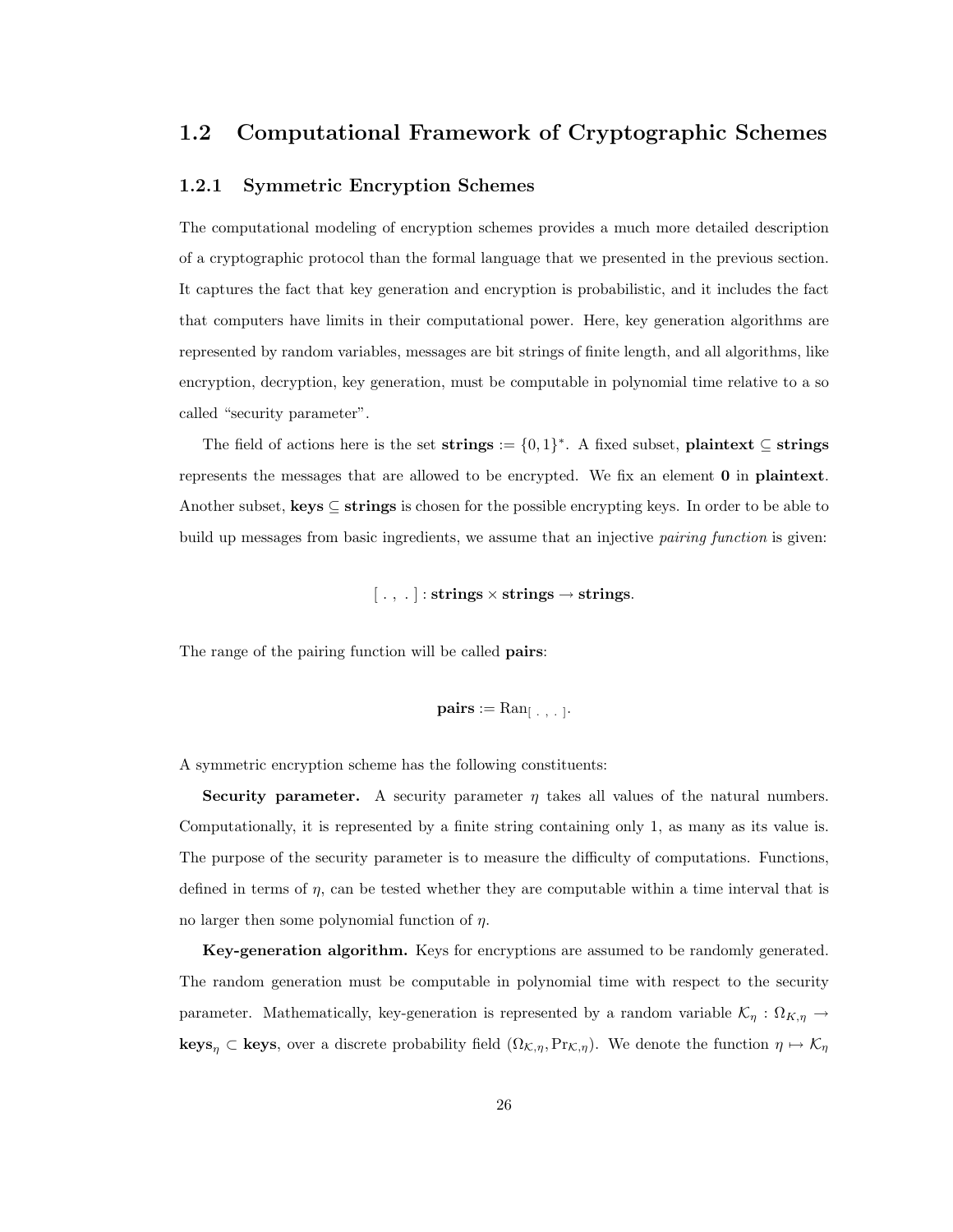by K. As  $\eta$  in the index of the probability field indicates, the probability field can depend on the security parameter. We also put  $\mathcal K$  in the index to remind that this probability field is for key generation, because we will consider other probability fields too.

**Encryption algorithm.** Encryption works as follows: For a given  $k \in \textbf{keys}$ , and a given  $x \in \textbf{plaintext}, E_k(x)$ , the encryption of x using k as the encrypting key is a random variable over some discrete probability field  $(\Omega_E, \Pr_E)$ . The values of this random variable are in strings and will be denoted by  $E_k(x)(\omega)$ , whenever  $\omega \in \Omega_E$ . We do not assume that  $E_k(x)$  makes sense for any pair  $(k, x)$ ; we denote by  $\text{Dom}_E$  the subset of **keys**  $\times$  **plaintext** for which  $E_k(x)$  is defined. *I.e.*, if  $\mathcal{RV}(\Omega_E, \text{strings})$  stands for the set of random variables over  $\Omega_E$  taking values in strings, then

$$
E: \mathrm{Dom}_E \to \mathcal{RV}(\Omega_E, \mathbf{strings}),
$$

where

$$
\mathrm{Dom}_E \subseteq \mathbf{keys} \times \mathbf{plaintext}.
$$

We assume that for a sequence of keys and x plaintext,  $k_{\eta} \in \text{keys}_{\eta}, E_{k_{\eta}}(x)$  is polynomial-time computable in  $\eta$  whenever it is defined. Let

$$
\mathbf{ciphers} := \bigcup_{(k,x)\in \mathrm{Dom}_E} \mathrm{Ran}_{E_k(x)}
$$

Decryption algorithm. An encryption must be decryptable, so we assume that for each  $k \in \textbf{keys},$  a function  $D : (k, x) \mapsto D_k(x)$  is given on a subset  $\text{Dom}_D$  of  $\textbf{keys} \times \textbf{strings}$  satisfying

$$
D_k(E_k(x)(\omega)) = x
$$

for all  $\omega \in \Omega_E$ . Again  $D_{k_{\eta}}(x)$  must be polynomial-time computable.

Computational Equivalence In the computational setting, we assume that an adversary has access to computers with limited computing power. The purpose of security is that an adversary should have very small probability of getting valuable information about encrypted messages, which is expressed mathematically as having little chance to tell different ciphers from apart. Namely, messages are random variables, since key generation and encryption is random; more exactly, they are ensembles of random variables (because of the security parameter), and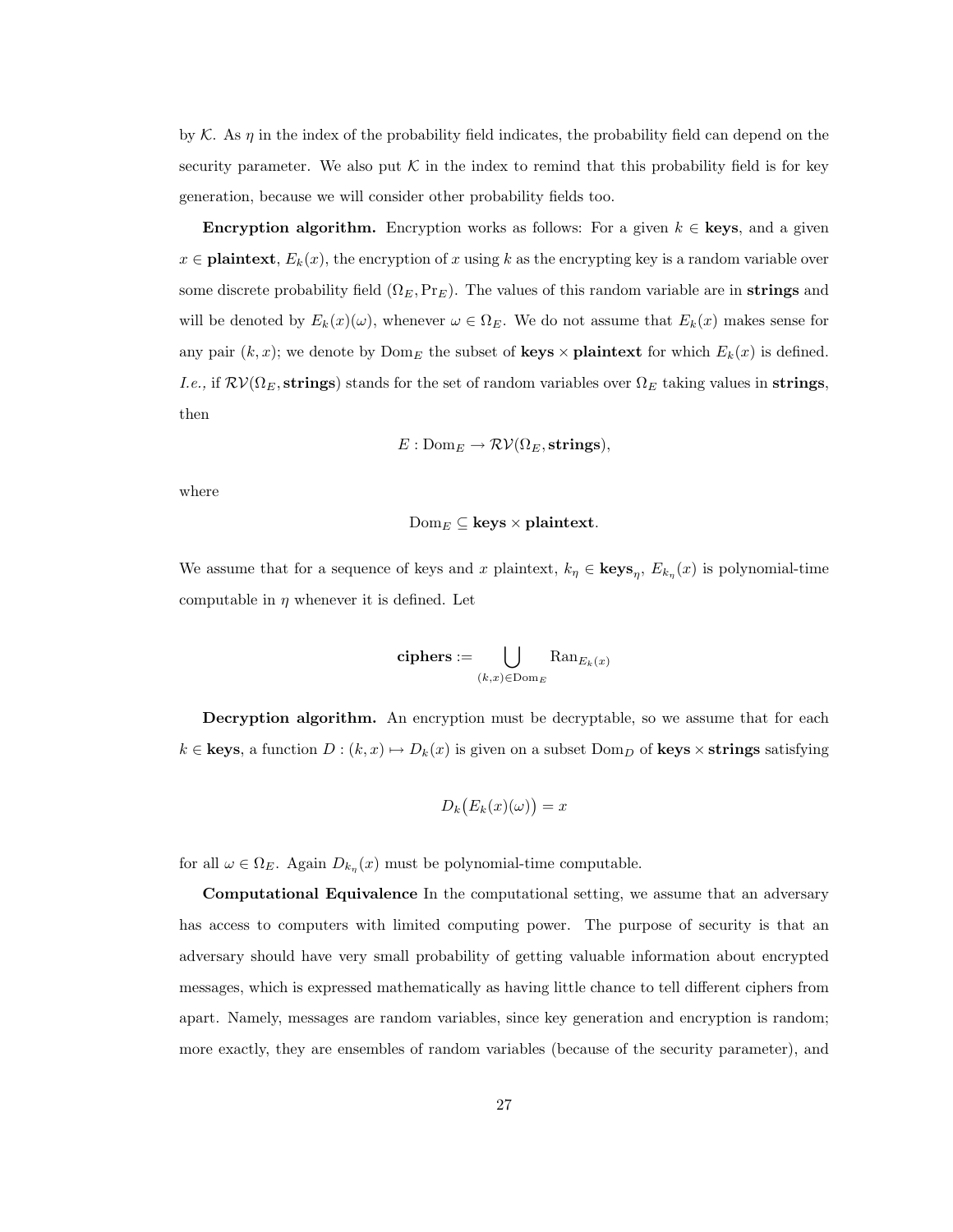the adversary is trying to distinguish these random ensembles. In order to express what it means to have little chance to distinguish two ensembles, we need the notion of negligible function:

**Definition 1.34** (Negligible Function). A function  $\epsilon : \mathbb{N} \to \mathbb{R}$  is said to be negligible, if for any  $c > 0$ , there is an  $n_c \in \mathbb{N}$  such that  $\epsilon(\eta) \leq \eta^{-c}$  whenever  $\eta \geq n_c$ .  $\Box$ 

Now we formulate when there is very little chance to tell two ensembles apart. Our definition is the same as the usual notion of computational indistinguishability, except that we formulate this for random variables that take values in a more general set then strings, because we will need that in our proofs. We consider random variables with values in a set, which is a Cartesian product of strings with itself finitely many times, that is, sets like (strings  $\times$  strings)  $\times$  (strings  $\times$  strings) (which we do not identify with  $\text{strings}^4$ ).

Definition 1.35 (Computationally Equivalent Probability Ensembles). Let str be a set which is obtained by taking Cartesian products of **strings** with itself finitely many times. Let  $F_\eta : \Omega_{F_\eta} \to$ str and  $G_\eta$ :  $\Omega_{G_\eta} \to$  str be two sequences of random variables on  $(\Omega_{F_\eta}, Pr_{F_\eta})$  and  $(\Omega_{G_\eta}, Pr_{G_\eta})$ respectively. Let  $Dist(F_n)$  and  $Dist(G_n)$  denote their probability distributions. We say that the ensembles  $F_\eta$  and  $G_\eta$  (or, also, that  $Dist(F_\eta)$  and  $Dist(G_\eta)$ ) are computationally equivalent, if for any probabilistic polynomial-time adversary  $A_{\eta}$ , *i.e.* for any function

$$
\mathcal{A}_{\eta}: \Omega_{\mathcal{A}_{\eta}} \times \mathbf{str} \to \{0,1\}
$$

computable in polynomial time (where  $(\Omega_{A_{\eta}}, Pr_{A_{\eta}})$  is a probability field),

$$
\Pr_{\mathcal{A}_{\eta}} \otimes \Pr_{F_{\eta}} \Big( \{ (\omega_{\mathcal{A}}, \omega_{F_{\eta}}) \mid \mathcal{A}_{\eta}(\omega_{\mathcal{A}}, F_{\eta}(\omega_{F_{\eta}})) = 1 \} \Big) - \Pr_{\mathcal{A}_{\eta}} \otimes \Pr_{G_{\eta}} \Big( \{ (\omega_{\mathcal{A}}, \omega_{G_{\eta}}) \mid \mathcal{A}_{\eta}(\omega_{\mathcal{A}}, G_{\eta}(\omega_{G_{\eta}})) = 1 \} \Big)
$$

is a negligible function of  $\eta$ . The tensor product stands for the product probability.

Definition 1.36 (Encryption scheme). A computational encryption scheme is a quadruple

$$
\Pi=(\mathcal{K},E,D,\approx)
$$

 $\Box$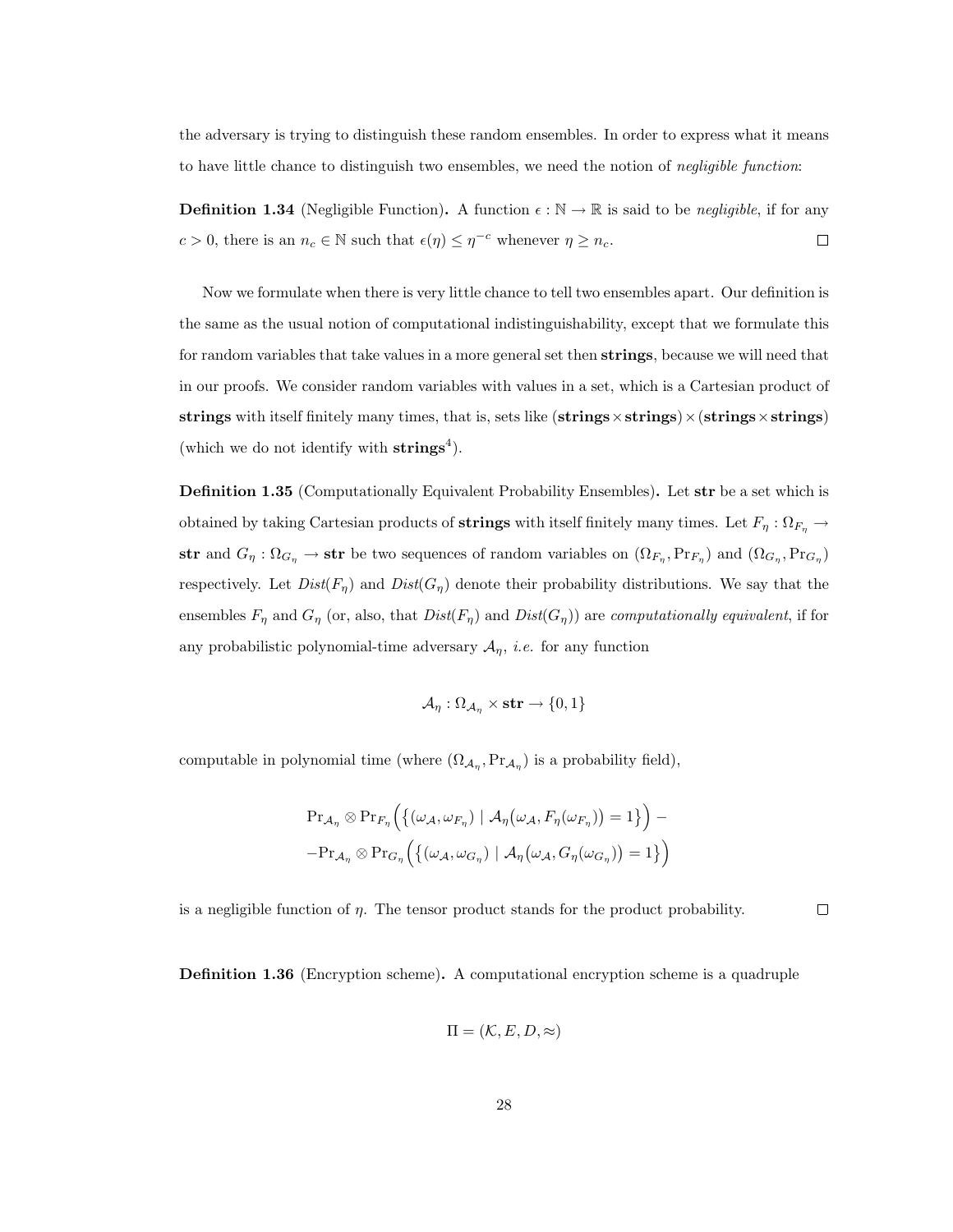where  $K$  is a key-generation algorithm, E is an encryption algorithm, D is a decryption algorithm that decrypts ciphers encrypted by  $E$ , and  $\approx$  is the relation of computational equivalence. We require that the probability distribution of  $K$  be distinguishable from any constant string, and also that the distribution of  $(k, k')$  be distinguishable from the distribution of  $(k, k)$  if k and k' are independently generated:  $k, k' \stackrel{R}{\longleftarrow} \mathcal{K}_\eta$ . Furthermore, we require the following property as well:

either 
$$
\text{Ran}_{\mathcal{K}_{\eta}} \times \{x\} \subset \text{Dom}(E)
$$
 for all  $\eta$ , or  $(\text{Ran}_{\mathcal{K}_{\eta}} \times \{x\}) \cap \text{Dom}(E) = \emptyset$  for all  $\eta$ 

holds for all and  $x \in \textbf{plaintext}$ .

The condition on the domain is to express the requirement that if for some,  $\eta$  value of the security parameter, and  $\omega \in \Omega_{\mathcal{K},\eta}, E_{\mathcal{K}_{\eta}(\omega)}(x)$  is defined, then it is defined for all  $\eta$ , and, for any  $\omega' \in \Omega_{\mathcal{K},\eta}, E_{\mathcal{K}_{\eta}(\omega')}(x)$  must also be defined. In other words, if x can be encrypted with a certain outcome of a key generation algorithm, then it must be encryptable with all outcomes of this same algorithm for all values of the security parameter.

#### 1.2.2 Levels of Security

Security of computational encryption schemes is formulated via the notion of encryption oracles. For any key  $k \in \text{keys}$ , an encryption oracle  $\mathcal{E}_k(\cdot)$  assigns to an element  $x \in \text{plaintext}^*, x =$  $(x_1, x_2, ..., x_l)$  the encrypted  $(E_k(x_1), E_k(x_2), ..., E_k(x_l))$ , where if  $(k, x_i) \notin \text{Dom}_E$  for some i, then  $E_k(x_i)$  is  $E_k(0)$ . We will denote by  $\mathcal{E}_k(0)$  the oracle that outputs  $(E_k(0), E_k(0), ..., E_k(0))$ upon receiving  $x = (x_1, x_2, \ldots, x_l).$ 

Definition 1.37 (Type-0 Security). We say that a computational encryption scheme is type-0 secure, if no probabilistic polynomial-time adversary can distinguish the pair of oracles  $(\mathcal{E}_k(\cdot), \mathcal{E}_{k'}(\cdot))$ and  $(\mathcal{E}_k(0), \mathcal{E}_k(0))$  as k and k' are randomly generated. That is, for any probabilistic polynomialtime algorithm,  $\mathcal{A}_{\eta}$ , querying either  $(\mathcal{E}_k(\cdot), \mathcal{E}_{k'}(\cdot))$  or  $(\mathcal{E}_k(\mathbf{0}), \mathcal{E}_k(\mathbf{0})),$ 

$$
\Pr\left[k, k' \xleftarrow{R} \mathcal{K}_{\eta}: \mathcal{A}_{\eta}^{\mathcal{E}_{k}(\cdot), \mathcal{E}_{k'}(\cdot)} = 1\right] - \Pr\left[k \xleftarrow{R} \mathcal{K}_{\eta}: \mathcal{A}_{\eta}^{\mathcal{E}_{k}(\mathbf{0}), \mathcal{E}_{k}(\mathbf{0})} = 1\right]
$$

is a negligible function of  $\eta$ .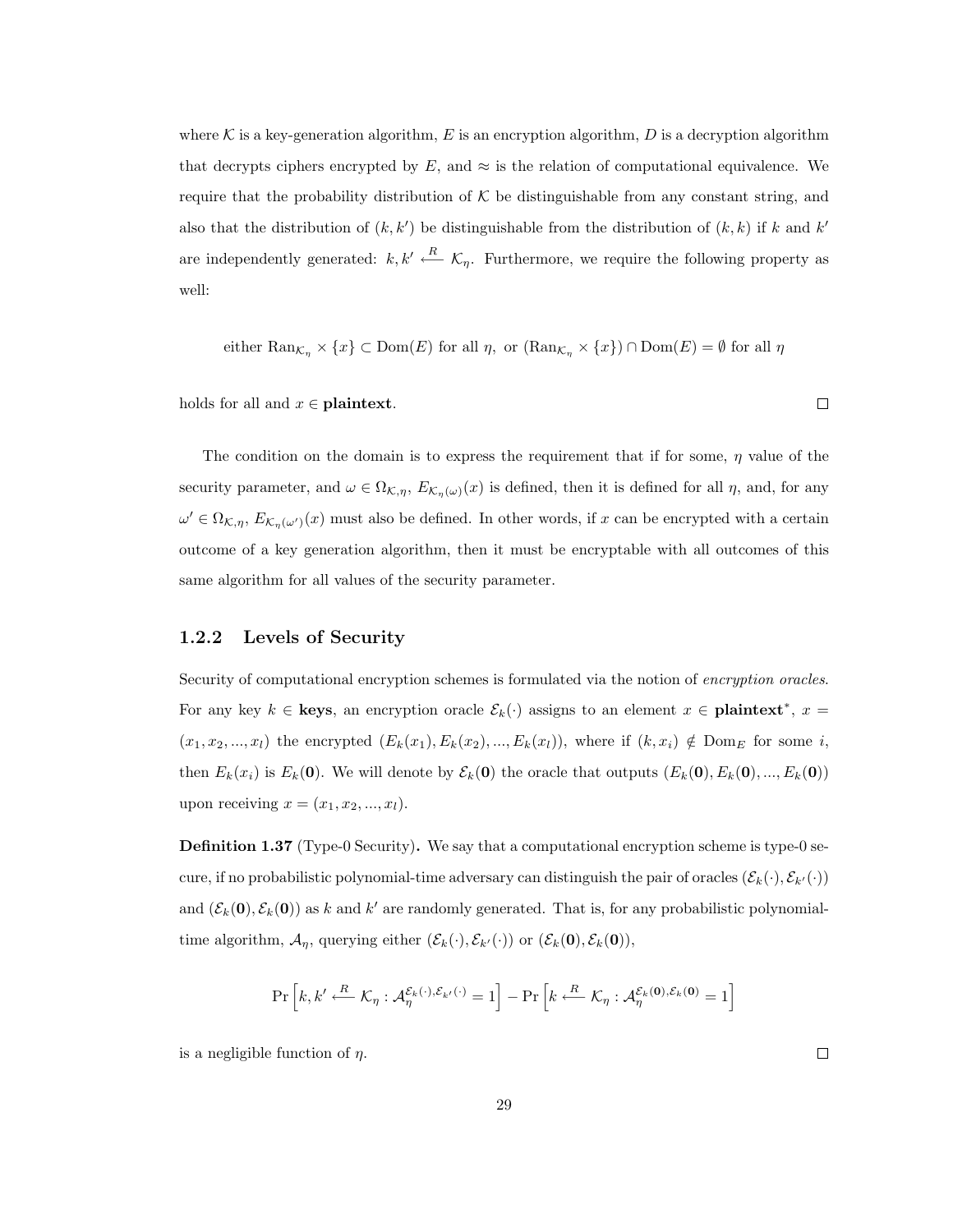The above formula means the following: The adversary is given one of two pairs of oracles, either  $(\mathcal{E}_k(\cdot), \mathcal{E}_{k'}(\cdot))$  or  $(\mathcal{E}_k(\mathbf{0}), \mathcal{E}_k(\mathbf{0}))$  (where the keys were randomly generated prior to handing the pair to the adversary), but he does not know which. Then he has to query the pair and try to figure out which pair it is by flipping coins and doing polynomial-time computations with the responses from the oracles. The queries that the adversary submits may depend on the previous responses from the oracles. The keys that the oracles use for encryption do not change while the adversary queries the oracles. At the end, he has to come up with a number, either 1, or 0. Since the adversary is probabilistic, as well as the encryptions done by the oracles, moreover, the keys were randomly chosen at the beginning too, therefore, for each case, namely for each pair of oracles, there is a certain probability that the adversary comes up with  $1$  (or 0). We emphasize that this probability includes the randomness of the key generation done by the oracles at the beginning. If the difference of these two probabilities is negligible as a function of  $\eta$ , then we say that the two pairs are indistinguishable for the adversary, and hence the encryption is type-0 secure.

What type-0 security is meant to express is that not only no adversary can tell whether the oracles encrypt the plaintexts that the adversary submits or that they encrypt  $\mathbf{0}$ 's instead, but he cannot tell either whether the encryptions by the pair were done with the same key, or the keys had been separately generated.

If we do not require from the encryption scheme to be such that repetition of keys must not be detected, then the security level we get this way is called type-2 security:

Definition 1.38 (Type-2 Security). We say that a computational encryption scheme is type-2 secure, if no probabilistic polynomial-time adversary can distinguish the oracles  $\mathcal{E}_k(\cdot)$  and  $\mathcal{E}_k(\mathbf{0})$  as k is randomly generated. That is, for any probabilistic polynomial-time algorithm,  $A_{\eta}$ , querying either  $\mathcal{E}_k(\cdot)$  or  $\mathcal{E}_k(\mathbf{0}),$ 

$$
\Pr\left[k \xleftarrow{R} \mathcal{K}_{\eta}: \mathcal{A}^{\mathcal{E}_{k}(\cdot)}_{\eta} = 1\right] - \Pr\left[k \xleftarrow{R} \mathcal{K}_{\eta}: \mathcal{A}^{\mathcal{E}_{k}(\mathbf{0})}_{\eta} = 1\right]
$$

 $\Box$ 

is a negligible function of  $\eta$ .

Another important notion in the literature is type-1 security, when key repetition is concealed, but the length of the encrypted message may be revealed. In this case, we require that adversaries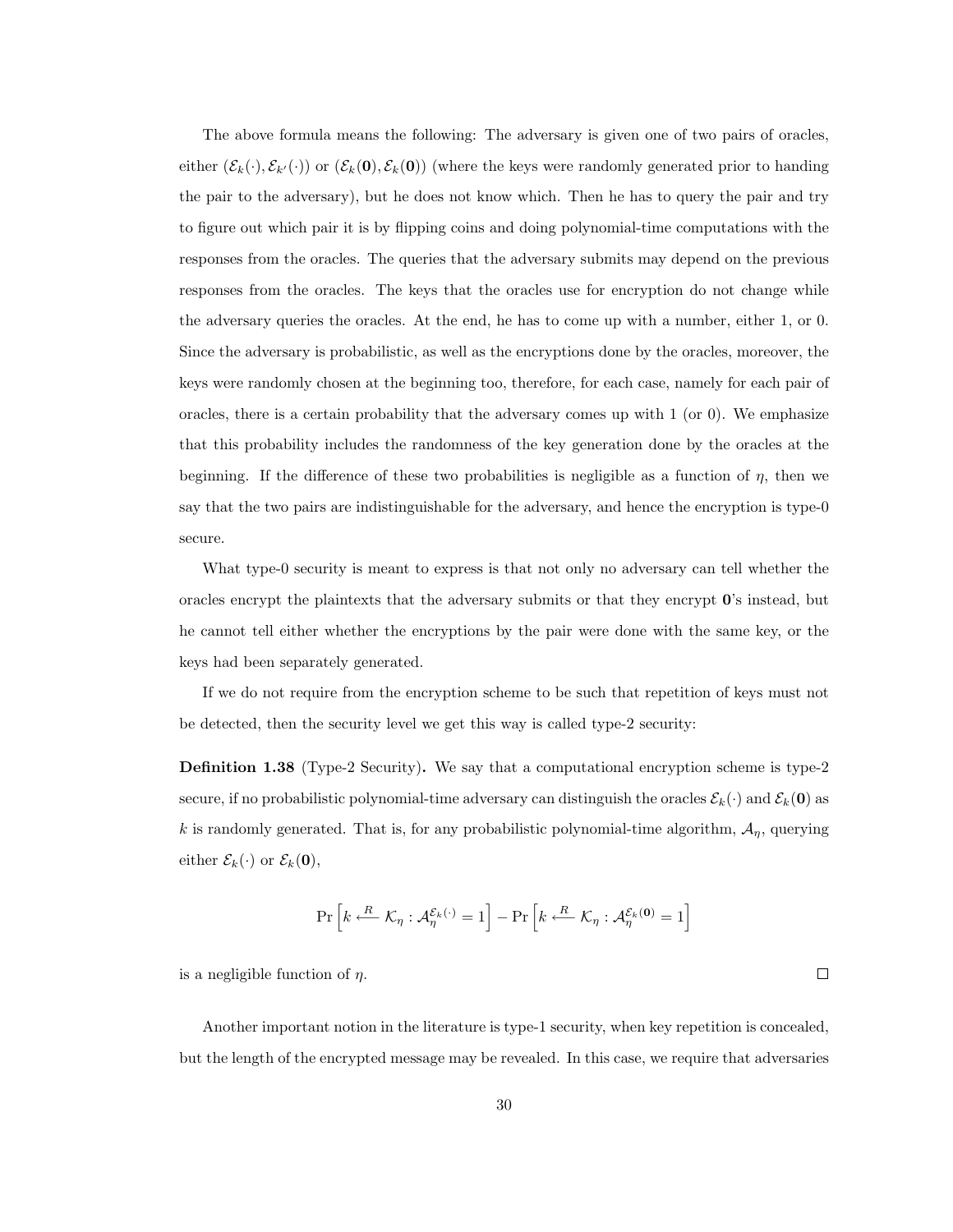cannot distinguish pairs of oracles  $(\mathcal{E}_k(\cdot), \mathcal{E}_{k'}(\cdot))$  and  $(\mathcal{E}_k(0_{|\cdot|}), \mathcal{E}_k(0_{|\cdot|}))$ , where  $\mathcal{E}_k(0_{|\cdot|})$  denotes the oracle that upon receiving  $x = (x_1, x_2, ..., x_l)$ , returns

$$
(E_k(0_{|x_1|}),E_k(0_{|x_2|}),...,E_k(0_{|x_l|}))
$$

where  $E_k(0_{|x_i|})$  denotes encryption of the string of as many 0's as the length of  $x_i$  whenever  $(k, x_i) \in \text{Dom}_E$ , and  $E_k(\mathbf{0})$  if  $(k, x_i) \notin \text{Dom}_E$ :

Definition 1.39 (Type-1 Security). We say that a computational encryption scheme is type-1 secure, if no probabilistic polynomial-time adversary can distinguish the pair of oracles  $(\mathcal{E}_k(\cdot), \mathcal{E}_{k'}(\cdot))$ and $(\mathcal{E}_k(0_{|\cdot|}), \mathcal{E}_k(0_{|\cdot|}))$  as k and k' are randomly generated. That is, for any probabilistic polynomialtime algorithm,  $\mathcal{A}_{\eta}$ , querying either  $(\mathcal{E}_k(\cdot), \mathcal{E}_{k'}(\cdot))$  or  $(\mathcal{E}_k(0_{|\cdot|}), \mathcal{E}_k(0_{|\cdot|})),$ 

$$
\Pr\left[k, k' \xleftarrow{R} \mathcal{K}_{\eta} : \mathcal{A}_{\eta}^{\mathcal{E}_{k}(\cdot), \mathcal{E}_{k'}(\cdot)} = 1\right] - \Pr\left[k \xleftarrow{R} \mathcal{K}_{\eta} : \mathcal{A}_{\eta}^{\mathcal{E}_{k}(0_{|\cdot|}), \mathcal{E}_{k}(0_{|\cdot|})} = 1\right]
$$

is a negligible function of  $\eta$ .

Finally, the combination of type-1 and type-2 security results in type-3 security, which might reveal both key repetition and length:

Definition 1.40 (Type-3 Security). We say that a computational encryption scheme is type-3 secure, if no probabilistic polynomial-time adversary can distinguish the oracles  $\mathcal{E}_k(\cdot)$  and  $\mathcal{E}_k(0_{|\cdot|})$  as k is randomly generated. That is, for any probabilistic polynomial-time algorithm,  $\mathcal{A}_{\eta}$ , querying either  $\mathcal{E}_{k}(\cdot)$  or  $\mathcal{E}_{k}(0_{|\cdot|}),$ 

$$
\Pr\left[k \stackrel{R}{\longleftarrow} \mathcal{K}_{\eta} : \mathcal{A}_{\eta}^{\mathcal{E}_{k}(\cdot)} = 1\right] - \Pr\left[k \stackrel{R}{\longleftarrow} \mathcal{K}_{\eta} : \mathcal{A}_{\eta}^{\mathcal{E}_{k}(0_{|\cdot|})} = 1\right]
$$

is a negligible function of  $\eta$ .

#### 1.2.3 Hiding  $\eta$

In this subsection we mention that it is possible to formulate the computational theory of cryptography by considering only single probability spaces instead of ensembles. The trick is, that

 $\Box$ 

 $\Box$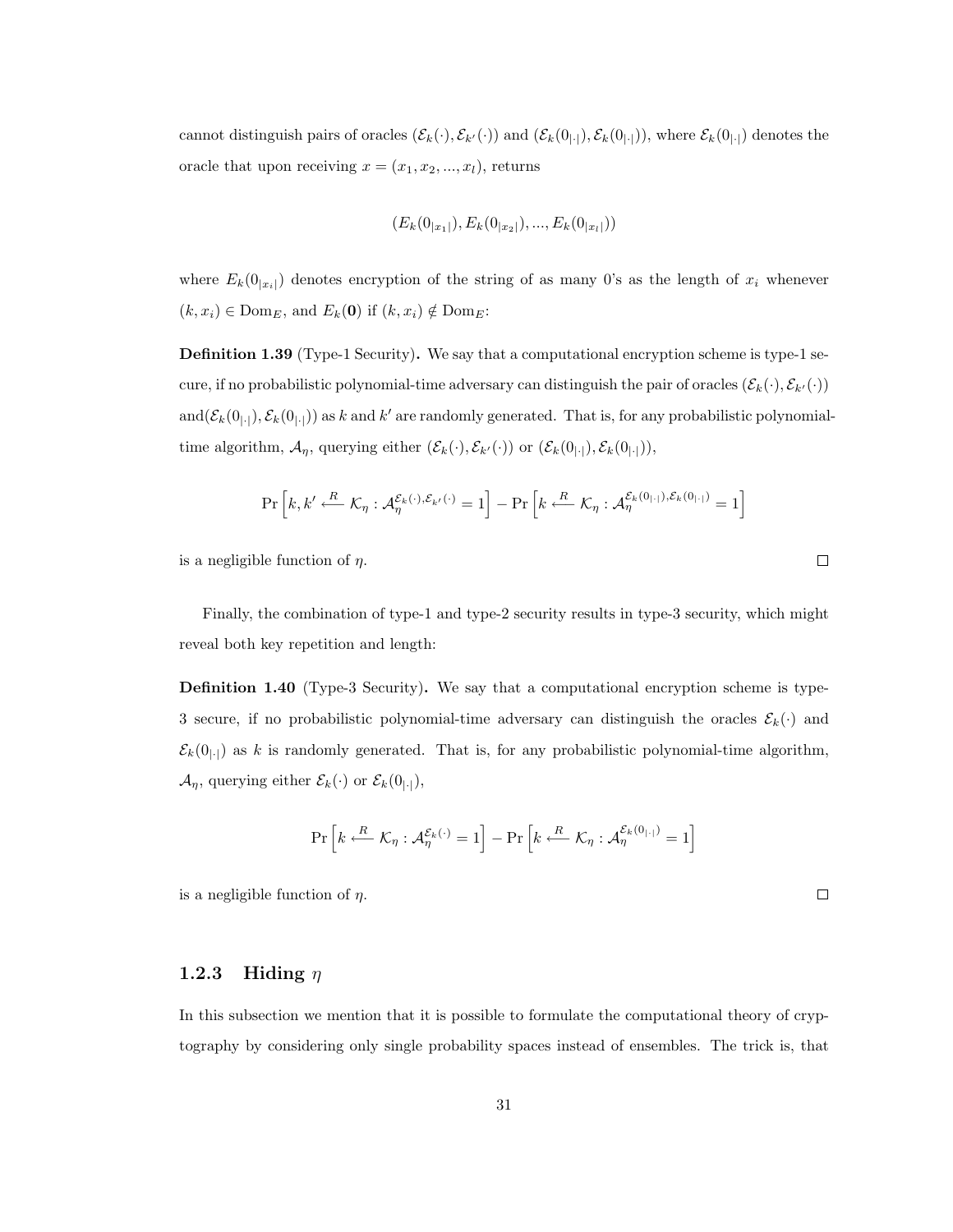instead of considering random variables  $f_{\eta} : \Omega_{\eta} \mapsto S$  over probability fields  $(\Omega_{\eta}, Pr_{\eta})$ , we can simply consider a single random variable over a field  $(\Omega, \Pr)$ :

$$
F: \Omega \mapsto S^{\infty},
$$

with

$$
F(\omega) = (F_1(\omega), F_2(\omega), \ldots)
$$

such that the random variables  $F_{\eta} : \Omega \mapsto S$  are all independent, and the distribution of  $F_{\eta}$ coincides with the distribution of  $f_{\eta}$ . The probability space  $\Omega$  can be constructed via the infinite Cartesian product of the spaces  $\Omega_{\eta}$ , whereas Pr is the product measure of all the Pr<sub>η</sub>.

In this terminology, instead of considering  $\{0,1\}^*$  as the basic set on which encryption and decryption operates, we take  $({0,1}^*)^{\infty}$ . Key generation results an element in keys<sup>∞</sup>. The encryption E assigns to an element in  $\text{keys}^{\infty} \times \text{plaintext}^{\infty}$  an element in  $\text{strings}^{\infty}$  by encrypting each component of the element in **plaintext**<sup>∞</sup> by the corresponding component of the element in  $keys^{\infty}$ . Decryption is done similarly, component-wise.

Computational equivalence of two random variables of the form  $F(\omega) = (F_1(\omega), F_2(\omega), ...)$ can of course be defined component-wise.

The advantage of this formalism is, that in this way we can incorporate the computational and the information-theoretic formalism that we present in the next section into a single formalism.

## 1.3 An Information-Theoretic Treatment

The information-theoretic treatment of cryptographic protocols is similar to the computational one, except that no condition on computational power is assumed, and hence no security parameter appears. We will only consider a specific example for this case, namely, the One-Time Pad (OTP), the idea of which originates from Shannon, who proved in [52] that for perfect secrecy, the encrypting keys has to be at least as long as the encrypted message is. One-Time Pad is the name for the encryption scheme that, given a plaintext with certain length, it generates a uniformly distributed random key with the same length as the plaintext, an the two are XOR'ed together. Each time, the key must be generated again to avoid leaking information. We will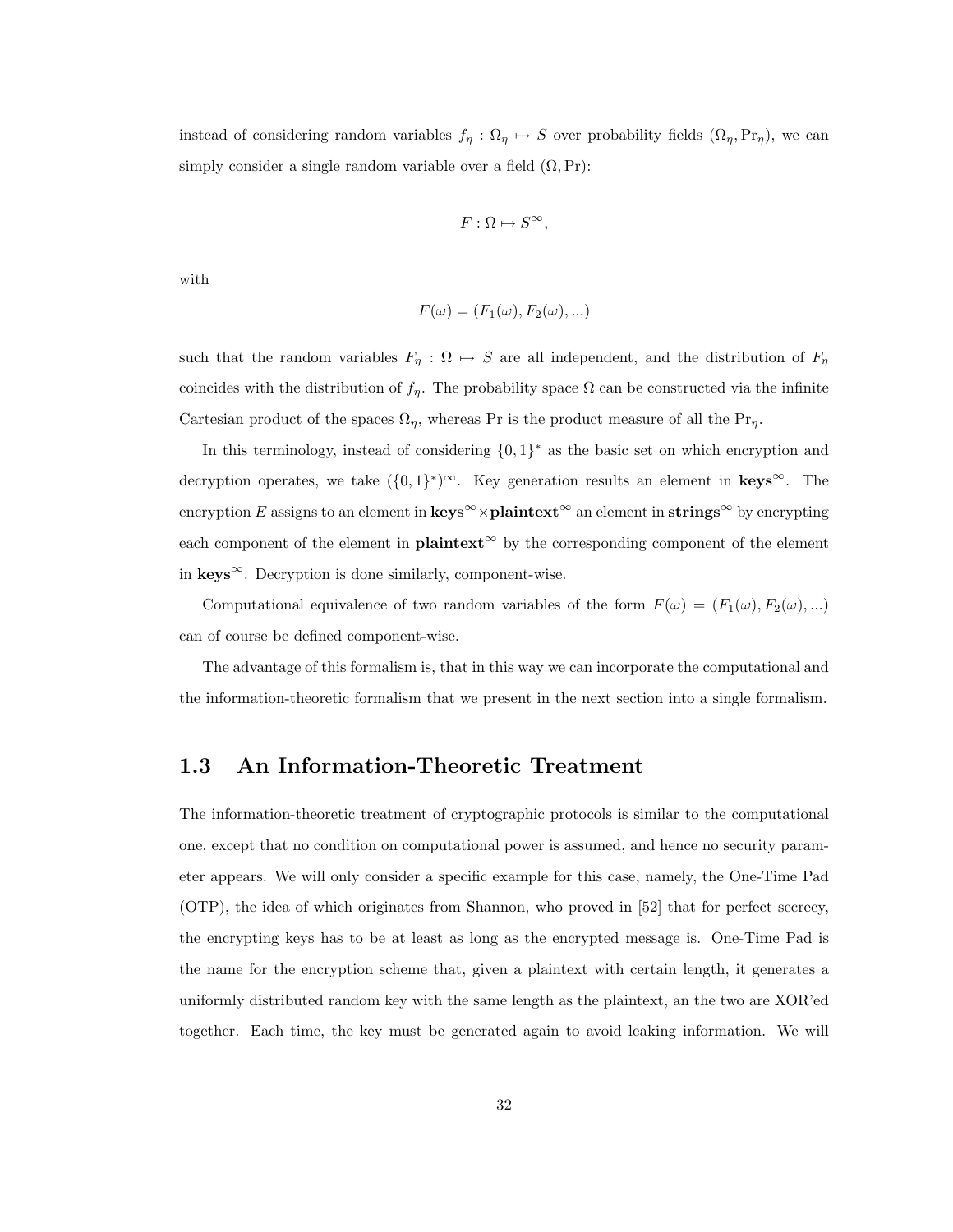consider a special implementation of OTP, that suits our purposes.

#### 1.3.1 One-Time Pad

Consider the following realization of the one-time pad: Let

$$
strings := \{0, 1\}^*,\tag{1.1}
$$

with the following pairing: For any two strings  $x, y \in$  strings we can define the pairing as

$$
[x, y] := \langle x, y, 0, 1_{|y|} \rangle \tag{1.2}
$$

where  $\langle$  , ,  $\dots$  ,  $\rangle$  denotes the concatenation of the strings separated by the commas,  $1_m$  stands for m many 1's, and for any  $x \in \{0,1\}^*$ , |x| denotes the length of the string. The number of 1's at the end indicate how long the second string is in the pair, and 0 separates the strings from the 1's.

Suppose  $N$  is a fixed natural number, and let

**blocks** := 
$$
\{b|b \in \{0,1\}^*, b \text{ ends with } 100\}
$$
 (1.3)

The ending is just a tag, it shows that the meaning of the string is a block.

In case of the one-time pad, a plaintext is encrypted by generating a uniformly random binary string (a key) that has the same length as the plaintext and the two (the key and the plaintext) are XOR'ed together. Actually, we will need to tag the keys too, so, in fact we will generate a key that is three digits longer then the plaintext, but when we encrypt, we drop those last three digits. So let

$$
keys := \{ k \mid k \in \text{strings}, \ k \text{ ends with 010} \}. \tag{1.4}
$$

For any  $n \in \mathbb{N}$ ,  $n \geq 4$ , let

$$
\mathbf{keys}_n := \{ k \mid k \in \mathbf{strings}, \ |k| = n, \ k \text{ ends with } 010 \}. \tag{1.5}
$$

Key-Generation. For each key-length, there is a separate key generation algorithm, that is,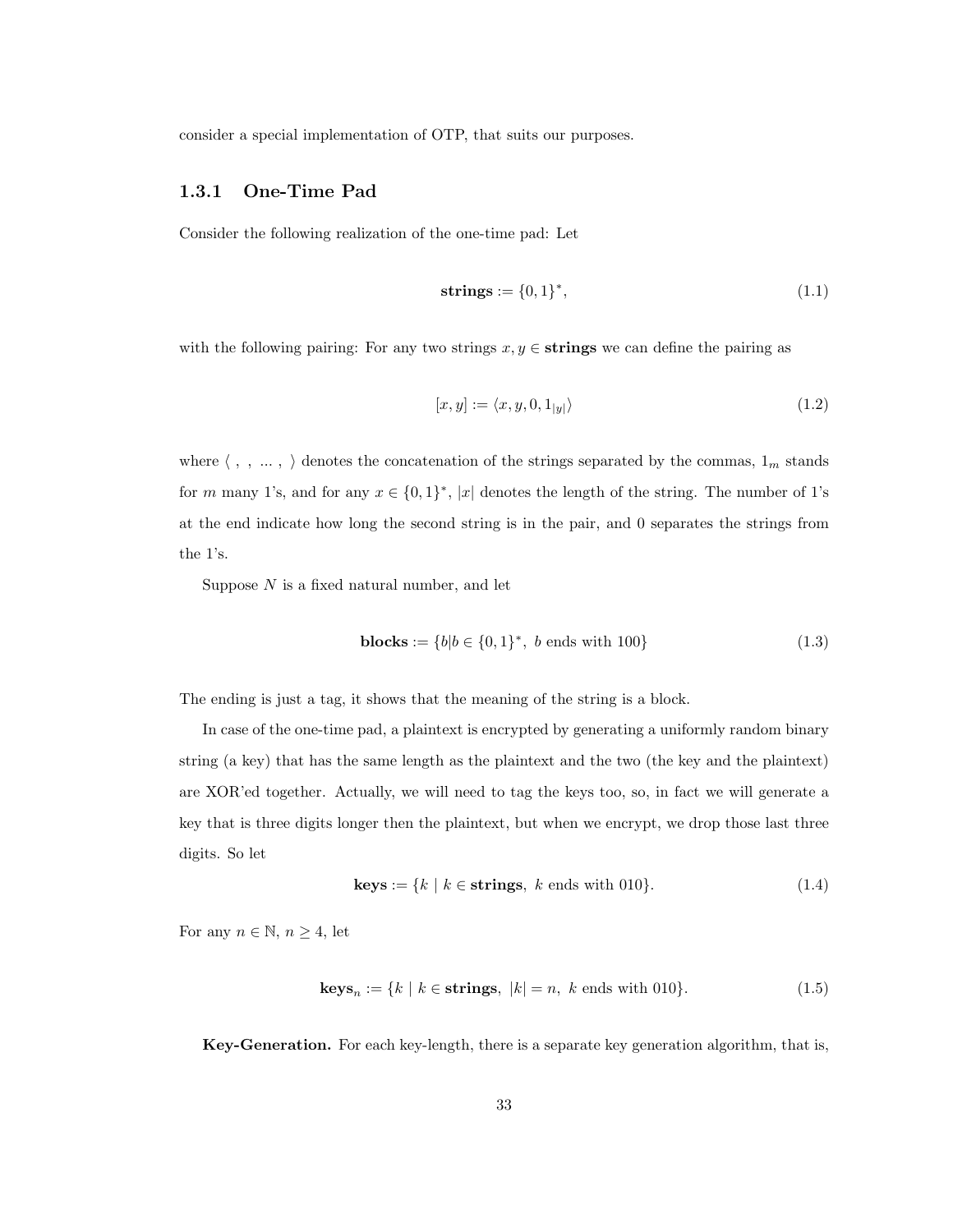for each  $n > 3$ ,  $\mathcal{K}_n$  is a random variable over some  $(\Omega_{\mathcal{K},n},\Pr_{\mathcal{K},n})$  such that its values are equally distributed over  $\mathbf{keys}_n$ . For  $k \in \mathbf{keys}$ , let  $\text{core}(k)$  denote the string that we get from k by cutting the 010 at the end off.

Encryption. The domain of the encryption will be those elements  $(k, x) \in \text{keys} \times \text{strings}$ , for which  $|k| = |x| + 3$ :

$$
\text{Dom}_E := \{(k, x) \in \text{keys} \times \text{strings} \mid |k| = |x| + 3\} \tag{1.6}
$$

This expresses that we can only use those keys for encryption that have the same length as the encrypted message. The encryption function is defined by

$$
E(k, x) = E_k(x) := \langle \text{core}(k) \oplus x, 110 \rangle \tag{1.7}
$$

The tag 110 informs us, that the string is a cipher. Notice that this encryption is not probabilistic,  $E_k(x)$  is not a random variable.

Let

ciphers := 
$$
\{c \mid c \in \text{strings}, c \text{ ends with } 110\}
$$
 (1.8)

and

ciphers<sub>n</sub> := 
$$
{c \in ciphers \mid |c| = n}.
$$

Observe, that pairs, keys, blocks and ciphers are all disjoint.

**Decryption.** The decryption function  $D_k(x)$  is defined whenever  $|k| = |x|$ , and, naturally the value of  $D_k(x)$  is the first  $|k| - 3$  bits of  $k \oplus x$ .

Equivalence For One-Time Pad, we say that two probability distributions are equivalent if and only if they are identical.

Encryption Scheme Our realization of One-Time Pad is the quadruple

$$
\Pi=(\{\mathcal{K}_i\}_{i\in\{4,5,\ldots\}},E,D,\approx),
$$

where the elements of the quadruple are the above defined set of key generations, encryption, decryption and equivalence.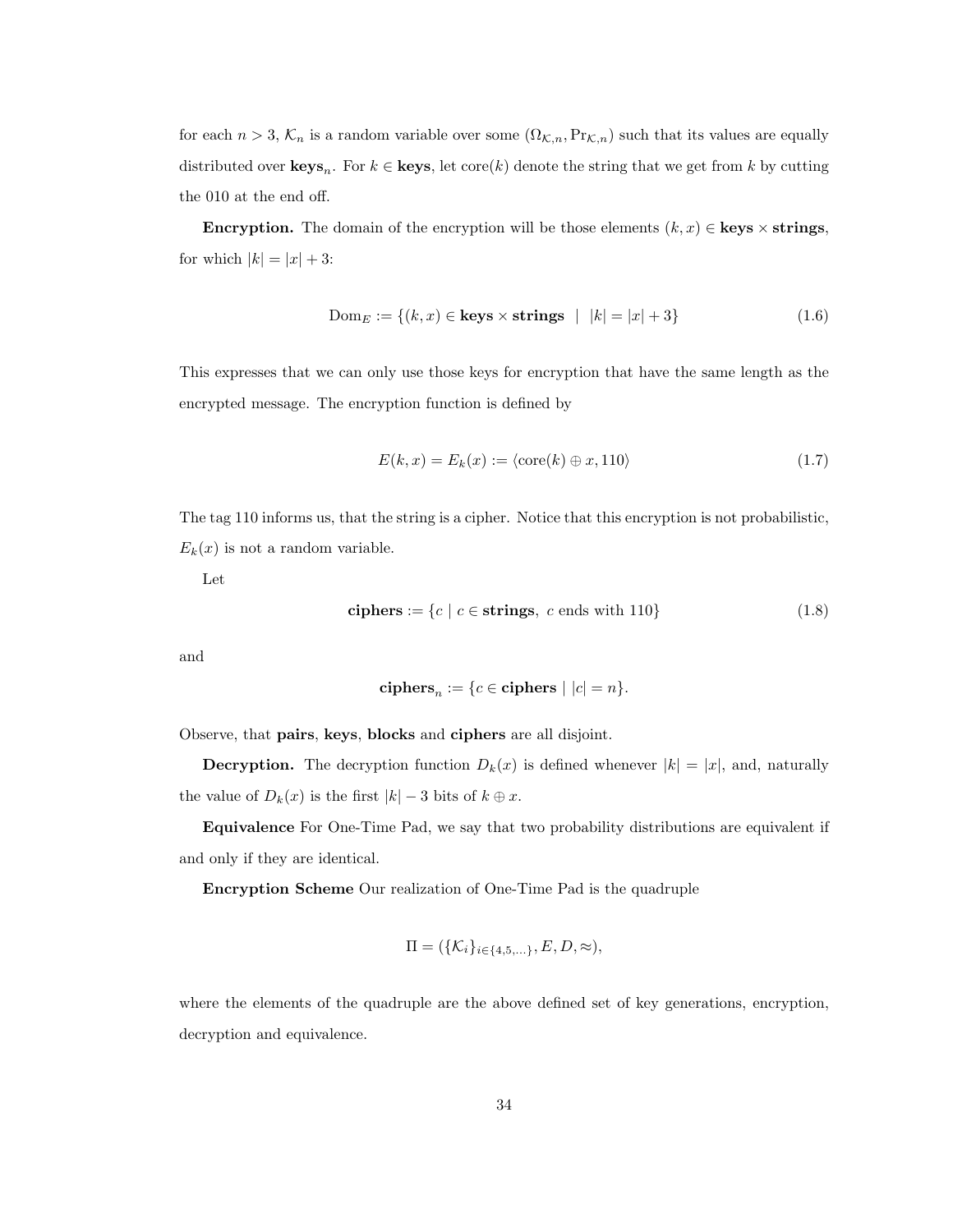# 1.4 A General Probabilistic Framework For Symmetric Encryption

As we have seen, it is possible to reformulate the computational view so that the probability fields and the random variables are not parametrized by the security parameter, instead it is already built into them. This fact allows us to give a formalism that includes both the computational and the information theoretic view. We list the mathematical objects of such a formalism, which are only slight modifications of what we have already seen in the computational and the information-theoretic framework.

The field of actions now is a more general set, **strings**. In case of a computational framework, this is  $({0,1}^*)^{\infty}$ , in the information-theoretic case, it is  ${0,1}^*$ . A fixed subset, **plaintext**  $\subseteq$ strings represents the messages that are allowed to be encrypted. Another subset, keys  $\subseteq$ strings is chosen for the possible encrypting keys. In order to be able to build up messages from basic ingredients, we assume that an injective pairing function is given:

 $[\, . \, , \, . \,] : \overline{\text{strings}} \times \overline{\text{strings}} \rightarrow \overline{\text{strings}}.$ 

The range of the pairing function will be called **pairs**:

$$
\overline{\mathbf{pairs}} := \mathrm{Ran}_{[-,+,+]}.
$$

A symmetric encryption scheme has the following constituents:

Key-generation. Keys for encryptions are assumed to be randomly generated. Mathematically, key-generation is represented by a random variable  $\mathcal{K} : \Omega_{\mathcal{K}} \to \text{keys}$ , over a discrete probability field  $(\Omega_{\mathcal{K}},\mathrm{Pr}_{\mathcal{K}})$ . We put  $\mathcal{K}$  in the index to remind that this probability field is for key generation, because we will consider other probability fields too. In a given protocol, more then one key-generation is allowed.

**Encryption.** Encryption works as follows: For a given  $k \in \overline{\textbf{keys}}$ , and a given  $x \in \overline{\textbf{plaintext}}$ ,  $E_k(x)$  is a random variable over some discrete probability field  $(\Omega_E, \Pr_E)$ . The values of this random variable are in strings and are denoted by  $E_k(x)(\omega)$ , whenever  $\omega \in \Omega_E$ . We do not assume that  $E_k(x)$  makes sense for any pair  $(k, x)$ ; we denote by  $\text{Dom}_E$  the subset of  $\overline{\text{keys}} \times$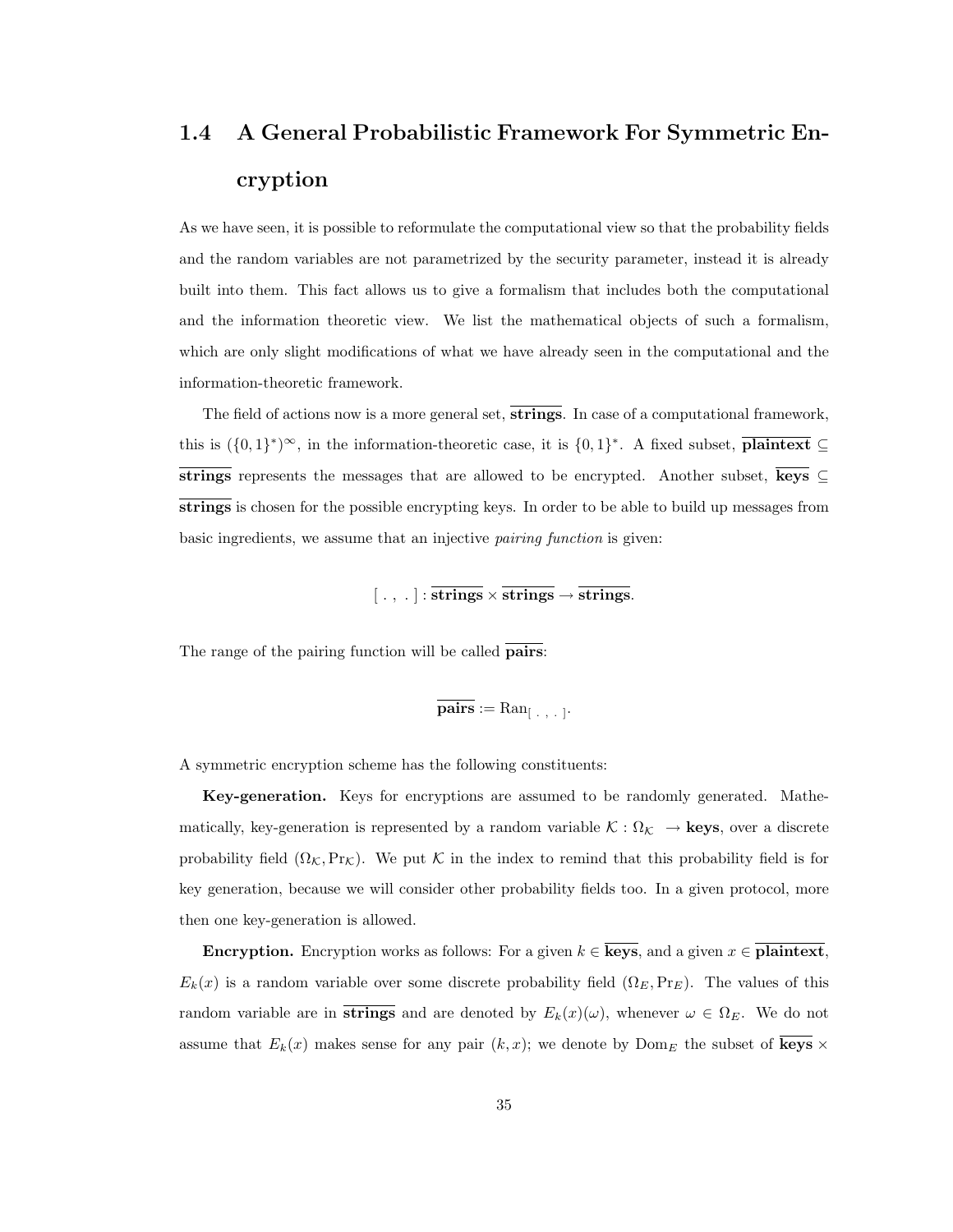**plaintext** for which  $E_k(x)$  is defined. I.e., if  $\mathcal{RV}(\Omega_E, \overline{\textbf{strings}})$  stands for the set of random variables over  $\Omega_E$  taking values in strings, then

$$
E: \mathrm{Dom}_E \to \mathcal{RV}(\Omega_E, \overline{\textbf{strings}}),
$$

where

$$
\mathrm{Dom}_E \subseteq \mathbf{keys} \times \mathbf{plaintext}.
$$

**Decryption.** An encryption must be decryptable, so we assume that for each  $k \in \overline{\text{keys}}$ , a function  $D : (k, x) \mapsto D_k(x)$  is given on a subset  $Dom_D$  of  $\overline{\text{keys}} \times \overline{\text{strings}}$  satisfying

$$
D_k(E_k(x)(\omega)) = x
$$

for all  $\omega \in \Omega_E$ .

Equivalence. Just as in the case of computational equivalence, we assume that an equivalence relation is defined on distributions over each finite Cartesian products of strings with itself. We call this notion *indistinguishability*, and denote it by  $\approx$ , no matter what the Cartesian product is, because this negligence will not lead to confusion. Let  $\overline{str}$  be such a Cartesian product. We will also say that two random variables taking values in  $\overline{str}$  are indistinguishable if (and only if) their distributions are equivalent (indistinguishable); we will use  $\approx$  for denoting this equivalence between random variables as well. For  $\approx$ , we require the followings:

(i) Random variables with the same distribution are indistinguishable.

(ii) Constant random variables are indistinguishable if and only if the constants are the same.

For random variables F and G with values in  $\overline{str}$ , if  $F \approx G$  then the followings must hold:

(iii) Invariance under projections: If  $\pi^i_{\rm str}$   $(i = 1, 2)$  denotes the projection onto one of the two components of  $\overline{str}$ , then  $\pi^i_{\text{str}} \circ F \approx \pi^i_{\text{str}} \circ G$ .

(iv) Invariance under coupling: Let  $\pi_{str}^i$  be as above. If  $F' : \Omega_F \to \overline{str}'$ ,  $G' : \Omega_G \to \overline{str}'$  are also indistinguishable random variables such that  $F$  and  $F'$  are independent and  $G$  and  $G'$  are also independent, then  $\omega_F \mapsto (F(\omega_F), F'(\omega_F))$  and  $\omega_G \mapsto (G(\omega_G), G'(\omega_G))$  are indistinguishable random variables; moreover, if  $\alpha, \beta : \overline{\textbf{str}} \to \overline{\textbf{str}}''$  are arbitrary functions that preserve  $\approx (i.e.$  $\alpha \circ F \approx \alpha \circ G$  and  $\beta \circ F \approx \beta \circ G$  whenever  $F \approx G$ , then  $\omega_F \mapsto ((\alpha \circ F)(\omega_F),(\beta \circ F)(\omega_F))$  and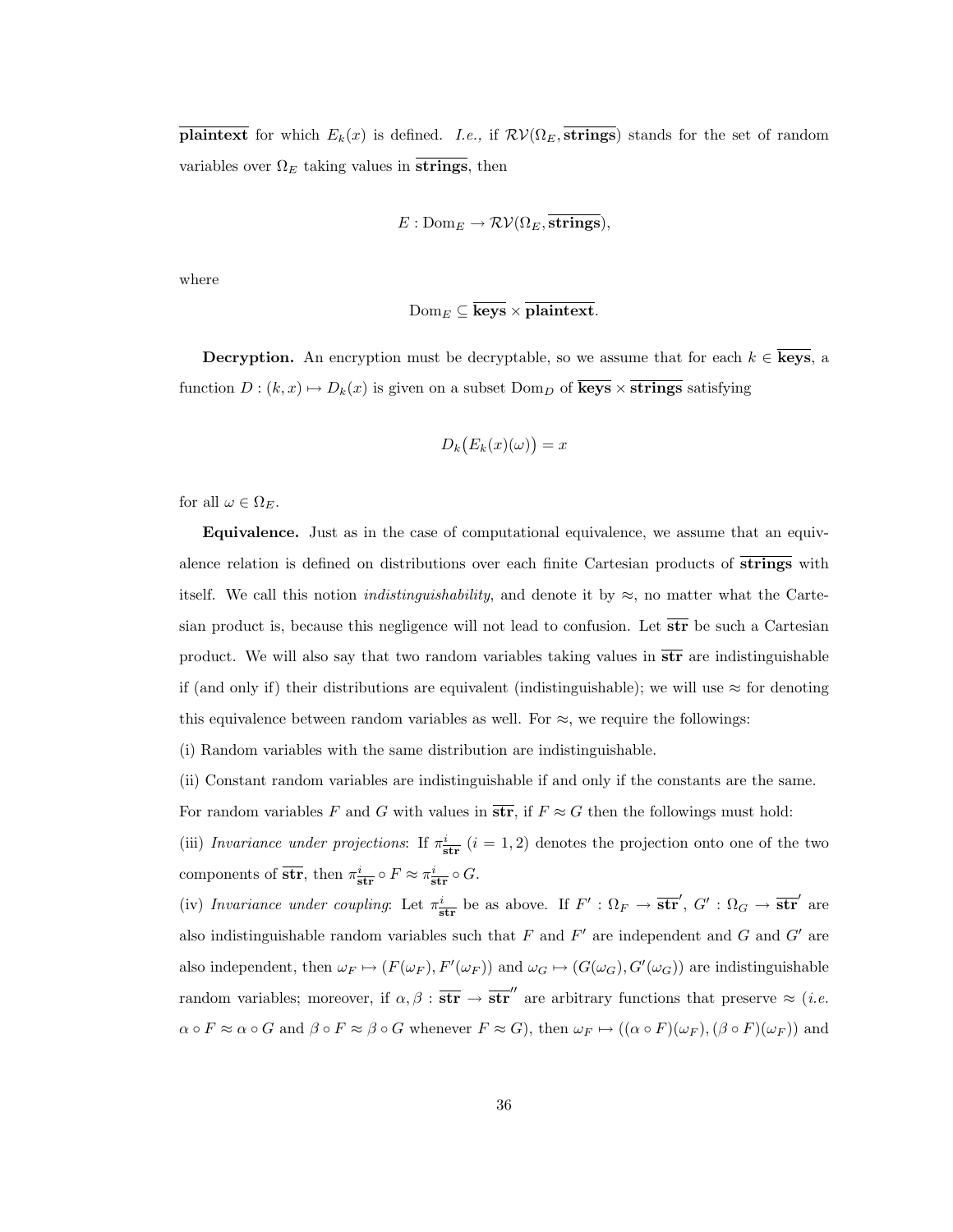$\omega_G \mapsto ((\alpha \circ G)(\omega_G),(\beta \circ G)(\omega_G))$  are indistinguishable random variables if  $F \approx G$ .

- (v) Invariance under pairing: If  $\overline{str} = \overline{strings} \times \overline{strings}$ , then  $[\cdot, \cdot] \circ F \approx [\cdot, \cdot] \circ G$ .
- (vi) Invariance under depairing: If  $\overline{str} = \text{strings, then } [\cdot, \cdot]^{-1} \circ F \approx [\cdot, \cdot]^{-1} \circ G$ .

We think of this relation as the generalized notion for computational or information-theoretic equivalence. It needs to satisfy some further properties under encryption and decryption that we specify under the definition of encryption schemes:

Definition 1.41 (Symmetric Encryption scheme). A symmetric encryption scheme is a quadruple

$$
\Pi = (\{\mathcal{K}^i\}_{i \in I}, E, D, \approx)
$$

where  $\{\mathcal{K}^i\}_{i\in I}$  is a set of key-generations for some index set I, E is an encryption, D decrypts ciphers encrypted by E and  $\approx$  gives an equivalence relation as defined above. We require that for any  $i \in I$ , the probability distribution of  $K^i$  be distinguishable from any constant in **strings**, the distributions of  $K^i$  and of  $K^j$  be distinguishable whenever  $i \neq j$ , and also that the distribution of  $(k, k')$  be distinguishable from the distribution of  $(k, k)$  if k and k' are independently generated:  $k \stackrel{R}{\longleftarrow} \mathcal{K}^i k' \stackrel{R}{\longleftarrow} \mathcal{K}^j$  for any  $i, j \in I$ . Moreover, we require the following properties as well:

either 
$$
\text{Ran}_{\mathcal{K}^i} \times \{x\} \subset \text{Dom}(E)
$$
, or  $(\text{Ran}_{\mathcal{K}^i} \times \{x\}) \cap \text{Dom}(E) = \emptyset$ 

holds for all  $i \in I$  and  $x \in \mathbf{plaintext}$ . This property is to express the requirement that if for some  $i \in I$ , and  $\omega \in \Omega_{\mathcal{K}}$ ,  $E_{\mathcal{K}^i(\omega)}(x)$  is defined, then for all  $\omega' \in \Omega_{\mathcal{K}}$ ,  $E_{\mathcal{K}^i(\omega')}(x)$  must also be defined. In other words, if x can be encrypted with a certain outcome of a key generation algorithm, then it must be encryptable with all outcomes of this same algorithm for all values of the security parameter.

The equivalence relation  $\approx$ , besides satisfying the properties in the previous paragraph, needs to be such that if F and G are random variables taking values in  $\overline{strings}$ , and  $\mathcal{K}^i$  is key-generation such that the joint distribution of  $({\cal K}^i, F)$  is indistinguishable from the joint distribution of  $({\mathcal K}^i, G)$ , then

(i)  $(\omega_E, \omega_{K,i}, \omega) \mapsto E_{\mathcal{K}^i(\omega_{K,i})}(F(\omega))(\omega_E)$  and  $(\omega_E, \omega_{K,i}, \omega) \mapsto E_{\mathcal{K}^i(\omega_{K,i})}(G(\omega))(\omega_E)$  are equivalent random variables.

(ii)  $(\omega_{\mathcal{K},i},\omega) \mapsto D_{\mathcal{K}^i(\omega_{\mathcal{K},i})}(F(\omega))$  and  $(\omega_{\mathcal{K},i},\omega) \mapsto D_{\mathcal{K}^i(\omega_{\mathcal{K},i})}(G(\omega))$  are also equivalent random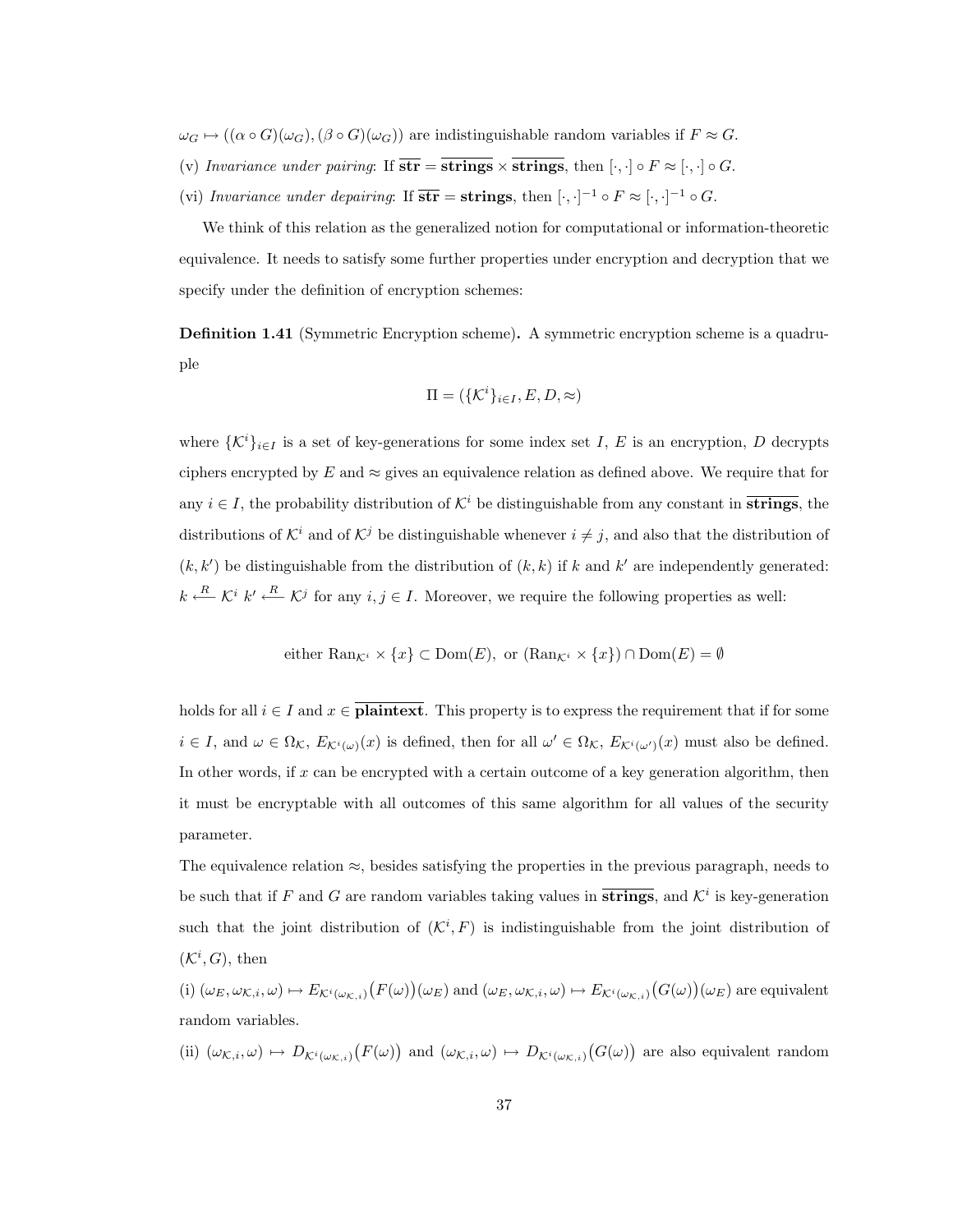variables.

The probability over  $\Omega_{\mathcal{K}^i} \times \Omega_F$  is the joint probability of  $\mathcal{K}^i$  and  $F$ , which are here not necessarily independent. Similarly for G. The encryption is of course independent of  $\mathcal{K}^i$  and  $F$  (and G).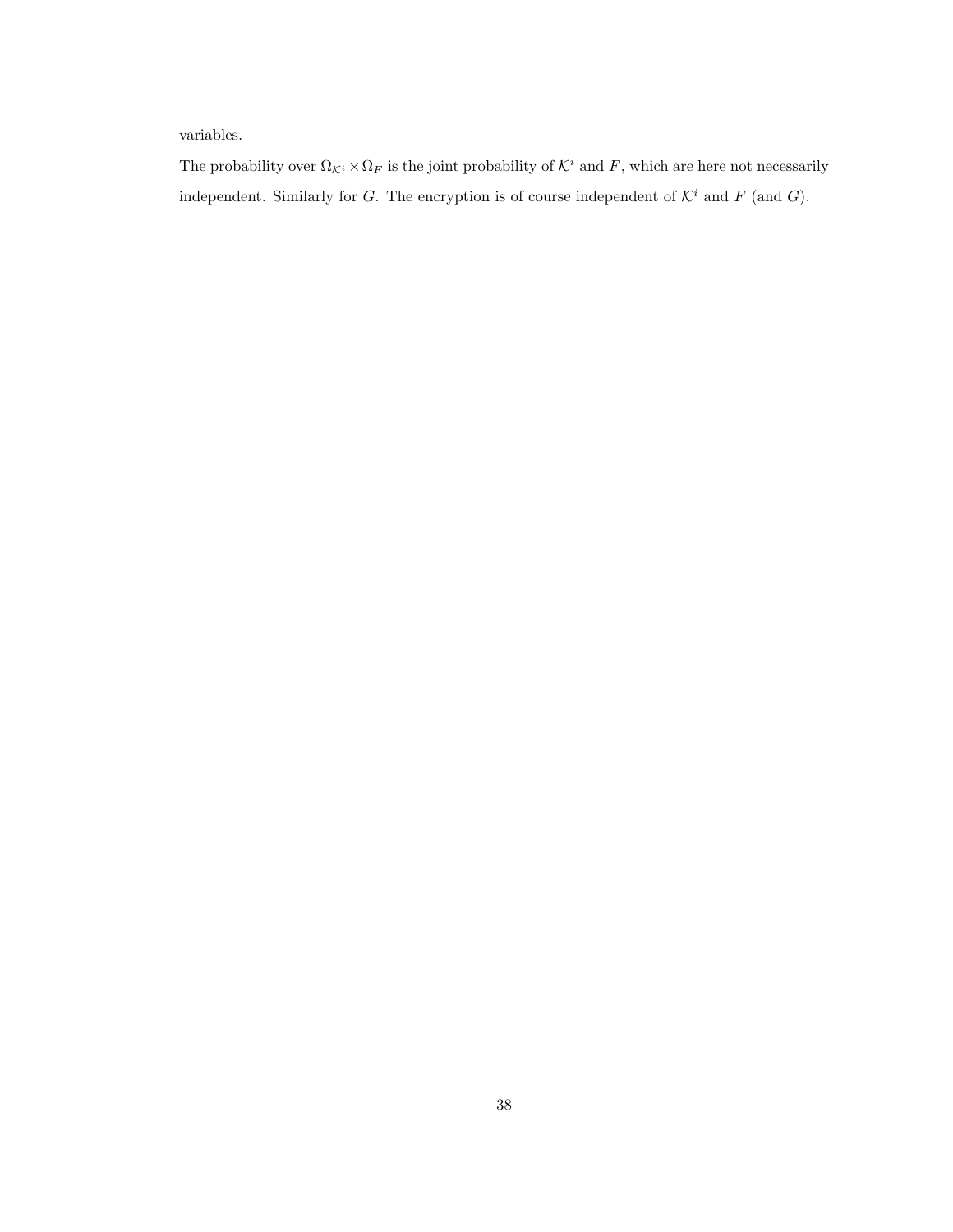Chapter 2

# Interpretations and Soundness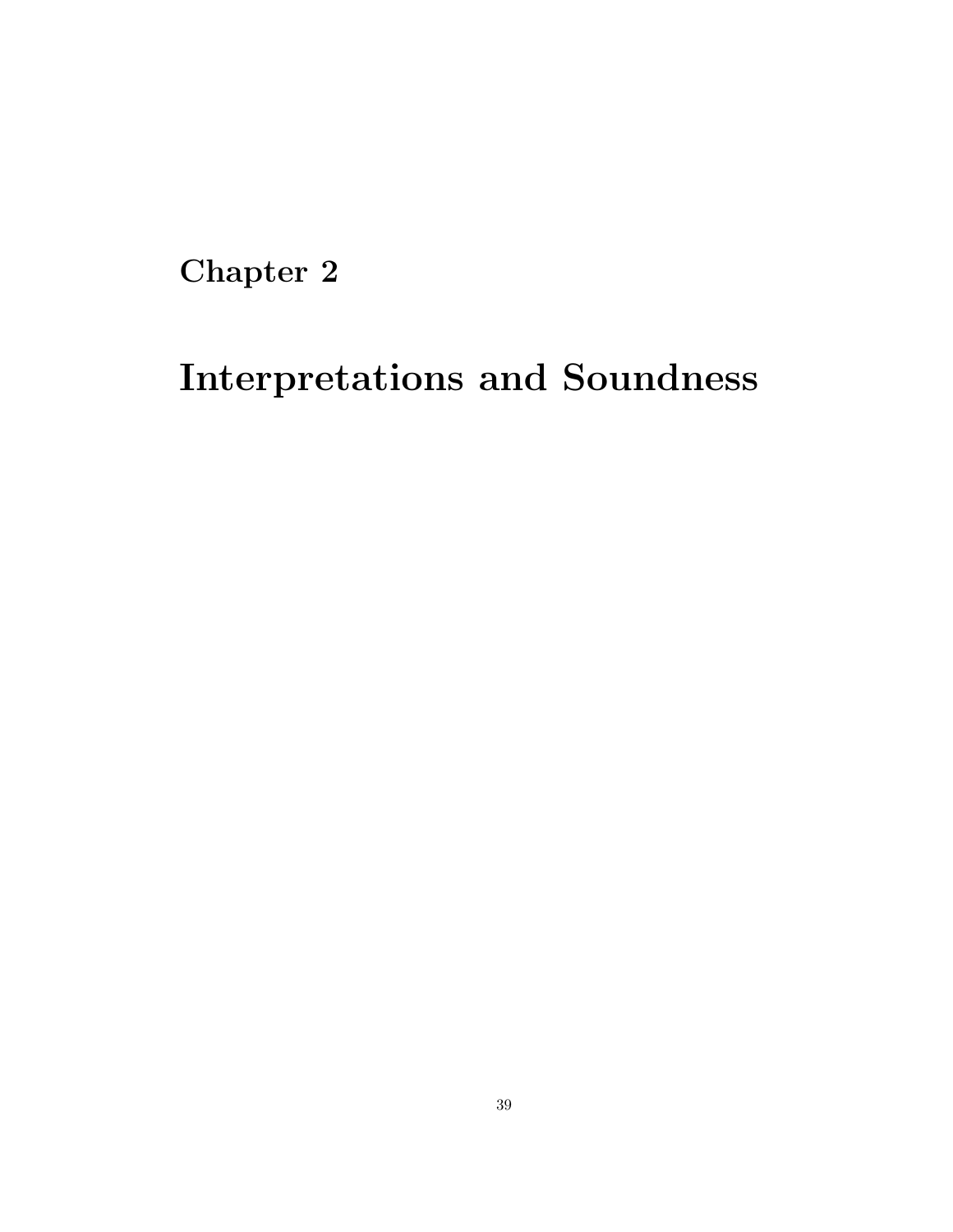In this chapter, we define the transition between the formal and the probabilistic views, called interpretation. Then we prove soundness theorems for the interpretations. The proves of the sondness theores are motivated by the soundness proof of Abadi and Rogaway in [3] where they used a hybrid argument as in [8, 21, 53]

# 2.1 Computational Interpretation of Formal Expressions

We would now like to relate the formal and the computational formalisms. For this purpose, we first consider a computational encryption scheme with only one key-generation algorithm:  $\Pi = (K, E, D, \approx)$ . Naturally, what we want is to give a computational realization to the method of building messages via encryption and pairing. In order to make this work, we assume that keys ⊆ plaintext, ciphers ⊆ plaintext, Blocks ⊆ plaintext and [plaintext, plaintext] ⊆ plaintext so that we can keep encrypting keys and ciphers.

The formal logic  $\Delta = (\mathbf{Exp}_{\mathcal{V}}, \equiv_{\mathbf{K}}, \equiv_{\mathbf{C}})$  suitable to be interpreted in computational encryption schemes is such that  $\text{Exp}_{\mathcal{V}} = \text{Exp}$  (since there is no particular reason for restriction), and, since there is only one key generation algorithm, we will not distinguish formal keys either, so they are taken to be all equivalent. Hence, in this section we assume these from now on. We will talk about equivalence on formal ciphers later when we come to security assumptions. We assume that  $\mathbf{0} \in B$ .

**Definition 2.1** (Interpretation for Computational Encryption Schemes). Let  $\Pi = (K, E, D, \approx)$ be a computational symmetric encryption scheme with some index set I, with  $(\Omega_{\mathcal{K},\eta},Pr_{\mathcal{K},\eta})$ denoting the probability fields for key generation, and with  $(\Omega_E, \Pr_E)$  denoting the probability field for the randomness of encryption. For each valid expression  $M \in \mathbf{Exp}_{\mathcal{V}} = \mathbf{Exp}$ , let the probability space  $(\Omega_{M,\eta},\Pr_{M,\eta})$  be defined inductively as

$$
(\Omega_{K,\eta}, \Pr_{K,\eta}) := (\{\omega_0\}, \mathbf{1}_{\{\omega_0\}}) \text{ for } K \in \mathbf{Keys};
$$
  

$$
(\Omega_{B,\eta}, \Pr_{B,\eta}) := (\{\omega_0\}, \mathbf{1}_{\{\omega_0\}}) \text{ for } B \in \mathbf{Blocks};
$$
  

$$
(\Omega_{(M,N),\eta}, \Pr_{(M,N),\eta}) := (\Omega_{M,\eta} \times \Omega_{N,\eta}, \Pr_{M,\eta} \otimes \Pr_{N,\eta});
$$
  

$$
(\Omega_{\{M\}_{K,\eta}, \Pr_{\{M\}_{K,\eta\}}) := (\Omega_{E} \times \Omega_{M,\eta}, \Pr_{E} \otimes \Pr_{M,\eta}).
$$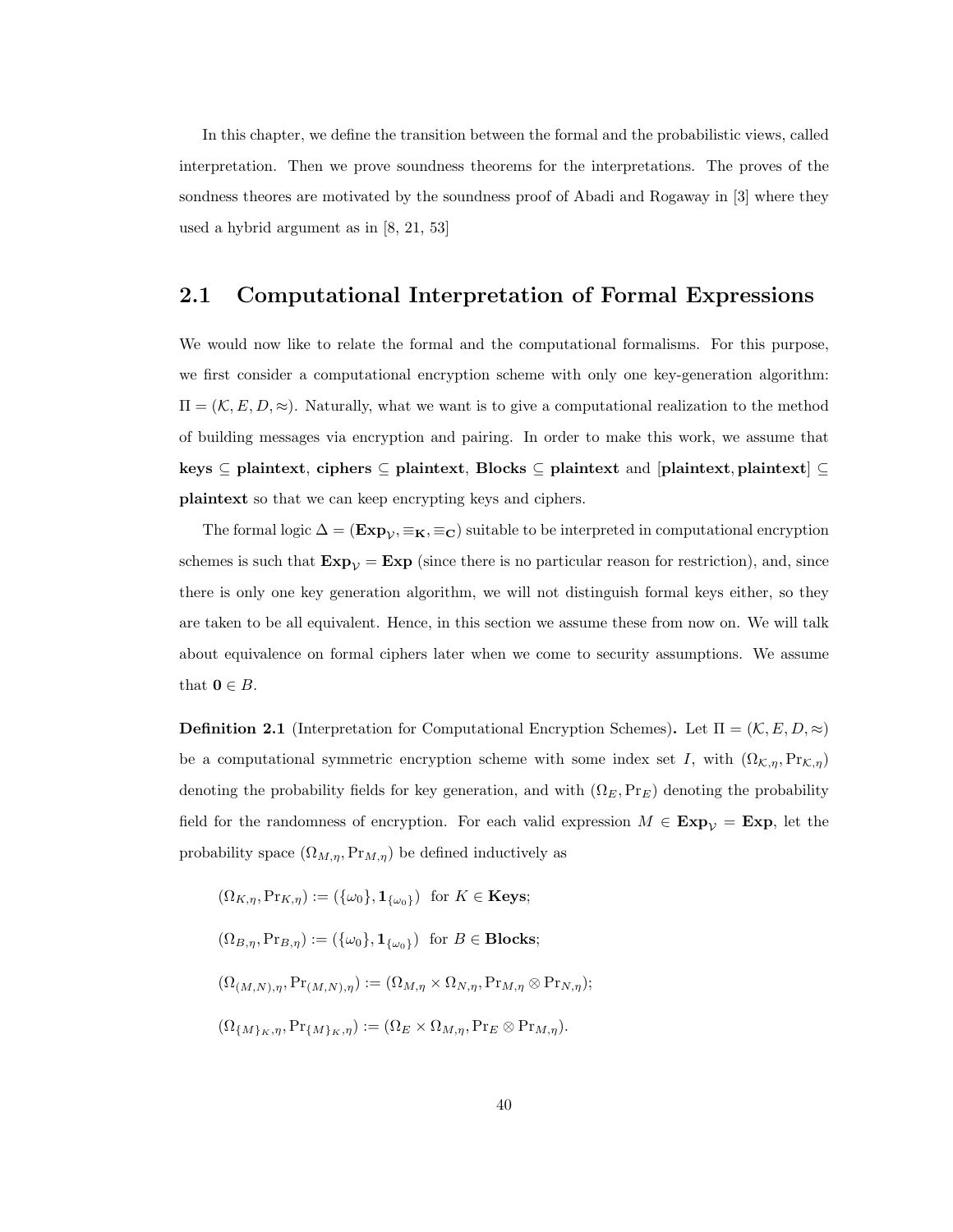Where  $(\{\omega_0\}, \mathbf{1}_{\{\omega_0\}})$  is just the trivial probability-space with one elementary event,  $\omega_0$  only; the tensor product stands for the product probability. Let

$$
\Big(\Omega_{Keys(M),\eta}, \Pr_{Keys(M),\eta}\Big) := \Big(\times_{i=1}^{\left \lvert Keys(M) \right \rvert} \Omega_{\mathcal{K},\eta}, \otimes_{i=1}^{\left \lvert Keys(M) \right \rvert} \Pr_{\mathcal{K},\eta}\Big).
$$

Let  $\iota : Keys(M) \to \{1, ..., |Keys(M)|\}$  a bijection enumerating the keys in  $Keys(M)$ . The function

$$
(M,M')\mapsto \Bigl(\Phi_{M,\eta}(M'):\Omega_{M',\eta}\times \Omega_{Keys(M),\eta}\to \text{strings}\Bigr)
$$

defined whenever  $M' \sqsubseteq M$ , is an interpreting function for computational encryption, if it satisfies the following properties:

For  $B \in \text{Blocks}, B \sqsubseteq M, B \sqsubseteq N,$ 

$$
\Phi_{M,\eta}(B)(\omega_0,\omega)=\Phi_{N,\eta}(B)(\omega_0,\omega')=B
$$

for all M, N valid expressions and arbitrary  $\omega \in \Omega_{Keys(M),\eta}$ ,  $\omega' \in \Omega_{Keys(N),\eta}$ . For  $K \in Keys(M)$ ,

$$
\Phi_{M,\eta}(K)(\omega_0,(\omega_1,...,\omega_{|Keys(M)|})) = \mathcal{K}_{\eta}(\omega_{\iota(K)}).
$$

with  $\omega_j \in \Omega_{\mathcal{K},\eta}$ . If  $(M', M'') \sqsubseteq M$ , then

$$
\Phi_{M,\eta}((M',M''))((\omega',\omega''),\omega) = \big[\Phi_{M,\eta}(M')(\omega',\omega),\Phi_{M,\eta}(M'')(\omega'',\omega)\big].
$$

for all  $\omega' \in \Omega_{M',\eta}$ ,  $\omega'' \in \Omega_{M'',\eta}$ , and  $\omega \in \Omega_{Keys(M),\eta}$ . Finally, if  $\{M'\}_K \sqsubseteq M$ , then

$$
\Phi_{M,\eta}(\{M'\}_K)((\omega_E, \omega'), \omega) = E_{\Phi_{M,\eta}(K)(\omega_0, \omega)}\Big(\Phi_{M,\eta}(M')(\omega', \omega)\Big)(\omega_E) \tag{2.1}
$$

for all  $\omega_E \in \Omega_E$ ,  $\omega' \in \Omega_{M',\eta}$ ,  $\omega \in \Omega_{Keys(M),\eta}$ . Let  $\Phi_{\eta}(M) := \Phi_{M,\eta}(M)$ . Let  $\llbracket M \rrbracket_{\Phi_{\eta}}$  denote the distribution of  $\Phi_{\eta}(M)$ , and let  $\llbracket M \rrbracket_{\Phi}$  denote the ensemble  $\{\llbracket M \rrbracket_{\Phi_{\eta}}\}_{\eta \in \mathbb{N}}$ .  $\Box$ 

Clearly, equation 2.1 is not necessarily well-defined depending on what  $Dom_E$  is. We simply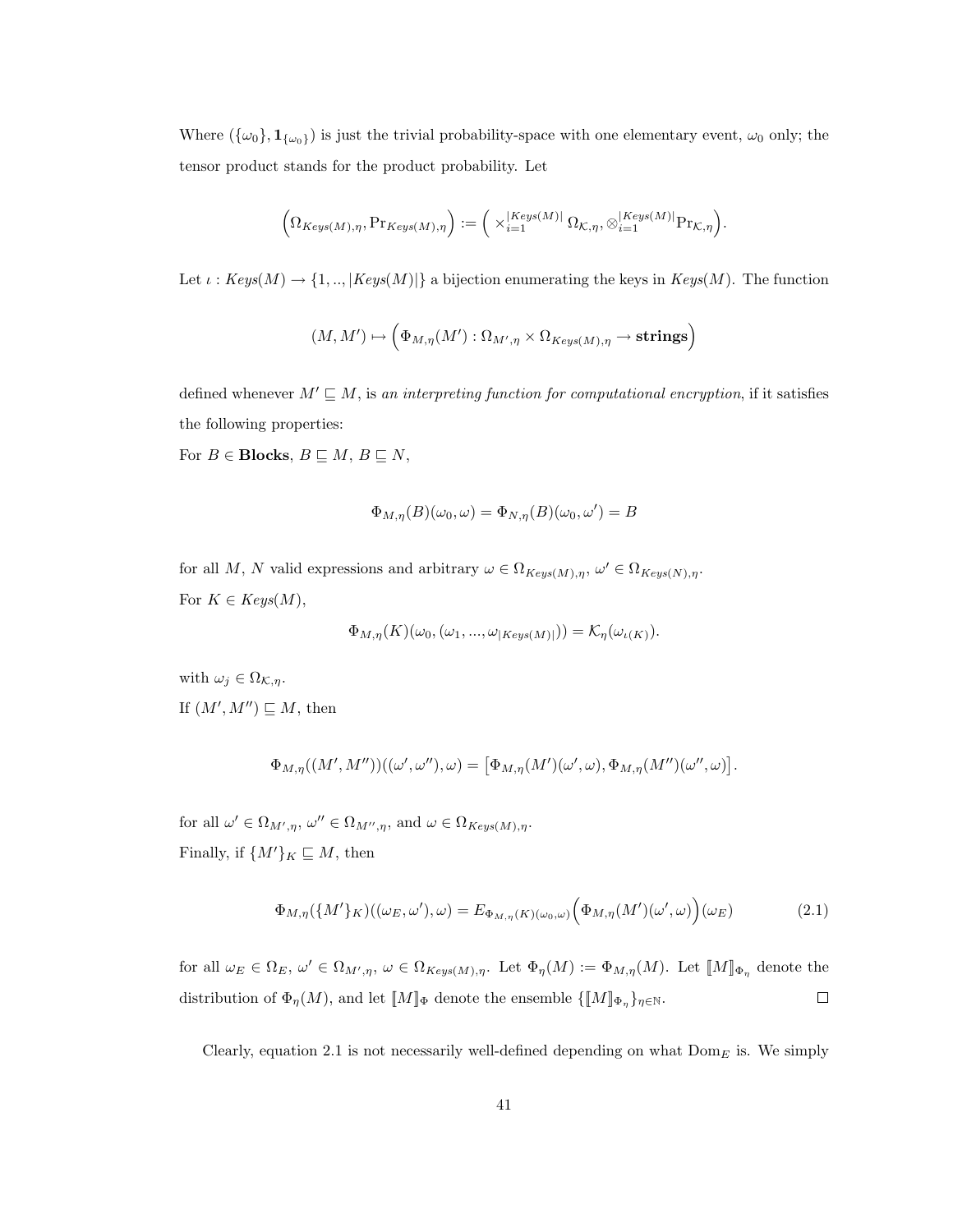assume, that  $Dom_E$  is such that this does not cause a problem, (another possibility is to restrict the set of valid expressions to those elements for which the interpretation is well-defined).

Intuitively, the random variable  $\Phi_{\eta}(M)$  is the following. First, run key-generation for each key in  $Keys(M)$ . Then, using the outputs of these key-generations, translate the formal expressions according to the following rules: Each time you see a key, use the output of the corresponding key-generation. For blocks, just use the block itself. When you see a pairing, pair with  $[\cdot, \cdot]$  the translations of the expressions inside the formal pair. When you see a formal encryption, run the encryption algorithm using the key string that was output by the key generation, encrypting the translation of the formal expression inside the formal encryption. The randomness of  $\Phi_{\eta}(M)$ comes from the initial key-generation, and from running the encryption algorithm independently every time you encounter a formal encryption.

We also present a *conversion algorithm*, which was defined by Abadi and Rogaway in [3], and which results the same random variable as  $\Phi_{\eta}(M)$  above:

Conversion Algorithm of Abadi and Rogaway. Let  $\Pi = (\mathcal{K}, E, D, \approx)$  be a computational encryption scheme. The interpretation of an expression M using the encryption scheme  $\Pi$ can also be defined as follows:

algorithm INTERPRETATION $(n, Q)$ for  $K\in \mathit{Keys}(Q)$  do  $\tau(K)\stackrel{R}{\longleftarrow}\mathcal{K}_\eta$  $y \stackrel{R}{\longleftarrow} \text{CONVERT}(Q)$ return y

algorithm CONVERT $(Q)$ 

if  $Q = K$  where  $K \in \mathbf{Keys}$  then return  $\tau(K)$ if  $Q = B$  where  $B \in$  Blocks then return B if  $Q = (Q_1, Q_2)$  then  $x \stackrel{R}{\longleftarrow} \text{CONVERT}(Q_1)$  $y \stackrel{R}{\longleftarrow} \text{CONVERT}(Q_2)$ return  $[x, y]$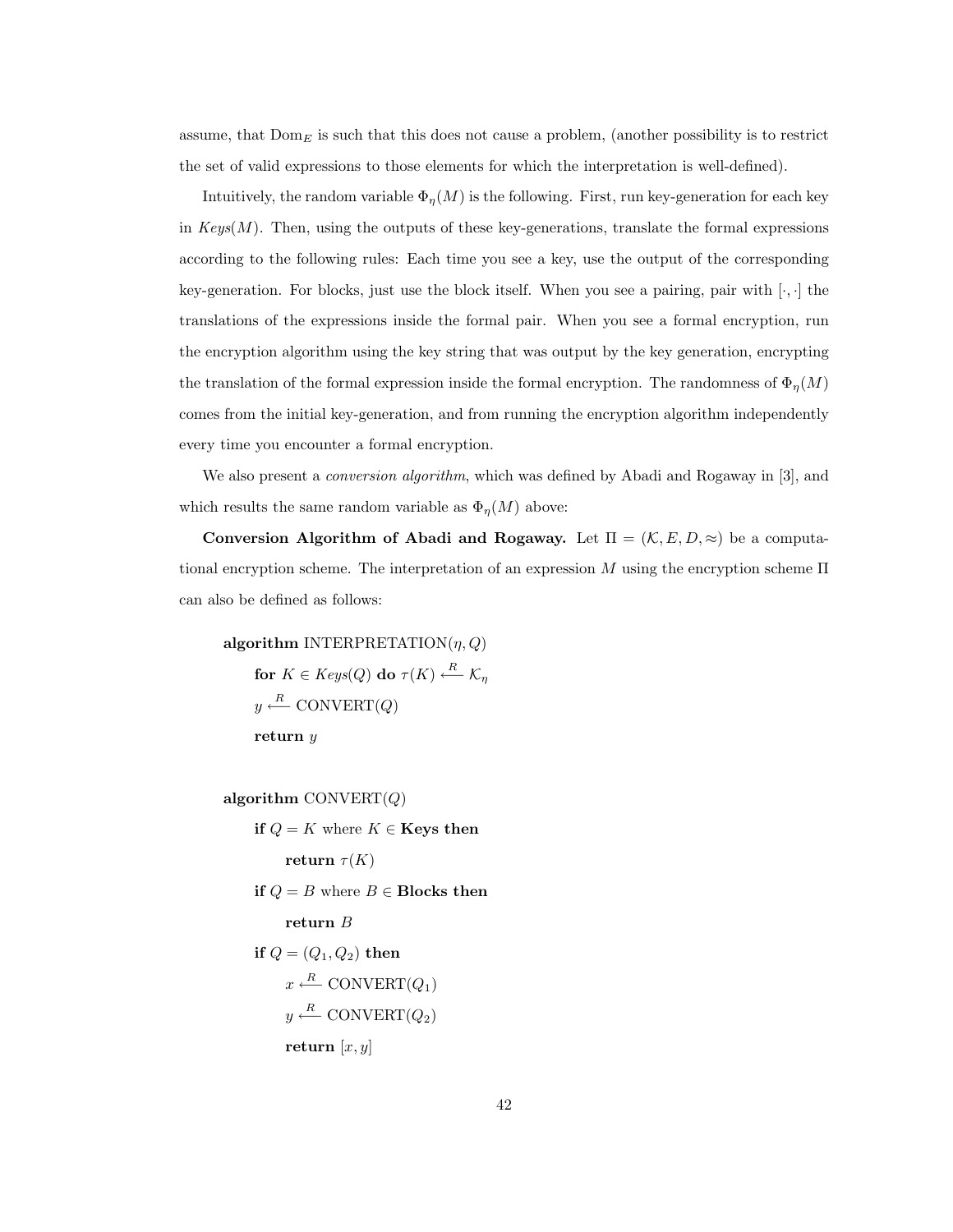if 
$$
Q = \{Q_1\}_K
$$
 then  
\n $x \stackrel{R}{\longleftarrow} \text{CONVERT}(Q_1)$   
\n $y \stackrel{R}{\longleftarrow} E_{\tau(K)}(x)$   
\nreturn y

Then, the distribution of the sampling  $y \stackrel{R}{\longleftarrow}$  INTERPRETATION( $\eta$ , M) is identical with the distribution of  $\Phi_{\eta}(M)$ .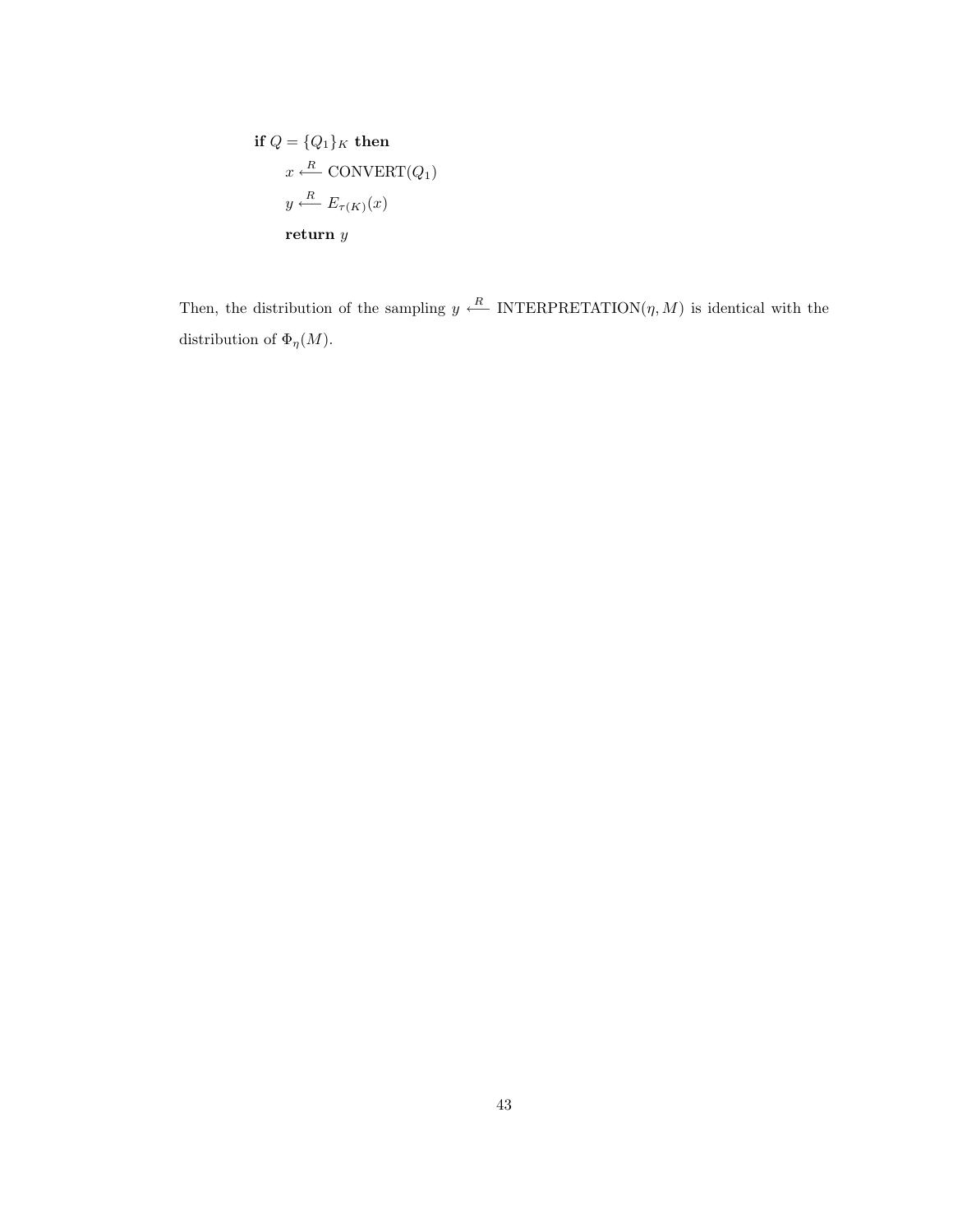# 2.2 Soundness for Type-2 Encryption Scheme

We remind the reader to the definition of a type-2 security defined in section 1.2.2:

**Definition 2.2** (Type-2 Security). We say that an encryption scheme  $\Pi$  is type-2 secure if for any polynomial-time adversary A the following function is negligible as a function of  $\eta$ :

$$
Adv_{\Pi[\eta]}^2(A) := \Pr\left[k \xleftarrow{R} \mathcal{K}_{\eta} : A_{\eta}^{\mathcal{E}_k(\cdot)} = 1\right] - \Pr\left[k \xleftarrow{R} \mathcal{K}_{\eta} : A_{\eta}^{\mathcal{E}_k(0)} = 1\right]
$$

In a type-2 secure cryptosystem, an adversary may distinguish ciphers that were encrypted with different keys. Therefore, as we already mentioned in example 1.24, we should distinguish formal undecryptable ciphers as well, by assigning different boxes to them. Hence, the set of formal patterns should look like this:

**Definition 2.3** (Pattern). We define the set of patterns,  $\textbf{Pat}_2$ , by the grammar:

| $P,Q ::=$ | patterns                                   |
|-----------|--------------------------------------------|
| K         | key (for $K \in \mathbf{Keys}$ )           |
| B         | block (for $B \in \text{blocks}$ )         |
| (P,Q)     | pair                                       |
| ${P}_{K}$ | encryption (for $K \in \mathbf{Keys}$ )    |
| $\Box_K$  | undecryptable (for $K \in \mathbf{Keys}$ ) |

 $\Box$ 

Then, the process of assigning a pattern to an expression is the following:

**Definition 2.4.** Let  $S \subseteq \mathbf{Keys}$ . We define the function  $\text{pat}_2 : \mathbf{Exp} \times 2^{\mathbf{Keys}} \to \mathbf{Pat}_2$  inductively as follows: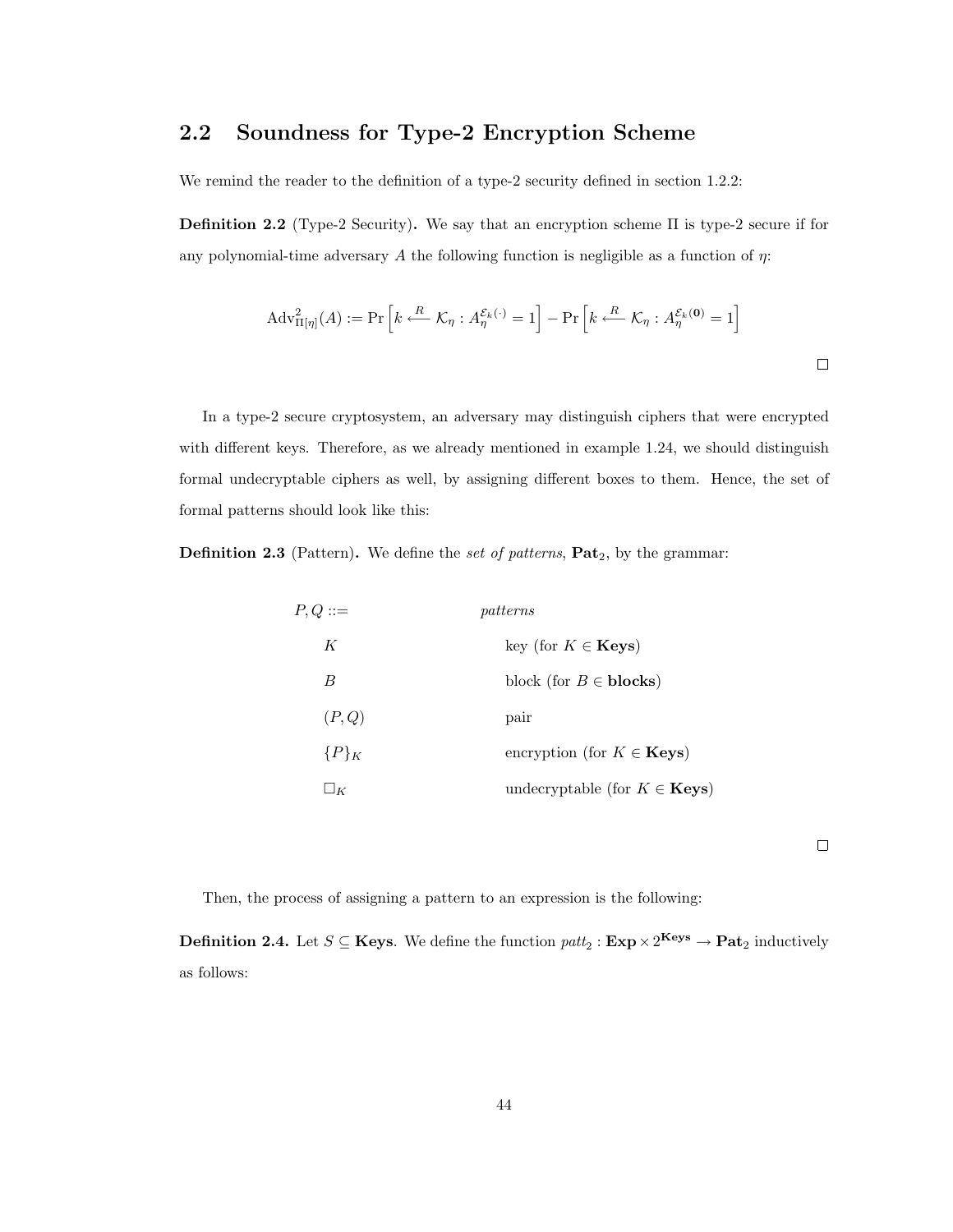$$
path_2(K, S) = K, \quad \text{for } K \in \text{Keys}
$$
\n
$$
path_2(B, S) = B, \quad \text{for } B \in \text{blocks}
$$
\n
$$
path_2((M, N), S) = (path_2(M, S), path_2(N, S))
$$
\n
$$
path_2(\{M\}_K, S) = \begin{cases} \{path_2(M, S)\}_K & \text{(for } K \in S) \\ \Box_K & \text{(for } K \notin S) \end{cases}
$$

 $\Box$ 

**Definition 2.5.** We define the *pattern of an expression*  $M$ ,  $pattern_2(M)$ , as

$$
\mathit{pattern}_2(M) = \mathit{patt}_2(M, \mathit{R-Keys}(M))
$$

| ۰ | I |
|---|---|
|   |   |
|   |   |
|   |   |

We are now ready to state a lemma, and then the soundness theorem for this system:

**Proposition 2.6.** Consider an expression M, and a key  $K_0 \in Keys(M)$ . Suppose that for some expressions  $M_1, M_2, ..., M_l \in \text{Exp}, \{M_1\}_{K_0}, \{M_2\}_{K_0}, ..., \{M_l\}_{K_0}$  are subexpressions of M, and assume also that  $K_0$  does not occur anywhere else in M. Then, denoting by  $M'$  the expression that we get from M by replacing each of  $\{M_i\}_{K_0}$  that are not contained in any of  $M_j$   $(j \neq i)$  by  $\{0\}_{K_0}$ , then following is true when  $\Phi$  is an interpretation for a type-2 encryption scheme:

$$
\llbracket M \rrbracket_{\Phi} \approx \llbracket M' \rrbracket_{\Phi}.\tag{2.2}
$$

*Proof.* We can assume, without loss of generality, that  $\{M_i\}_{K_0}$  is a subexpression of  $\{M_j\}_{K_0}$ only if  $i < j$ . Assume that  $(2.2)$  is not true. That is, suppose that  $\llbracket M \rrbracket_{\Phi} \not\approx \llbracket M' \rrbracket_{\Phi}$ , which means that there is an adversary A that distinguishes the two distributions, that is

$$
\Pr(x \xleftarrow{R} [M]_{\Phi_{\eta}} : A_{\eta}(x) = 1) - \Pr(x \xleftarrow{R} [M']_{\Phi_{\eta}} : A_{\eta}(x) = 1)
$$

is a non-negligible function of  $\eta$ . We will show that this contradicts type-2 security. To this end, we construct an adversary that can distinguish between the oracles  $\mathcal{E}_{k_0}(\cdot)$  and  $\mathcal{E}_{k_0}(\mathbf{0})$ . This adversary is the following probabilistic algorithm with  $f$  an oracle: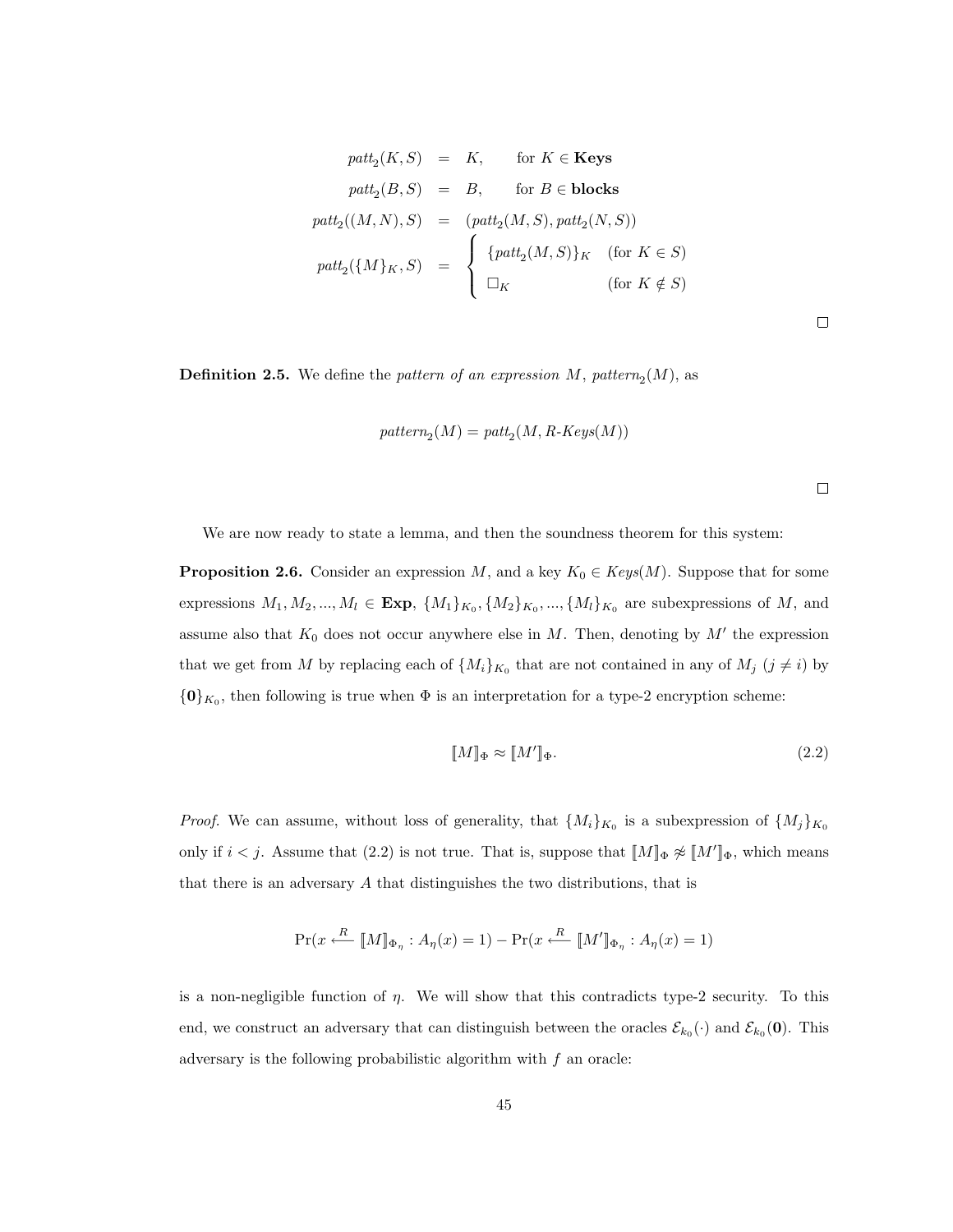algorithm  $A_{\eta}^f(M)$  $\textbf{for}\,\,K\in Keys(M)\setminus\{K_0\}\textbf{ do }\tau(K)\stackrel{R}{\longleftarrow}\mathcal{K}_\eta$  $y \stackrel{R}{\longleftarrow} \text{CONVERT2}(M)$  $b \stackrel{R}{\longleftarrow} A_{\eta}(y)$ return $\boldsymbol{b}$ 

algorithm CONVERT2 $(N)$ 

if  $N = K$  where  $K \in \mathbf{Keys}$  then return  $\tau(K)$ if  $N = B$  where  $B \in$  Blocks then return B if  $N = (N_1, N_2)$  then  $x \stackrel{R}{\longleftarrow} \text{CONVERT2}(N_1)$  $y \stackrel{R}{\longleftarrow} \text{CONVERT2}(N_2)$ return  $[x, y]$ if  $N = \{N_1\}_{K_0}$  then  $x \stackrel{R}{\longleftarrow} \text{CONVERT2}(N_1)$  $y \stackrel{R}{\longleftarrow} f(x)$ return y if  $N = \{N_1\}_K$   $(K \neq K_0)$  then  $x \stackrel{R}{\longleftarrow} \text{CONVERT2}(N_1)$  $y \stackrel{R}{\longleftarrow} E_{\tau(K)}(x)$ return y

Note that the algorithm CONVERT2 does almost the same as the algorithm CONVERT, except that while CONVERT carries out all necessary encryptions, CONVERT2 makes the oracles carry out the encryptions for  $K_0$ . Therefore, in the case, when the oracle f is  $\mathcal{E}_{k_0}(\cdot)$ , then CONVERT2(Q) will be a random sample from  $[M]_{\Phi_{\eta}}$ , whereas if the oracle used is  $\mathcal{E}_{k_0}(\mathbf{0})$ , then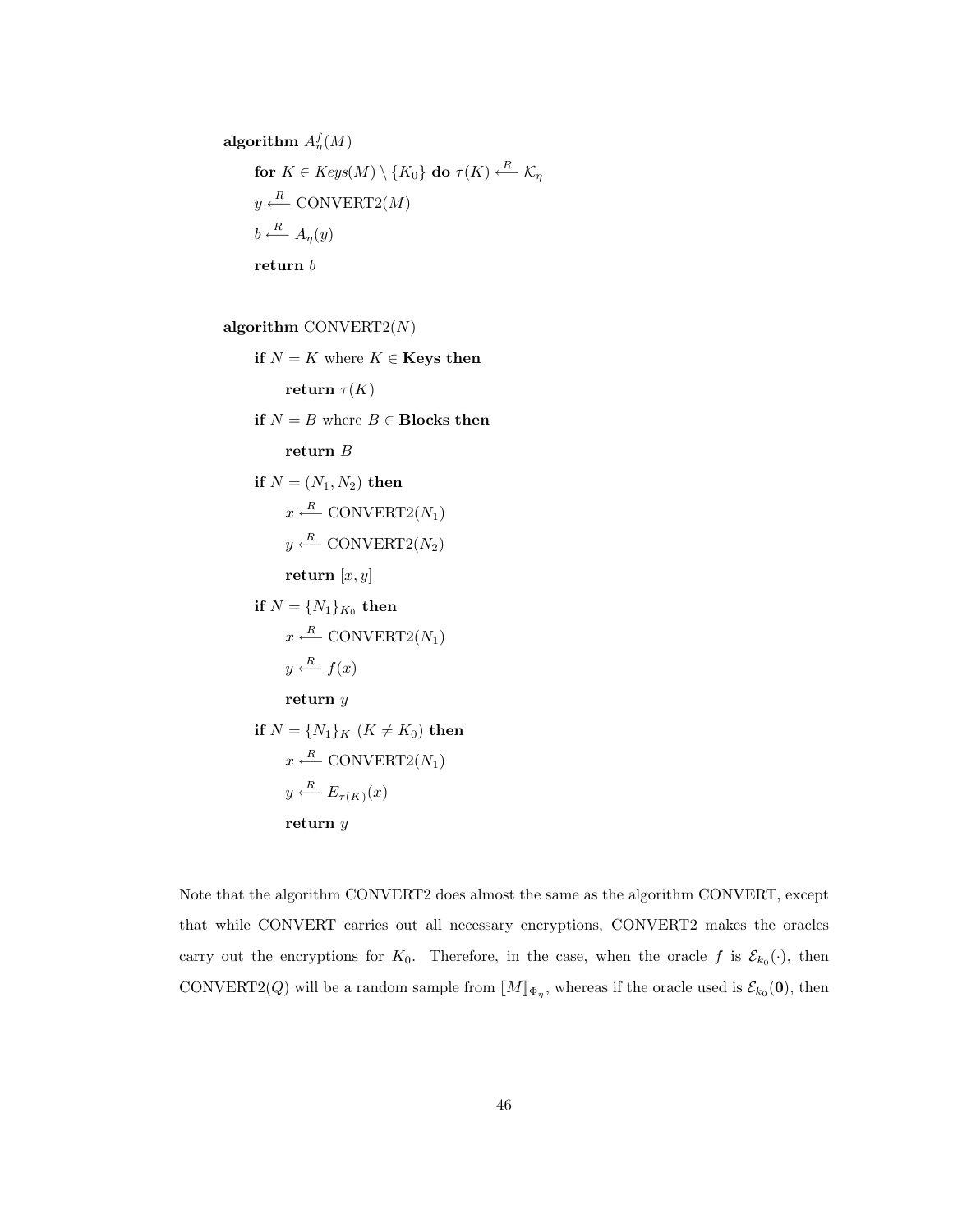CONVERT2(Q) will be a random sample from  $\llbracket M' \rrbracket_{\Phi_{\eta}}$ . Thus,

$$
\Pr\left[k \stackrel{R}{\longleftarrow} \mathcal{K}_{\eta}: A_{\eta}^{\mathcal{E}_{k}(\cdot)}(M) = 1\right] = \Pr(x \stackrel{R}{\longleftarrow} \llbracket M \rrbracket_{\Phi_{\eta}}: A_{\eta}(x) = 1)
$$
  
and  

$$
\Pr\left[k \stackrel{R}{\longleftarrow} \mathcal{K}_{\eta}: A_{\eta}^{\mathcal{E}_{k}(\mathbf{0})}(M) = 1\right] = \Pr(x \stackrel{R}{\longleftarrow} \llbracket M' \rrbracket_{\Phi_{\eta}}: A_{\eta}(x) = 1)
$$

But, according to our assumption,  $[M]_{\Phi}$  and  $[M']_{\Phi}$  can be distinguished, that is,

$$
\Pr(x \xleftarrow{R} [\![M]\!]_{\Phi_{\eta}} : A_{\eta}(x) = 1) - \Pr(x \xleftarrow{R} [\![M']\!]_{\Phi_{\eta}} : A_{\eta}(x) = 1)
$$

is a non-negligible function of  $\eta$  and so,  $\text{Adv}_{\Pi[\eta]}^2(A)$  is also a non-negligible function of  $\eta$ . This implies that our scheme cannot be type-2 secure, which contradicts the assumption. Hence, we cannot have  $[M]_{\Phi} \not\approx [M']_{\Phi}$ .  $\Box$ 

**Theorem 2.7** (Soundness of Type-2 Schemes). Let  $M$  and  $N$  be expressions such that  $B$ - $Keys(M)$  and B-Keys(N) are not cyclic in M and N respectively. Let  $\Pi$  be a type-2 secure encryption scheme,  $\Phi$  the interpretation of  $Exp$  for type-2 systems. Then,

$$
M \cong_2 N \text{ implies } [M]_{\Phi} \approx [N]_{\Phi}.
$$

*Proof.* Since  $M \cong_2 N$  then, by definition, there exists a key-renaming bijection  $\sigma$  on **Keys** such that  $pattern_2(M) = pattern_2(N\sigma)$ . This means that the "boxes" occurring in  $pattern_2(M)$  must occur in  $pattern_2(N\sigma)$  and vice-versa. That is,

$$
B\text{-}Keys(M) = B\text{-}Keys(N\sigma) = B\text{-}Keys(N)\sigma
$$

On the other hand, the subexpressions of  $pattern_2(M)$  and of  $pattern_2(N\sigma)$  outside the boxes must agree as well. Hence,

$$
R\text{-}Keys(M) = R\text{-}Keys(N\sigma) = R\text{-}Keys(N)\sigma.
$$

Let  $L_1, L_2, \ldots, L_b$  denote the keys in  $B\text{-}Keys(M) = B\text{-}Keys(N)\sigma$ .  $B\text{-}Keys(M)$  and  $B\text{-}Keys(N)$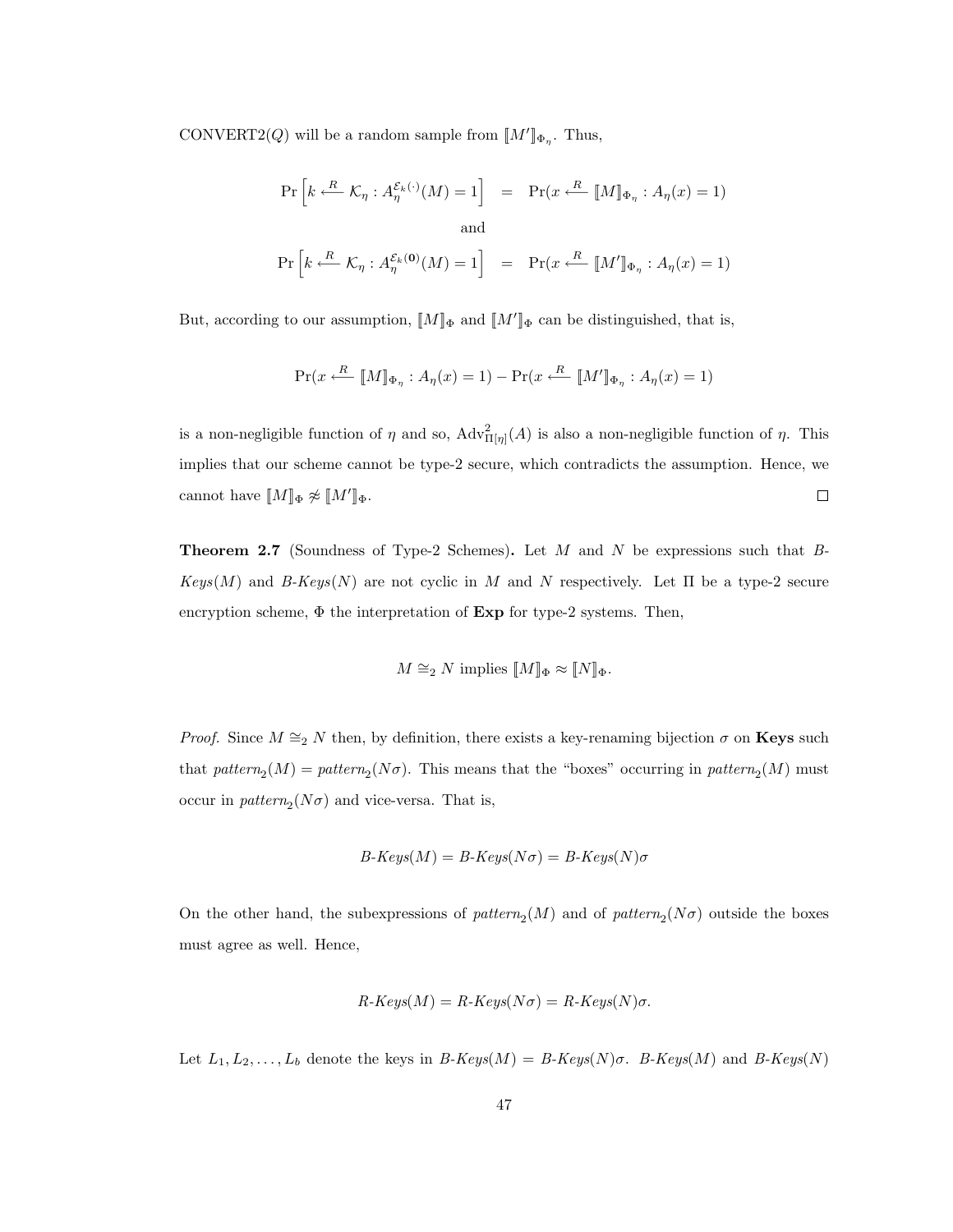(and therefore  $B-Keys(N\sigma)$  as well) are not cyclic by hypothesis, so without loss of generality, we can assume that the  $L_i$ 's are numbered in such a way that  $L_i$  encrypts  $L_j$  only if  $i < j$  (for a more detailed argument, see [3]; this means that those keys in  $B\text{-}Keys(M)$  that are deeper in M have a higher number).

Let  $M_0 = M$ . Let  $M_1$  be the expression obtained from  $M_0$  by replacing all subexpressions in  $M_0$  of the form  $\{\cdot\}_{L_1}$  by  $\{0\}_{L_1}$ . Let then  $M_i$ ,  $i \geq 2$ , be the expression obtained from  $M_{i-1}$  by replacing all subexpressions in  $M_{i-1}$  of the form  $\{\cdot\}_{L_i}$  by  $\{0\}_{L_i}$ . We do this for all  $i \leq b$  and it is easy to see that in  $M_b$ , replacing the subexpressions of the form  $\{0\}_L$  by  $\square_{L_i}$ , we arrive at pattern<sub>2</sub> $(M)$ .

Note that in  $M_{i-1}$ ,  $L_i$  can only occur as an encrypting key. The reason for this is that if  $L_i$ is a subexpression of  $M$ , then it has to be encrypted with some non-recoverable key, otherwise  $L_i$  would be recoverable; moreover, it has to be encrypted with some key in  $B\text{-}Keys(M)$  because a subexpression of M is either recoverable or ends up in a box when we construct  $pattern_2(M)$ . Now, the element in B-Keys(M) that encrypts  $L_i$  has to be an  $L_j$  with  $j < i$ . But, all subexpressions in M of the form  $\{\cdot\}_L$  were already replaced by  $\{0\}_L$  when we constructed  $M_j$ , so  $L_i$ cannot appear in  $M_{i-1}$  in any other place than an encrypting key.

From Lemma 2.6, it follows that  $\llbracket M_{i-1} \rrbracket_{\Phi} \approx \llbracket M_i \rrbracket_{\Phi}$ , for all  $i, 1 \leq i \leq b$ . Hence,

$$
\llbracket M \rrbracket_{\Phi} = \llbracket M_0 \rrbracket_{\Phi} \approx \llbracket M_b \rrbracket_{\Phi}.
$$
\n(2.3)

Carrying out the same process for  $N\sigma$  through  $(N\sigma)_0$ ,  $(N\sigma)_1$ , ...,  $(N\sigma)_b$  we arrive at

$$
[[(N\sigma)]]_{\Phi} = [[(N\sigma)_0]]_{\Phi} \approx [[(N\sigma)_b]]_{\Phi}.
$$
\n(2.4)

Since we supposed that  $M \cong_2 N$ , that is,  $pattern_2(M) = pattern_2(N\sigma)$ , and therefore  $M_b =$ pattern<sub>2</sub> $(M)$  and  $(N\sigma)_b = pattern_2(N\sigma)$ , we have

$$
\llbracket M_b \rrbracket_{\Phi} = \llbracket (N\sigma)_b \rrbracket_{\Phi}.
$$
\n(2.5)

Then, it is clearly true that

$$
\llbracket N \rrbracket_{\Phi} = \llbracket N\sigma \rrbracket_{\Phi} \tag{2.6}
$$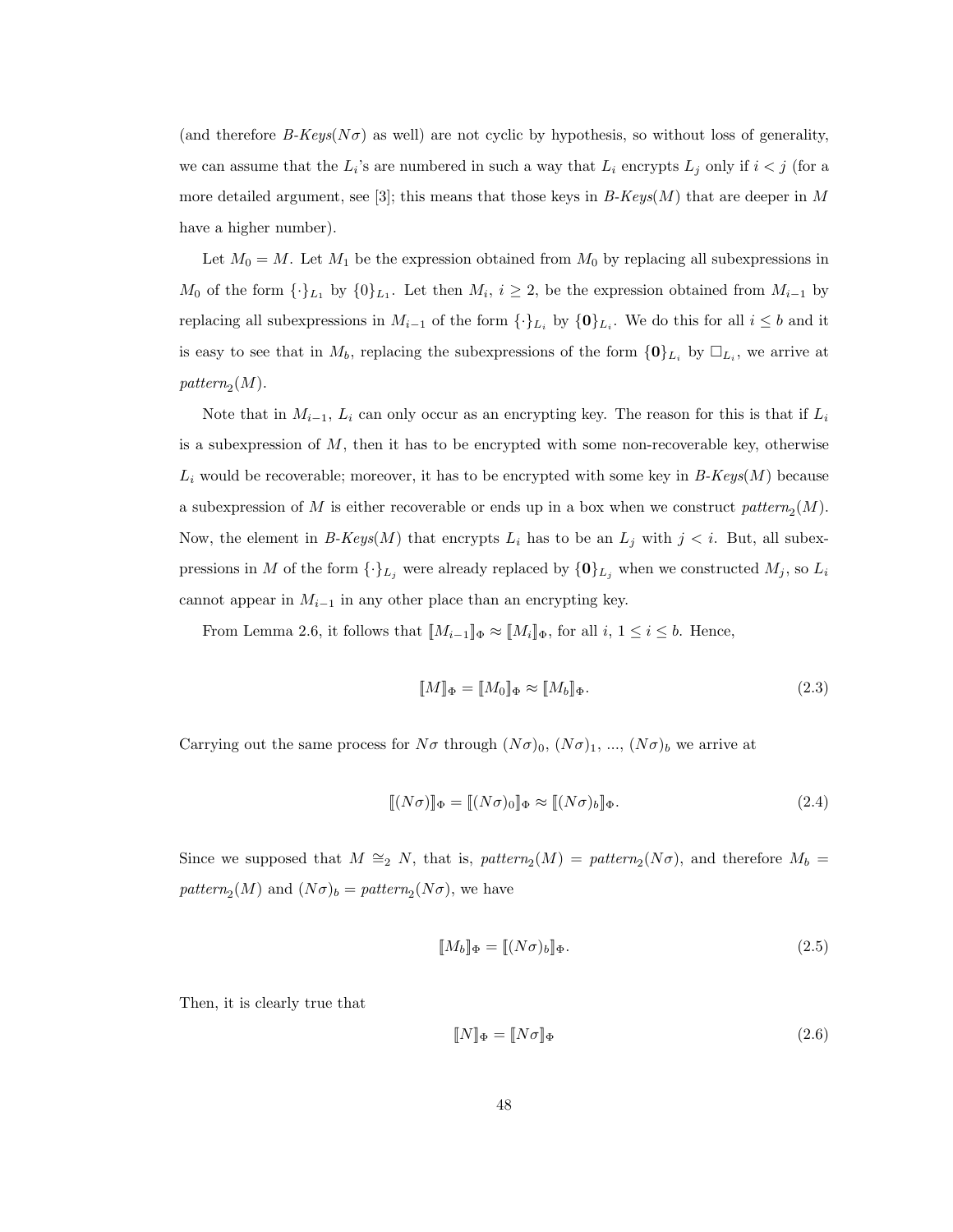because permuting the keys in  $N$  does not have any effect in the distributions. Putting Equations  $(2.3)$ ,  $(2.4)$ ,  $(2.5)$  and  $(2.6)$  together the soundness result follows:

$$
[\![M]\!]_{\Phi} \approx [\![N]\!]_{\Phi}.
$$

 $\Box$ 

We illustrate via an example how the theorem works:

**Example 2.8.** Consider the expressions  $M$  and  $N$  as follows:

$$
\{0\}_{K_6} \quad \{\{K_7\}_{K_1}\}_{K_4} \quad K_2 \quad \{\{0\}_{K_3}\}_{K_5} \quad \{K_6\}_{K_4} \quad \{111\}_{K_5} \quad 0 \quad \{K_1\}_{K_6} \quad \{K_5\}_{K_2} \quad \{K_8'\}_{K_5'} \quad \{K_1'\}_{K_4'} \quad K_3' \quad \{\{1\}_{K_6'}\}_{K_2'} \quad \{K_7'\}_{K_4'} \quad \{\{111\}_{K_2'} \quad 0 \quad \{K_1'\}_{K_5'} \quad \{K_2'\}_{K_3'} \quad \{K_1\}_{K_4'} \quad \{\{111\}_{K_4'} \quad \{K_1\}_{K_5'} \quad \{K_2'\}_{K_6'} \quad \{K_1\}_{K_6'} \quad \{K_1\}_{K_6'} \quad \{K_1\}_{K_6'} \quad \{K_1\}_{K_6'} \quad \{K_1\}_{K_6'} \quad \{K_1\}_{K_6'} \quad \{K_1\}_{K_6'} \quad \{K_1\}_{K_6'} \quad \{K_1\}_{K_6'} \quad \{K_1\}_{K_6'} \quad \{K_1\}_{K_6'} \quad \{K_1\}_{K_6'} \quad \{K_1\}_{K_6'} \quad \{K_1\}_{K_6'} \quad \{K_1\}_{K_6'} \quad \{K_1\}_{K_6'} \quad \{K_1\}_{K_6'} \quad \{K_1\}_{K_6'} \quad \{K_1\}_{K_6'} \quad \{K_1\}_{K_6'} \quad \{K_1\}_{K_6'} \quad \{K_1\}_{K_6'} \quad \{K_1\}_{K_6'} \quad \{K_1\}_{K_6'} \quad \{K_1\}_{K_6'} \quad \{K_1\}_{K_6'} \quad \{K_1\}_{K_6'} \quad \{K_1\}_{K_6'} \quad \{K_1\}_{K_6'} \quad \{K_1\}_{K_6'} \quad \{K_1\}_{K_6'} \quad \{K_1\}_{K_6'} \quad \{K_1\}_{K_6'} \quad \{K_1\}_{K_6'} \quad \{K_1\}_{K_6'} \quad \{K_1\}_{K_6'} \quad \{K_1\}_{K_6'} \quad \{K_1\}_{K_6'}
$$

We left out the parentheses for convenience, because they have no significance in the proof, they can be anywhere, but, of course, they must be in the same positions in  $M$  and  $N$ .

The respective 2-patterns are

$$
\Box_{K_6} \qquad \Box_{K_4} \qquad K_2 \quad \{\Box_{K_3}\}_{K_5} \qquad \Box_{K_4} \qquad \{111\}_{K_5} \quad 0 \quad \Box_{K_6} \qquad \{K_5\}_{K_2}
$$
\n
$$
\Box_{K'_5} \qquad \Box_{K'_4} \qquad K'_3 \quad \{\Box_{K'_6}\}_{K'_2} \qquad \Box_{K'_4} \qquad \{111\}_{K'_2} \quad 0 \quad \Box_{K'_5} \qquad \{K'_2\}_{K'_3}
$$

We see that  $pattern_2(M) = pattern_2(N\sigma)$ , i.e.,  $M \cong_2 N$ , using the following substitution:

$$
\sigma(K_2) = K'_3 \qquad \sigma(K_3) = K'_6
$$
  

$$
\sigma(K_5) = K'_2 \qquad \sigma(K_4) = K'_4
$$
  

$$
\sigma(K_6) = K'_5
$$

$$
Keys(M) = \{K_1, K_2, \ldots, K_7\};
$$
\n
$$
Keys(M) = \{K'_1, K'_2, \ldots, K'_8\};
$$
\n
$$
R\text{-}Keys(M) = \{K_2, K_5\};
$$
\n
$$
R\text{-}Keys(N) = \{K'_2, K'_3\};
$$
\n
$$
B\text{-}Keys(M) = \{K_3, K_4, K_6\}.
$$
\n
$$
B\text{-}Keys(N) = \{K'_4, K'_5, K'_6\}.
$$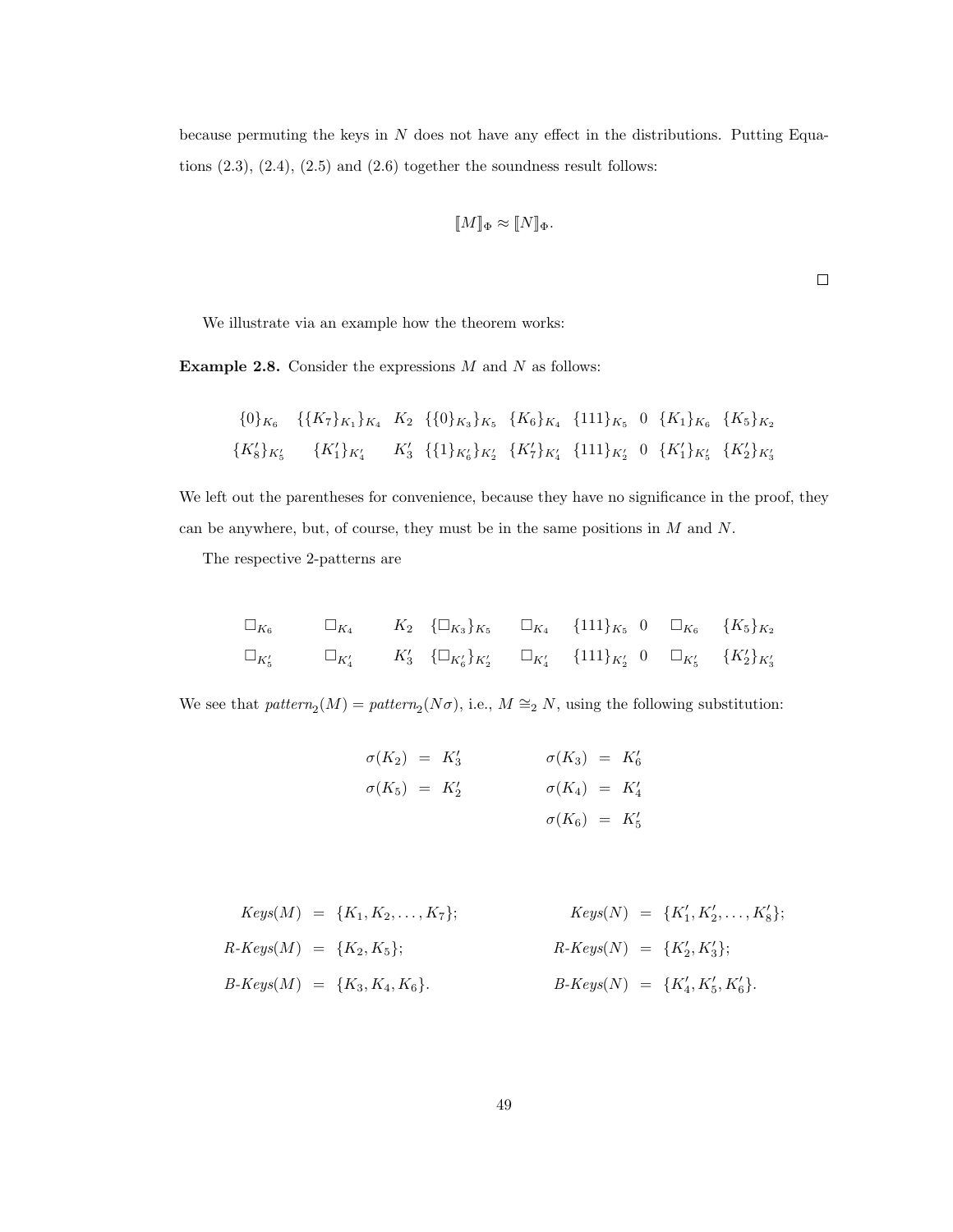In the soundness theorem we mentioned that it is possible to assume without loss of generality that the keys in  $B\text{-}Keys(M)$  can be renamed  $L_1, \ldots, L_b$  in such a way that  $L_i$  encrypts  $L_j$  only if  $i < j$  (this means that those keys in  $B-Keys(M)$  that are deeper have a higher number). So, we rename in the following way:

$$
L_1 = K_3 = \sigma(K_3) = K'_6
$$
  
\n
$$
L_2 = K_4 = \sigma(K_4) = K'_4
$$
  
\n
$$
L_3 = K_6 = \sigma(K_6) = K'_5
$$

We obtain the renamed expressions,  $M'$  and  $N'$ :

$$
\begin{aligned}\n\{0\}_{L_3} \quad & \{ \{K_7\}_{K_1} \}_{L_2} \quad K_2 \quad \{ \{0\}_{L_1} \}_{K_5} \quad \{L_3\}_{L_2} \quad \{111\}_{K_5} \quad 0 \quad \{K_1\}_{L_3} \quad \{K_5\}_{K_2} \\
\{K_8'\}_{L_3} \quad & \{K_1'\}_{L_2} \quad K_3' \quad \{ \{1\}_{L_1} \}_{K_2'} \quad \{K_7'\}_{L_2} \quad \{111\}_{K_2'} \quad 0 \quad \{K_1'\}_{L_3} \quad \{K_2'\}_{K_3'}\n\end{aligned}
$$

Continuing with the argument we define  $M_0$  as  $M'$  and  $M_i$  as the result of replacing all the expressions of the form  $\{\cdot\}_{L_i}$  in  $M_{i-1}$  by  $\{0\}_{L_i}$ ,  $1 \leq i \leq b$ .

|       |                          | $M' = M_0$ : {0} $_{L_3}$ {{ $K_7$ } $_{K_1}$ } $_{L_2}$ $K_2$ {{0} $_{L_1}$ } $_{K_5}$ { $L_3$ } $_{L_2}$ {111} $_{K_5}$ 0 { $K_1$ } $_{L_3}$ { $K_5$ } $_{K_2}$                                                                                                      |                                                                                                                                                                                                                              |  |  |  |
|-------|--------------------------|------------------------------------------------------------------------------------------------------------------------------------------------------------------------------------------------------------------------------------------------------------------------|------------------------------------------------------------------------------------------------------------------------------------------------------------------------------------------------------------------------------|--|--|--|
| $M_1$ |                          | : $\{0\}_{L_3}$ $\{\{K_7\}_{K_1}\}_{L_2}$ $K_2$ $\{\{0\}_{L_1}\}_{K_5}$ $\{L_3\}_{L_2}$ $\{111\}_{K_5}$ $0 \{K_1\}_{L_3}$ $\{K_5\}_{K_2}$                                                                                                                              |                                                                                                                                                                                                                              |  |  |  |
|       | $M_2$ : $\{0\}_{L_3}$    | $\{0\}_{L_2}$ $K_2$ $\{\{0\}_{L_1}\}_{K_5}$ $\{0\}_{L_2}$ $\{111\}_{K_5}$ $0 \{K_1\}_{L_3}$ $\{K_5\}_{K_2}$                                                                                                                                                            |                                                                                                                                                                                                                              |  |  |  |
|       |                          | $M_3$ : {0} <sub>L<sub>3</sub></sub> {0} <sub>L<sub>2</sub></sub> $K_2$ {{0} <sub>L<sub>1</sub></sub> } <sub>K<sub>5</sub></sub> {0} <sub>L<sub>2</sub></sub> {111} <sub>K<sub>5</sub></sub> 0 {0} <sub>L<sub>3</sub></sub> {K <sub>5</sub> } <sub>K<sub>2</sub></sub> |                                                                                                                                                                                                                              |  |  |  |
| $N_3$ | $\{0\}_{L_3}$            | $\{0\}_{L_2}$                                                                                                                                                                                                                                                          | $K'_3 \{\{\mathbf{0}\}_L_1\}_{K'_2} \{ \mathbf{0}\}_L_2 \{\mathbf{1}11\}_{K'_2} \mathbf{0} \{\mathbf{0}\}_L_3 \{K'_2\}_{K'_3}$                                                                                               |  |  |  |
|       | $N_2$ : $\{K'_8\}_{L_3}$ | $\{0\}_{L_2}$                                                                                                                                                                                                                                                          | $K'_3 \{\{\mathbf{0}\}_L_1\}_{K'_2} \{ \mathbf{0}\}_L_2 \{\{111\}_{K'_2} \{ \}\{K'_1\}_{L_3} \{K'_2\}_{K'_3}$                                                                                                                |  |  |  |
|       |                          | $N_1$ : $\{K'_8\}_{L_3}$ $\{K'_1\}_{L_2}$                                                                                                                                                                                                                              | $K'_3$ {{0} <sub>L1</sub> } <sub>K'2</sub> {K' <sub>7</sub> } <sub>L<sub>2</sub></sub> {111} <sub>K'2</sub> 0 {K' <sub>1</sub> } <sub>L<sub>3</sub> {K'<sub>2</sub>}<sub>K'3</sub></sub>                                     |  |  |  |
|       |                          | $N' = N_0: \{K'_8\}_{L_3} \quad \{K'_1\}_{L_2}$                                                                                                                                                                                                                        | $K'_3$ {{1} <sub>L1</sub> } <sub>K'<sub>2</sub></sub> {K' <sub>7</sub> } <sub>L<sub>2</sub></sub> {111} <sub>K'<sub>2</sub></sub> 0 {K' <sub>1</sub> } <sub>L<sub>3</sub></sub> {K' <sub>2</sub> } <sub>K'<sub>3</sub></sub> |  |  |  |

Then, clearly,

$$
[\![M_3]\!]_{\Phi} = [\![N_3]\!]_{\Phi},
$$

because  $M_3$  and  $N_3$  are the same up to key-renaming. From lemma 2.6, it follows that

$$
[\![M_0]\!]_\Phi \approx [\![M_1]\!]_\Phi \approx [\![M_2]\!]_\Phi \approx [\![M_3]\!]_\Phi,
$$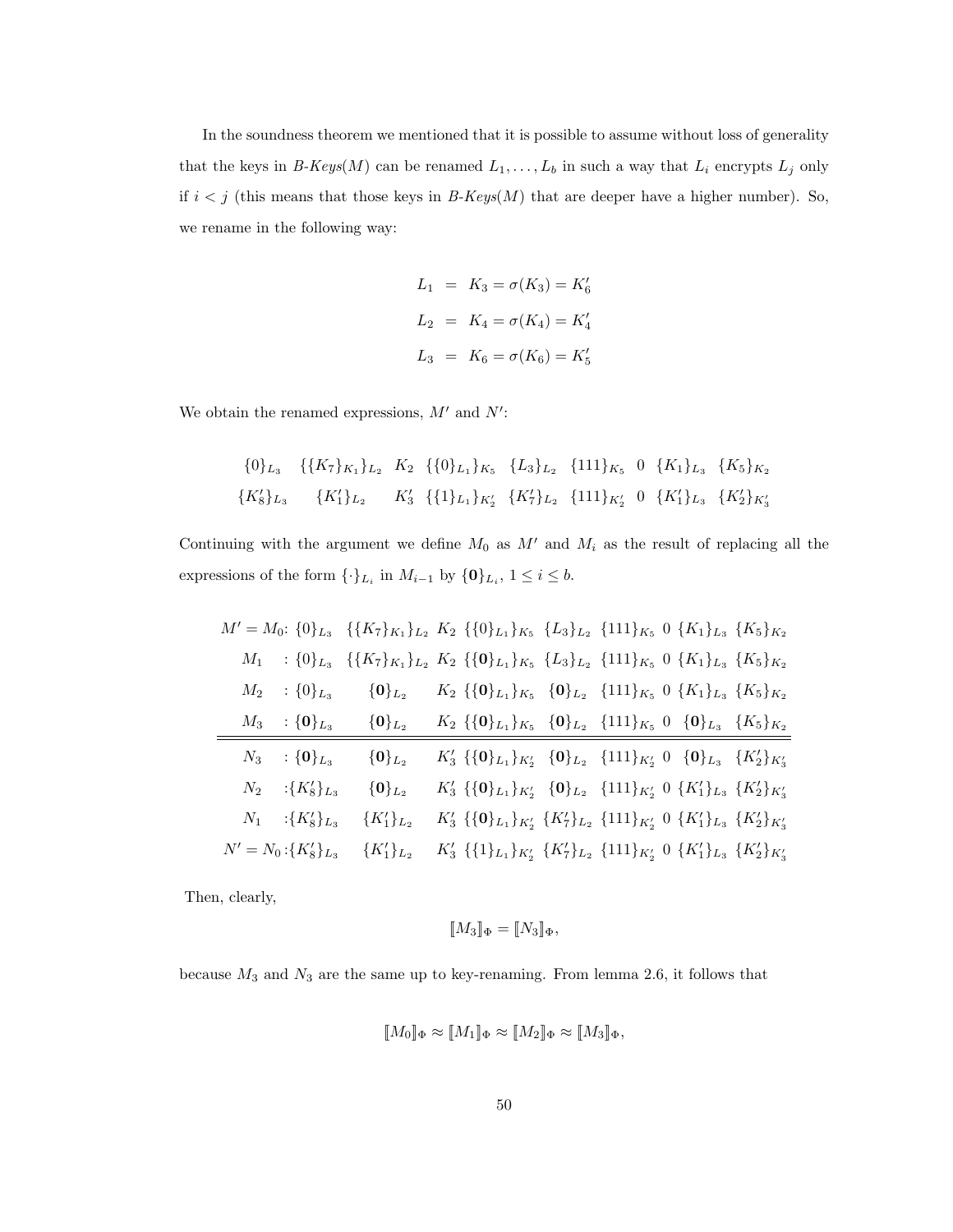and that

$$
[\![N_0]\!]_{\Phi} \approx [\![N_1]\!]_{\Phi} \approx [\![N_2]\!]_{\Phi} \approx [\![N_3]\!]_{\Phi}.
$$

Therefore,

$$
[\![M']\!]_{\Phi} \approx [\![N']\!]_{\Phi},
$$

and hence

$$
[\![M]\!]_{\Phi} \approx [\![N]\!]_{\Phi}.
$$

 $\Box$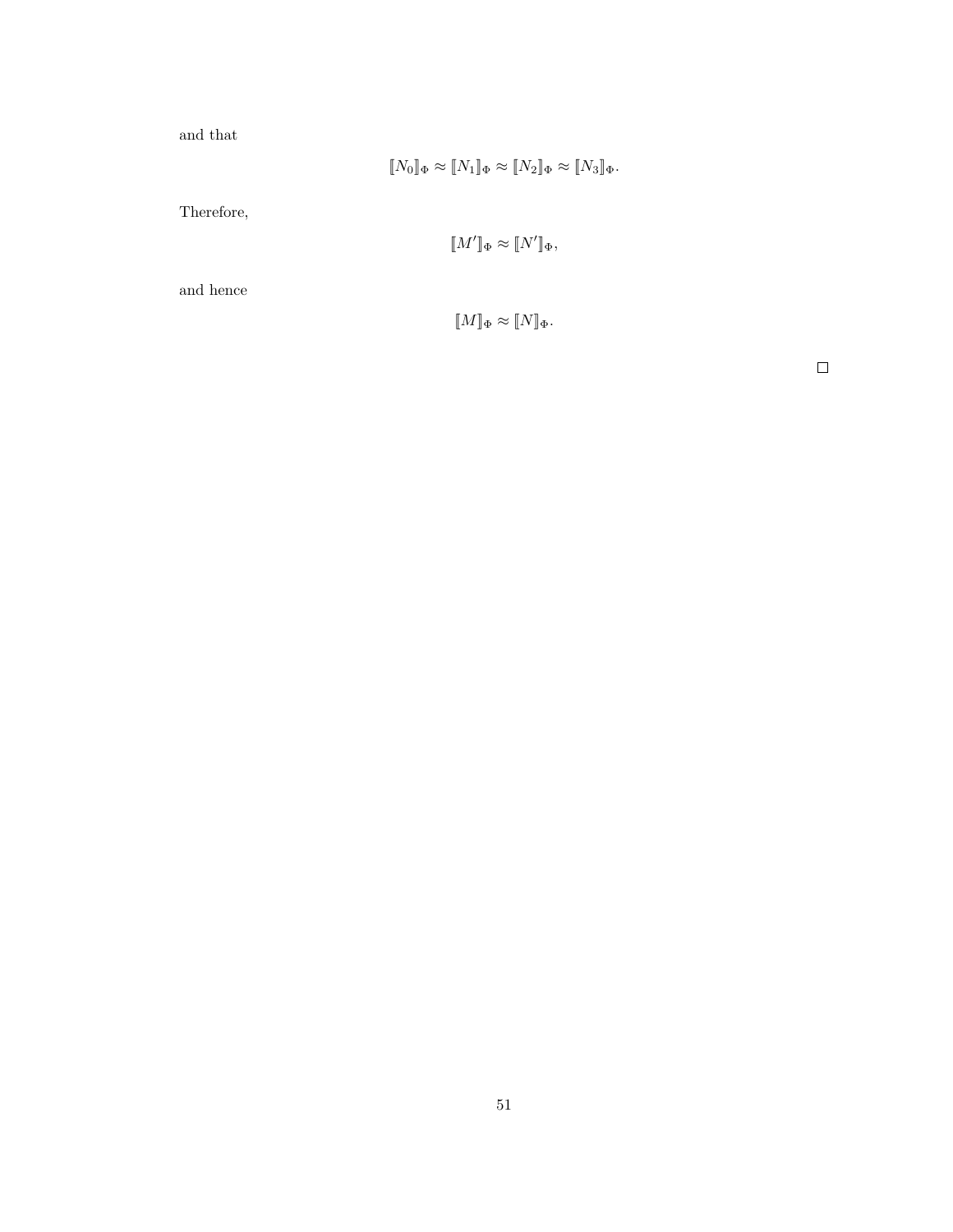#### 2.3 Interpretation of Expressions for One-Time Pad

Let  $\Pi = (\{\mathcal{K}_n\}_{n=4}^{\infty}, E, D, \approx)$  be the realization of OTP that we discussed in section 1.3.1. In case of the OTP, lengths of the messages, and of the keys have vital importance. This notion though is not reflected in the formal view as we defined it in section 1.1.1. Therefore, we have to expand the logic so that we can talk about the length of an expression.

Definition 2.9 (Formal Length-Function for OTP). We assume that some length function l: Keys  $\rightarrow$  {4,5,...} is given of the keys symbols. The lengths of an expression is defined as  $l(B) := |B| + 3$ . We added 3 (to match the length of the tag). We define the length function on any expression in Exp by induction:

$$
l((M,N)) := l(M) + 2l(N) + 1,
$$
  

$$
l(\lbrace M \rbrace_K) := \begin{cases} l(M) + 3 & \text{if } l(M) = l(K) - 3 \\ 0 & \text{otherwise} \end{cases}
$$

The valid expressions than are defined as those expressions in which the length of the encrypted subexpressions match the length of the encrypting key, and, in which no key used twice to encrypt. This latter condition is necessary to prevent leaking information because of the properties of the OTP.

 $\Box$ 

Definition 2.10 (Valid Formal Expressions For OTP).

$$
\mathbf{Exp}_{\mathrm{OTP}} := \left\{ M \in \mathbf{Exp} \mid \begin{array}{c} M' \sqsubseteq M \text{ implies } l(M') > 0, \\ \text{and each key encrypts at most once in } M \end{array} \right\}.
$$

An equivalence relation  $\equiv_l$  is defined on the keys by  $K_i \equiv_l K_j$  iff  $l(K_i) = l(K_j)$ . The equivalence classes contain keys of the same length, and they correspond to the different keygeneration algorithms.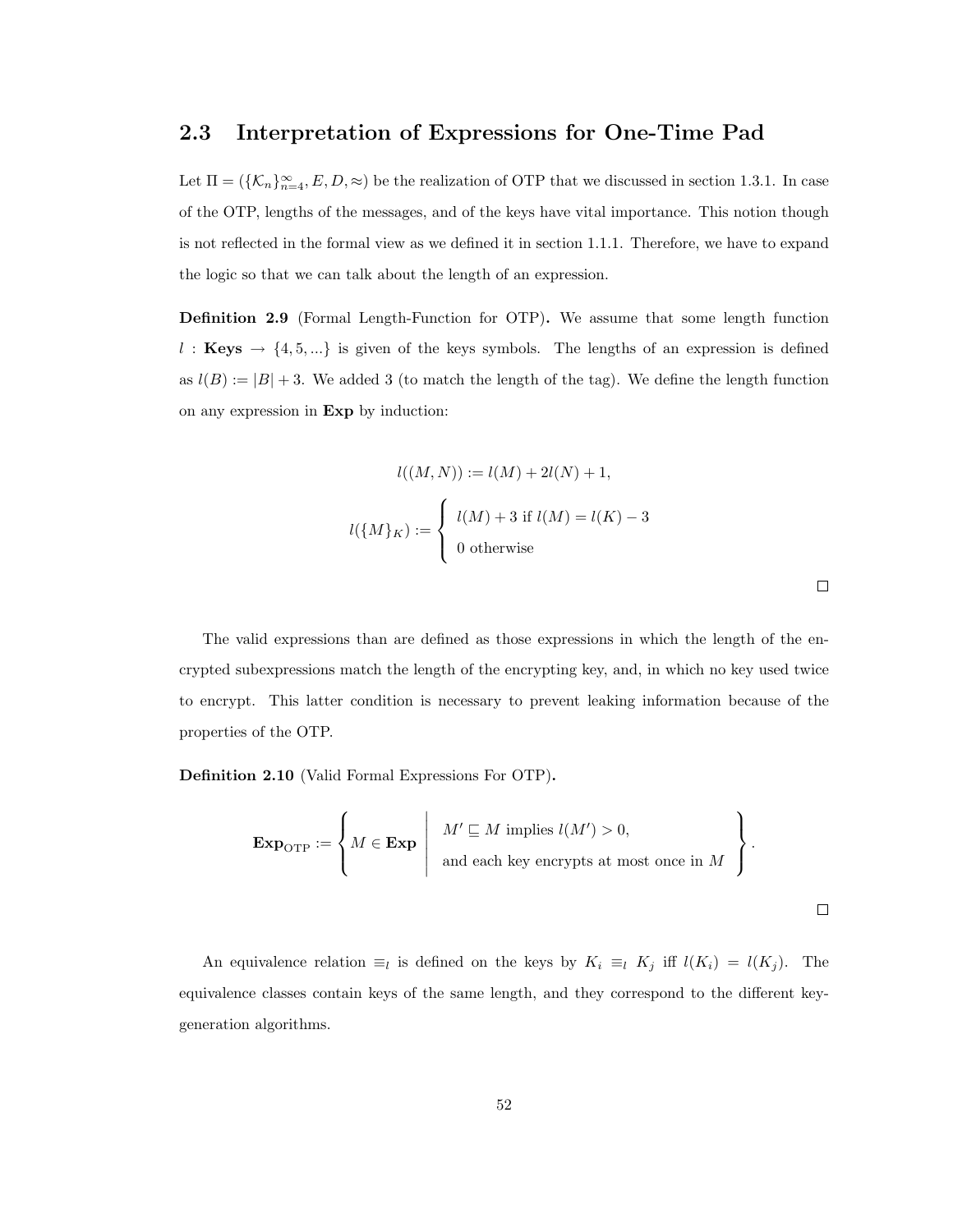**Definition 2.11** (Interpretation of an expression). Given an expression  $M \in \mathbf{Exp}_{OTP}$ , we create the interpretation in the following way. Suppose  $Keys(M) = \{K_{i_1}, K_{i_2}, ..., K_{i_n}\}$ . We first take

$$
\Omega_{Keys(M)}:=\times_{j=1}^{|Keys(M)|}\Omega_{\mathcal{K},l(K_{i_j})},
$$

the probability measure on this space is taken to be the product of the probabilities on the  $\Omega_{\mathcal{K},l(K_{i,j})}$ . Let  $\pi_{\Omega_{Keys(M)}}^j$  denote the projection onto the j'th component. We define

$$
\Phi_M(K_{i_j}) : \Omega_{Keys(M)} \to \text{keys},
$$
  

$$
\Phi_M(K_{i_j}) := \mathcal{K}_{l(K_{i_j})} \circ \pi_{\Omega_{Keys(M)}}^j.
$$

Then, for each subexpression M' of M, we inductively define  $\Phi_M(M')$  as a random variable  $\Omega_{Keys(M)} \to$  strings:

For a block  $B \in \text{Blocks}$ ,

$$
\Phi_M(B) : \Omega_{Keys(M)} \to \textbf{blocks},
$$
  

$$
\Phi_M(B)(\omega) := \langle B, 100 \rangle.
$$

For keys in  $Keys(M)$ , we already defined  $\Phi_M$ .

For pairs of subexpressions of  $M$ ,

$$
\Phi_M((M',M''))(\omega) := \big[\Phi_M(M')(\omega), \Phi_M(M'')(\omega)\big].
$$

Finally, for encryptions:

$$
\Phi_M(\{M'\}_K)(\omega) := E_{\mathcal{K}_{l(K)}(\omega)}(\Phi_M(M')(\omega)).
$$

Let  $\Phi(M) = \Phi_M(M)$ , and let  $\llbracket M \rrbracket_{\Phi}$  denote the the distribution of  $\Phi(M)$ .

 $\Box$ 

We formulate this interpretation with the help of an algorithm as well:

algorithm INTERPRETATION<sub>OTP</sub>(M)  
for 
$$
K \in Keys(M)
$$
 do  $\tau(K) \xleftarrow{R} \mathcal{K}_{l(K)}$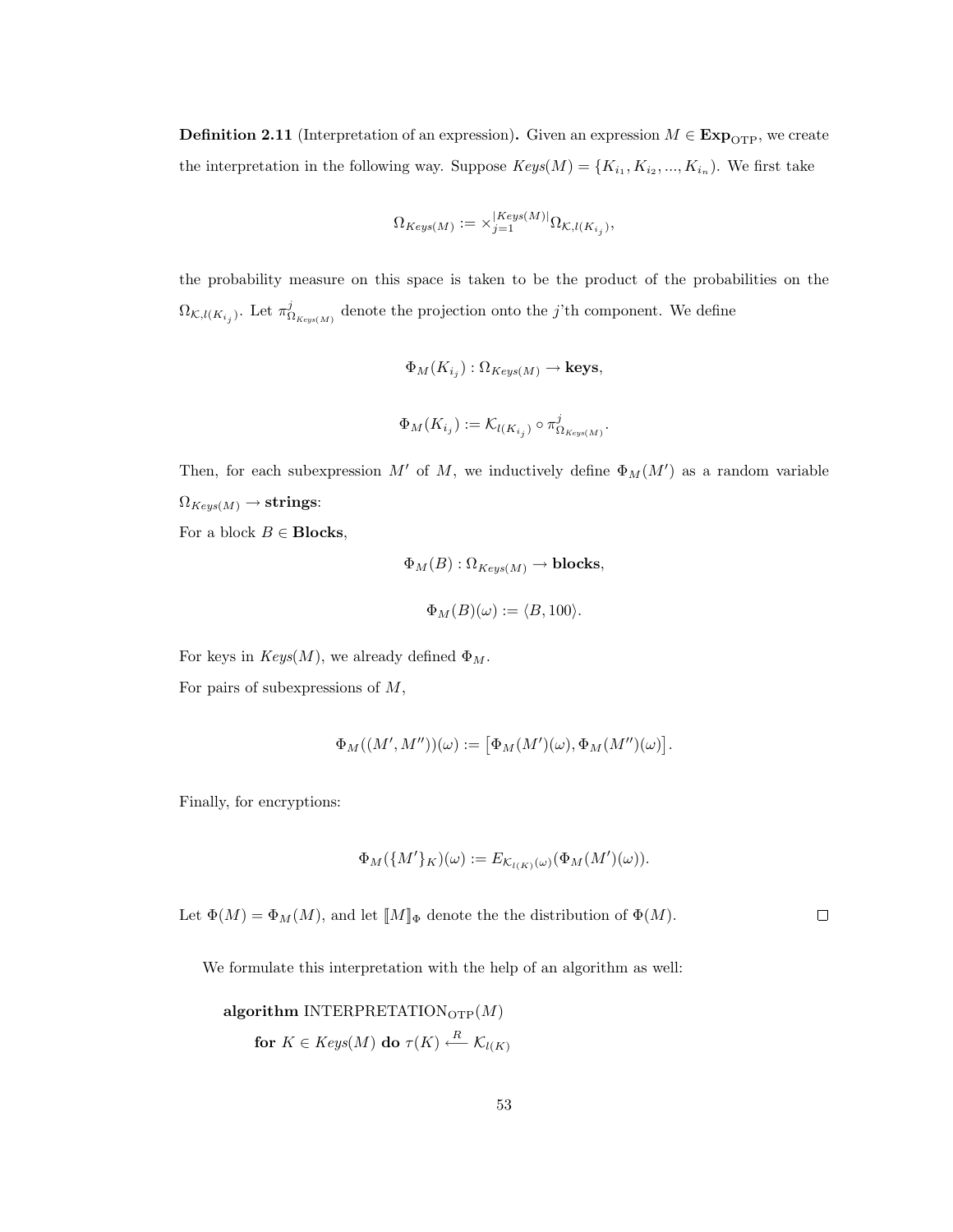$y \stackrel{R}{\longleftarrow} \text{CONVERT}_{\text{OTP}}(M)$ return y

algorithm CONVERT $_{\text{OTP}}(N)$ if  $N = K$  where  $K \in \mathbf{Keys}$  then return  $\tau(K)$ if  $N = B$  where  $B \in$  Blocks then return  $\langle B, 100 \rangle$ if  $N = (N_1, N_2)$  then return  $[CONVERT_{OTP}(N_1), CONVERT_{OTP}(N_2)]$ if  $N = \{N_1\}_K$  then return  $\langle E_{\tau(K)}(\text{CONVERT}_{\text{OTP}}(N_1)), 110 \rangle$ 

Then, the sampling  $y \stackrel{R}{\longleftarrow}$  INTERPRETATION<sub>OTP</sub> $(M)$  has the distribution  $[M]_{\Phi}$ .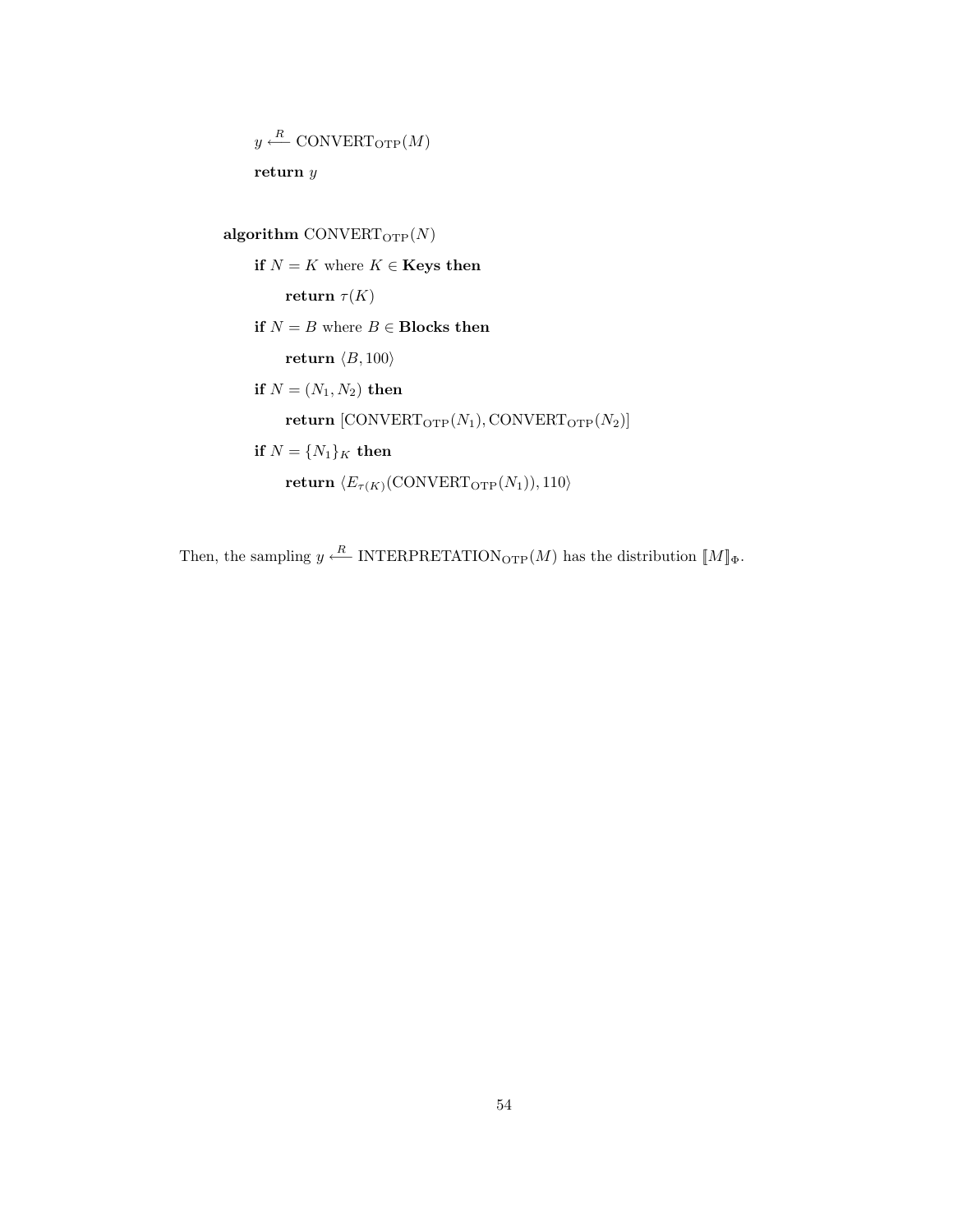# 2.4 Soundness for One-Time Pad

As in the case of type-2 cryptosystems, we have to define equivalence of formal expressions suitable for OTP. This will mean differentiating boxes assigning different boxes two ciphers with different length. (That is,  $\equiv_{\mathbf{C}}$  on ciphers is defined so that to ciphers are equivalent under  $\equiv_{\mathbf{C}}$ iff they have the same length, just as in example 1.19.)

**Definition 2.12** (Pattern). We define the set of patterns,  $\textbf{Pat}_{\text{OPT}}$ , by the grammar:

| $P,Q ::=$ | patterns                                |
|-----------|-----------------------------------------|
| K         | key (for $K \in \mathbf{Keys}$ )        |
| B         | block (for $B \in \text{blocks}$ )      |
| (P,Q)     | pair                                    |
| ${P}_{K}$ | encryption (for $K \in \mathbf{Keys}$ ) |
|           | undecryptable (for $K \in \mathbb{N}$ ) |

 $\Box$ 

Then, the process of assigning a pattern to an expression is the following:

**Definition 2.13.** We define the function  $\text{patt}_{\text{OTP}}$  :  $\text{Exp}_{\text{OTP}} \times 2^{\text{Keys}} \to \text{Pat}_{\text{OPT}}$  inductively as follows:

$$
path_{\text{OTP}}(K, S) = K, \quad \text{for } K \in \text{Keys}
$$
\n
$$
path_{\text{OTP}}(B, S) = B, \quad \text{for } B \in \text{blocks}
$$
\n
$$
path_{\text{OTP}}((M, N), S) = (path_{\text{OTP}}(M, S), path_{\text{OTP}}(N, S))
$$
\n
$$
path_{\text{OTP}}(\{M\}_K, S) = \begin{cases} \{path_{\text{OTP}}(M, S)\}_K & \text{(for } K \in S) \\ \Box_{l(K)} & \text{(for } K \notin S) \end{cases}
$$

 $\Box$ 

**Definition 2.14.** We define the pattern of an expression M, pattern<sub>OTP</sub>(M), as

$$
pattern_{\mathrm{OTP}}(M) = patt_{\mathrm{OTP}}(M, R\text{-}Keys(M))
$$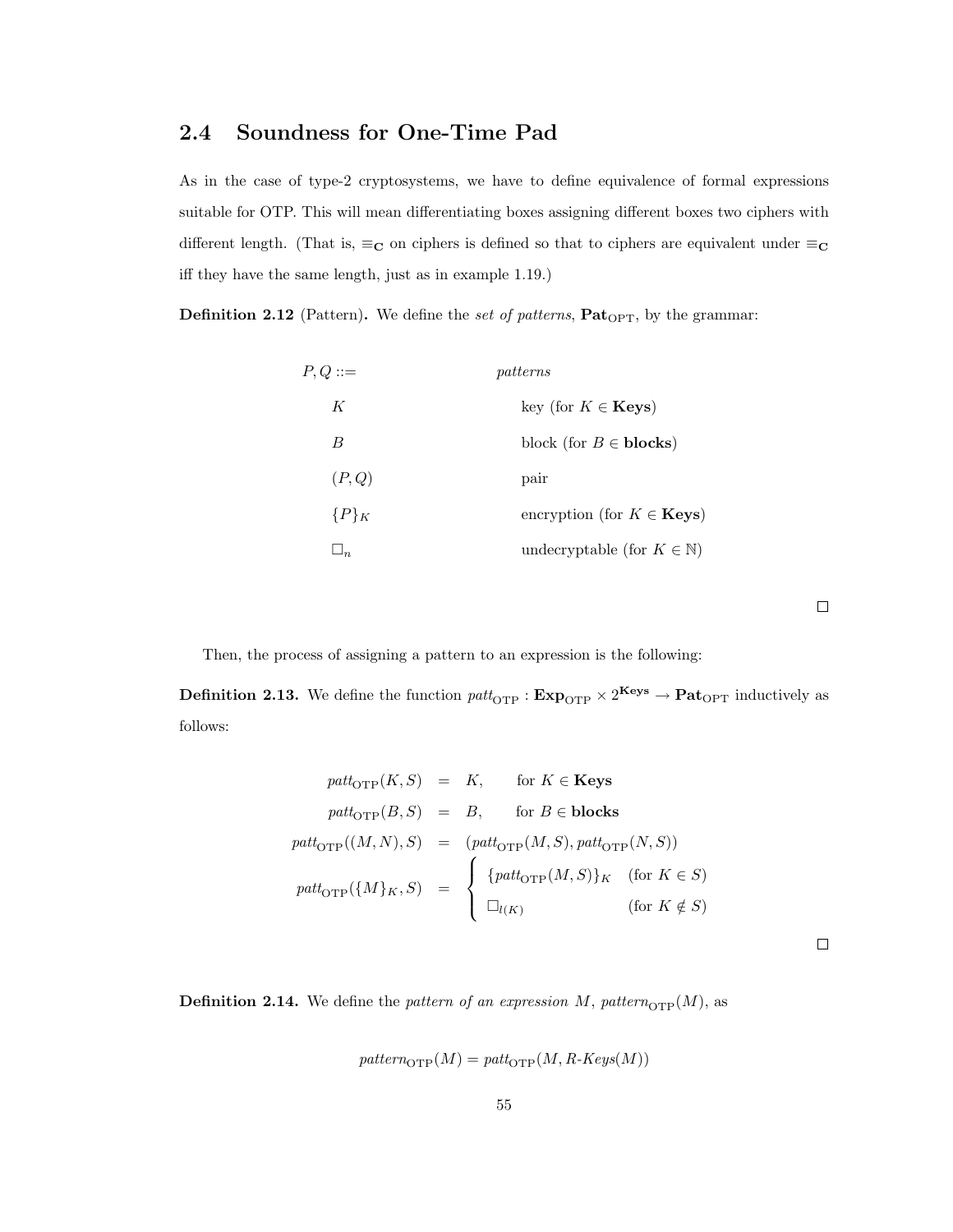Let then  $\cong_{\text{OPT}}$  denote the equivalence of expressions: Two expressions are equivalent if their patterns are the same up to a length-preserving key-renaming.

Again, we prove the soundness theorem via a lemma:

**Proposition 2.15.** Consider a valid expression  $M \in \mathbf{Exp}_{\text{OTP}}$ , and a key  $K_0 \in \text{Keys}(M)$ . Suppose that for some expression  $M_0$ ,  $\{M_0\}_{K_0}$  is a subexpression of M, and assume also that  $K_0$ does not occur anywhere else in  $M$ . Then, denoting by  $M'$  the expression that we get from  $M$ by replacing  ${M_0}_{K_0}$  with  ${0}_{l(K_0)-3}$ ,  $K_0$  (where  ${0}_{l(K_0)-3}$  denotes as string consisting of  $l(K_0)-3$ many 0's), then following is true when  $\Phi$  is the interpretation for OTP defined in section 2.3:

$$
\llbracket M \rrbracket_{\Phi} = \llbracket M' \rrbracket_{\Phi}.\tag{2.7}
$$

*Proof.* The basic properties of the OTP ensure that  $\Phi({M_0}_{K_0})$  is evenly distributed over ciphers<sub>l(K<sub>0</sub>)</sub>, no matter what  $M_0$  is. So the distribution of  $\Phi({M_0})_{K_0}$  agrees with the distribution of  $\Phi(\{0_{l(K_0)-3}\}_{K_0})$ . Also, since  $K_0$  is assumed not to occur anywhere else,  $\Phi_M(K_0)$  is independent of the interpretation of the rest of the expression M, and therefore,  $\Phi({M_0}_{K_0})$  and  $\Phi(\{0_{l(K_0)-3}\}_{K_0})$  are both independent of the interpretation of the rest of the expression. Hence,  $\Box$ replacing  $\Phi({M_0}_{K_0})$  with  $\Phi({0_{l(K_0)-3}}_{K_0})$  will not effect the distribution.

**Theorem 2.16.** Let M and N be two valid expressions in  $\text{Exp}_{\text{OTP}}$  such that  $B\text{-}Keys(M)$  and B-Keys(N) are not cyclic in M and N respectively. Then  $M \cong_{\text{OTP}} N$  implies that  $\Phi(M)$  and  $\Phi(N)$  have the same probability distributions if  $\Phi$  is the OTP interpretation.

*Proof.* Since  $M \cong_{\text{OPT}} N$  then, by definition, there exists a length-preserving bijection  $\sigma$  on **Keys** such that  $pattern_{\text{OTP}}(M) = pattern_{\text{OTP}}(N\sigma)$ . This means that the subexpressions of pattern<sub>OTP</sub>(M) and of pattern<sub>OTP</sub>(N $\sigma$ ) outside the boxes must agree. Hence,

$$
R\text{-}Keys(M) = R\text{-}Keys(N\sigma)
$$

Let  $L_1, L_2, \ldots, L_b$  denote the keys in B-Keys(M). Since B-Keys(M) is not cyclic by hypothesis, we can assume that the  $L_i$ 's are numbered in such a way that  $L_i$  encrypts  $L_j$  only if  $i < j$ .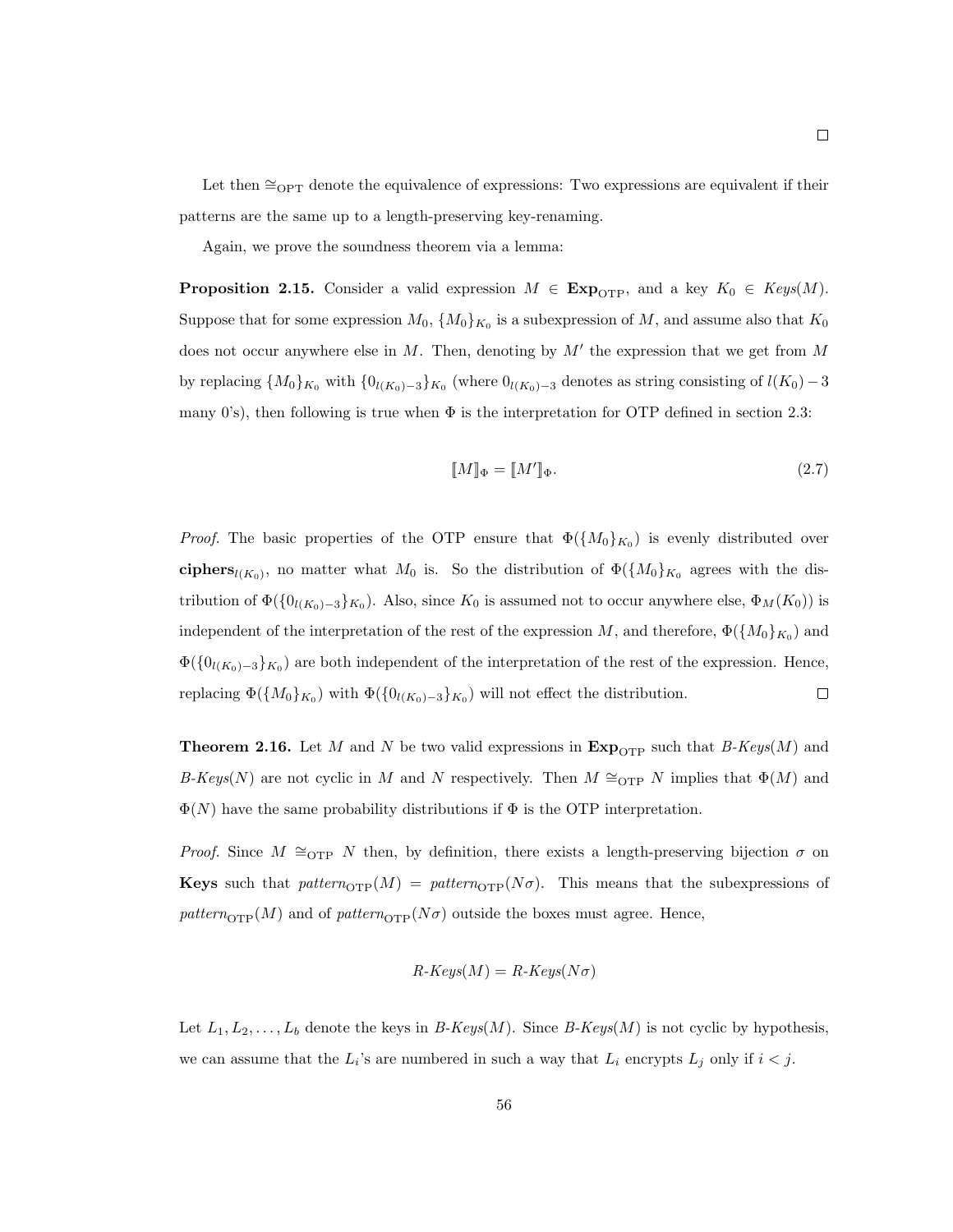Let  $M_0 = M$ . Let  $M_1$  be the expression obtained from  $M_0$  by replacing the subexpression in  $M_0$  of the form  $\{\cdot\}_{L_1}$  (there is only one such since encrypting twice with the same key is not permitted) by  $\{0_{l(L_1)-3}\}_{L_1}$ . Let then  $M_i$ ,  $i \geq 2$ , be the pattern obtained from  $M_{i-1}$  by replacing that subexpression in  $M_{i-1}$  which has the form  $\{\cdot\}_{L_i}$  with  $\{0_{l(L_i)-3}\}_{L_i}$ . We do this for all  $i \leq b$ . It is easy to see that in  $M_b$ , replacing the subexpressions of the form  $\{0_{l(L_i)-3}\}_{L_i}$  by  $\square_{l(L_i)}$ , we arrive at  $pattern_2(M)$ .

Note that in  $M_{i-1}$ ,  $L_i$  can only occur as an encrypting key. The reason for this is that if  $L_i$ is a subexpression of  $M$ , then it has to be encrypted with some non-recoverable key, otherwise  $L_i$  would be recoverable (i.e., it would be visible); moreover, it has to be encrypted with some key in  $B\text{-}Keys(M)$  because a subexpression of M is either visible or ends up in a box when we construct pattern<sub>OTP</sub>(M). Now, the element in B-Keys(M) that encrypts  $L_i$  has to be an  $L_j$ with  $j < i$ . But, all subexpressions in M of the form  $\{\cdot\}_{L_j}$  were already replaced by  $\{0_{l(L_j)-3}\}_{L_j}$ when we constructed  $M_j$ , so  $L_i$  cannot appear in  $M_{i-1}$  in any other place than an encrypting key.

From the previous proposition, it follows that  $\llbracket M_{i-1} \rrbracket_{\Phi} = \llbracket M_i \rrbracket_{\Phi}$ , for all  $i, 1 \leq i \leq b$ . Hence,

$$
\llbracket M \rrbracket_{\Phi} = \llbracket M_0 \rrbracket_{\Phi} = \llbracket M_b \rrbracket_{\Phi}.
$$
\n(2.8)

Carrying out the same process for  $N\sigma$  through  $(N\sigma)_{0}$ ,  $(N\sigma)_{1}$ , ...,  $(N\sigma)_{b'}$ , we arrive at

$$
\llbracket (N\sigma) \rrbracket_{\Phi} = \llbracket (N\sigma)_{0} \rrbracket_{\Phi} = \llbracket (N\sigma)_{b'} \rrbracket_{\Phi}.
$$
\n(2.9)

Now, since we supposed that  $M \cong_{\text{OTP}} N$ , that is,  $pattern_{\text{OTP}}(M) = pattern_{\text{OTP}}(N\sigma)$ , and therefore  $M_b$  equals  $(N\sigma)_{b'}$  up to a further key-renaming; we have

$$
\llbracket M_b \rrbracket_{\Phi} = \llbracket (N\sigma)_{b'} \rrbracket_{\Phi}.
$$
\n(2.10)

Then, it is clearly true that

$$
\llbracket N \rrbracket_{\Phi} = \llbracket N\sigma \rrbracket_{\Phi} \tag{2.11}
$$

because permuting the keys (with keeping the length) in  $N$  does not have any effect in the distributions. Putting Equations  $(2.8), (2.9), (2.10)$  and  $(2.11)$  together the soundness result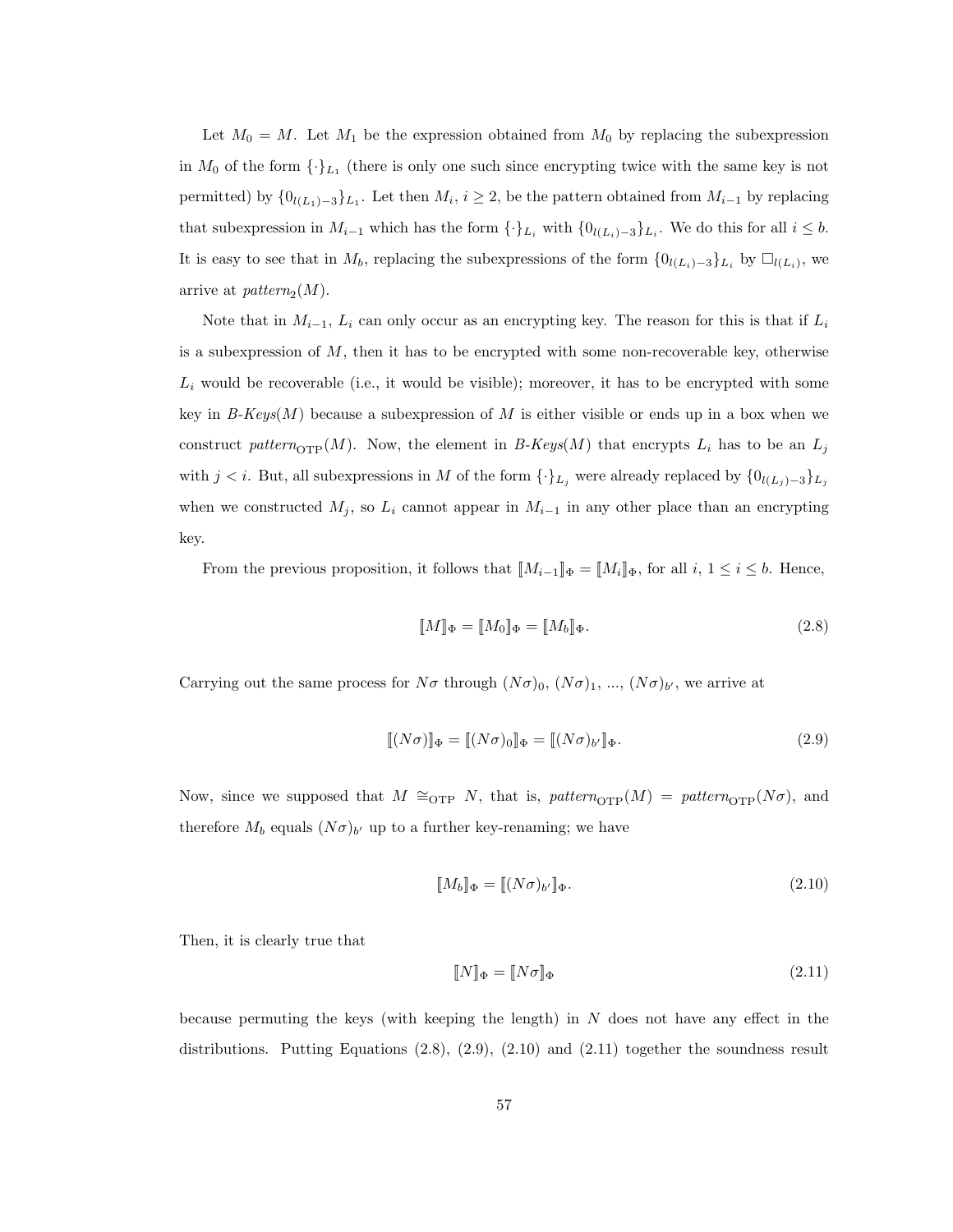follows:

 $[\![M]\!]_{\Phi} \approx [\![N]\!]_{\Phi}.$ 

 $\Box$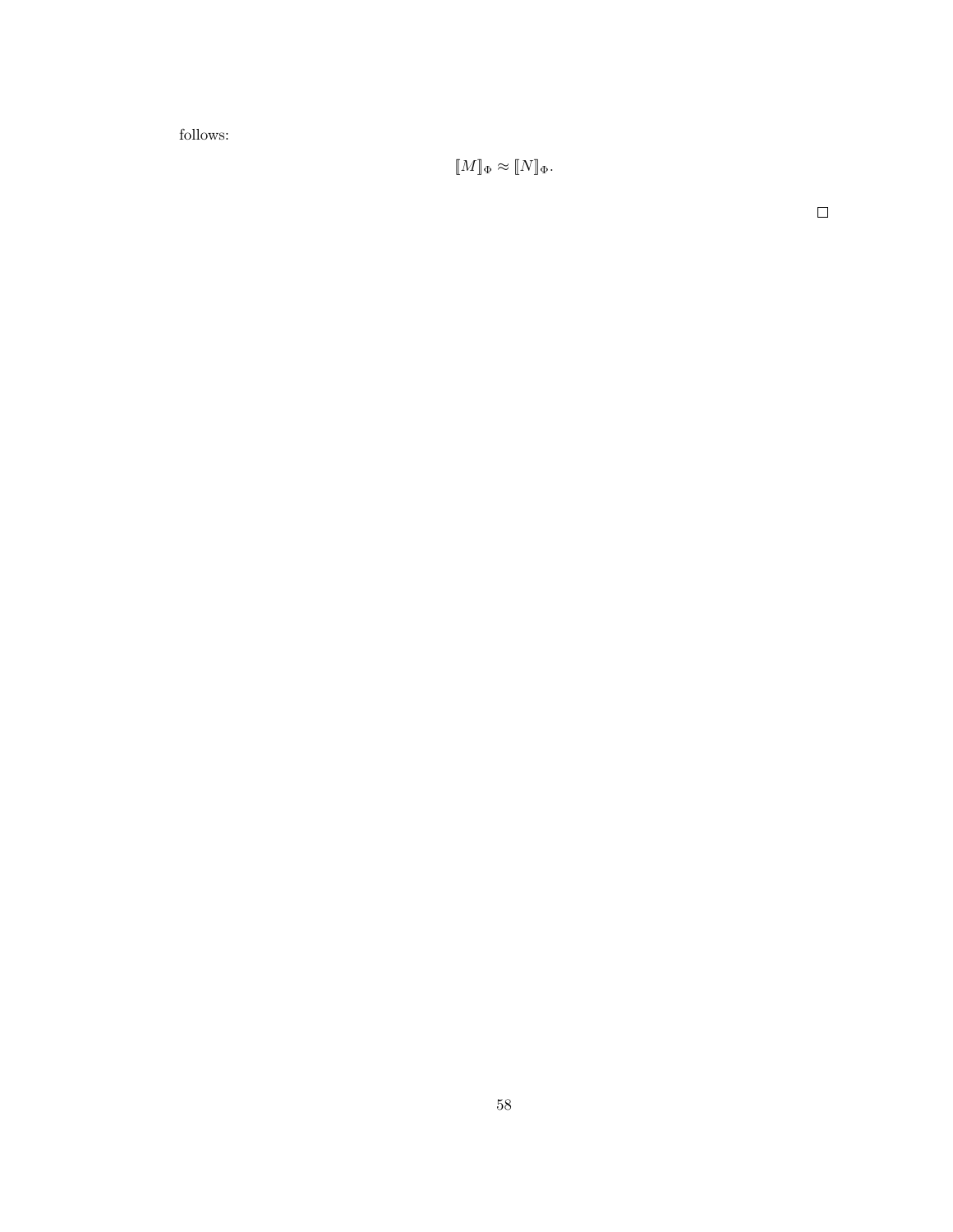## 2.5 Interpretation and Soundness in General

#### 2.5.1 Interpretation

The idea of the general interpretation is the same as what we had for the type-2 case and for the One-Time Pad. We do not give one specific interpretation though, we will just say that a function  $\Phi$  is an interpretation if it satisfies certain properties. Here again, the interpretation  $\Phi(M)$  of M is a random variable. We will assume, that a function  $\phi$  is fixed in advance, that assigns to each formal key a key-generation algorithm. We will also assume that  $\Phi(B)$  is given for blocks. Then, the rest of  $\Phi$  is determined the following way: First, run the key-generation algorithm assigned by φ for each key in  $Keys(M)$ . Then, using the outputs of these key-generations, translate the formal expressions according to the following rules: Each time you see a key, use the output of the corresponding key-generation. For blocks, just use  $\Phi(B)$ . When you see a pairing, pair with  $[\cdot, \cdot]$ the translations of the expressions inside the formal pair. When you see a formal encryption, run the encryption algorithm using the key string that was output by the key generation, encrypting the translation of the formal expression inside the formal encryption. The randomness of  $\Phi(M)$ comes from the initial key-generation, and from running the encryption algorithm independently every time you encounter a formal encryption.

#### Definition 2.17 (Interpretation in the General Framework). Let

 $\Pi = (\{\mathcal{K}_i\}_{i\in I}^{\infty}, E, D, \approx)$  be a general symmetric encryption scheme with some index set I, with  $\{(\Omega_{\mathcal{K}_i},Pr_{\mathcal{K}_i})\}_{i\in I}$  denoting the probability fields for key generation, and with  $(\Omega_E,Pr_E)$  denoting the probability field for the randomness of encryption. Let  $\mathbf{Exp}_{\mathcal{V}}$  be a set of valid expressions. For each valid expression M, let the probability space  $(\Omega_M, \text{Pr}_M)$  be defined inductively as

 $(\Omega_K, \Pr_K) := (\{\omega_0\}, \mathbf{1}_{\{\omega_0\}})$  for  $K \in \mathbf{Keys};$  $(\Omega_B, \Pr_B) := (\{\omega_0\}, \mathbf{1}_{\{\omega_0\}})$  for  $B \in \mathbf{Blocks};$  $(\Omega_{(M,N)},\Pr_{(M,N)}) := (\Omega_M \times \Omega_N, \Pr_M \otimes \Pr_N);$  $(\Omega_{\{M\}_{K}},\Pr_{\{M\}_{K}}) := (\Omega_{E} \times \Omega_{M},\Pr_{E} \otimes \Pr_{M}).$ 

Where  $(\{\omega_0\}, \mathbf{1}_{\{\omega_0\}})$  is just the trivial probability-space with one elementary event,  $\omega_0$  only; the tensor product stands for the product probability. Suppose that a function  $\phi : \mathbf{Keys} \to \{\mathcal{K}_i\}_{i \in I}^{\infty}$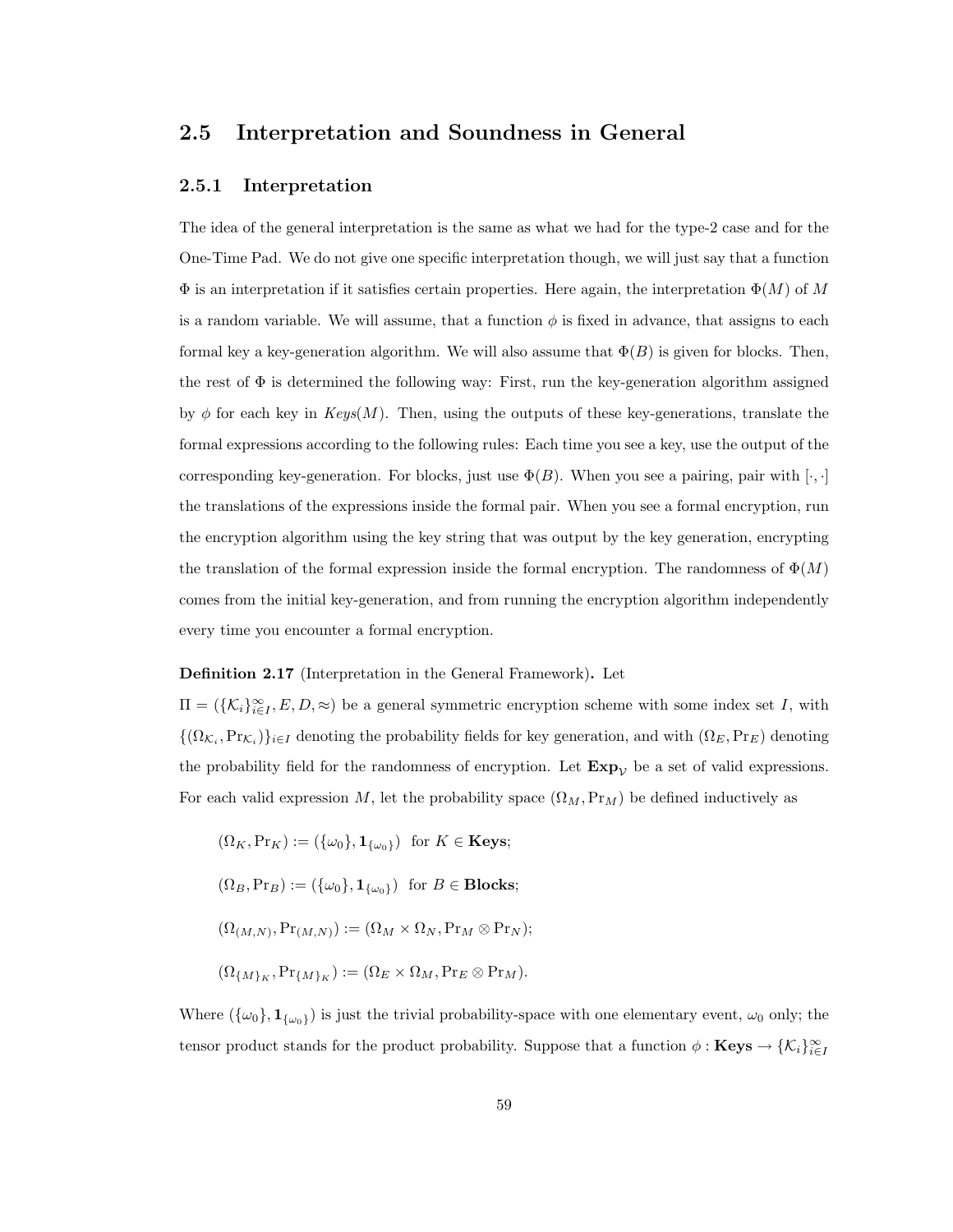is given assigning key generations to abstract keys. Let  $\iota : \{1, \ldots, |Keys(M)|\} \rightarrow Keys(M)$  be a bijection enumerating the keys in  $Keys(M)$ . Let

$$
\Big(\Omega_{Keys(M)},\Pr_{Keys(M)}\Big):=\Big(\Omega_{\phi(\iota(1))}\times\ldots\times\Omega_{\phi(\iota(|Keys(M)|))},\Pr_{\phi(\iota(1))}\otimes\ldots\otimes\Pr_{\phi(\iota(|Keys(M)|))}\Big).
$$

The function

$$
(M, M') \mapsto \left(\Phi_M(M') : \Omega_{M'} \times \Omega_{Keys(M)} \to \overline{\textbf{strings}}\right)
$$

defined whenever  $M' \sqsubseteq M$ , is called an interpreting function, if it satisfies the following properties:

For  $B \in \text{Blocks}, B \sqsubseteq M, B \sqsubseteq N,$ 

$$
\Phi_M(B)(\omega_0, \omega) = \Phi_N(B)(\omega_0, \omega')
$$

for all M, N valid expressions and arbitrary  $\omega \in \Omega_{Keys(M)}, \omega' \in \Omega_{Keys(N)}$ . For  $K \in Keys(M)$ ,

$$
\Phi_M(K)(\omega_0, (\omega_1, ..., \omega_{|Keys(M)|})) = \phi(K)(\omega_{\iota^{-1}(K)}).
$$

with  $\omega_j \in \Omega_{\phi(\iota(j))}$ . If  $(M', M'') \sqsubseteq M$ , then

$$
\Phi_M((M',M''))((\omega',\omega''),\omega) = [\Phi_M(M')(\omega',\omega),\Phi_M(M'')(\omega'',\omega)].
$$

for all  $\omega' \in \Omega_{M'}$ ,  $\omega'' \in \Omega_{M''}$ , and  $\omega \in \Omega_{Keys(M)}$ . Finally, if  $\{M'\}_K \sqsubseteq M$ , then

$$
\Phi_M(\{M'\}_K)((\omega_E, \omega'), \omega) = E_{\Phi_M(K)(\omega_0, \omega)} \Bigl(\Phi_M(M')(\omega', \omega)\Bigr)(\omega_E)
$$

for all  $\omega_E \in \Omega_E$ ,  $\omega' \in \Omega_{M'}$ ,  $\omega \in \Omega_{Keys(M)}$ . Let  $\Phi(M) := \Phi_M(M)$ .  $\Box$ 

Clearly, the definition is not necessarily well-defined depending on what  $Dom_E$  is. We simply assume, that  $Dom_E$  is such that this does not cause a problem, (another possibility is to restrict the set of valid expressions to those elements for which the interpretation is well-defined).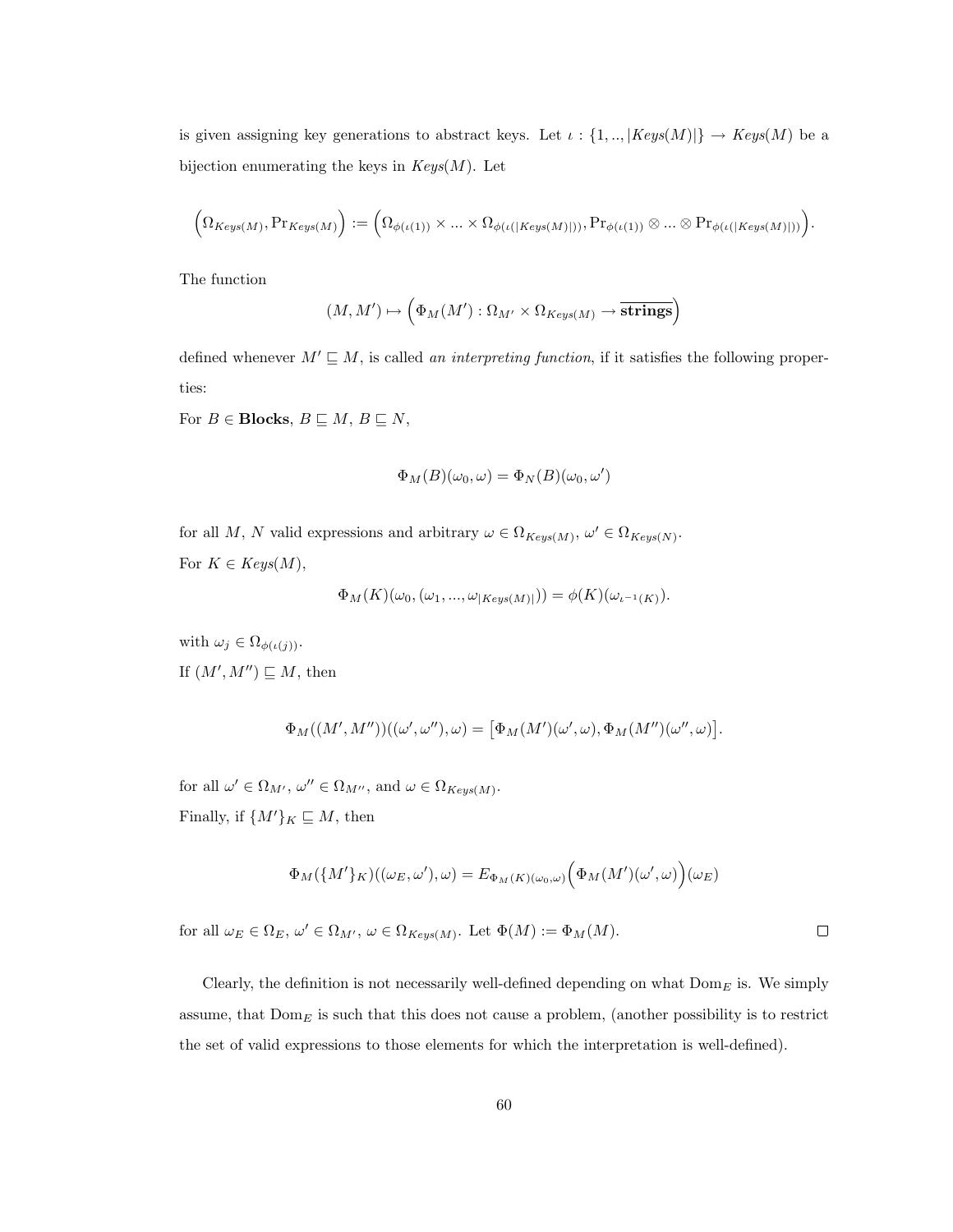#### 2.5.2 Soundness

The key to a soundness theorem is to have enough boxes in the definition of formal equivalence, *i.e.*, there should be enough elements in  $\mathcal{Q}_{Ciphers}$ . It is clear that in the extreme case, when the equivalence on ciphers,  $\equiv_{\mathbf{C}}$ , is defined so that two ciphers are equivalent iff they are the same, then soundness holds trivially for all interpretations; but this would be completely impractical, it would assume a formal adversary that can see everything inside every encryption. It is also immediate, that if soundness holds with a given  $\equiv_{\mathbf{C}}$  (and a given interpretation), and  $\equiv'_{\mathbf{C}}$  is such that for any to formal ciphers  $M, N, M \equiv_{\mathbf{C}}' N$  implies  $M \equiv_{\mathbf{C}} N$  (i.e.  $\equiv_{\mathbf{C}}'$  results more boxes), then, keeping the same interpretation, soundness holds with the new  $\equiv'_{\mathbf{C}}$  as well. Hence, in a concrete situation, the aim is to introduce enough boxes to achieve soundness, but not too many, to sustain practicality. One way to avoid having too many boxes is to require completeness: we will see later, that obtaining completeness requires not to have too many boxes.

The following theorem claims the equivalence of two conditions. It is almost trivial that condition (i) implies condition (ii). The claim that (ii) implies (i) can be summarized the following way: if soundness holds for pairs of valid expressions  $M, M'$  with a special relation between them (described in (ii)), then soundness holds for all expressions (with certain acyclicity). In other words, if  $M \cong_{\mathcal{V}} M'$  implies  $[M]_{\Phi} \approx [M']_{\Phi}$  for certain specified pairs  $M, M'$ , then  $M \cong_{\mathcal{V}} N$ implies  $[M]_{\Phi} \approx [N]_{\Phi}$  for any two pairs of valid expressions M, N.

For the definition of  $\mathfrak{R}(\mathfrak{C},S)$ , see section 1.1.4.

**Theorem 2.18.** Let  $\Delta = (\mathbf{Exp}_{\mathcal{V}}, \equiv_{\mathbf{K}}, \equiv_{\mathbf{C}})$  be a formal logic for symmetric encryption. Assume that  $\equiv_{\mathbf{C}}$  is proper. Let  $\Pi = (\{\mathcal{K}_i\}_{i\in I}^{\infty}, E, D, \approx)$  be a general encryption scheme,  $\Phi$  an interpretation of  $\mathbf{Exp}_{\mathcal{V}}$  in  $\Pi$ . Assume also, that for two keys  $K, K' \in \mathbf{Keys}$   $K \equiv_K K'$  if and only if  $\phi(K) = \phi(K') = \mathcal{K}_i$  for some  $i \in I$ . Moreover, assume that replacing an undecryptable cipher within a valid expression with another equivalent undecryptable valid cipher results a valid expression. Then the following conditions are equivalent:

(i) Soundness holds for  $\Phi$ : for any  $M, N \in \mathbf{Exp}_{\mathcal{V}}$ , if  $B\text{-}Keys(M)$  and  $B\text{-}Keys(N)$  are not cyclic in  $M$  and  $N$  respectively, then  $M \cong_{\Delta} N,$  implies  $\Phi(M) \approx \Phi(N).$ 

(ii) For any  $\mathfrak{C} = \{ \{N_i\}_{L_i} \}_{i=1}^n$  set of valid ciphers, and S finite set of keys with  $L_i \notin S$  $(i \in \{1, ..., n\})$ , there is an element  $\{C_{\nu}\}_{\nu \in \mu(\mathfrak{C})}$  of  $\mathfrak{R}(\mathfrak{C}, S)$  such that the following holds: if  $\{ \{ N_{i_j} \}_{K} \}_{j=1}^l \subset \mathfrak{C}$  and  $M \in \mathbf{Exp}_{\mathcal{V}}$  are such that  $\{ N_{i_1} \}_{K}, \{ N_{i_2} \}_{K}, ..., \{ N_{i_l} \}_{K} \sqsubseteq M$ ,  $R$ -Keys $(M) \subset$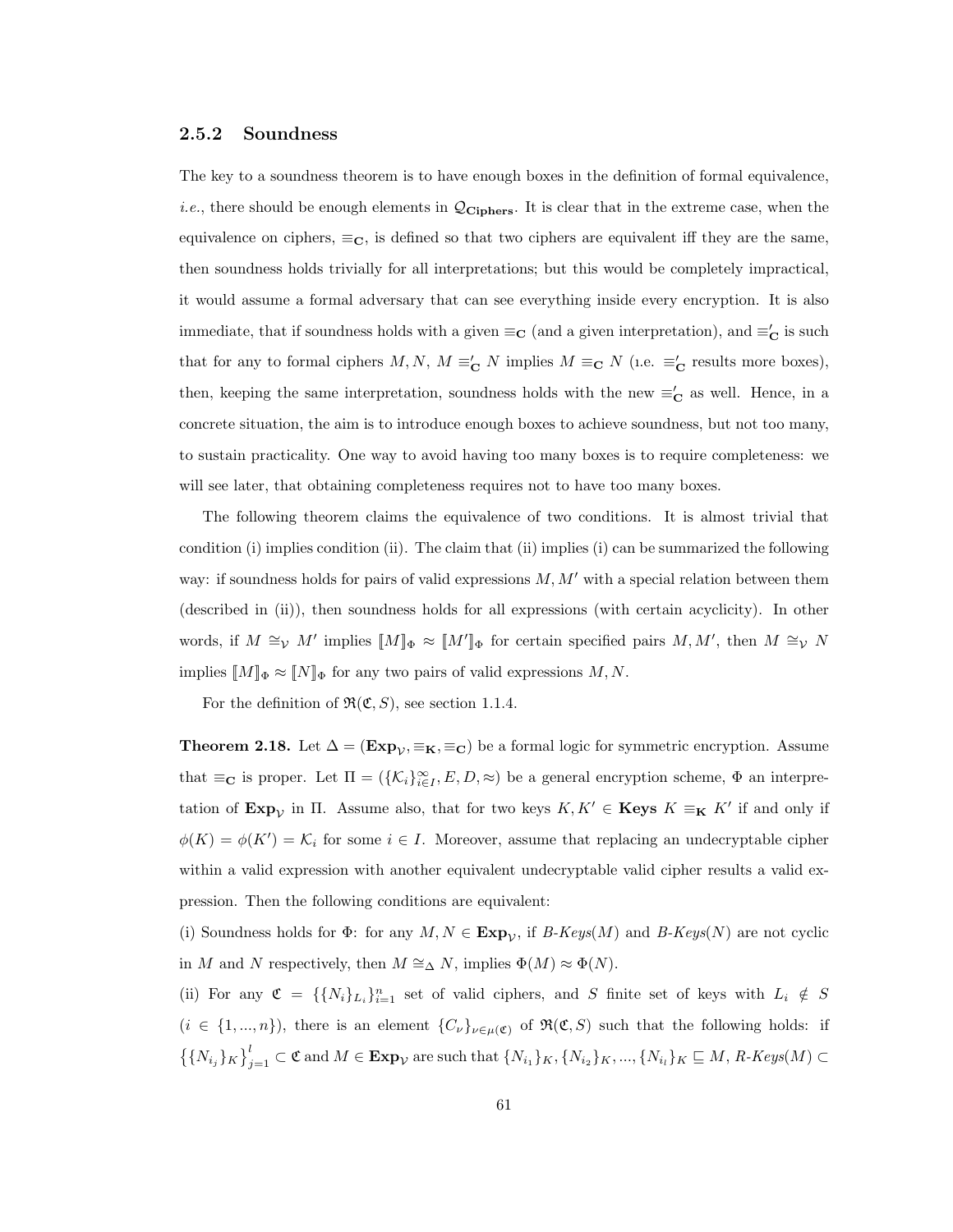S, K does not occur anywhere else in M and  $B-Keys(M)$  is not cyclic in M, then if we denote by M' the expression obtained by replacing in M each of those  $\{N_{i_j}\}_K$  that are not contained in any of  $N_{i_{j'}}$   $(j \neq j')$  with  $C_{\mu(\lbrace N_{i_j} \rbrace_K)}$ , then

$$
\llbracket M \rrbracket_{\Phi} \approx \llbracket M' \rrbracket_{\Phi}.\tag{2.12}
$$

*Proof.* Condition (ii) follows from (i) easily: For any set  $\{C_{\mu(\{N_{i_j}\}_K)}\}_{i=1}^l$  provided by proposition 1.32, the encrypting key of  $C_{\mu(\{N_{i_j}\}_K)}$  is not contained in S hence it is not recoverable key of M. Therefore, while computing the pattern of  $M', C_{\mu(\{N_{i_j}\}_K)}$  will be replaced by the box  $\Box_{\mu(\{N_{i_j}\}_K)}$ , which is the same box as the one that replaces  $\{N_{i_j}\}_K$  in M when the pattern of M is computed. Hence  $M \cong_{\Delta} M'$ , and therefore, since soundness is assumed, and since B-Keys(M') is not cyclic in  $M'$ ,

$$
[\![M]\!]_{\Phi} \approx [\![M']\!]_{\Phi}.
$$

In order to prove that (i) follows from (ii), consider two equivalent valid expressions  $M$  and N,  $M \cong_{\Delta} N$ . Then, by definition, there exists a bijection  $\sigma$  on **Keys** (preserving  $\equiv_{\mathbf{K}}$  such that pattern<sub>∆</sub>(M) = pattern<sub>∆</sub>(N $\sigma$ ). This means that the "boxes" occurring in pattern<sub>∆</sub>(M) must occur in  $pattern_{\Delta}(N\sigma)$  and vice-versa. Also, the subexpressions of  $pattern_{\Delta}(M)$  and of  $pattern_{\Delta}(N\sigma)$  outside the boxes must agree as well. Hence,

$$
R\text{-}Keys(M) = R\text{-}Keys(N\sigma) = R\text{-}Keys(N)\sigma.
$$

Let  $L_1, L_2, \ldots, L_b$   $(L_i \neq L_j \text{ if } i \neq j)$  denote the keys in B-Keys(M), and let  $L'_1, L'_2, \ldots, L'_{b'}$  $(L'_i \neq L'_j \text{ if } i \neq j)$  denote the keys in B-Keys(N) $\sigma$ . B-Keys(M) and B-Keys(N) (and therefore  $B-Keys(N\sigma)$  as well) are not cyclic by hypothesis, so without loss of generality, we can assume that the  $L_i$ 's and the  $L_i'$ 's are numbered in such a way that  $L_i$  encrypts  $L_j$  (and  $L_i'$  encrypts  $L'_{j}$  only if  $i < j$  (for a more detailed argument about this, see [3]; this means that those keys in  $B-Keys(M)$  that are deeper in M have a higher number).

Consider now the set of expressions that are subexpressions of  $M$  or  $N$  and have the form  $\{M'\}_{L_i}$  or  $\{N'\}_{L'_i}$ , and also, the set S. Condition (ii) then provides the set with elements of the form  $C_{\mu({M'}_l L_i)}$  and  $C_{\mu({N'}_l L'_i)}$ .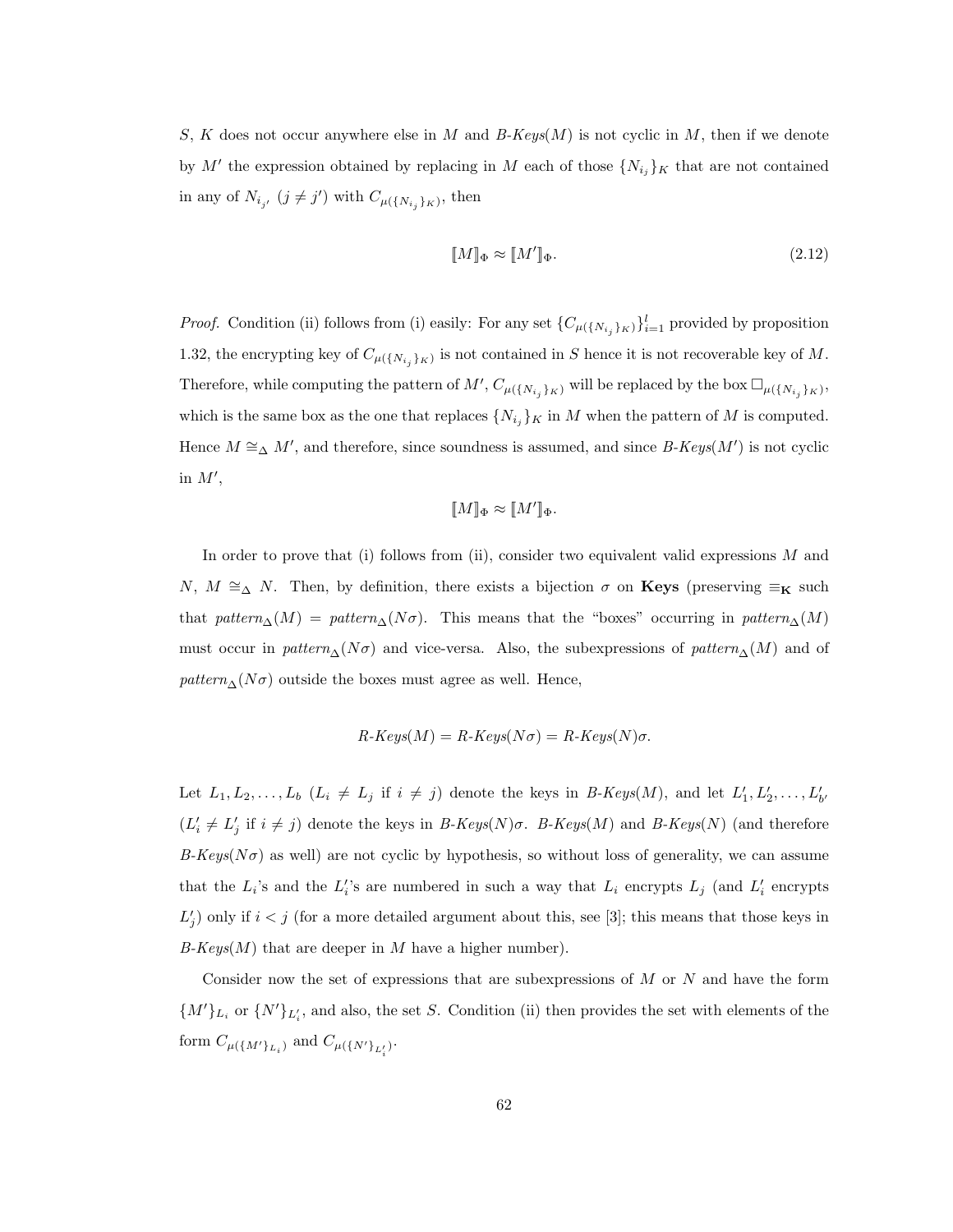Let  $M_0 = M$ . Let  $M_1$  be the expression obtained from  $M_0$  by replacing all subexpressions in  $M_0$  of the form  $\{M'\}_{L_1}$  by  $C_{\mu(\{M'\}_{L_1})}$  given by the assumption. Let then  $M_i$ ,  $i \geq 2$ , be the expression obtained from  $M_{i-1}$  by replacing all subexpressions in  $M_{i-1}$  of the form  $\{M'\}_{L_i}$  by  $C_{\mu(\lbrace M' \rbrace_{L_i})}$ . We do this for all  $i \leq b$  and it is easy to see that in  $M_b$  replacing the subexpressions of the form  $C_{\mu({M'}_L_i)}$  by  $\Box_{\mu({M'}_L_i)}$  for all *i*, we arrive at *pattern*<sub>△</sub>(*M*).

Note that in  $M_{i-1}$ ,  $L_i$  can only occur as an encrypting key. The reason for this is that if  $L_i$ is a subexpression of  $M$ , then it has to be encrypted with some non-recoverable key, otherwise  $L_i$  would be recoverable; moreover, it has to be encrypted with some key in  $B\text{-}Keys(M)$  because a subexpression of M is either recoverable or ends up in a box when we construct  $pattern_\Delta(M)$ . Now, the element in B-Keys(M) that encrypts  $L_i$  has to be an  $L_j$  with  $j < i$ . But, all subexpressions in M of the form  $\{M'\}_{L_j}$  were already replaced by  $C_{\mu(\{M'\}_{L_j})}$  when we constructed  $M_j$ . According to the properties listed in proposition 1.32,  $L_i$  may only appear in  $C_{\mu(\lbrace M' \rbrace_{L_j})}$ as the encrypting key, and then  $L_i = L_j$ , a contradiction. So  $L_i$  cannot appear in  $M_{i-1}$  in any other place than an encrypting key. Observe as well, that  $R\text{-}Keys(M_i) = R\text{-}Keys(M)$ .

From assumption (ii), it follows then that  $\llbracket M_{i-1} \rrbracket_{\Phi} \approx \llbracket M_i \rrbracket_{\Phi}$ , for all  $i, 1 \leq i \leq b$ . Hence,

$$
\llbracket M \rrbracket_{\Phi} = \llbracket M_0 \rrbracket_{\Phi} \approx \llbracket M_b \rrbracket_{\Phi}.
$$
\n(2.13)

Carrying out the same process for  $N\sigma$  through  $(N\sigma)_0$ ,  $(N\sigma)_1$ , ...,  $(N\sigma)_b$  we arrive at

$$
[[(N\sigma)]]_{\Phi} = [[N\sigma]_{0}]_{\Phi} \approx [[(N\sigma)_{b}]_{\Phi}.
$$
\n(2.14)

Since we supposed that  $M \cong_{\Delta} N$ , that is,  $pattern_{\Delta}(M) = pattern_{\Delta}(N\sigma)$ , and therefore  $M_b =$ pattern<sub>∆</sub>(*M*) and  $(N\sigma)_b = pattern_{\Delta}(N\sigma)$ , we have

$$
\llbracket M_b \rrbracket_{\Phi} = \llbracket (N\sigma)_b \rrbracket_{\Phi}.
$$
\n(2.15)

Then, it is clearly true that

$$
\llbracket N \rrbracket_{\Phi} = \llbracket N\sigma \rrbracket_{\Phi} \tag{2.16}
$$

because permuting the keys in  $N$  does not have any effect in the distributions. Putting Equa-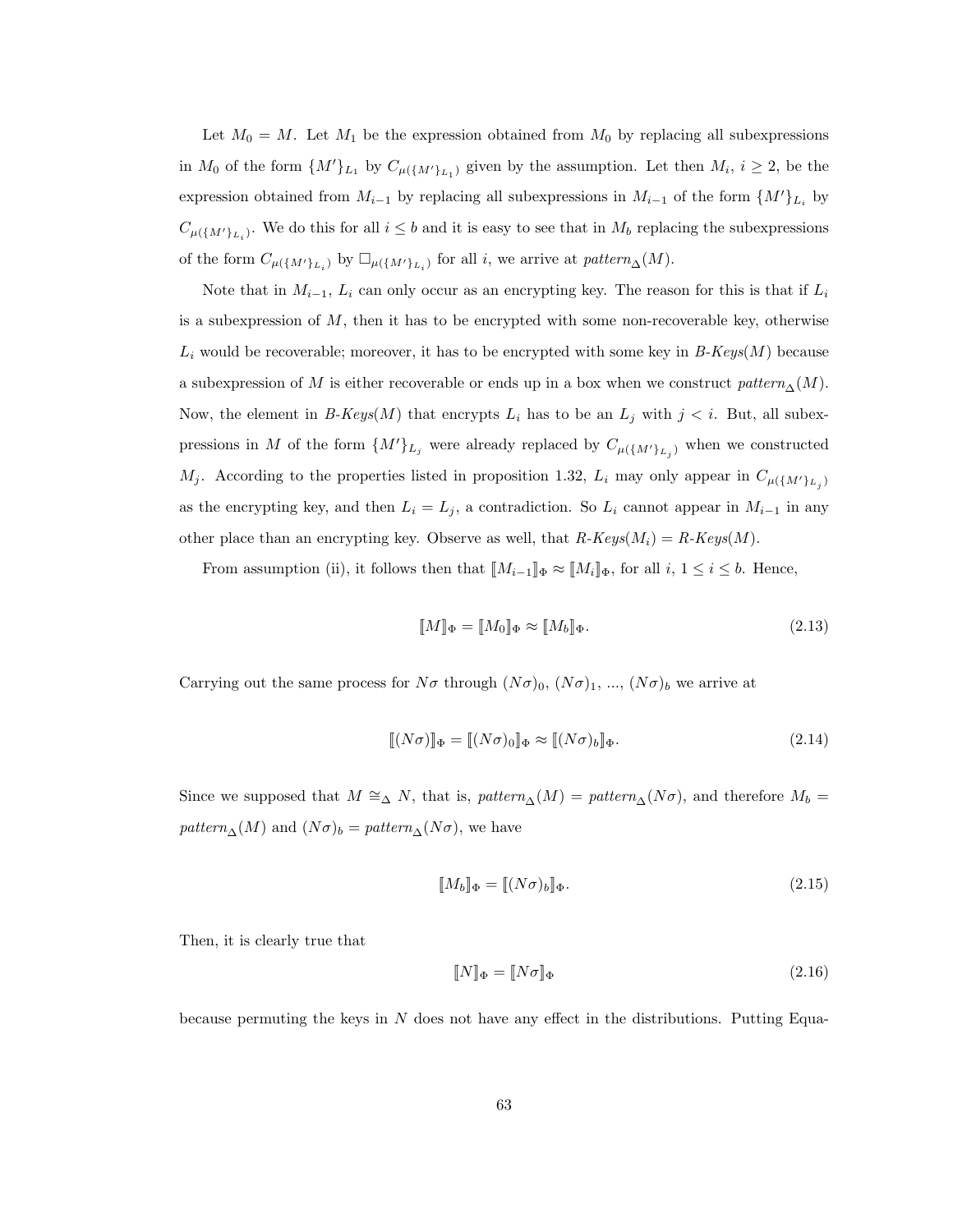tions  $(2.13)$ ,  $(2.14)$ ,  $(2.15)$  and  $(2.16)$  together the soundness result follows:

$$
\llbracket M \rrbracket_{\Phi} \approx \llbracket N \rrbracket_{\Phi}.
$$

 $\Box$ 

Example 2.19 (Type-2 Cryptosystems). We can use this general theorem to give an alternative proof for the soundness for type 2 cryptosystems that was earlier discussed in section 2.2. We have to see that condition (ii) of theorem 2.18 is satisfied for this case. The equivalence relation  $\equiv_{\mathbf{C}}$  in this case is proper as we mentioned in example 1.28. The equivalence relation  $\equiv_{\mathbf{K}}$  is trivial here. The elements  $\mu \in \mathcal{Q}_{\text{Ciphers}}$  are in one-to-one correspondence with the keys, so we can say  $\mathcal{Q}_{\text{Ciphers}} \equiv \text{Keys.}$  Then for a set  $\mathfrak{C} = \{ \{N_i\}_{L_i} \}_{i=1}^n$  as in condition (ii), take  $C_{L_i} := \{0\}_{L_i}$ .  $\Box$ According to proposition 2.6, condition (ii) is satisfied.

Example 2.20 (One-Time Pad). The soundness theorem that we proved for One-Time Pad in section 2.4 is not an example for our general theorem. The reason is, that in condition (ii), we need a single  $C_{\nu}$  for each  $\nu \in \mu(\mathfrak{C})$  (*i.e.* for each length for OTP). On the other hand, in the case of the OTP, we cannot use the same encrypting key twice, therefore, we cannot use the same  $C_{\nu}$  to replace equivalent ciphers within an expression. However, it is possible to define a formal equivalence and interpretation for One-Time Pad so that theorem 2.18 ensures soundness. The trick is to define  $\equiv_{\mathbb{C}}$  so that two formal ciphers are equivalent, iff (again) the ciphers have the same encrypting key. The equivalence of keys,  $\equiv_{\mathbf{K}}$  stays the same. Then, in this case too, the boxes will be indexed by the encrypting keys. Then for a set  $\mathfrak{C} = \{\{N_i\}_{L_i}\}_{i=1}^n$  as in condition (ii), take  $C_{L_i} := \{0_{l(L_i)-3}\}_{L_i}$ . According to proposition 2.15, condition (ii) is satisfied.  $\Box$ 

Example 2.21 (Type-1, Type-3 Cryptosystems). For a discussion on type-1 systems, recall now example 1.19, where we cited the length-function Micciancio and Warinschi used in [39]. They assumed that the encryption scheme views the plaintext as a sequence of basic message blocks, and that a ciphertext is one block longer then the corresponding plaintext. (Practical encryption schemes such as CBC or CTR satisfy this property.) For the interpretation, they assumed that block symbols as well as key symbols are mapped to bit strings of size equal to one basic message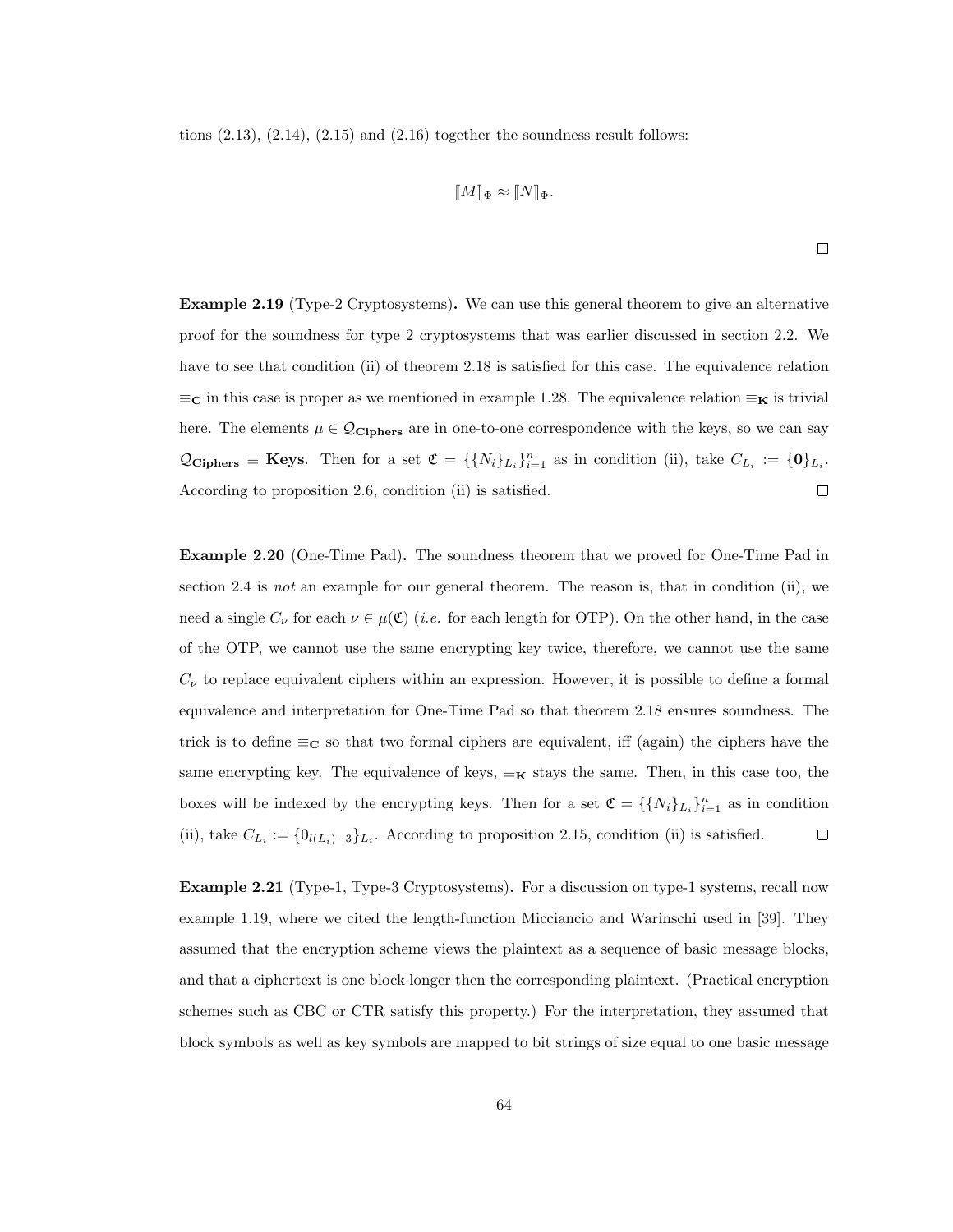block. Therefore, the length-function is defined as

$$
l(K) := 1 \quad \text{for } K \in \textbf{Keys}
$$

$$
l(B) := 1 \quad \text{for } B \in \textbf{Blocks}
$$

$$
l((M, N)) := l(M) + l(N)
$$

$$
l(\{M\}_K) := l(M) + 1
$$

The equivalence of ciphers,  $\equiv_{\mathbf{C}}$ , for type-1 case is defined so that equivalence holds iff the formal length of the ciphers are the same. This gives a proper equivalence. A proof, analogous to that of proposition 2.6 shows that condition (ii) of our general theorem is satisfied.

It is clear that in order to be able to define equivalence on ciphers according to length, some length-function is needed to track the change in length via pairing and encrypting. This was easy in the previous example. However, in general, it is not necessarily true that a formal lengthfunction can be defined. The problem is, that a length-function assigns a specific length to each expression, whereas an interpretation of an expression, which is a random variable, may have varying length. For example, in case of the One-Time Pad, the keys may be generated uniformly such that the length of the outcome of a key-generation varies (but, we have to require that the encrypting key is at least as long as the plaintext); the length of a cipher will also vary then.

For type-3 cryptosystems, equivalence on ciphers are defined so that equivalence holds iff the encrypting keys and the lengths agree. Then, again, a proposition similar to 2.6 shows that condition (ii) of the general theorem holds.  $\Box$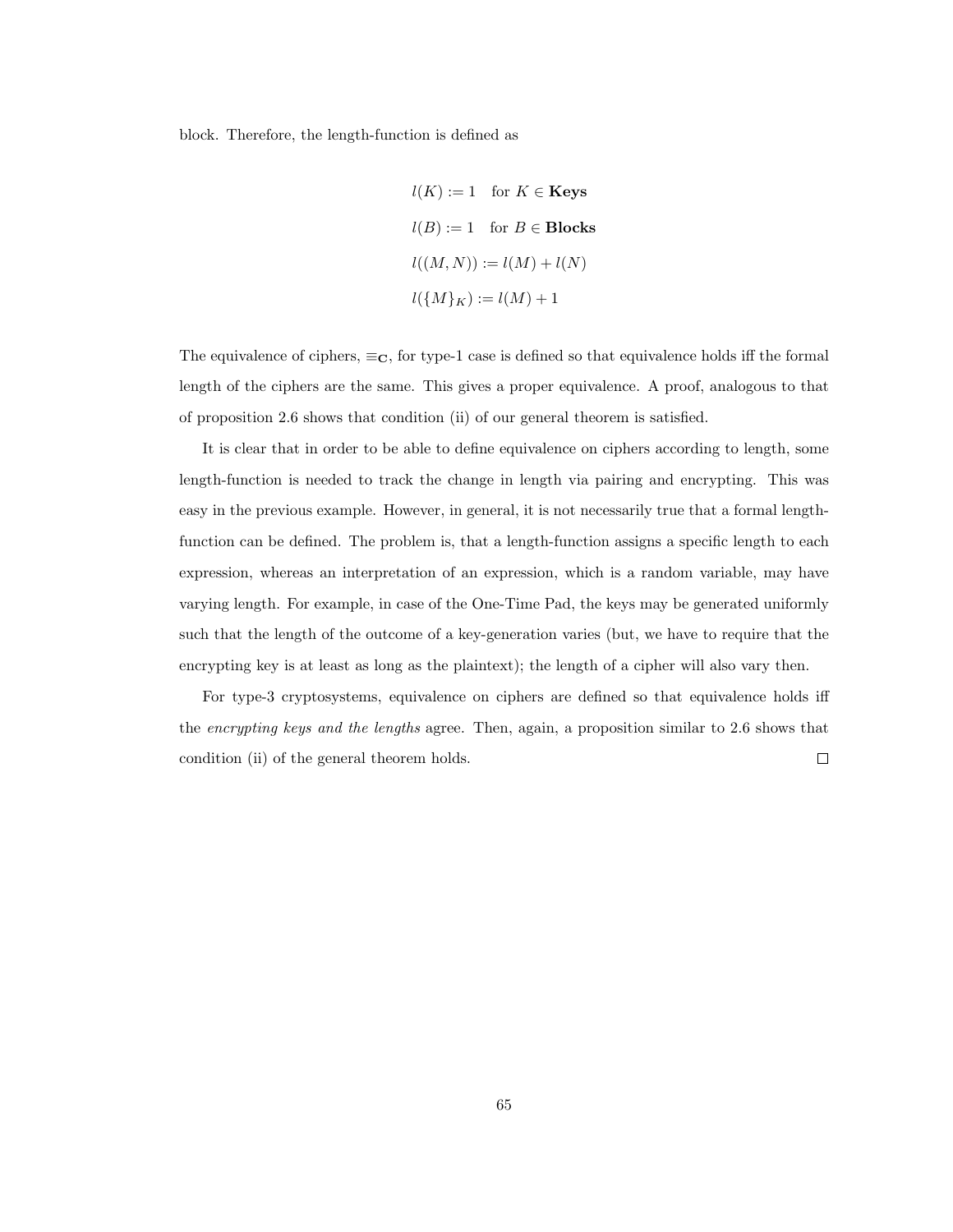Chapter 3

Completeness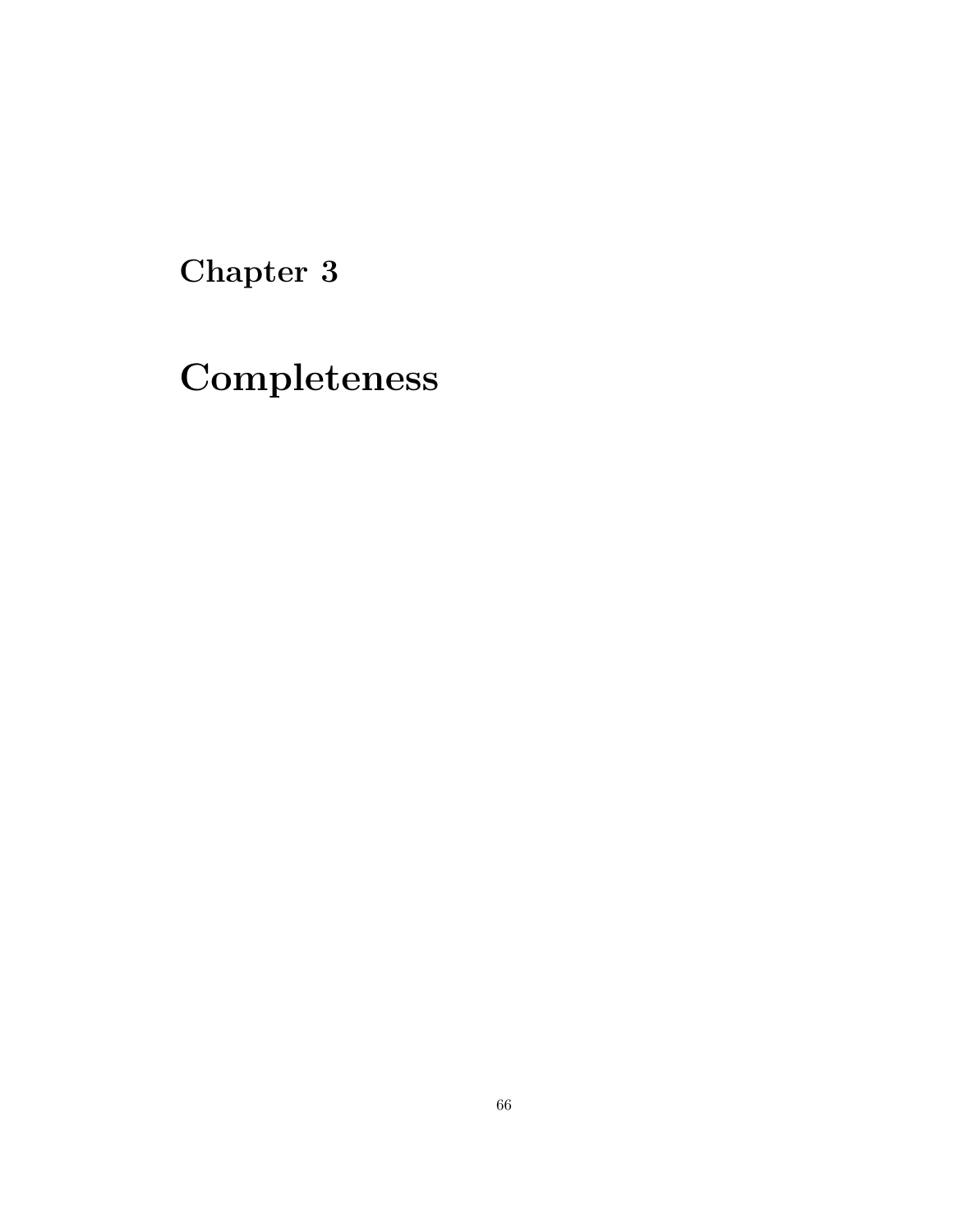Proving completeness of an interpretation of formal expressions means proving that whenever the interpretations of two expressions are indistinguishable, then the expressions themselves are equivalent. Clearly, this task can only be completed, if, having received a sample from an interpretation, we have a method to reveal all information contained in this sample string by revealing keys and decrypting ciphers. Hence, in section 3.1, we present a method of systematically revealing all possible information from a sample from the interpretation of a given expression.

### 3.1 Parsing Process

The technique that we present in this chapter will be very useful in the course of proving our completeness results. The idea can be summarized as follows: Given a sample element  $x \stackrel{R}{\longleftarrow}$  $\llbracket M \rrbracket_{\Phi}$ , x is built from blocks and randomly generated keys which are paired and encrypted. Some of the keys that were used for encryption when x was built might be explicitly contained in  $x$ , and in this case, using these keys, we can decrypt those ciphers that were encrypted with these revealed keys. The problem is though, that looking at  $x$ , it might not be possible to tell where blocks, keys, ciphers and pairs are in the string of bits, since we did not assume in general that we tag strings as we did for OTP. However, and we will exploit this fact repeatedly in our proofs, if we know that x was sampled from  $\llbracket M \rrbracket_{\Phi}$  for a fixed, known M expression, then by looking at  $M$ , we can find in x the locations of blocks, keys, ciphers and pairs, and we can also tell from M, where the key decrypting a certain cipher is located. On the following couple of pages, we present a machinery that, using the form of an expression M, extracts from an  $x \stackrel{R}{\longleftarrow} [M]_{\Phi}$ everything that is possible via decryption and depairing, and distributes the extracted elements over a special Cartesian product of copies of strings.

Throughout this section, we assume that  $\Delta = (\mathbf{Exp}_{\mathcal{V}}, \equiv_{\mathbf{K}}, \equiv_{\mathbf{C}})$  and an interpretation  $\Phi$  in a general symmetric encryption scheme  $\Pi = (\{\mathcal{K}_i\}_{i \in I}, E, D, \approx)$  is given.

In this chapter we will often use the notion of *subexpression occurrence* of/in  $M$ . This means a subexpression together with its position in  $M$ . The reason for this distinction is that a subexpression can occur several times in M, and we want to distinguish these occurrences. But, to avoid cumbersome notation, we will denote the subexpression occurrence just as the subexpression itself. We start by defining the notion of 0-level subexpression occurrences of an expression  $M$ :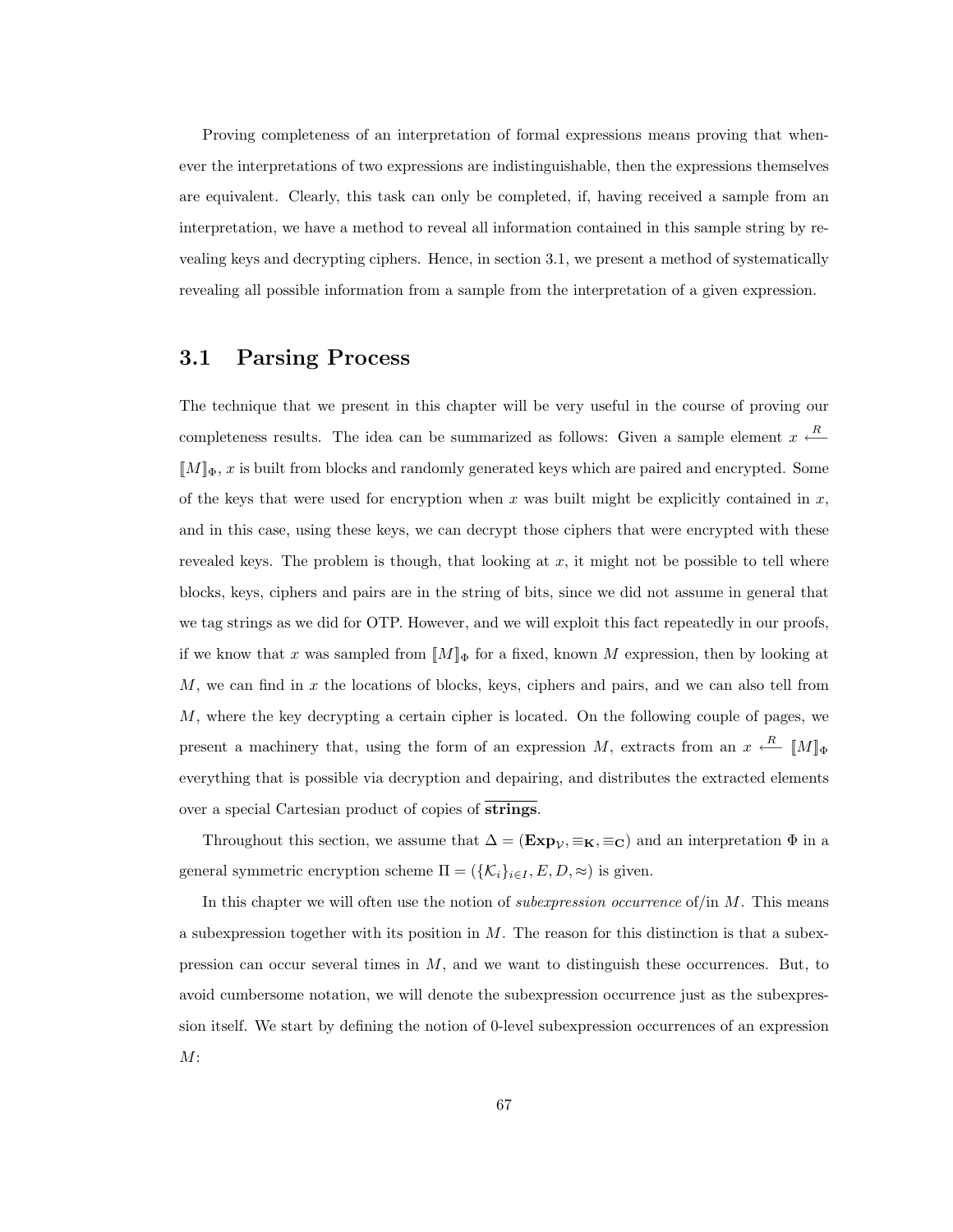**Definition 3.1** (Level 0 Subexpression Occurrences). For an expression  $M$ , let us call level 0 subexpression occurrences all those subexpression occurrences in M that are not encrypted. Let  $sub_0(M)$  denote the set of all level 0 subexpression occurrences in M. We write  $N \sqsubseteq_0 M$  if N is a level 0 subexpression occurrence of N.  $\Box$ 

Receiving an element  $x \stackrel{R}{\longleftarrow} [M]_{\Phi}$ , the first thing to do is to extract everything that is not encrypted, which means that we have to break up all pairs in  $x$ , and replace them with mathematical pairs. This process reveals the unencrypted blocks, keys and ciphers in x (i.e., the computational or statistical realizations of the 0-level subexpression occurrences).

**Definition 3.2** (Blowup Function). For each valid expression  $M$ , we define the blowup function  $\mathcal{B}(M)$ , on strings inductively as follows:

$$
\mathcal{B}(K)x := x \text{ for } K \text{ key}
$$
  
\n
$$
\mathcal{B}(B)x := x \text{ for } B \text{ block}
$$
  
\n
$$
\mathcal{B}((M_1, M_2))x := (\mathcal{B}(M_1) \oplus \mathcal{B}(M_2)) \circ [\cdot, \cdot]^{-1}(x)
$$
  
\n
$$
\mathcal{B}(\{N\}_K)x := x.
$$

Where  $\mathcal{B}(M_1) \oplus \mathcal{B}(M_2)$  denotes the function  $(x, y) \mapsto (\mathcal{B}(M_1)x, \mathcal{B}(M_2)y)$ .  $\Box$ 

The element  $\mathcal{B}(M)x$  is an element of  $\mathcal{T}_0(M)$ , which we define inductively the following way:

**Definition 3.3** (Associated 0-Tree). The 0-tree associated to a pair of expressions N and M whenever  $N \sqsubseteq_0 M$ , will be denoted by  $\mathcal{T}_0(N, M)$ , and we define it as:

$$
T_0(K, M) := \overline{\text{strings}}
$$
  
\n
$$
T_0(B, M) := \overline{\text{strings}}
$$
  
\n
$$
T_0((M_1, M_2), M) := T_0(M_1, M) \times T_0(M_2, M)
$$
  
\n
$$
T_0(\{M'\}_K, M) := \overline{\text{strings}}
$$

Let  $\mathcal{T}_0(M) := \mathcal{T}_0(MM)$ .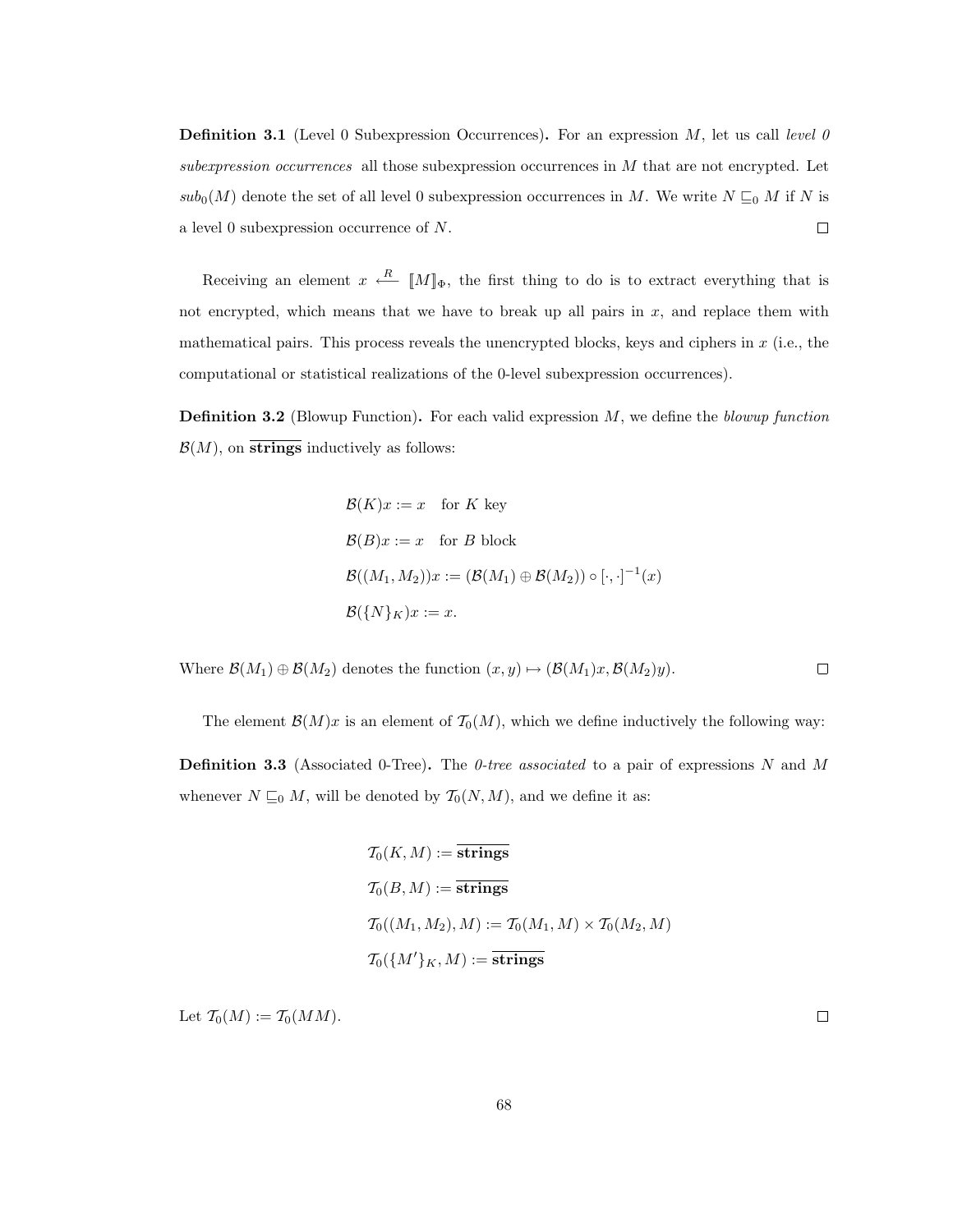We remind the reader that we do not identify (strings  $\times$  strings)  $\times$  strings with strings  $\times$  $(strings \times strings)$ 

Note also that for expressions  $N \sqsubseteq_0 M'$  and  $N \sqsubseteq_0 M$ , we have that  $\mathcal{T}_0(N, M') = \mathcal{T}_0(N, M)$ . Nevertheless, we included  $M$  in the definition of  $\mathcal{T}_0$  since for higher order trees, which we shall define later, the M in the second argument will make a difference.

Example 3.4. For the expression

$$
M = \Bigg(\Big(\{0\}_{K_6}, \{\{K_7\}_{K_1}\}_{K_4}\Big), \Bigg(\Big(K_2, \big\{\left(\{001\}_{K_3}, \{K_6\}_{K_5}\right)\}_{K_5}\Big), \{K_5\}_{K_2}\Bigg)\Bigg),
$$

$$
sub_{0}(M) = \begin{cases} \{0\}_{K_{6}}, \{\{K_{7}\}_{K_{1}}\}_{K_{4}}, K_{2}, \{\{001\}_{K_{3}}, \{K_{6}\}_{K_{5}}\}\}_{K_{5}}, \{K_{5}\}_{K_{2}}, \left(\{0\}_{K_{6}}, \{\{K_{7}\}_{K_{1}}\}_{K_{4}}\right), \\ \left(K_{2}, \{\{\{001\}_{K_{3}}, \{K_{6}\}_{K_{5}}\}\}_{K_{5}}\right), \left(\left(K_{2}, \{\{\{001\}_{K_{3}}, \{K_{6}\}_{K_{5}}\}\}_{K_{5}}\right), \{K_{5}\}_{K_{2}}\right), M \end{cases},
$$

and

$$
\mathcal{T}_0(M)=\left(\overline{\text{strings}}\times\overline{\text{strings}}\right)\times\Big(\big(\overline{\text{strings}}\times\overline{\text{strings}}\big)\times\overline{\text{strings}}\Big).
$$

Blocks, keys and ciphers are replaced by strings, pairs are replaced by  $\times$ . An element x sampled from  $\llbracket M \rrbracket_{\Phi}$  looks like

$$
\left[ \begin{array}{c} c_1, c_2 \end{array} \right], \begin{array}{c} c_1, c_3 \end{array} \right], c_4 \right]
$$

where  $c_1$  is a sample from  $[\![\{0\}_{K_6}]\!]_{\Phi}$ ,  $c_2$  is a sample from  $[\![\{K_7\}_{K_1}]\}_{K_4}]\!]_{\Phi}$ , k is a sample from  $[[K_2]]_{\Phi}$ ,  $c_3$  is a sample from  $\left[ \{ (\{001\}_{K_3}, \{K_6\}_{K_5}) \}_{K_5} \right]_{\Phi}$ , and  $c_4$  is a sample from  $\left[ \{K_5\}_{K_2} \right]_{\Phi}$ . When we apply the blow-up function to this element  $x$ , we receive

$$
\Big( \; (c_1 \; , \; c_2 \; ) \; , \; \Big( \; ( \; k \; , \; c_3 \; ) \; , \; c_4 \; \Big) \; \Big)
$$

which is an element of  $\mathcal{T}_0(M)$ .

**Proposition 3.5.** For an expression M, if  $x \stackrel{R}{\longleftarrow} [M]_{\Phi}$ , then  $\mathcal{B}(M)(x) \in \mathcal{T}_0(M)$ .

*Proof.* Immediate from the definitions of  $\beta$  and  $\mathcal{T}_0$ .

 $\Box$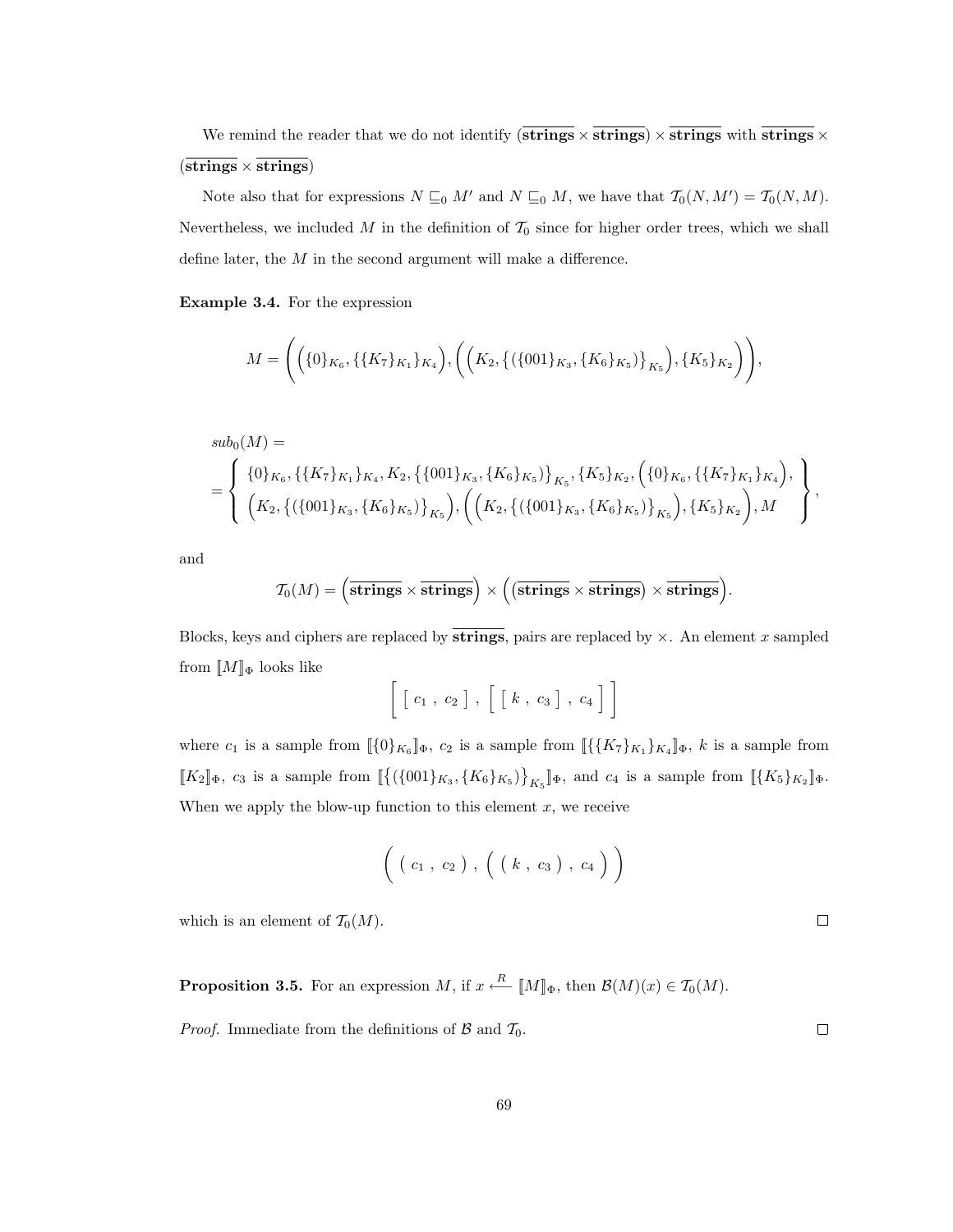Perhaps it is even clearer if we label the copies of  $\overline{\text{strings}}$  in  $\mathcal{T}_0(M)$  with the formal expressions that they belong to:

$$
T'_{0}(K, M) := \overline{\text{strings}}_{K}
$$
  
\n
$$
T'_{0}(B, M) := \overline{\text{strings}}_{B}
$$
  
\n
$$
T'_{0}((M_{1}, M_{2}), M) := T'_{0}(M_{1}, M) \times T'_{0}(M_{2}, M)
$$
  
\n
$$
T'_{0}(\{M'\}_{K}, M) := \overline{\text{strings}}_{\{M'\}_{K}}.
$$

In our example,

$$
T'_{0}(M,M) = \left(\mathbf{s}_{\{0\}_{K_{6}}}\times\mathbf{s}_{\{\{K_{7}\}_{K_{1}}\}_{K_{4}}}\right)\times\left(\left(\mathbf{s}_{K_{2}}\times\mathbf{s}_{\{\{\{001\}_{K_{3}},\{K_{6}\}_{K_{5}}\}_{K_{5}}}\right)\times\mathbf{s}_{\{K_{5}\}_{K_{2}}}\right),
$$

where we used **s** as a shorthand for **strings**.

In the previous example,  $c_4$  is a random sample from  $\langle [K_5]_{K_2} ]_{\Phi}$ , and the function that projects onto the last copy of strings in  $\mathcal{T}_0(M)$ , namely, onto strings $\{K_5\}_{K_2}$ , extracts  $c_4$  from the blow-up. Similarly, projecting onto the other copies of strings, we extract samples form  $\langle [\{0\}_{K_6}]\rangle$ <sub>b</sub>,  $[\{\{K_7\}_{K_1}\}_{K_4}]\rangle$ <sub>b</sub> etc. To implement this idea in the general situation, we define what we can call the "0-Get Function"  $\mathcal{G}_0(N,M)$  for an expression M and a subexpression occurrence N, whenever N is not encrypted in M. For  $x \stackrel{R}{\longleftarrow} [M]_{\Phi}$ ,  $\mathcal{G}_0(N,M)$  is to extract from  $\mathcal{B}(M)x$ the sample of  $[N]_{\Phi}$  that was used for computing x. The precise definition goes by induction as usual:

**Definition 3.6** (0-Get Function). For subexpression occurrences  $N \sqsubseteq_0 N' \sqsubseteq_0 M$ , we define the 0-get function associated to the triple  $(N, N', M)$ ,  $\mathcal{G}_0(N, N', M)$  :  $\mathcal{T}_0(N', M) \to \mathcal{T}_0(N, M)$ inductively (the induction is for  $N'$ ) by

$$
\mathcal{G}_0(N,N,M):=\mathrm{id}_{\mathcal{T}_0(N,M)}
$$

$$
\mathcal{G}_0(N,(M_1,M_2),M) := \begin{cases} \mathcal{G}_0(N,M_1,M) \circ \pi^1_{\mathcal{T}_0(M_1,M) \times \mathcal{T}_0(M_2,M)} & \text{if } N \text{ occurs in } M_1, \\ \mathcal{G}_0(N,M_2,M) \circ \pi^2_{\mathcal{T}_0(M_1,M) \times \mathcal{T}_0(M_2,M)} & \text{otherwise} \end{cases}
$$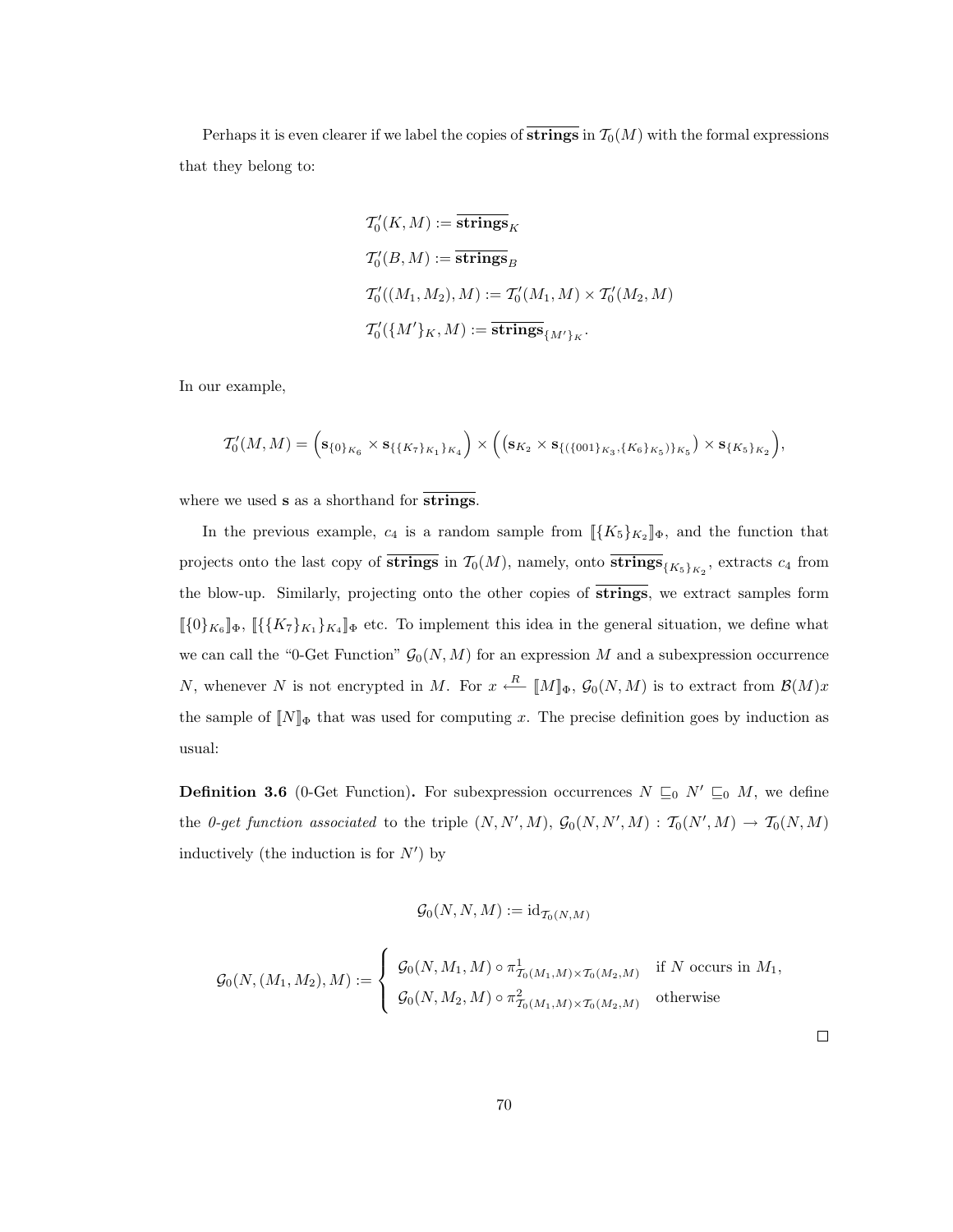What we are really interested in is only  $\mathcal{G}_0(N,M) := \mathcal{G}_0(N,M,M)$ .

Example 3.7. In the previous example,

$$
G_0(\{0\}_{K_6}, M), G_0(\{\{K_7\}_{K_1}\}_{K_4}, M) : T_0(M) \to \overline{\text{strings}}
$$
  

$$
G_0(\{0\}_{K_6}, M) ((x_1, x_2), ((x_3, x_4), x_5)) = x_1,
$$
  

$$
G_0(\{\{K_7\}_{K_1}\}_{K_4}, M) ((x_1, x_2), ((x_3, x_4), x_5)) = x_2,
$$

etc; that is,  $\mathcal{G}_0(\{0\}_{K_6}, M)$  projects onto  $\overline{strings}_{\{0\}_{K_6}}$ , and  $\mathcal{G}_0(\{\{K_7\}_{K_1}\}_{K_4}, M)$  projects onto  $\operatorname{strings}_{\{\{K_7\}_{K_1}\}_{K_4}}$  etc.  $\Box$ 

Observe, that for two expressions M and N, if  $\mathcal{T}_0(M) = \mathcal{T}_0(N)$ , then for any  $M' \in sub_0(M)$ , there is a unique  $N' \in sub_0(N)$  such that  $\mathcal{G}_0(M',M) = \mathcal{G}_0(N',N)$ . This motivates the following definition:

**Definition 3.8** (Same Position of Subexpression Occurrences). For two expressions  $M$  and  $N$ , if  $\mathcal{T}_0(M) = \mathcal{T}_0(N)$ , we say that  $M' \in sub_0(M)$  and  $N' \in sub_0(M)$  are in the same position at level 0, if

$$
\mathcal{G}_0(M',M) = \mathcal{G}_0(N',N).
$$

Let

$$
\Gamma_0(N,M): sub_0(M) \to sub_0(N)
$$

denote the unique bijection such that

$$
\mathcal{G}_0(M',M) = \mathcal{G}_0(\Gamma_0(N,M)M',N)
$$

for all  $M' \in sub_0(M)$ .

**Example 3.9.** Let  $N = ((0,0),((0,0),0)$ . Then, if M denotes the expression from the previous examples, then  $T_0(N) = T_0(M)$ . Enumerating the 0's in N, we get the subexpression occurrences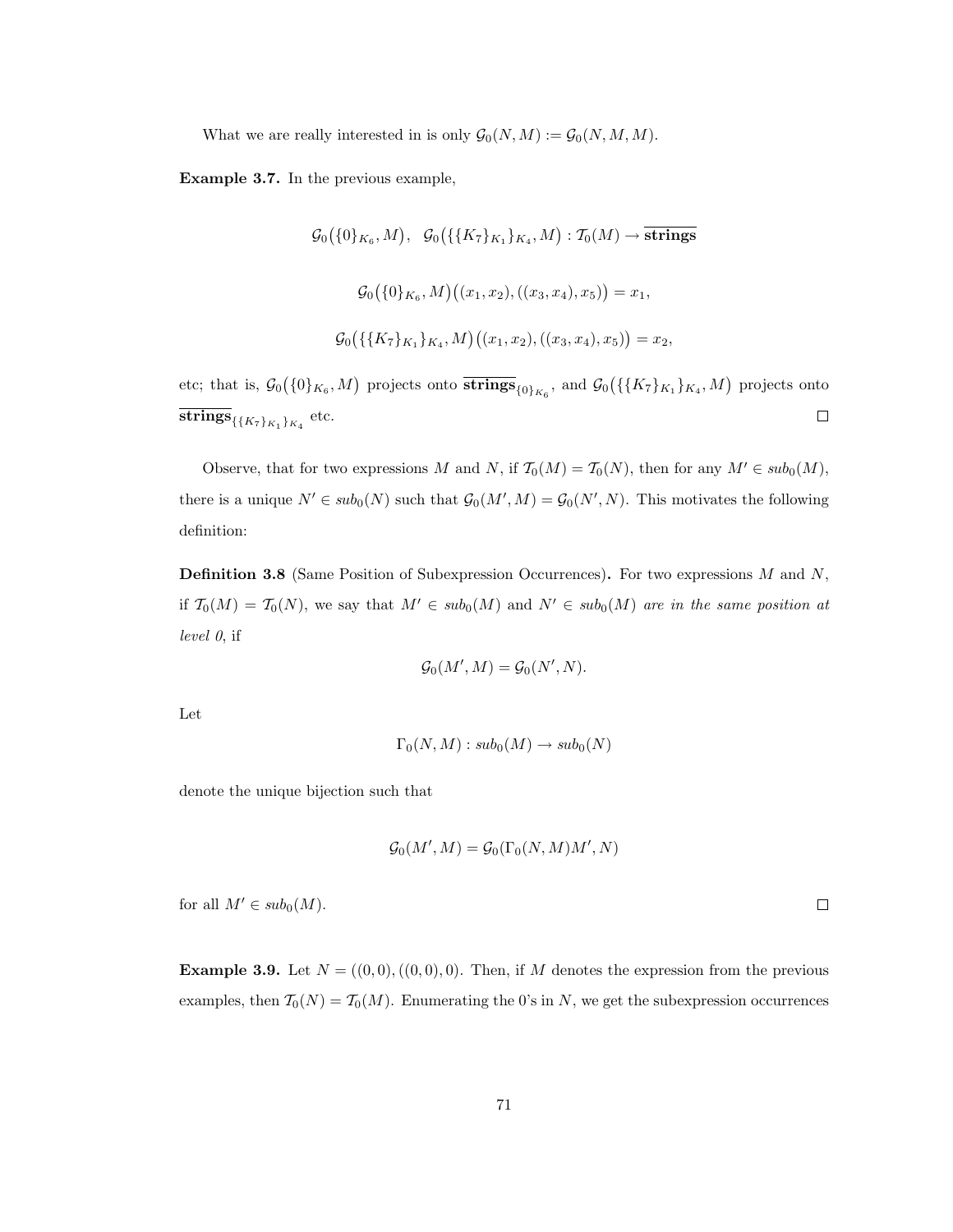$0_1 = 0, 0_2 = 0, 0_3 = 0, 0_4 = 0$  and  $0_5 = 0$ , with  $N = ((0_1, 0_2), ((0_3, 0_4), 0_5)$ . Then

$$
\Gamma_0(N, M) \{0\}_{K_6} = 0_1
$$
  
\n
$$
\Gamma_0(N, M) \{ \{K_7\}_{K_1} \}_{K_4} = 0_2
$$
  
\n
$$
\Gamma_0(N, M) K_2 = 0_3
$$
  
\n
$$
\Gamma_0(N, M) \{ (\{001\}_{K_3}, \{K_6\}_{K_5}) \}_{K_5} = 0_4
$$
  
\n
$$
\Gamma_0(N, M) \{K_5\}_{K_2} = 0_5
$$
  
\n
$$
\Gamma_0(N, M) \{ \{0\}_{K_6}, (\{\{K_7\}_{K_1}\}_{K_4}) = (0_1, 0_2)
$$
  
\netc.

For an expression  $M$ , let  $\mathcal{C}_M$  denote the set of all those subexpression occurrences in M which are ciphers encrypted by recoverable keys. I.e.,

$$
\mathcal{C}_M = \{ C \sqsubseteq M \mid C = \{M'\}_K \text{ for some } M' \sqsubseteq M \text{ and } K \in R\text{-}Keys(M) \}.
$$

We emphasize that we mean subexpression occurrences, that is, if an encryption encrypted with a recoverable key occurs twice in  $M$ , then it will be listed twice in  $\mathcal{C}_M$ . Since we assume that the elements of this set are encrypted by recoverable keys, it is possible to decrypt these elements one after the other, using only information containing  $M$ . Therefore, it is possible to enumerate the elements of this set in an order in which we can decrypt them by taking keys from  $M$ , decrypting what is possible with these keys and hence revealing more keys and then decrypting again with those keys etc. Let the total number of this set be denoted by  $c(M)$ . Then

$$
\mathcal{C}_N = \{C^1, C^2, ..., C^{c(M)}\}.
$$

Note that this enumeration is not unique. Also, note that the numbering does not mean that you can decrypt the ciphers only in this order. Let  $C_{\text{key}}^i$  denote the key that is used in the encryption  $C<sup>i</sup>$  and let  $C<sup>i</sup><sub>text</sub>$  denote the encrypted expression.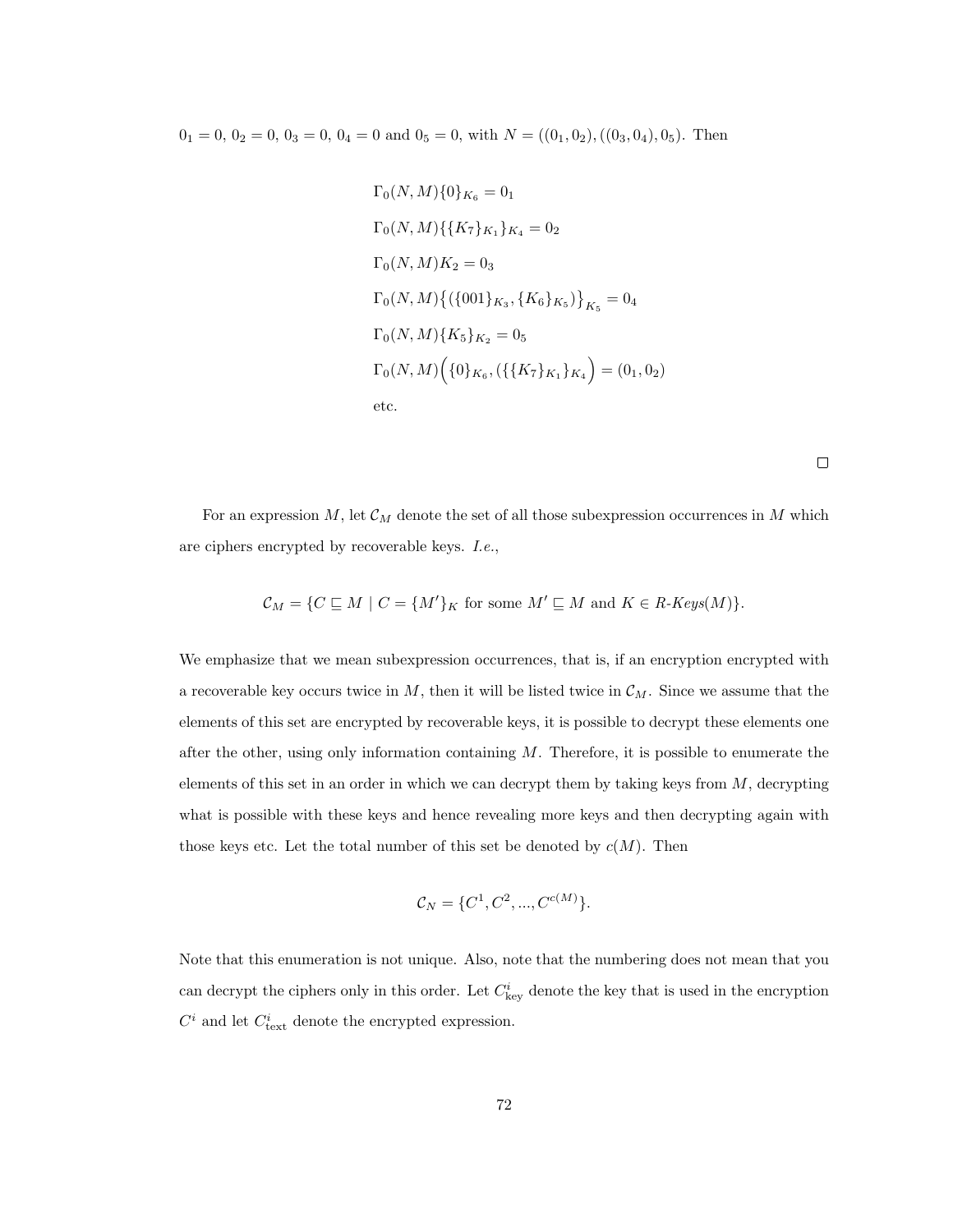Example 3.10. In our example, the only possible way to enumerate is

$$
C^{1} = \{K_{5}\}_{K_{2}}
$$
  
\n
$$
C^{2} = \{(\{001\}_{K_{3}}, \{K_{6}\}_{K_{5}})\}_{K_{5}}
$$
  
\n
$$
C^{3} = \{K_{6}\}_{K_{5}}
$$
  
\n
$$
C^{4} = \{0\}_{K_{6}}.
$$

 $\Box$ 

.

Now, to each expression M, we associate the "1-Decrypting Function"  $\mathcal{D}_1(M)$ . It acts on  $\mathcal{T}_0(M)$ . For an  $x \in \mathcal{T}_0(M)$ ,  $\mathcal{D}_1(M)$  takes  $\mathcal{G}_0(C^1, M)x$  from  $\overline{\textbf{strings}}_{C^1}$ , takes  $\mathcal{G}_0(C^1_{\text{key}}, M)x$  from **strings** $C_{\text{key}}^1$ , and with the latter it decrypts the former if that is possible (namely, if they are of the right form: the former a cipher and the latter a key), and the result is broken into mathematical pairs, and what we get this way is put in the last component of the set  $\overline{strings} \times \{0\} \times T_0(C_{text}^1)$ , and  $\mathcal{G}_0(C_{\text{key}}^1, M)x$  goes into the first component. That is, the following element is created:

$$
\left(\begin{array}{c} \mathcal{G}_0(C_{\mathrm{key}}^1,M)x \ , \ 0 \ , \ \mathcal{B}(C_{\mathrm{text}}^i)\Big(\begin{array}{c} D_{\mathcal{G}_0(C_{\mathrm{key}}^1,M)x}\big(\mathcal{G}_0(C^1,M)x\big) \end{array}\Big) \end{array}\right)
$$

If  $\left(\mathcal{G}_0(C_{\text{key}}^1, M)x, \mathcal{G}_0(C^1, M)x\right) \notin \text{Dom}_D$ , then  $\mathcal{D}_1(M)$  outputs  $(0, 0, 0)$ . The rest of  $\mathcal{T}_0(M)$  is left untouched.

Let us introduce the notation

$$
\mathcal{T}_0^{C^1}(M) = \left\{ x \in \mathcal{T}_0(M) \mid \left( \mathcal{G}_0(C_{\text{key}}^1, M) x, \mathcal{G}_0(C^1, M) x \right) \in \text{Dom}_D \right\}.
$$

Then,

**Definition 3.11** (1-Decrypting Function). For expressions  $N \subseteq M$ , we define the map  $\mathcal{D}_1(N, M)$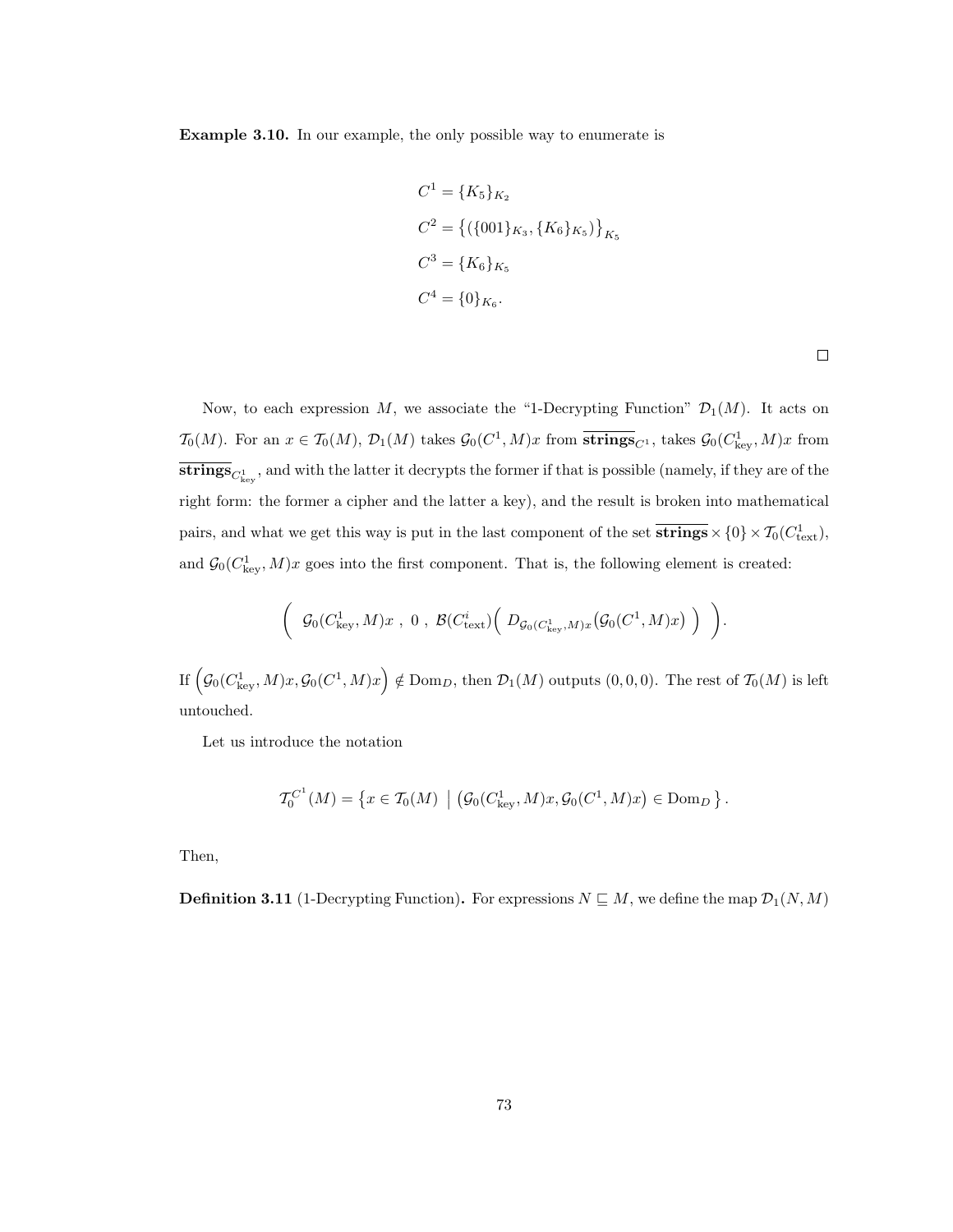on  $\mathcal{T}_0(M)$  inductively as follows: Let  $x \in \mathcal{T}_0(M)$ . Then

$$
D_1(K, M)x := \mathcal{G}_0(K, M)x
$$
  
\n
$$
D_1(B, M)x := \mathcal{G}_0(B, M)x
$$
  
\n
$$
D_1(\{M'\}_K, M)x := \mathcal{G}_0(\{M'\}_K, M)x \text{ if } K \notin R \text{-}Keys(M)
$$
  
\n
$$
D_1((M_1, M_2), M)x := (D_1(M_1, M)x, D_1(M_2, M)x)
$$
  
\n
$$
D_1(C^j, M)x :=
$$
  
\n
$$
\mathcal{G}_0(C^1_{\text{key}}, M)x, 0, \mathcal{B}(C^1_{\text{text}})(D_{\mathcal{G}_0(C^1_{\text{key}}, M)x}(\mathcal{G}_0(C^1, M)x)) \text{ if } x \in \mathcal{T}_0^{C^1}(M) \text{ and } j = 1
$$
  
\n
$$
:= \begin{cases} \left( \mathcal{G}_0(C^1_{\text{key}}, M)x, 0, \mathcal{B}(C^1_{\text{text}})(D_{\mathcal{G}_0(C^1_{\text{key}}, M)x}(\mathcal{G}_0(C^1, M)x)) \right) \text{ if } x \in \mathcal{T}_0^{C^1}(M) \text{ and } j = 1 \\ \mathcal{G}_0(C^j, M)x \text{ if } j > 1 \end{cases}
$$

We introduce the notation  $\mathcal{D}_1(M) := \mathcal{D}_1(M, M)$ , this is what we will be interested in.  $\Box$ 

We remark, that it is not important how we define  $\mathcal{D}_1(C^1, M)x$  when  $x \notin \mathcal{T}_0^{C^1}(M)$ , we will not need that. We chose  $(0, 0, 0)$  just for convenience.

Example 3.12. In the example that we have been using, that is, when

$$
M = \Bigg(\Big(\{0\}_{K_6}, \{\{K_7\}_{K_1}\}_{K_4}\Big), \Bigg(\Big(K_2, \big\{\{\{001\}_{K_3}, \{K_6\}_{K_5}\}\Big\}_{K_5}\Big), \{K_5\}_{K_2}\Bigg)\Bigg),
$$

with the choice  $C^1 = \{K^5\}_{K_2}$ ,

$$
\mathcal{D}_1(M)\big((x_1, x_2), ((x_3, x_4), x_5)\big) = \begin{cases} \left( \left( x_1, x_2 \right), \left( (x_3, x_4), (x_3, 0, \mathcal{B}(\{K_5\}_{K_2})(D_{x_3}(x_5))) \right) \right) \text{ if } \\ (x_3, x_5) \in \text{Dom}_D \\ \left( (x_1, x_2), ((x_3, x_4), (0, 0, 0)) \right) \text{ otherwise } \end{cases}
$$

 $\Box$ 

The target set of  $\mathcal{D}_0(M)$  is naturally not  $\mathcal{T}_0(M)$ , because instead of the copy of strings corresponding to  $C_1$  we now have a set of the form  $\overline{strings} \times 0 \times T_0(C_{text}^1)$ . We will call this new set  $\mathcal{T}_1(M)$ , and we right now extend the definition of  $\mathcal{T}_0$  to higher order, up to  $\mathcal{T}_{c(M)}(M)$ . First we need the following following: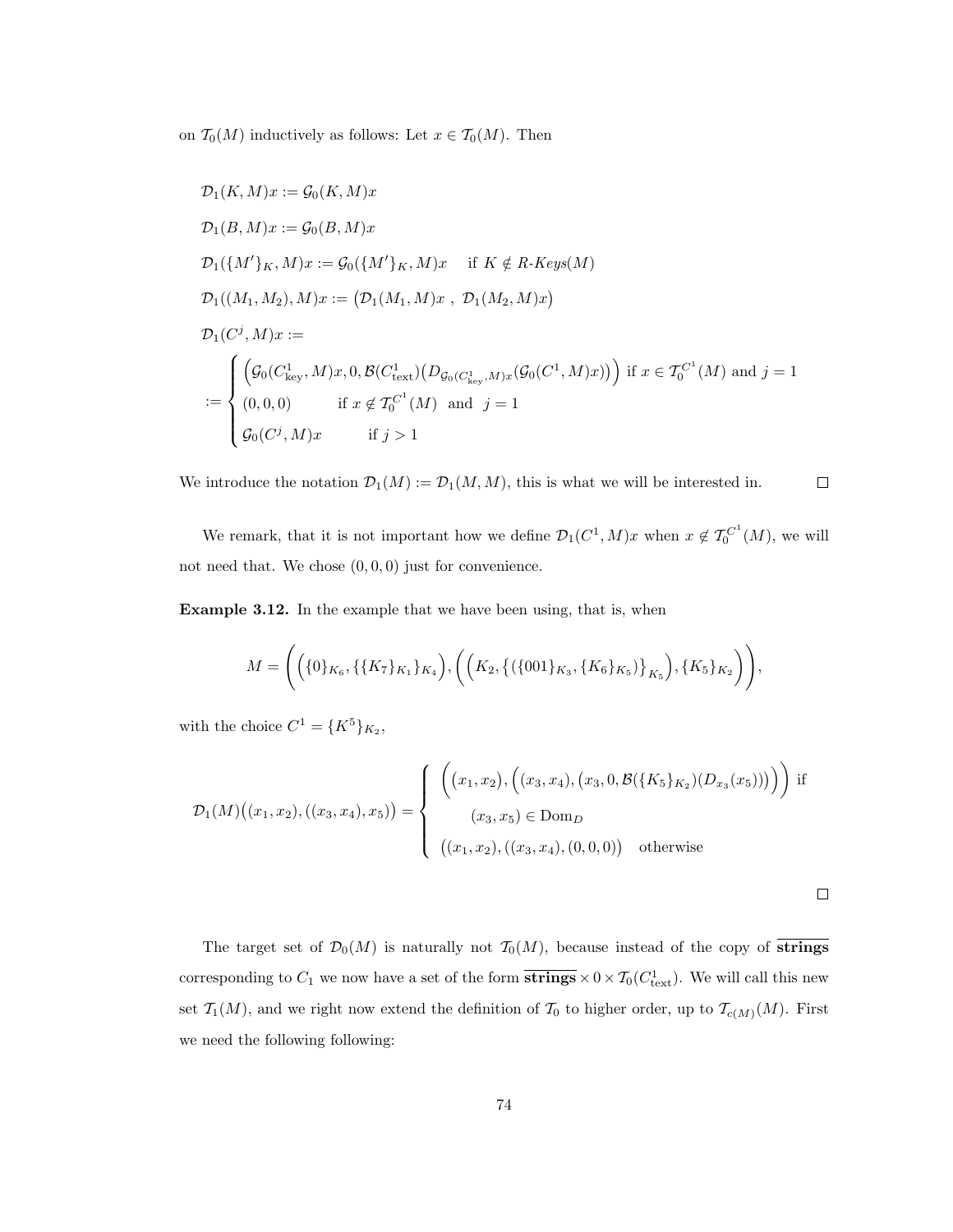**Definition 3.13** (Level *i* Subexpression Occurrences). We will say that a subexpression occurrence  $N \subseteq M$  is level i with respect to  $\mathcal{C}_M$ , and denote this relation by  $N \subseteq_i M$ , if the occurrence N is not in the occurrence  $C^j$  whenever  $i < j$ . Let  $sub_i(M)$  denote the set of level i subexpression  $\Box$ occurrences.

Notice, that the level i subexpression occurrences are all those which are revealed once  $C^1$ ,  $C^2$ , ...,  $C^i$  are decrypted.

**Definition 3.14** (Associated *i*-Tree). We first inductively define the *i*-tree associated to a pair of expressions  $N \sqsubseteq_i M$ , and denote it by  $\mathcal{T}_i(N, M)$ :

$$
T_i(K, M) ::= \text{strings}
$$
  
\n
$$
T_i(B, M) := \text{strings}
$$
  
\n
$$
T_i((M_1, M_2), M) := T_i(M_1, M) \times T_i(M_2, M)
$$
  
\n
$$
T_i(C^j, M) := \begin{cases} \frac{}{\text{strings}} \times \{0\} \times T_i(C^j_{\text{text}}, M) & \text{if } j \leq i \\ \frac{}{\text{strings}} \end{cases}
$$
  
\n
$$
T_{i-1}(\{M'\}_K, M) := \text{strings} \quad \text{for } K \notin R \text{-}Keys(M)
$$

Let  $\mathcal{T}_i(M) := \mathcal{T}_i(M,M)$ .

Note that we only "open" the encryptions that are made with the  $R\text{-}Keys(M)$  and at each step *i* we open only the  $C^j$  such that  $j \leq i$ .

**Fact 3.15.** For any expressions M and N, we have that  $\mathcal{T}_i(M) \cap \mathcal{T}_i(N) = \emptyset$  or  $\mathcal{T}_i(M) = \mathcal{T}_i(N)$ .  $\Box$ 

Similarly, we need to define  $\mathcal{G}_i(N,M)$  and  $\mathcal{D}_i(M)$  for  $0 < i \leq c(M)$ . The first one projects onto the copy of  $\overline{\text{strings}}$  in  $\mathcal{T}_i(M)$  that corresponds to N, and the second one maps an element in  $\mathcal{T}_{i-1}(M)$  into  $\mathcal{T}_i(M)$  decrypting the string corresponding to  $C^i$  with the appropriate key.

**Definition 3.16** (*i*-Get Function). For subexpression occurrences  $N \subseteq_i M$ ,  $N' \subseteq_i M$  (0  $\leq$  $i \leq c(M)$  such that N occurs in N', we define the map *i-get-function associated* to the triple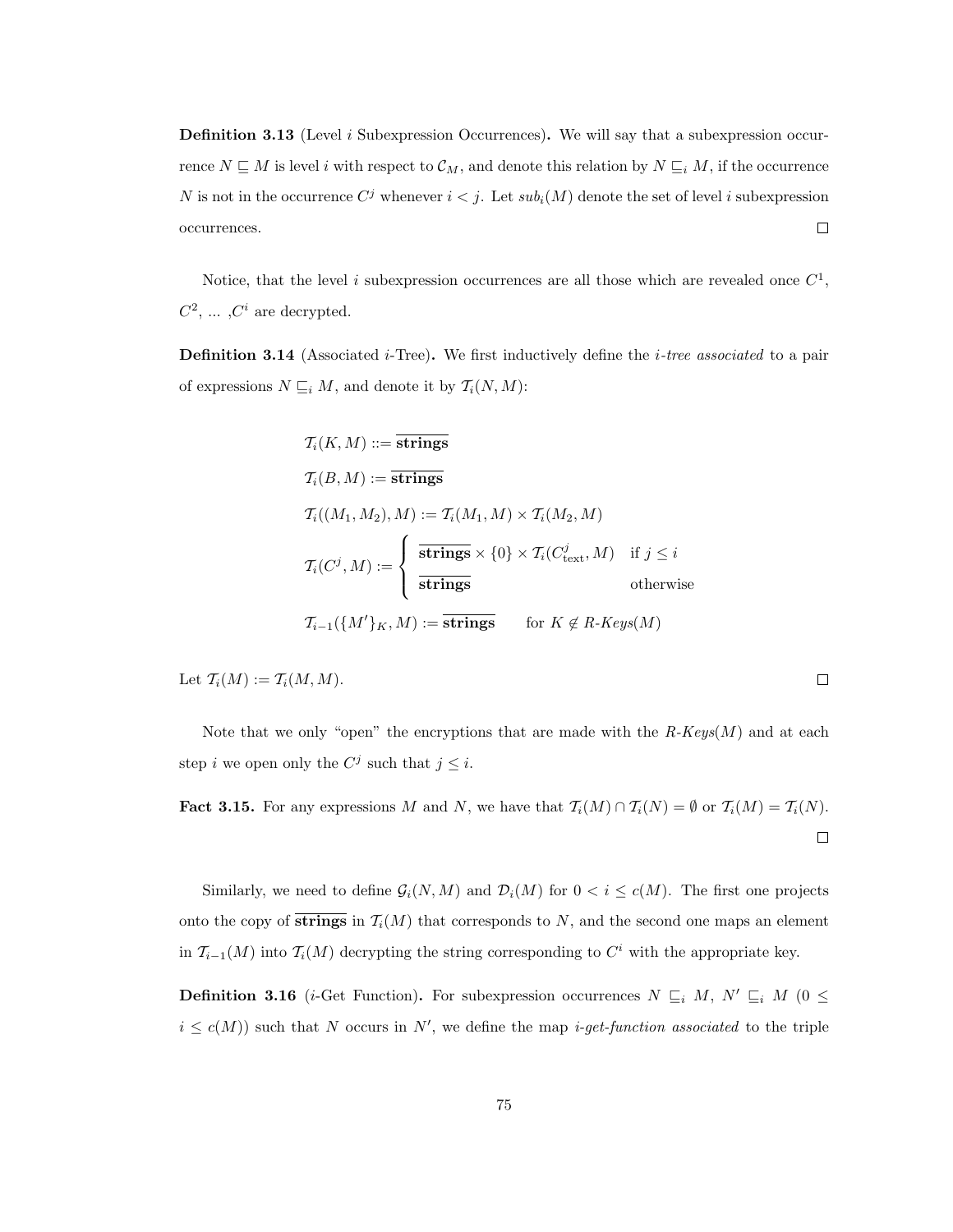$(N, N', M), G_i(N, N', M) : T_i(N', M) \to T_i(N, M)$  inductively by:

$$
G_i(N, N, M) := id_{\mathcal{T}_i(N, M)}
$$
  
\n
$$
G_i(N, (M_1, M_2), M) := \begin{cases} \mathcal{G}_i(N, M_1, M) \circ \pi^1_{\mathcal{T}_i(M_1, M) \times \mathcal{T}_i(M_2, M)} & \text{if } N \subseteq M_1 \\ \mathcal{G}_i(N, M_2, M) \circ \pi^2_{\mathcal{T}_i(M_1, M) \times \mathcal{T}_i(M_2, M)} & \text{otherwise} \end{cases}
$$
  
\n
$$
G_i(N, C^j, M) := G_i(N, C^j_{\text{text}}, M) \circ \pi^3_{\mathcal{T}_i(C^j_{\text{key}}, M) \times \{0\} \times \mathcal{T}_i(C^j_{\text{text}}, M)}, \text{for } j \leq i, N \neq C^j
$$

Define

$$
\mathcal{G}_i(N,M) := \mathcal{G}_i(N,M,M).
$$

 $\Box$ 

Definition 3.17 (Same Position of Subexpression Occurrences). For two expressions M and N, if  $\mathcal{T}_i(M) = \mathcal{T}_i(N)$ , we say that  $M' \in sub_i(M)$  and  $N' \in sub_i(M)$  are in the same position at level  $i$ , if

$$
\mathcal{G}_i(M',M) = \mathcal{G}_i(N',N).
$$

Let

$$
\Gamma_i(N, M) : sub_i(M) \to sub_i(N)
$$

denote the unique bijection such that

$$
\mathcal{G}_i(M',M) = \mathcal{G}_i(\Gamma_i(N,M)M',N)
$$

for all  $M' \in sub_i(N)$ .

Let

$$
\mathcal{T}_{i-1}^{C^i}(M) = \left\{ x \in \mathcal{T}_{i-1}(M) \mid \left( \mathcal{G}_{i-1}(C_{\text{key}}^i, M) x, \mathcal{G}_{i-1}(C^i, M) x \right) \in \text{Dom}_D \right\}.
$$

**Definition 3.18** (*i*-Decrypting Function). For expressions  $N \subseteq_{i-1} M$  and  $1 \le i \le c(M)$ , we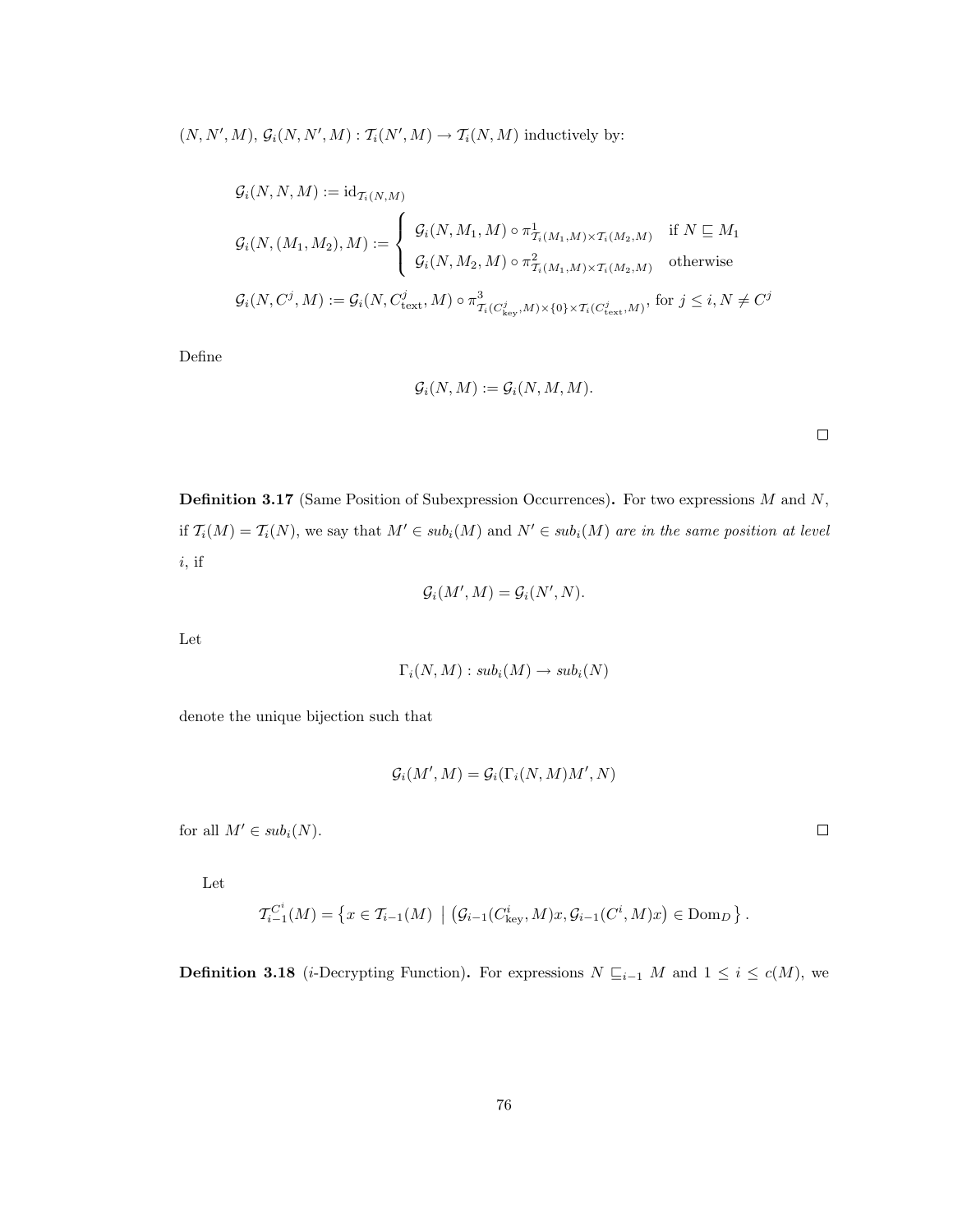define the map  $\mathcal{D}_i(N, M) : \mathcal{T}_{i-1}(M) \to \mathcal{T}_i(N, M)$  inductively as follows: Let  $x \in \mathcal{T}_{i-1}(M)$ 

$$
\mathcal{D}_{i}(K, M)x := \mathcal{G}_{i-1}(K, M)x
$$
\n
$$
\mathcal{D}_{i}(B, M)x := \mathcal{G}_{i-1}(B, M)x
$$
\n
$$
\mathcal{D}_{i}(\{M'\}_{K}, M)x := \mathcal{G}_{i-1}(\{M'\}_{K}, M)x \quad \text{if } K \notin R \text{-}Keys(M)
$$
\n
$$
\mathcal{D}_{i}((M_{1}, M_{2}), M)x := (\mathcal{D}_{i}(M_{1}, M)x, \mathcal{D}_{i}(M_{2}, M)x)
$$
\n
$$
\mathcal{D}_{i}(C^{j}, M)x :=
$$
\n
$$
\mathcal{D}_{i}(C^{j}, M)x :=
$$
\n
$$
\left(\mathcal{G}_{i-1}(C_{\text{key}}^{j}, M)x, 0, \mathcal{D}_{i}(C_{\text{text}}^{j}, M)) \quad \text{if } j < i
$$
\n
$$
\left(\mathcal{G}_{i-1}(C_{\text{key}}^{i}, M)x, 0, \mathcal{B}(C_{\text{text}}^{i})\left(D_{\mathcal{G}_{i-1}(C_{\text{key}}^{i}, M)x}(\mathcal{G}_{i-1}(C^{i}, M)x)\right)\right) \text{if } x \in \mathcal{T}_{i-1}^{C^{i}}(M) \text{ and } j = i
$$
\n
$$
\left(\mathcal{G}_{i-1}(C^{j}, M)x \quad \text{if } j > i
$$

Let

$$
\mathcal{D}(M) := \mathcal{D}_{c(M)}(M) \circ \dots \circ \mathcal{D}_1(M) \circ \mathcal{B}(M)
$$

 $\Box$ 

The functions  $\mathcal{D}_i(M)$  one after the other decrypt all the ciphers that are encrypted with recoverable keys. Finally,  $\mathcal{D}(M)$  decrypts all ciphers encrypted with recoverable keys upon an input from sampling  $\llbracket M \rrbracket_{\Phi}$ .

Example 3.19. In our on-going example,

$$
M = \Bigg(\Big(\{0\}_{K_6}, \{\{K_7\}_{K_1}\}_{K_4}\Big), \Bigg(\Big(K_2, \big\{\{\{001\}_{K_3}, \{K_6\}_{K_5}\}\Big\}_{K_5}\Big), \{K_5\}_{K_2}\Bigg)\Bigg),
$$

If y is a sample from  $[M]_{\Phi}$ , then  $\mathcal{D}(M)y$  has the form

$$
\Bigg(\Big((y_6,0,0),y_1\Big),\Big(\Big(y_2,(y_5,0,(y_3,(y_5,0,y_6)))\Big),\big(y_2,0,y_5\Big)\Big)\Bigg),
$$

Where  $y_2, y_5, y_6$  are outcomes of the key-generation algorithms  $\phi(K_2), \phi(K_5), \phi(K_6)$  respectively,  $y_1$  is an undecryptable sample element from  $\llbracket \{\{K_7\}_{K_1}\}_{K_4} \rrbracket_{\Phi}$ , and  $y_3$  is an undecryptable sample from  $\llbracket \{001\}_{K_3} \rrbracket_{\Phi}$ . Moreover,  $(y_6, 0, 0)$  indicates that the key  $y_6$  encrypts the plaintext  $0, (y_2, 0, y_5)$ indicates that the key  $y_2$  encrypts the plaintext  $y_5$  (which is also a key), and so on.  $\Box$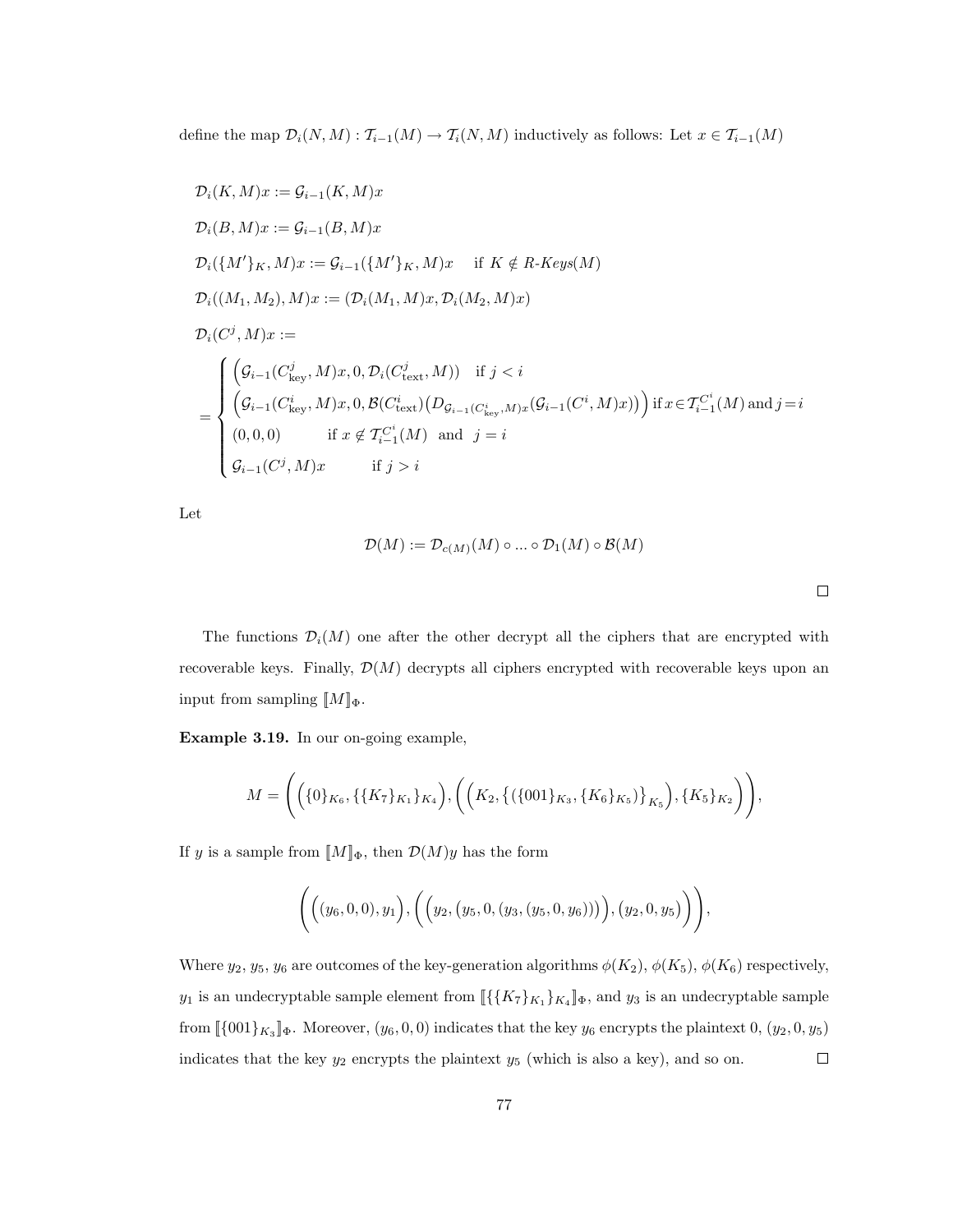The following lemma essentially claims that if the interpretation is such that conditions (i) and (ii) bellow hold, then for any two valid expressions, M and N, the distribution of  $\mathcal{D}(M)x$ , where x is sampled from  $[M]_{\Phi}$  (let  $\mathcal{D}(M)([M]_{\Phi}$  denote this distribution), is indistinguishable from the distribution of  $\mathcal{D}(N)y$ , where y is sampled from  $\llbracket N \rrbracket_{\Phi}$  whenever  $\llbracket M \rrbracket_{\Phi} \approx \llbracket N \rrbracket_{\Phi}$ .

For a function f on strings, let  $f([M]_{\Phi})$  denote the probability ditribution of  $f(x)$  as x is sampled from  $\llbracket M \rrbracket_{\Phi}$ .

**Lemma 3.20.** Let  $\Delta = (\mathbf{Exp}_{\mathcal{V}}, \equiv_{\mathbf{K}}, \equiv_{\mathbf{C}})$  be a formal logic for symmetric encryption, and let  $\Phi$ be an interpretation of  $\text{Exp}_{\mathcal{V}}$  in  $\Pi = (\{\mathcal{K}_i\}_{i\in I}, E, D, \approx)$ . Suppose that this realization satisfies the following properties for any  $K, K', K'' \in \mathbf{Keys}, B \in \mathbf{Blocks}, M, M', N \in \mathbf{Exp}_{\mathcal{V}}$ :

(i) No pair of  $[[K]]_{\Phi}$ ,  $[[B]]_{\Phi}$ ,  $[[(M, N)]]_{\Phi}$ ,  $[[\{M'\}_{K'}]]_{\Phi}$  are equivalent with respect to  $\approx$ ; that is, keys, blocks, pairs, ciphers are distinguishable.

(ii) If  $[[(K, {M}_K)]]_{\Phi} \approx [[(K'', {M'}_{K'})]]_{\Phi}$ , then  $K' = K''$ .

Let M and N be valid formal expressions. Let  $\mathcal{C}_M = \{C_M^1, ... C_M^{c(M)}\}$  be an enumeration of all ciphers encrypted by recoverable keys in  $M$  such that they can be decrypted in this order. Then,  $\llbracket M \rrbracket_{\Phi} \approx \llbracket N \rrbracket_{\Phi}$  implies that  $c(M) = c(N)$ , and  $\mathcal{C}_N = \{C_N^1, ..., C_N^{c(N)}\}$  can be enumerated in the order of decryption such that  $\Gamma_{c(M)}(N,M)C_M^i = C_N^i$ . Moreover, with this enumeration of  $\mathcal{C}_N$ ,  $\mathcal{D}_i(M) = \mathcal{D}_i(N)$ , and

$$
\mathcal{D}(M)(\llbracket M \rrbracket_{\Phi}) \approx \mathcal{D}(N)(\llbracket N \rrbracket_{\Phi})
$$

*Proof.* Let M and N be expressions such that  $[M]_{\Phi} \approx [N]_{\Phi}$ . Since we assumed condition (i) and since the equivalence  $\approx$  is assumed to be invariant under depairing, the pairs that are not encrypted in M and in N must be in the same positions, and so  $\mathcal{B}(M) = \mathcal{B}(N)$  must hold. Since the blow-up function is received by repeated application of the inverse of the pairing function, projecting and coupling,

$$
\mathcal{B}(M)(\llbracket M \rrbracket_{\Phi}) \approx \mathcal{B}(N)(\llbracket N \rrbracket_{\Phi}).\tag{3.1}
$$

As mentioned in Proposition 3.5, if x is sampled from  $\llbracket M \rrbracket_{\Phi}$ , then  $\mathcal{B}(M)x \in \mathcal{T}_0(M)$ . Therefore,

$$
\mathcal{T}_0(M) = \mathcal{T}_0(N).
$$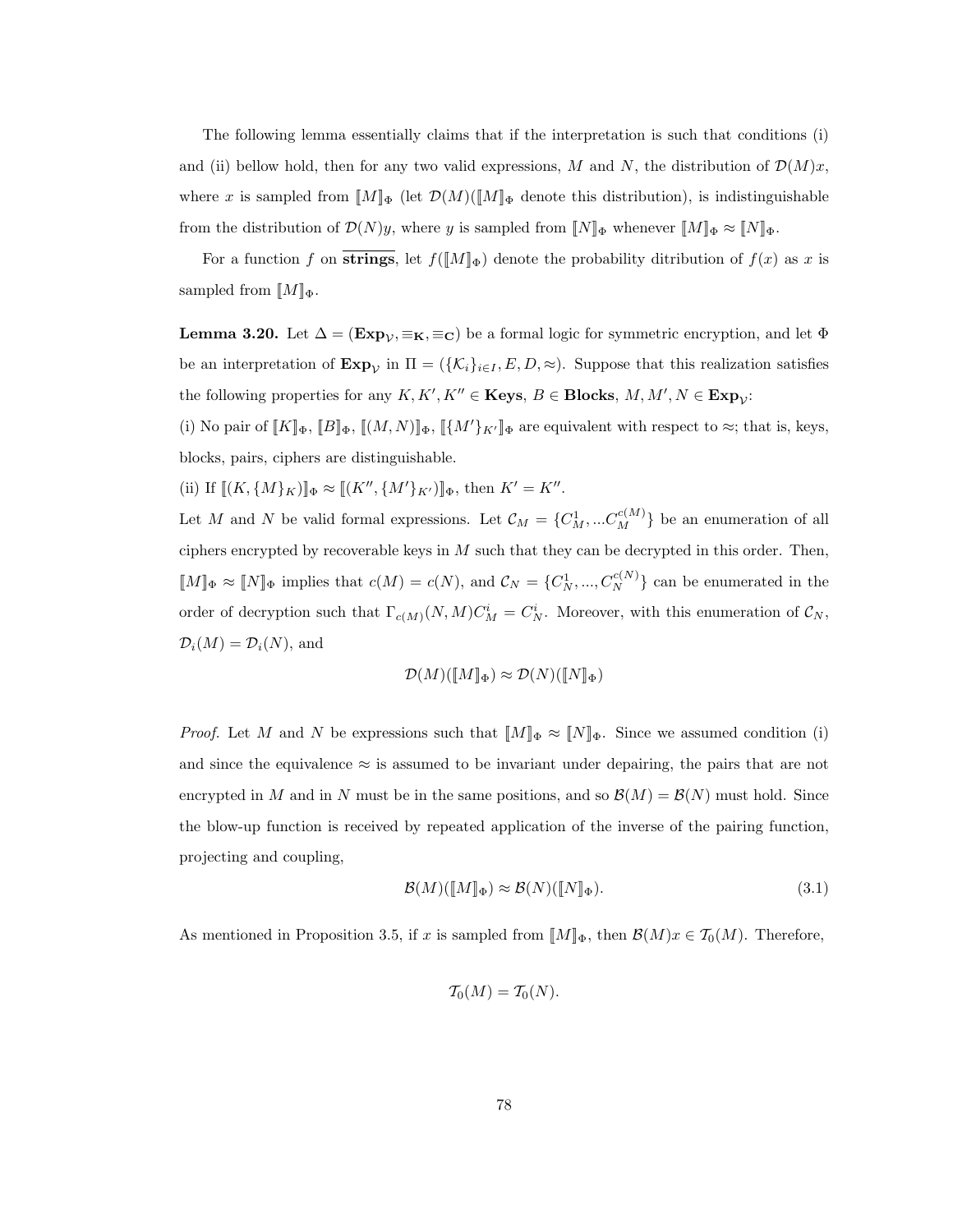Since  $\mathcal{T}_0(M) = \mathcal{T}_0(N)$ , there is a unique bijection

$$
\Gamma_0(N,M): sub_0(M) \to sub_0(N)
$$

that satisfies

$$
\mathcal{G}_0(M',M) = \mathcal{G}_0(\Gamma_0(N,M)M',N).
$$

Let  $C_M^1 = \{C_{M,\text{text}}^1\}_{C_{M,\text{key}}^1}$ . Consider  $L_1 := \Gamma_0(N,M)C_{M,\text{key}}^1$ .  $L_1$  must be a key for the following reason:

$$
(\mathcal{G}_0(C^1_{M,\text{key}},M)\circ\mathcal{B}(M))([\![M]\!]_{\Phi})\approx (\mathcal{G}_0(C^1_{M,\text{key}},M)\circ\mathcal{B}(M))([\![N]\!]_{\Phi}),
$$

since we again apply the same function,  $\mathcal{G}_0(C^1_{M,\text{key}}, M) \circ \mathcal{B}(M)$  on  $\llbracket M \rrbracket_{\Phi}$  and  $\llbracket N \rrbracket_{\Phi}$ , and this function is made up of depairing, projecting and coupling. But, for the left hand side we clearly have

$$
(\mathcal{G}_0(C^1_{M,\text{key}},M)\circ\mathcal{B}(M))([\![M]\!]_{\Phi})=[\![C^1_{M,\text{key}}]\!]_{\Phi},
$$

and for the right hand side,

$$
(\mathcal{G}_0(C^1_{M,\mathrm{key}},M)\circ\mathcal{B}(M))([\![N]\!]_{\Phi})=(\mathcal{G}_0(L_1,N)\circ\mathcal{B}(N))([\![N]\!]_{\Phi})=[\![L_1]\!]_{\Phi}.
$$

Therefore, by assumption (i)  $L_1$  must be a key. Similarly,

$$
(\mathcal{G}_0(C^1_M,M)\circ\mathcal{B}(M))([\![M]\!]_{\Phi})\approx (\mathcal{G}_0(C^1_M,M)\circ\mathcal{B}(M))([\![N]\!]_{\Phi}).
$$

The left-hand side equals  $[[C_M^1]]\Phi$ , hence we need to have an interpretation of a cipher on the right too, implying that for some  $N'$  expression and  $L$  key,

$$
\Gamma_0(N,M)C_M^1 = \{N'\}_L
$$

and hence

$$
\mathcal{G}_0(C_M^1, M) = \mathcal{G}_0(\{N'\}_L, N). \tag{3.2}
$$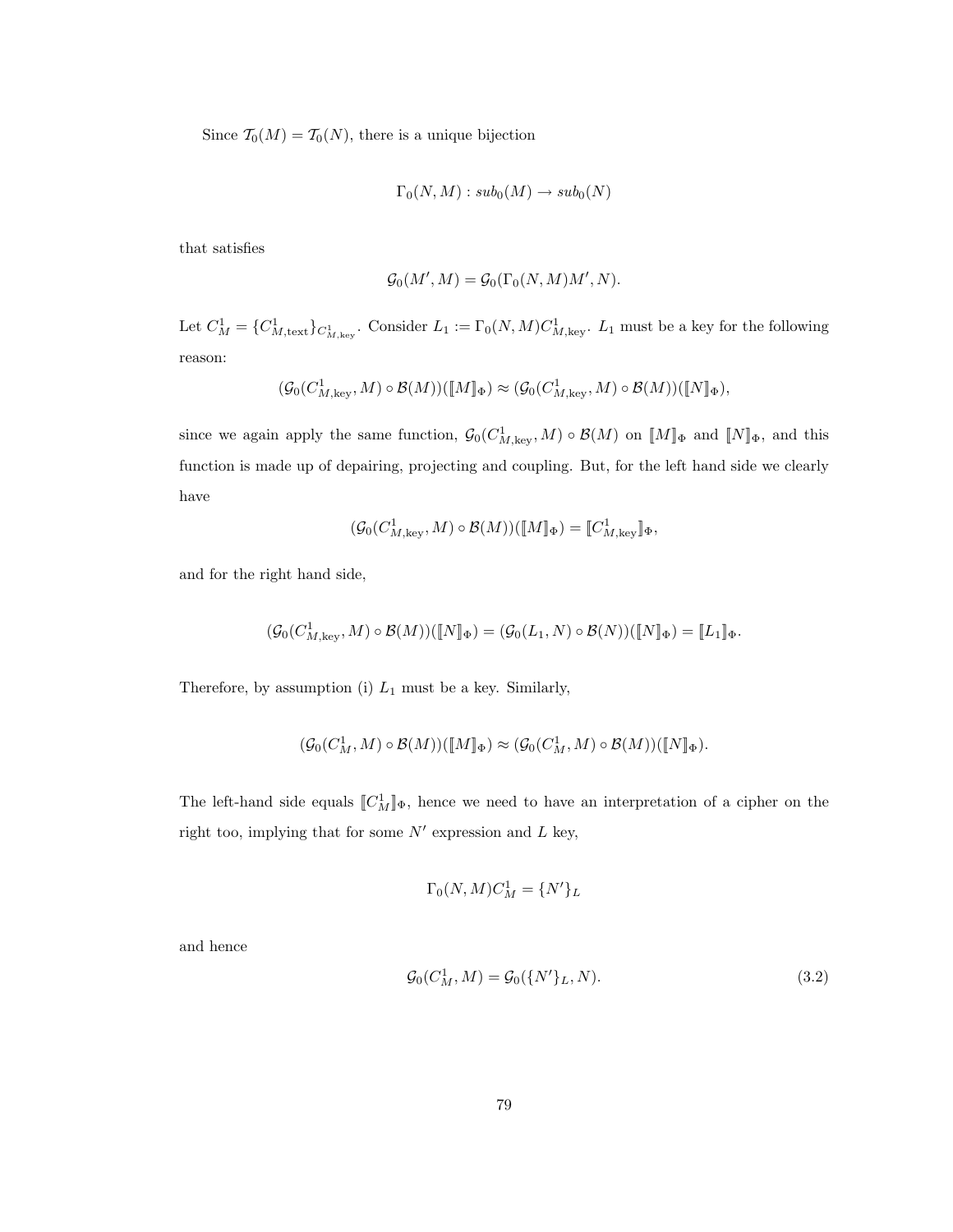Then, according to the foregoing,

$$
\left(\mathcal{G}_0(C^1_{M,\mathrm{key}},M),\mathcal{G}_0(C^1_M,M)\right)\circ\mathcal{B}(M))=\left(\mathcal{G}_0(L_1,N),\mathcal{G}_0(\{N'\}_L,N)\right)\circ\mathcal{B}(N),
$$

and therefore,

$$
\Bigl(\bigl(\mathcal{G}_0(C^1_{M,\mathrm{key}},M),\mathcal{G}_0(C^1_M,M)\bigr)\circ\mathcal{B}(M)\Bigr)\Bigl([\![M]\!]_{\Phi}\Bigr)\approx\Bigl(\bigl(\mathcal{G}_0(L_1,N),\mathcal{G}_0(\{N'\}_L,N)\bigr)\circ\mathcal{B}(N)\Bigr)\bigl([\![N]\!]_{\Phi}\Bigr).
$$

But, the left-hand side equals  $[\![ (C^1_{M,\text{key}}, C^1) ]\!]_{\Phi}$ , whereas the right-hand side is  $[\![ (L_1, \{N'\}_L) ]\!]_{\Phi}$ , so we have

$$
[\![ (C_{M,\mathrm{key}}^1,C_M^1) ]\!]_{\Phi} \approx [\![ (L_1,\{N'\}_L) ]\!]_{\Phi}.
$$

By assumption (ii) then,  $L = L_1$  follows, because  $C_M^1 = \{C_{M,\text{text}}^1\}_{C_{M,\text{key}}^1}$ . But then we can choose the first element of  $\mathcal{C}_N$  to be the occurrence  $\{N'\}_{L_1}$ , and with this choice,

$$
\mathcal{D}_1(M) = \mathcal{D}_1(N).
$$

Therefore

$$
\mathcal{D}_1(M)(\mathcal{B}(M)(\llbracket M \rrbracket_{\Phi})) \approx \mathcal{D}_1(N)(\mathcal{B}(N)(\llbracket N \rrbracket_{\Phi})),
$$

and therefore,

$$
\mathcal{T}_1(M)=\mathcal{T}_1(N),
$$

because  $\mathcal{D}_1(M)(\mathcal{B}(M)(\llbracket M \rrbracket_{\Phi}))$  gives a distribution on  $\mathcal{T}_1(M)$ , and  $\mathcal{D}_1(N)(\mathcal{B}(N)(\llbracket N \rrbracket_{\Phi}))$  gives a distribution on  $T_1(N)$ .

An argument similar to the one above shows that

$$
\mathcal{D}_2(M) = \mathcal{D}_2(N).
$$

Namely, there is a unique bijection

$$
\Gamma_1(N,M): sub_1(M) \to sub_1(N)
$$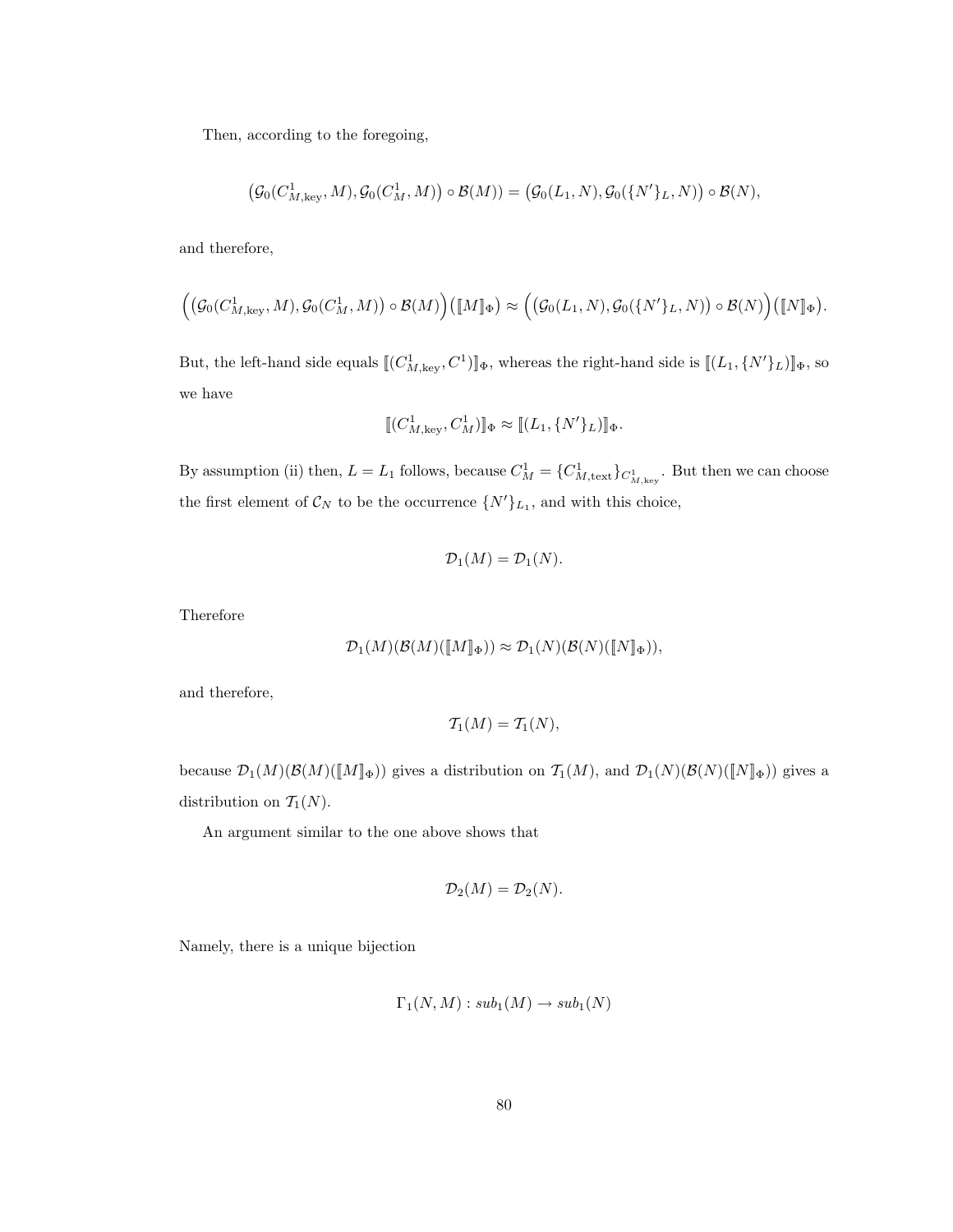satisfying

$$
\mathcal{G}_1(M',M) = \mathcal{G}_1(\Gamma_1(N,M)M',N).
$$

Then, just as we proved for  $L_1$ ,  $L_2 := \Gamma_1(N,M)C_{\text{key}}^2$  must be a key, and

$$
\Gamma_1(N.M)C^2 = \{N''\}_{L_2}
$$

for some  $N''$  expression, implying that

$$
\mathcal{D}_2(M) = \mathcal{D}_2(N).
$$

And so on. So

$$
\mathcal{D}_{c(M)}(M)\circ ...\circ \mathcal{D}_1(M)(\mathcal{B}(M)(\llbracket M\rrbracket_\Phi)) \approx \mathcal{D}_{c(M)}(N)\circ ...\circ \mathcal{D}_1(N)(\mathcal{B}(N)(\llbracket N\rrbracket_\Phi)),
$$

since the functions applied on  $[\![M]\!]_{\Phi}$  and  $[\![N]\!]_{\Phi}$  are the same, and they are made up only of depairing, projecting, coupling and decrypting. Then,  $c(M) \leq c(N)$ . Reversing the role of M and N in the argument, we get that  $c(N) \leq c(M)$ , and so  $c(M) = c(N)$ . Hence,

$$
\mathcal{D}(M) = \mathcal{D}(N),
$$

and

$$
\mathcal{D}(M)(\llbracket M \rrbracket_{\Phi}) = \mathcal{D}(N)(\llbracket N \rrbracket_{\Phi}).
$$

 $\Box$ 

We would like to indicate how the proof goes via an example as well.

Example 3.21. Suppose again, that

$$
M = \Bigg(\Big(\{0\}_{K_6}, \{\{K_7\}_{K_1}\}_{K_4}\Big), \Bigg(\Big(K_2, \big\{\left(\{001\}_{K_3}, \{K_6\}_{K_5}\right)\}_{K_5}\Big), \{K_5\}_{K_2}\Bigg)\Bigg),
$$

and assume that conditions (i) and (ii) of the lemma are satisfied. Suppose that  $N$  is also a valid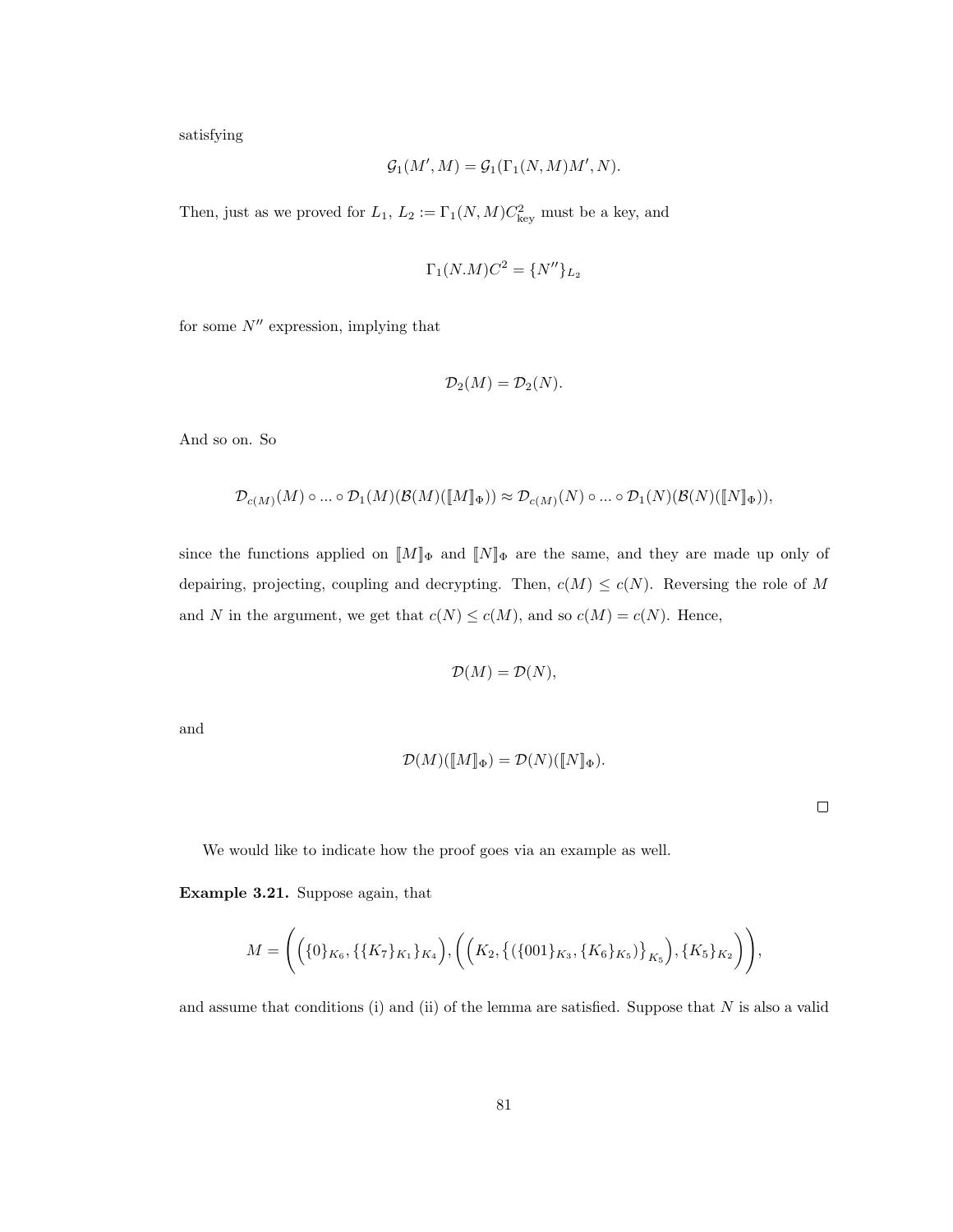expression such that  $[\![M]\!]_{\Phi} \approx [\![N]\!]_{\Phi}.$  Let

$$
C_M^1 = \{K_5\}_{K_2}
$$
  
\n
$$
C_M^2 = \{ (\{001\}_{K_3}, \{K_6\}_{K_5}) \}_{K_5}
$$
  
\n
$$
C_M^3 = \{K_6\}_{K_5}
$$
  
\n
$$
C_M^4 = \{0\}_{K_6}.
$$

M is a pair of two expressions:  $M = (M_1, M_2)$ . Then, since  $\llbracket (M_1, M_2) \rrbracket_{\Phi} = \llbracket N \rrbracket_{\Phi}$ , condition (i) of the lemma ensures that N must be a pair too:  $N = (N_1, N_2)$ . Then, since

$$
[\![M_1]\!]_{\Phi} = \pi^1_{\text{strings} \times \text{strings}} \circ [\cdot, \cdot]^{-1}([\![M]\!]_{\Phi}),
$$

and

$$
[\![N_1]\!]_{\Phi} = \pi^{\underline{1}}_{\overline{\text{strings}} \times \overline{\text{strings}} } \circ [\cdot, \cdot]^{-1}([\![N]\!]_{\Phi})
$$

(where  $\pi^1_{\text{strings}} \times \text{strings}}$  denotes projection onto the first component of  $\overline{\text{strings}} \times \overline{\text{strings}}$ ), and since  $\approx$  is assumed to be preserved by depairing and projecting, it follows that

$$
[\![M_1]\!]_{\Phi} \approx [\![N_1]\!]_{\Phi}.
$$

Therefore, since  $M_1$  is a pair,  $N_1$  must be a pair too. And so on. This way we conclude, that the unencrypted pairs in  $M$  are in the same position as the unencrypted pairs in  $N$ , and hence

$$
\mathcal{B}(M) = \mathcal{B}(N).
$$

It also follows then, that

$$
\mathcal{T}_0(M) = \left(\overline{\text{strings}} \times \overline{\text{strings}}\right) \times \left(\left(\overline{\text{strings}} \times \overline{\text{strings}}\right) \times \overline{\text{strings}}\right) = \mathcal{T}_0(N).
$$

At this point, we know that  $N$  has the form

$$
N = ((N_3, N_4), ((N_5, N_6), N_7))
$$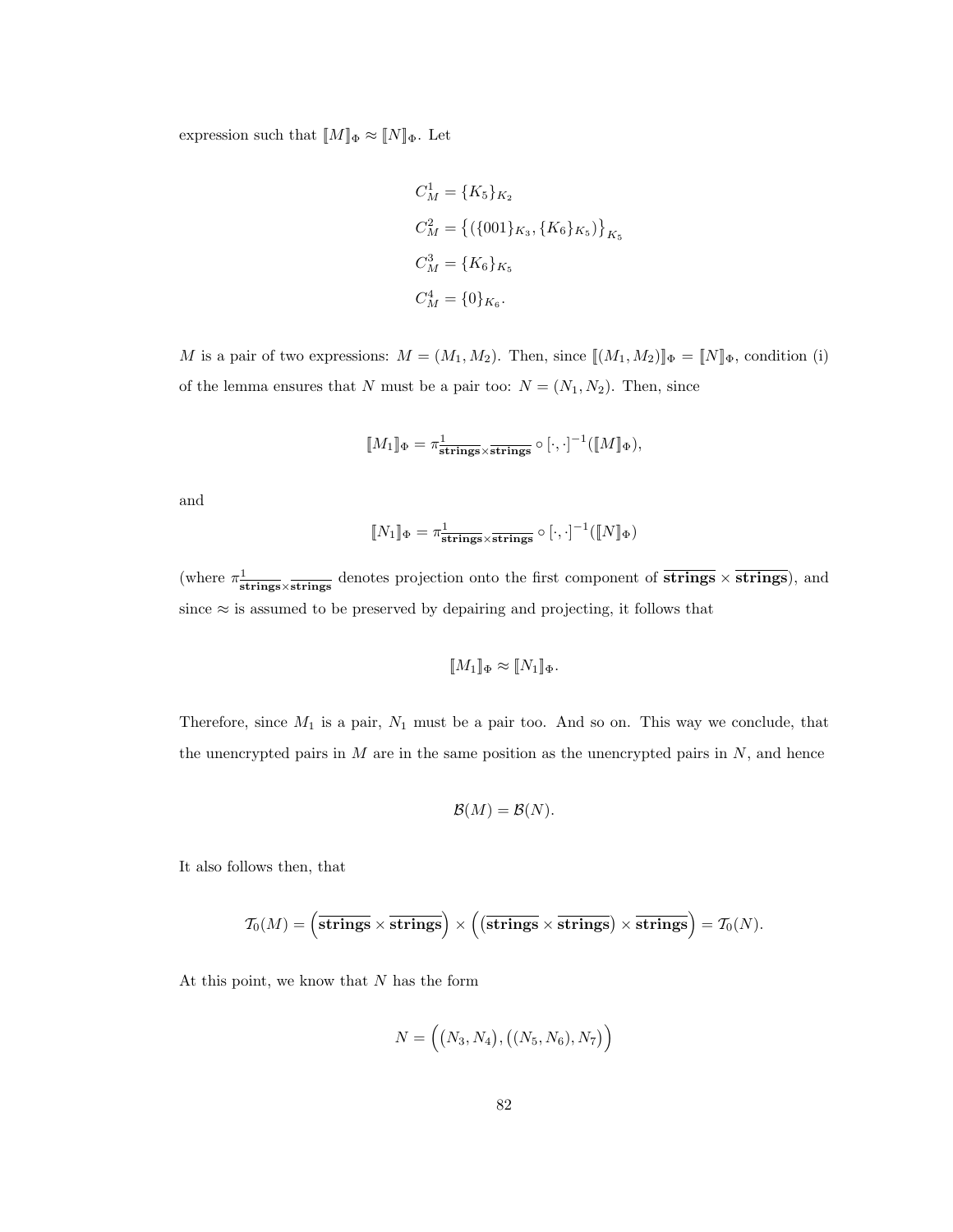Now, we took  $C_M^1$  to be  $\{K_5\}_{K_2}$ , the corresponding string, which is a cipher, is located in the last component of  $\mathcal{T}_0(M)$ . The key string that decrypts this cipher is located in the third component of  $\mathcal{T}_0(M)$ . Hence

$$
\mathcal{G}_0(C^1_M, M) = \pi^5_{\mathcal{T}_0(M)}
$$

and

$$
\mathcal{G}_0(C^1_{M,\text{key}}, M) = \pi^3_{\mathcal{T}_0(M)}.
$$

But then, since  $\pi^i_{\mathcal{I}_0(M)}$  preserves  $\approx$ , it follows that

$$
\pi^3_{\mathcal{T}_0(M)}(\mathcal{B}(M)(\llbracket M \rrbracket_\Phi)) \approx \pi^3_{\mathcal{T}_0(M)}(\mathcal{B}(N)(\llbracket N \rrbracket_\Phi)).
$$

It is also true that

$$
\pi^3_{\mathcal{T}_0(N)} = \mathcal{G}_0(N_5, N).
$$

But

$$
\mathcal{G}_0(C^1_{M,\text{key}},M)(\mathcal{B}(M)(\llbracket M \rrbracket_{\Phi})) = \llbracket K_2 \rrbracket_{\Phi},
$$

and

$$
\mathcal{G}_0(N_5, N)(\mathcal{B}(N)(\llbracket N \rrbracket_{\Phi})) = \llbracket N_5 \rrbracket_{\Phi},
$$

so

$$
[\![N_5]\!]_{\Phi} \approx [\![K_2]\!]_{\Phi},
$$

and hence, by the assumption (i) of the lemma, it follows that  $N_5$  must also be a key, let us denote it with  $L_1$ . Similarly,

$$
\pi^5_{T_0(N)} = \mathcal{G}_0(N_7, N),
$$

but then

$$
\llbracket N_7 \rrbracket_{\Phi} \approx \llbracket \{ K_5 \}_{K_2} \rrbracket_{\Phi},
$$

and therefore  $N_7$  must be a cipher:  $N_7 = \{N'\}_L$  for some expression  $N'$  and key L. To get that  ${\cal L}={\cal L}_1,$  consider

$$
(\pi_{\mathcal{T}_0(M)}^3, \pi_{\mathcal{T}_0(M)}^5) \circ \mathcal{B}(M)([\![M]\!]_{\Phi}) = [\![ (K_2, \{K_5\}_{K_2}) ]\!]_{\Phi}
$$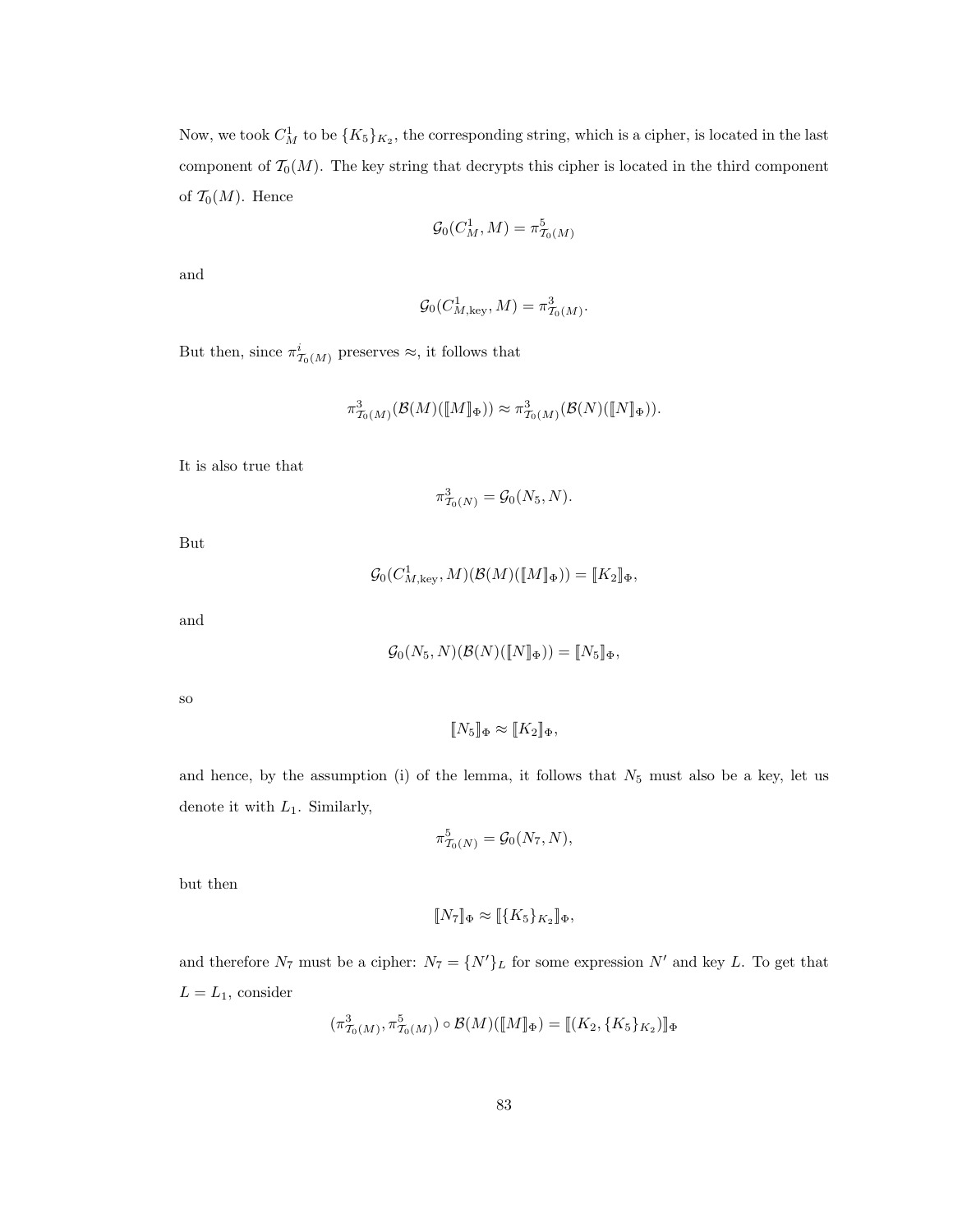and

$$
(\pi^3_{\mathcal{T}_0(N)}, \pi^5_{\mathcal{T}_0(N)}) \circ \mathcal{B}(N)(\llbracket N \rrbracket_{\Phi}) = \llbracket (L_1, \{N'\}_L) \rrbracket_{\Phi}.
$$

From this, since the left-hand sides are equivalent, we conclude that

$$
[\![ (K_2, \{K_5\}_{K_2}) ]\!]_{\Phi} \approx [\![ (L_1, \{N'\}_L)]\!]_{\Phi},
$$

which means by condition (ii) of the lemma that

$$
L=L_1.
$$

Therefore, if we define  $C_N^1$  as  $\{N'\}_L$ , then they and the keys that decrypt them are also in the same position, so

$$
\mathcal{D}_1(M) = \mathcal{D}_1(N).
$$

Remember from example 3.12, that  $\mathcal{D}_1(M) = \mathcal{D}_1(N)$  does the following:

$$
\mathcal{D}_1(M)\big((x_1, x_2), ((x_3, x_4), x_5)\big) = \begin{cases} \left( \left( x_1, x_2 \right), \left( (x_3, x_4), (x_3, 0, \mathcal{B}(\{K_5\}_{K_2})(D_{x_3}(x_5))) \right) \right) & \text{if } \\ \left( x_3, x_5 \right) \in \text{Dom}_D \\ \left( (x_1, x_2), ((x_3, x_4), (0, 0, 0)) & \text{otherwise,} \end{cases}
$$

so if x is sampled from  $[M]_{\Phi}$  or  $[N]_{\Phi}$ , then  $\mathcal{D}_1(M)(\mathcal{B}(M)x) = \mathcal{D}_1(N)(\mathcal{B}(N)x)$  has the form

$$
(x_1,x_2), ((x_3,x_4), (x_3,0,x_6)),
$$

and

$$
\mathcal{T}_1(M) = \mathcal{T}_1(N) = \left(\overline{\text{strings}} \times \overline{\text{strings}}\right) \times \left(\left(\overline{\text{strings}} \times \overline{\text{strings}}\right) \times \left(\overline{\text{strings}} \times \{0\} \times \overline{\text{strings}}\right)\right)
$$

Then, continue this process until you show that  $\mathcal{D}_4(M) = \mathcal{D}_4(N)$ .  $\Box$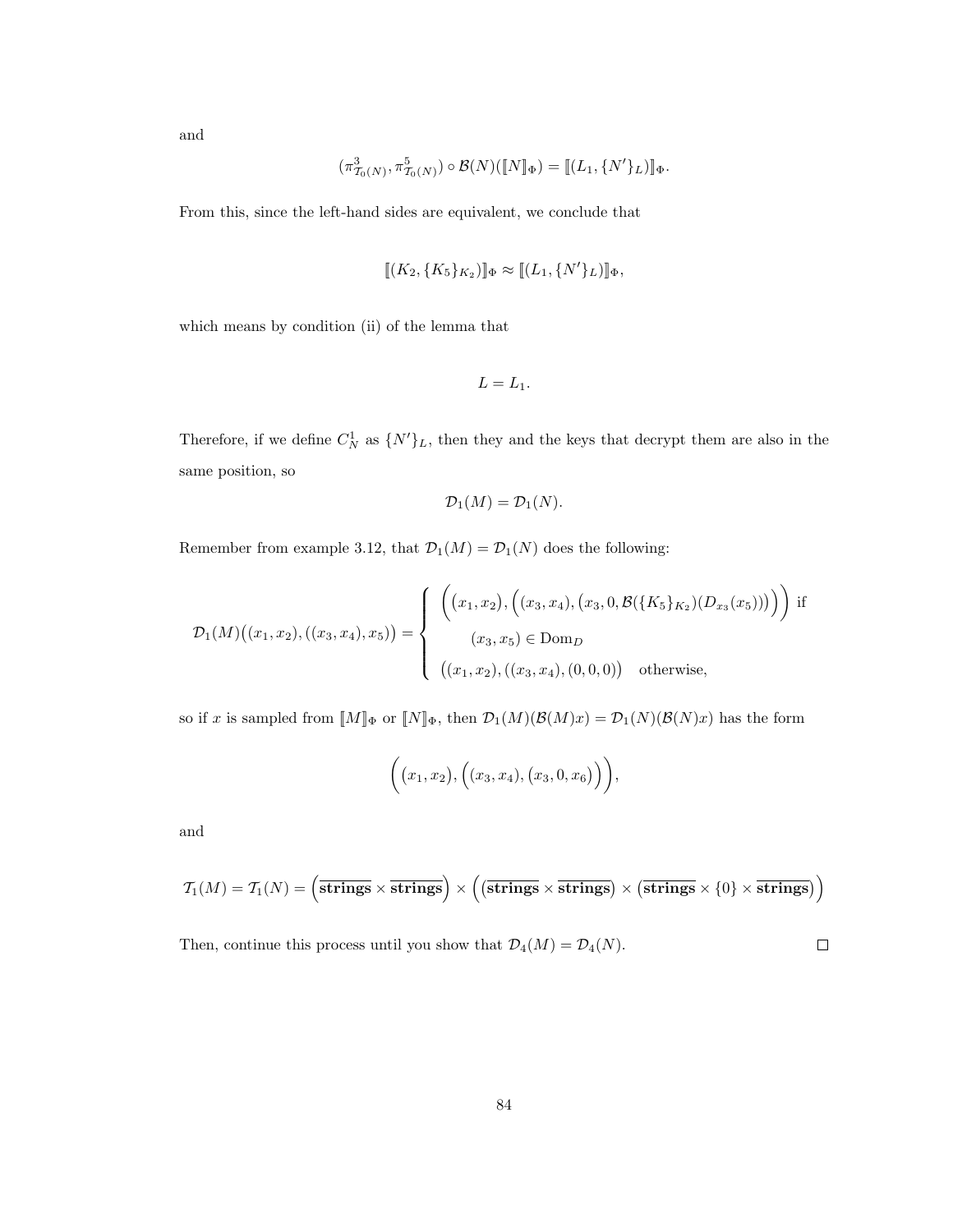## 3.2 Completeness

In this section, we prove some completeness results with the help of lemma 3.20. Just as in the case of soundness, we start with completeness for the type-2 case and the One-Time Pad in section 3.2.1 and section 3.2.2 respectively. Then, in section 3.2.3 we prove a general completeness theorem.

#### 3.2.1 Completeness of Type-2 Encryption Schemes

We remind the reader, that a type-2 encryption scheme has the characteristic that

$$
\Pr\left[k \xleftarrow{R} \mathcal{K}_{\eta}: \mathcal{A}^{\mathcal{E}_{k}(\cdot)}_{\eta} = 1\right] - \Pr\left[k \xleftarrow{R} \mathcal{K}_{\eta}: \mathcal{A}^{\mathcal{E}_{k}(\mathbf{0})}_{\eta} = 1\right]
$$

is a negligible function of η. This does not require that key-repetition is concealed. On the other hand, it may be concealed, the definition does not forbid that. We proved the soundness result for the logic expanded with boxes indexed by keys. By introducing these boxes, we ensured that formal ciphers were equivalent only if they were encrypted with the same key, and that was enough to prove computational indistinguishability after interpretation. Now we want to show that computational equivalence implies the formal, that is, formal inequivalence implies computational inequivalence. But since in our logic, ciphers with different encrypting keys are inequivalent, we have to make it sure that they have inequivalent interpretations. For completeness, we will therefore need the following property of the encryption scheme:

Definition 3.22 (Strictly Which-Key Revealing Scheme). We say that an encryption scheme Π is strictly which-key revealing if it is type-2 secure and there exists a polynomial-time adversary A such that the following function is not negligible as a function of  $\eta$ :

$$
Adv_{\Pi[\eta]}(A) := \Pr\left[k, k' \leftarrow \mathcal{K}_{\eta} : A_{\eta}^{\varepsilon_k(\cdot), \varepsilon_{k'}(\cdot)} = 1\right] - \Pr\left[k \leftarrow \mathcal{K}_{\eta} : A_{\eta}^{\varepsilon_k(\cdot), \varepsilon_k(\cdot)} = 1\right]
$$

Proposition 3.23. Suppose the cryptosystem is strictly which-key revealing. Then, for any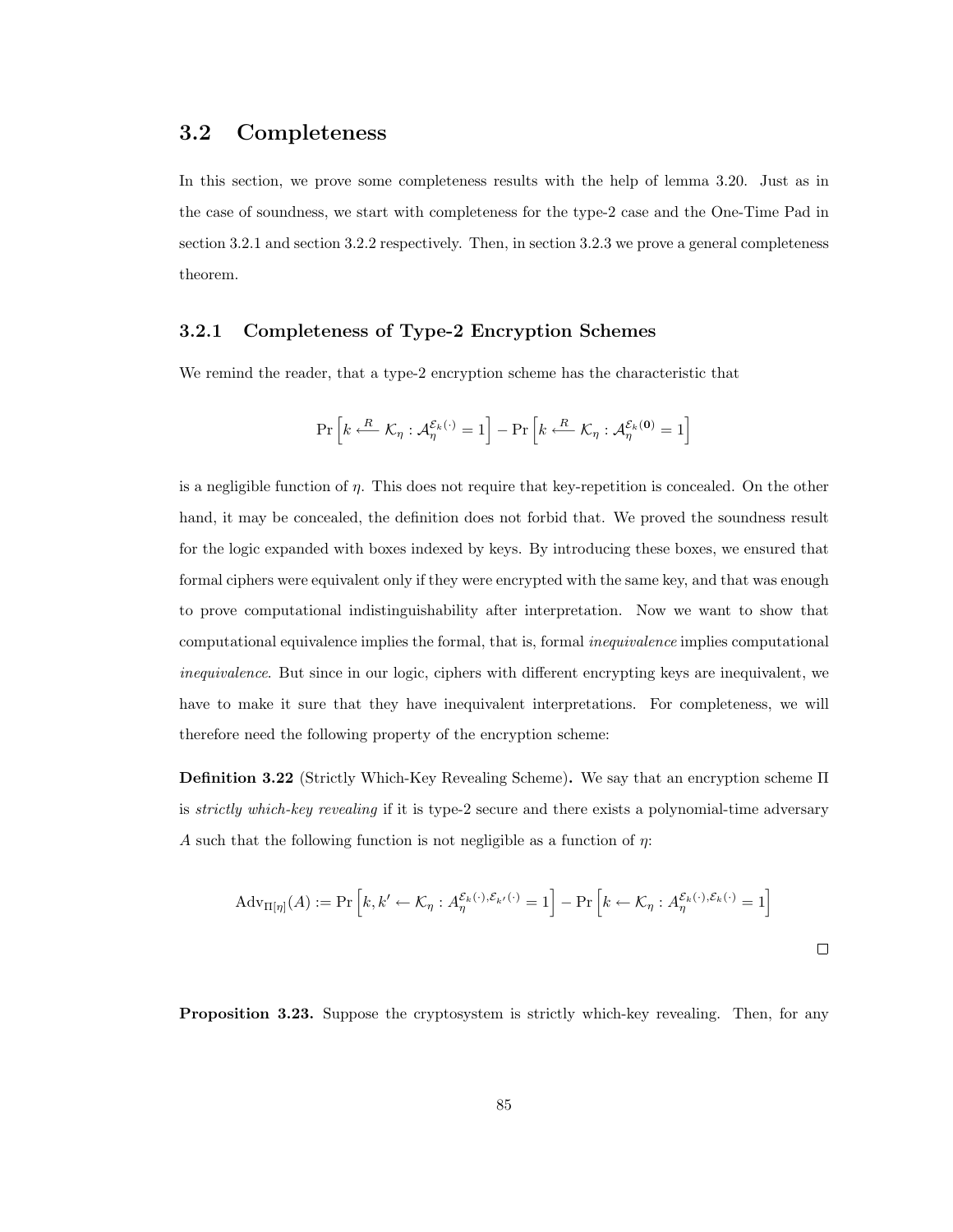expressions  $M_1$ ,  $M_2$ ,  $N_1$ ,  $N_2$  and keys  $L_1$ ,  $L_2$ ,  $L$ 

$$
[\![(\{M_1\}_L, \{M_2\}_L)]\!]_{\Phi} \approx [\![(\{N_1\}_L, \{N_2\}_L)]\!]_{\Phi}
$$

implies

$$
L_1=L_2.
$$

Proof. Assume the contrary. Since we assumed that the system is which-key revealing, there is an adversary A such that

$$
\Pr\left[k, k' \leftarrow \mathcal{K}_{\eta}: A^{\mathcal{E}_k(\cdot), \mathcal{E}_{k'}(\cdot)}_{\eta} = 1\right] - \Pr\left[k \leftarrow \mathcal{K}_{\eta}: A^{\mathcal{E}_k(\cdot), \mathcal{E}_k(\cdot)}_{\eta} = 1\right]
$$

is not negligible. But, by adding and subtracting a few terms, we can arrive at

$$
\Pr\left[k, k' \xleftarrow{R} \mathcal{K}_{\eta}: A_{\eta}^{\mathcal{E}_{k}(\cdot), \mathcal{E}_{k'}(\cdot)} = 1\right] - \Pr\left[k \xleftarrow{R} \mathcal{K}_{\eta}: A_{\eta}^{\mathcal{E}_{k}(\cdot), \mathcal{E}_{k}(\cdot)} = 1\right] =
$$
\n
$$
\Pr\left[k, k' \xleftarrow{R} \mathcal{K}_{\eta}: A_{\eta}^{\mathcal{E}_{k}(\cdot), \mathcal{E}_{k'}(\cdot)} = 1\right] -
$$
\n
$$
-\Pr\left[k, k' \xleftarrow{R} \mathcal{K}_{\eta}, x_{1} \xleftarrow{R} [M_{1}]_{\Phi_{\eta}}: A_{\eta}^{\mathcal{E}_{k}(x_{1}), \mathcal{E}_{k'}(\cdot)} = 1\right] +
$$
\n
$$
+\Pr\left[k, k' \xleftarrow{R} \mathcal{K}_{\eta}, x_{1} \xleftarrow{R} [M_{1}]_{\Phi_{\eta}}: A_{\eta}^{\mathcal{E}_{k}(x_{1}), \mathcal{E}_{k'}(\cdot)} = 1\right] -
$$
\n
$$
-\Pr\left[k, k' \xleftarrow{R} \mathcal{K}_{\eta}, x_{1} \xleftarrow{R} [M_{1}]_{\Phi_{\eta}}, x_{2} \xleftarrow{R} [M_{2}]_{\Phi_{\eta}}: A_{\eta}^{\mathcal{E}_{k}(x_{1}), \mathcal{E}_{k'}(x_{2})} = 1\right] +
$$
\n
$$
+\Pr\left[k, k' \xleftarrow{R} \mathcal{K}_{\eta}, x_{1} \xleftarrow{R} [M_{1}]_{\Phi_{\eta}}, x_{2} \xleftarrow{R} [M_{2}]_{\Phi_{\eta}}: A_{\eta}^{\mathcal{E}_{k}(x_{1}), \mathcal{E}_{k'}(x_{2})} = 1\right] -
$$
\n
$$
-\Pr\left[k \xleftarrow{R} \mathcal{K}_{\eta}, y_{1} \xleftarrow{R} [N_{1}]_{\Phi_{\eta}}, y_{2} \xleftarrow{R} [N_{2}]_{\Phi_{\eta}}: A_{\eta}^{\mathcal{E}_{k}(y_{1}), \mathcal{E}_{k}(y_{2})} = 1\right] -
$$
\n
$$
-\Pr\left[k \xleftarrow{R} \mathcal{K}_{\eta}, y_{
$$

Since the left hand side of this equation is supposed to be non-negligible, the right-hand side must also be non-negligible. But, on the right-hand side, the first, second, fourth and fifth differences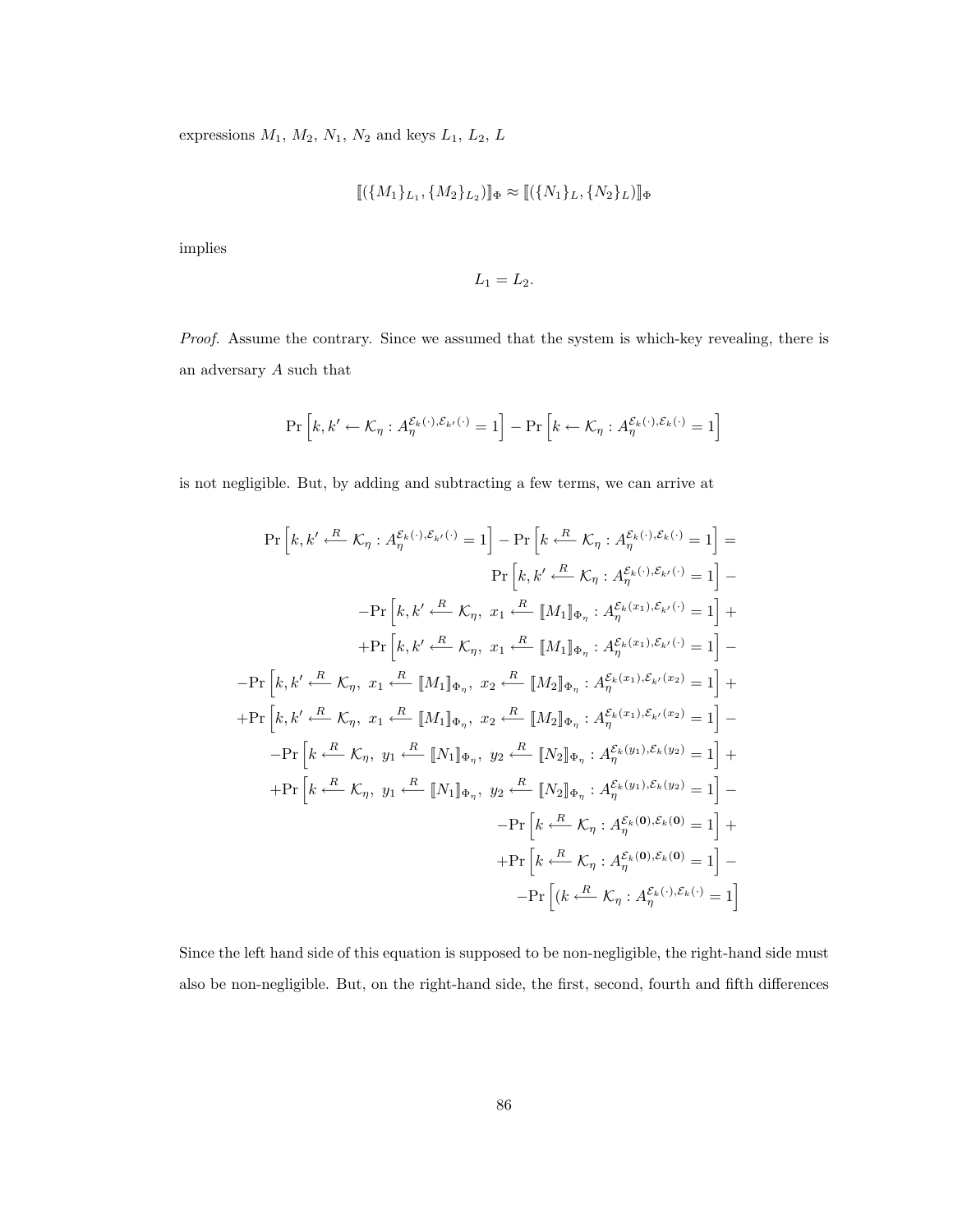are negligible, because of type-2 security, therefore, the third difference, namely,

$$
\Pr\left[k, k' \xleftarrow{R} \mathcal{K}_{\eta}, x_1 \xleftarrow{R} [M_1]_{\Phi_{\eta}}, x_2 \xleftarrow{R} [M_2]_{\Phi_{\eta}} : A_{\eta}^{\mathcal{E}_k(x_1), \mathcal{E}_{k'}(x_2)} = 1\right] - \Pr\left[k \xleftarrow{R} \mathcal{K}_{\eta}, y_1 \xleftarrow{R} [N_1]_{\Phi_{\eta}}, y_2 \xleftarrow{R} [N_2]_{\Phi_{\eta}} : A_{\eta}^{\mathcal{E}_k(y_1), \mathcal{E}_k(y_2)} = 1\right]\right]
$$

must not be negligible, which proves the lemma.

The following theorem characterizes the necessary requirements for a type-2 encryption scheme for the formal language that we introduced for the type-2 case and its interpretation to be complete. Condition (ii) in the theorem was used by Horvitz and Gligor in [26] when they were proving completeness for the type-0 case and they called it weak confusion freeness. Observe, that if the cryptosystem is strictly which-key revealing, then condition (iii) is satisfied according to the previous proposition.

**Theorem 3.24.** Let  $\Pi = (K, E, D, \approx)$  be a type-2 encryption scheme,  $\Phi$  the interpretation in  $\Pi$ of  $\Delta = (Exp, \equiv_K, \equiv_C)$ , where  $\equiv_K$  makes all keys equivalent, and  $\equiv_C$  means equivalence iff the encrypting keys are identical. Then, completeness of  $\Phi$  holds if and only if

for any  $K, K', K'' \in \mathbf{Keys}, B \in \mathbf{Blocks}, M, M', N \in \mathbf{Exp}_\mathcal{V},$ 

(i) no pair of  $[[K]]_{\Phi}$ ,  $[[B]]_{\Phi}$ ,  $[[(M,N)]]_{\Phi}$ ,  $[[\{M'\}_{K'}]]_{\Phi}$  are equivalent with respect to  $\approx$ ; that is, keys, blocks, pairs, ciphers are distinguishable,

(ii) if  $[[(K, \{M\}_{K})]]_{\Phi} \approx [[(K'', \{M'\}_{K'})]]_{\Phi}$ , then  $K' = K''$ , and

(iii) for any expressions  $M_1$ ,  $M_2$ ,  $N_1$ ,  $N_2$  and keys  $L_1$ ,  $L_2$ ,  $L_1$ 

$$
[\![(\{M_1\}_L, \{M_2\}_L)]\!]_{\Phi} \approx [\![(\{N_1\}_L, \{N_2\}_L)]\!]_{\Phi}
$$

implies

$$
L_1=L_2.
$$

Proof. The only if direction is trivial. In order to prove the if part, consider two expressions M and N such that  $[M]_{\Phi} \approx [N]_{\Phi}$ . By condition (i) and (ii), Lemma 3.20 is applicable, so,  $c(M) = c(N),$ 

$$
\mathcal{D}(M)(\llbracket M \rrbracket_{\Phi}) \approx \mathcal{D}(N)(\llbracket N \rrbracket_{\Phi}),
$$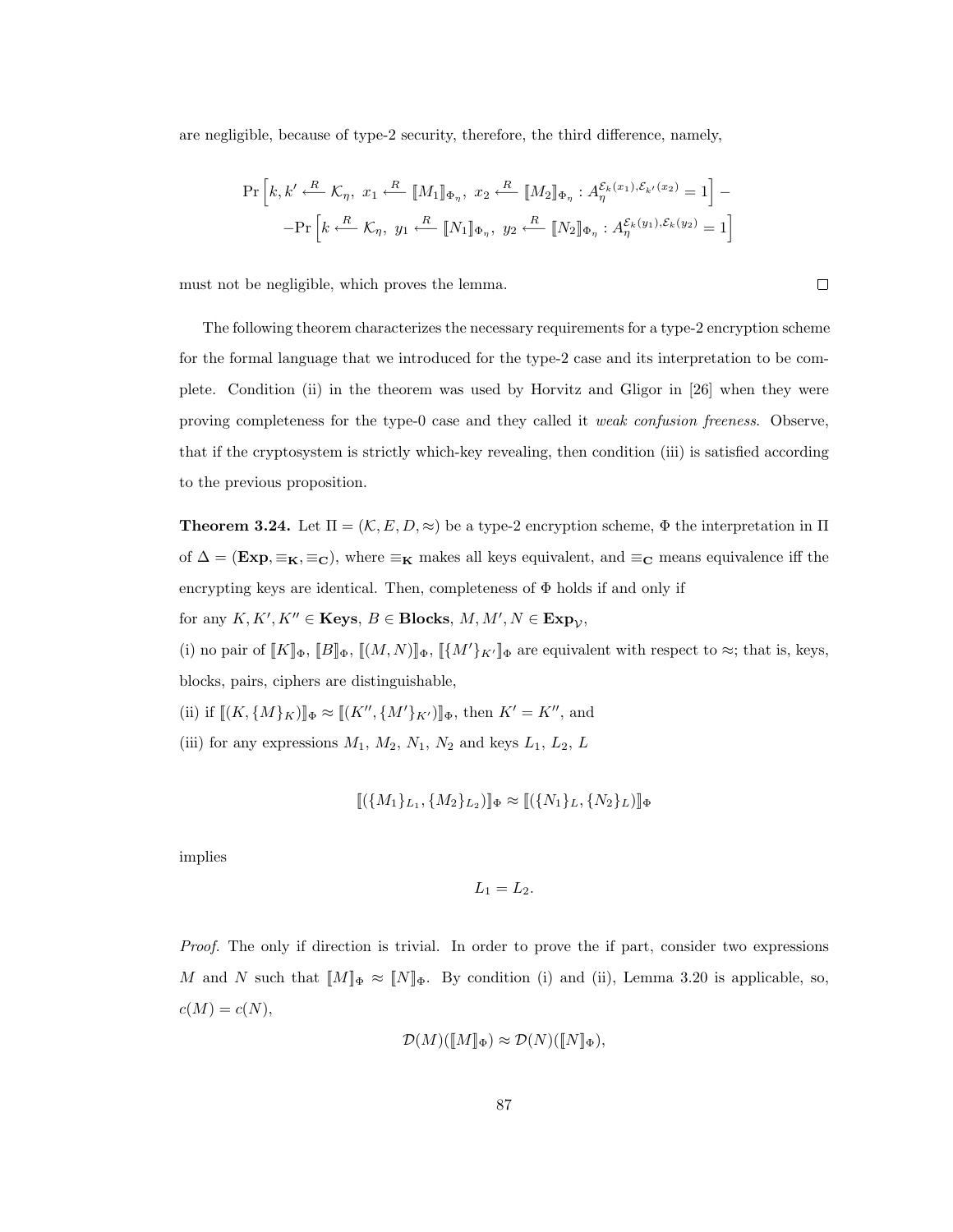and

$$
\mathcal{T}_{c(M)}(M) = \mathcal{T}_{c(N)}(N).
$$

In each entry of  $\mathcal{T}_{c(M)}(M)$  and  $\mathcal{T}_{c(N)}(N)$ , the distribution corresponds either to the interpretation of a key, or of a block, or of an undecryptable cipher  $(i.e.$  one that corresponds to a box). Naturally, the same blocks must be in the same positions of  $\mathcal{T}_{c(M)}(M)$  and  $\mathcal{T}_{c(N)}(N)$ , because the distributions  $\mathcal{D}(M)(\llbracket M \rrbracket_{\Phi})$  and  $\mathcal{D}(N)(\llbracket N \rrbracket_{\Phi})$  are indistinguishable, and because of condition (i). Hence, the patterns of  $M$  and  $N$  contain the same blocks in the same positions. Moreover, since  $\mathcal{D}(M)(\llbracket M \rrbracket_{\Phi})$  and  $\mathcal{D}(N)(\llbracket N \rrbracket_{\Phi})$  are indistinguishable, the entries in  $\mathcal{T}_{c(M)}(M)$  and in  $\mathcal{T}_{c(N)}(N)$ containing strings sampled from key generation must be in the same places because of (i) again. Furthermore, the indistinguishability of in  $\mathcal{T}_{c(M)}(M)$  and in  $\mathcal{T}_{c(N)}(N)$  also implies that repetitions of a key generation outcome must occur in the same positions of  $\mathcal{T}_{c(M)}(M)$  and  $\mathcal{T}_{c(N)}(N)$  as well. (This is a consequence of the properties of key-generation in definition 1.36.) Therefore the key symbols in the patterns of  $M$  and  $N$  change together, so it is possible to rename the recoverable keys of N so that the keys in the pattern of  $N\sigma$  are the same as the keys in the pattern of M. Finally, since the distributions of  $\mathcal{D}(M)(\llbracket M \rrbracket_{\Phi})$  and  $\mathcal{D}(N)(\llbracket N \rrbracket_{\Phi})$  are indistinguishable, condition (i) implies that pairs of indistinguishable undecryptable ciphers occur in exactly the same entries in  $\mathcal{T}_{c(M)}(M)$  and  $\mathcal{T}_{c(N)}(N)$ . But, that means, according to condition (iii), that if there are undecryptable ciphers encrypted with identical (or different) keys in  $M$ , then in the same position in  $N$ , there are undecryptable ciphers encrypted with identical (or different) keys. Hence, the identical boxes in the pattern of  $M$ , located in exactly the same places as the identical boxes in the pattern of N and hence of  $N\sigma$  (because renaming the recoverable keys does not effect the boxes; they are indexed with non-recoverable keys). But then it is possible to rename those keys that appear as box-indexes (keys in  $B\text{-}Keys(N\sigma)$ ), so that the box-indexes in the two patterns agree as well. Therefore, the two patterns must agree up to key-renaming.  $\Box$ 

In order to see it more clearly how the proof works, we introduce an example:

Example 3.25. Consider, as we did earlier in this chapter, the expression

$$
M = \Bigg(\Big(\{0\}_{K_6}, \{\{K_7\}_{K_1}\}_{K_4}\Big), \Bigg(\Big(K_2, \{\{\{001\}_{K_3}, \{K_6\}_{K_5}\}\Big)_{K_5}\Big), \{K_5\}_{K_2}\Bigg)\Bigg),
$$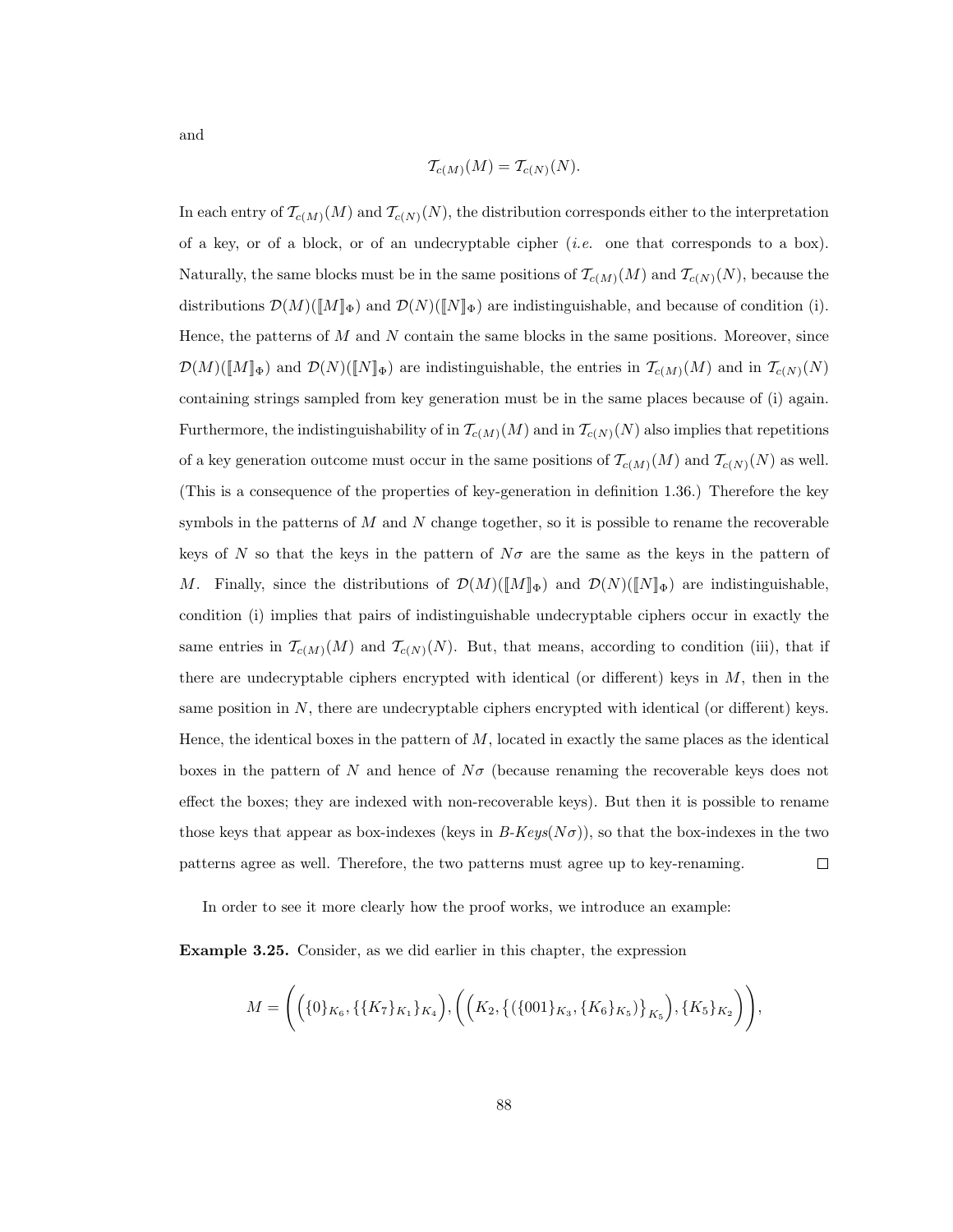with pattern

$$
pattern_2(M) = \Bigg(\Big(\{0\}_{K_6}, \Box_{K_4}\Big), \Bigg(\Big(K_2, \big\{(\Box_{K_3}, \{K_6\}_{K_5})\big\}_{K_5}\Big), \{K_5\}_{K_2}\Bigg)\Bigg),
$$

and assume, that  $N$  is another expression such that

$$
[\![M]\!]_{\Phi} \approx [\![N]\!]_{\Phi}.
$$

We have to show, that  $N \cong_2 M$ . According to lemma 3.20,  $\mathcal{D}(M) = \mathcal{D}(N)$ , and, as we saw it in the examples of section 3.1, if y is a sample from  $[M]_{\Phi}$  or of  $[N]_{\Phi}$ , then  $\mathcal{D}(M)y = \mathcal{D}(N)y$  has the form

$$
\left( \Big( (y_6, 0, 0), y_1 \Big), \Big( \Big( y_2, (y_5, 0, (y_3, (y_5, 0, y_6))) \Big), (y_2, 0, y_5) \Big) \right), \tag{3.3}
$$

where, if y is sampled from  $\llbracket M \rrbracket_{\Phi}$ , then  $y_2, y_5, y_6$  are outcomes of the key-generation algorithms  $\phi(K_2)$ ,  $\phi(K_5)$ ,  $\phi(K_6)$  respectively,  $y_1$  is an undecryptable sample element from  $\llbracket \{K_7\}_{K_1}\}_{K_4} \rrbracket_{\Phi}$ , and  $y_3$  is an undecryptable sample from  $[\{001\}_{K_3}]\Phi$ .

For the case when y is sampled from  $[N]_{\Phi}$  the form of expression 3.3 shows that counting from the left, the first occurrence of  $y_6$ , the first and second occurrence of  $y_5$ , and the second occurrence of  $y_2$  must be samples from interpretations of keys. The different occurrences of these elements vary together as we sample other elements, so, since we assumed that the distribution of separate key generations can be distinguished from the same key generation twice (in definition 1.36), we get that the different occurrences of  $y_2$ ,  $y_5$  and  $y_6$  must stand for the same subexpression keys of N. Let us call them  $L_1$ ,  $L_2$  and  $L_3$  respectively.  $L_1$ ,  $L_2$  and  $L_3$  must be all different keys, because  $y_2$ ,  $y_5$  and  $y_6$  vary separately. Formula 3.3 shows then that N has the following form:

$$
N = \Bigg(\Big(\big\{N_1\}_{L_3}, N_2\Big), \Bigg(\Big(L_1, \big\{(N_3, \{L_3\}_{L_2})\big\}_{L_2}\Big), \{L_2\}_{L_1}\Bigg)\Bigg).
$$

Comparing this with 3.3, we also have that 0 is a sample element of  $\|N_1\|_{\Phi}$ ,  $y_1$  is a sample element from  $[[N_2]]\Phi$ , and  $y_3$  is a sample from  $[[N_3]]\Phi$ . Therefore, since

$$
\mathcal{D}(M)(\llbracket M \rrbracket_{\Phi}) = \mathcal{D}(N)(\llbracket N \rrbracket_{\Phi}),\tag{3.4}
$$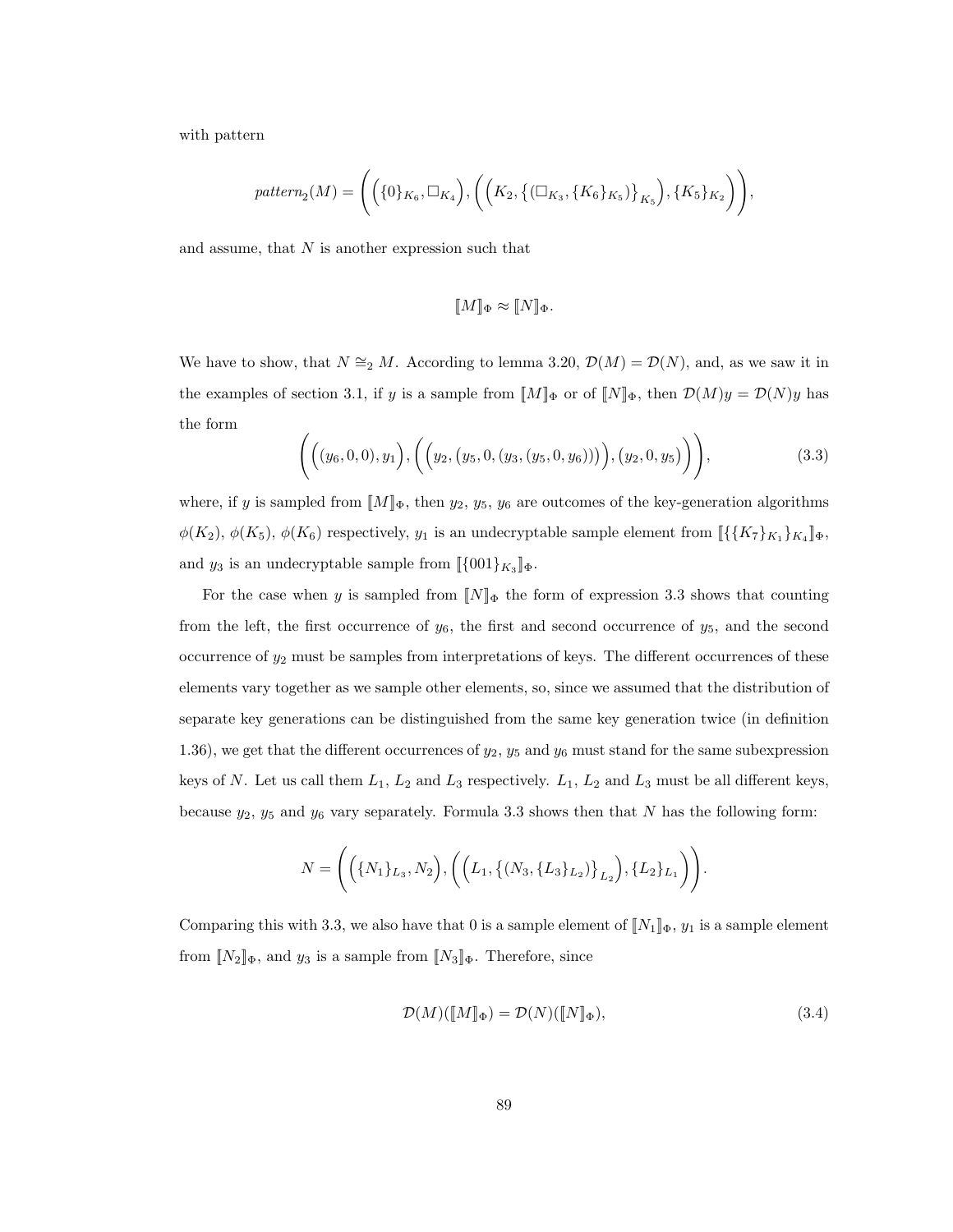it follows that

$$
[\![N_1]\!]_{\Phi} \approx [\![0]\!]_{\Phi},
$$
  

$$
[\![N_2]\!]_{\Phi} \approx [\![\{\{K_7\}_{K_1}\}_{K_4}]\!]_{\Phi},
$$
  

$$
[\![N_3]\!]_{\Phi} \approx [\![\{001\}_{K_3}]\!]_{\Phi}.
$$

We assumed that the conditions of the theorem holds, so (i) implies that for some  $N_4$  and  $N_5$ subexpressions and  $L_4$ ,  $L_5$  keys,

$$
N_1 = 0,
$$
  

$$
N_2 = \{N_4\}_{L_4},
$$
  

$$
N_3 = \{N_5\}_{L_5}.
$$

 $L_4$  and  $L_5$  cannot equal any of  $L_1$ ,  $L_2$  or  $L_3$ , because otherwise we could have continued the decryption process for  $N$ , and therefore for  $M$  as well. Equation 3.4 also implies that

$$
[\![ (\{\{K_7\}_{K_1}\}_{K_4}, \{001\}_{K_3}]\!]_{\Phi} \approx [\![ (\{N_4\}_{L_4}, \{N_5\}_{L_5})]\!]_{\Phi},
$$

and therefore, by condition (iii), we receive  $L_4 \neq L_5$ . Hence, up to key-renaming, N looks like

$$
N' = \Bigg(\Big(\{0\}_{K_3}, \{N_4\}_{K_4}\Big), \Bigg(\Big(K_1, \big\{\left(\{N_5\}_{K_5}, \{K_3\}_{K_2}\right)\}_{K_2}\Big), \{K_2\}_{K_1}\Bigg)\Bigg),
$$

which has pattern

$$
pattern(N') = \Bigg(\Big(\{0\}_{K_3}, \Box_{K_4}\Big), \Bigg(\Big(K_1, \big\{(\Box_{K_5}, \{K_3\}_{K_2})\big\}_{K_2}\Big), \{K_2\}_{K_1}\Bigg)\Bigg),
$$

which shows that

$$
M \cong_2 N.
$$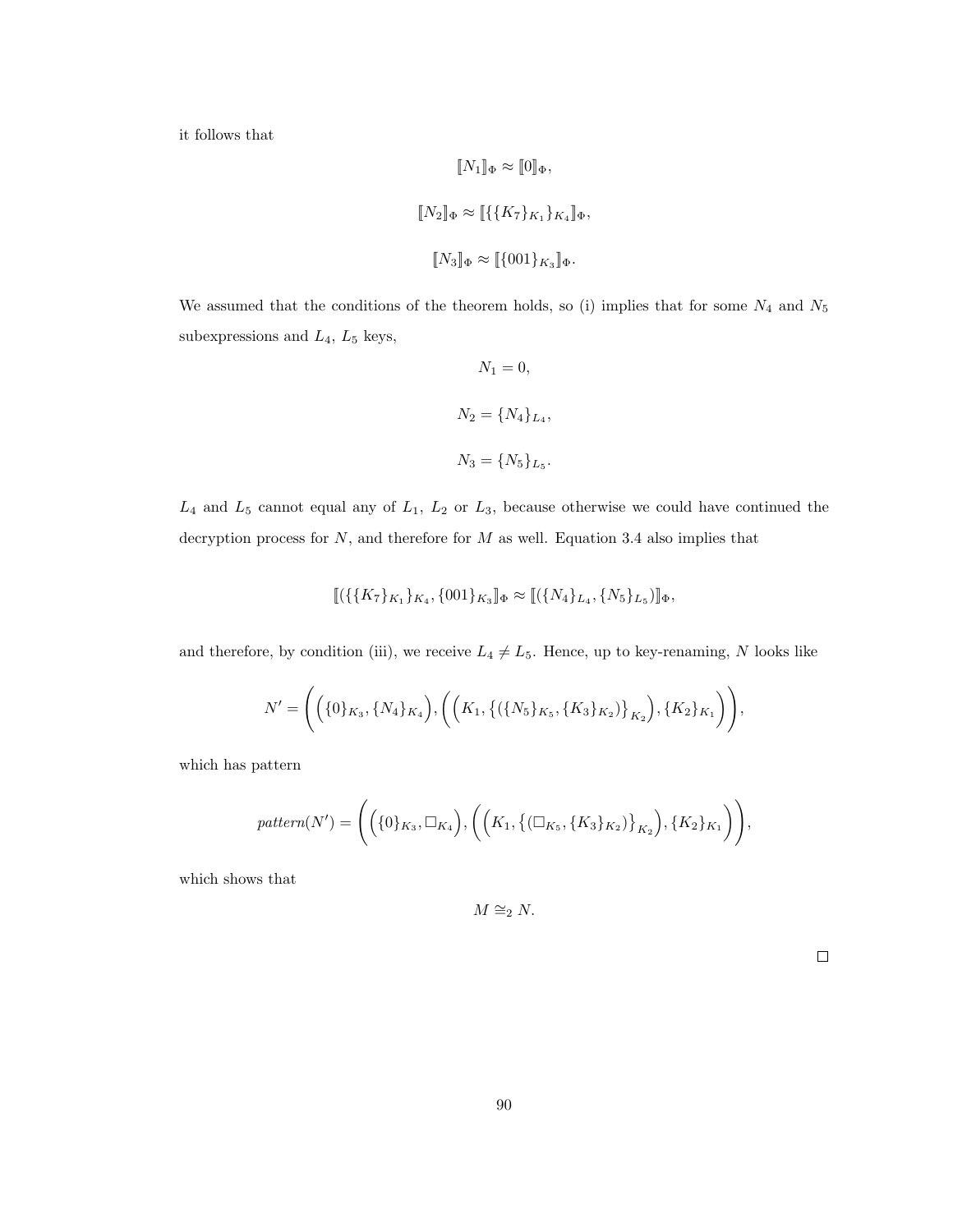#### 3.2.2 Completeness for One-Time Pad

In this section we show completeness for the One-Time Pad. The method of the proof is quite similar to the proof method in the type-2 case. Observe though, that conditions like (i)-(iii) in theorem 3.24 here are missing. The reason is, that we considered a specific implementation of the One-Time Pad, whereas the fact that an encryption scheme is type-2, does not specify the scheme completely; our specific OTP implementation does satisfy the corresponding conditions, as we will see it in the course of the proof.

**Theorem 3.26.** Let  $\Pi = (\{\mathcal{K}_n\}_{n\geq 4}, E, D, \approx)$  be the One-Time Pad encryption scheme that we presented in Section 1.3.1,  $\Phi$  the interpretation of  $\mathbf{Exp}_{\text{OTP}}$  for the OTP. Then, completeness of Φ holds.

*Proof.* Consider two expressions M and N such that  $[M]_{\Phi} \approx [N]_{\Phi}$ . In order to be able to apply Lemma 3.20, we need to show that conditions (i) and (ii) of the lemma hold for One-Time Pad. The reason for this is that the samples of the interpretations of expressions are tagged, that is,  $\llbracket M \rrbracket_{\Phi}$  has a tag, which is either 001, 010, 001, or ends with 1 in case of pairs. So, keys, blocks, pairs, ciphers are clearly distinguishable, and hence condition (i) holds. To see that condition (ii) is satisfied, consider  $Q = (K, \{M\}_K)$  and  $Q' = (K'', \{M'\}_{K'})$ . Since the last digit of

$$
D_{\Phi_Q(K)(\omega)}(\Phi_Q(\{M\}_K)(\omega))
$$

is constant for all  $\omega$ , whereas the last digit of

$$
D_{\Phi_{Q'}(K'')(\omega)}(\Phi_{Q'}(\{M'\}_{K'})(\omega))
$$

changes (probability 0.5 for 1 and 0.5 for 0) if  $K' \neq K''$ , condition (ii) is satisfied. Hence, we can apply the lemma.

By Lemma 3.20 then,  $c(M) = c(N)$ ,

$$
\mathcal{D}(M)(\llbracket M \rrbracket_{\Phi}) \approx \mathcal{D}(N)(\llbracket N \rrbracket_{\Phi}),
$$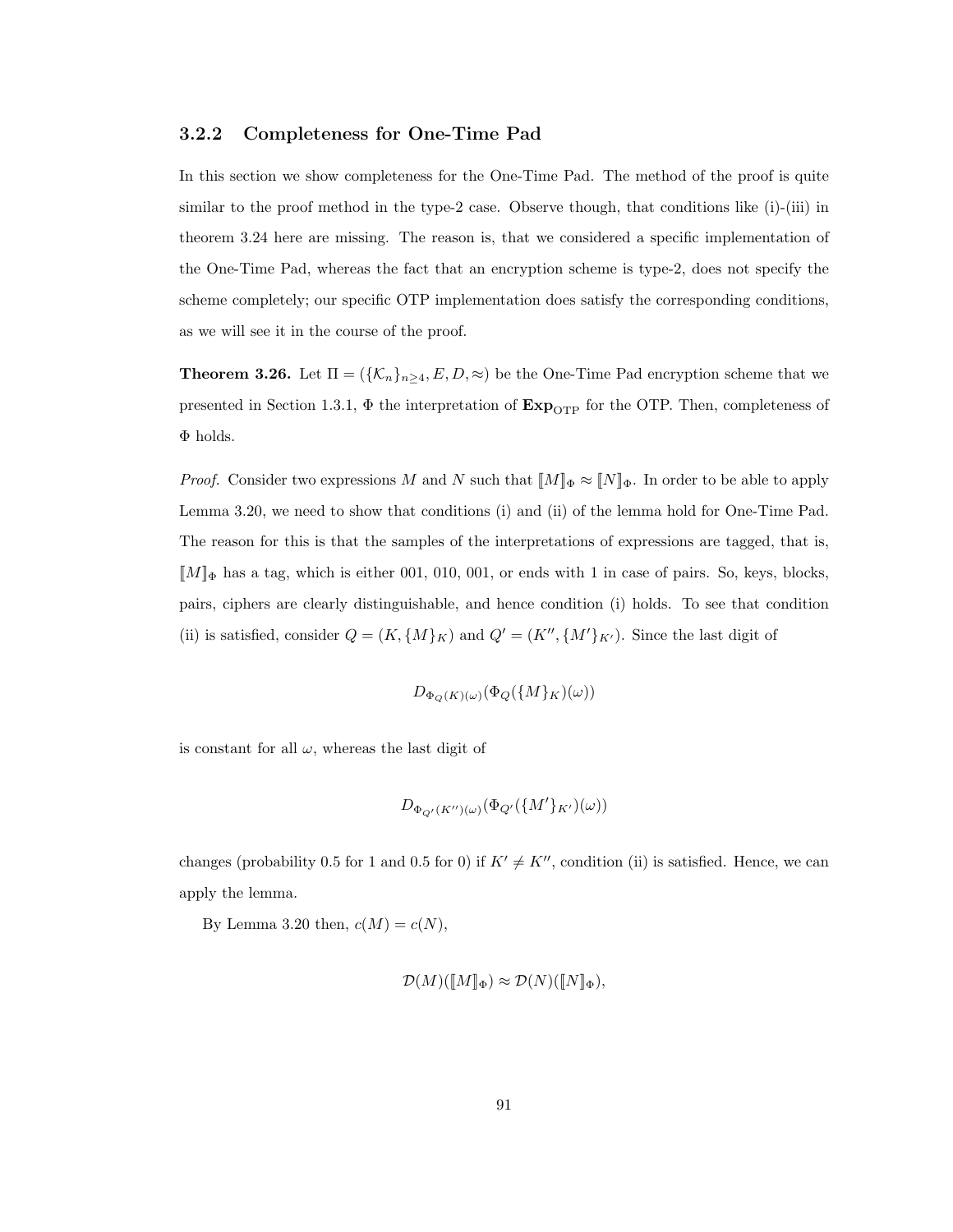$$
\mathcal{T}_{c(M)}(M) = \mathcal{T}_{c(N)}(N).
$$

In each entry of  $\mathcal{T}_{c(M)}(M)$  and  $\mathcal{T}_{c(N)}(N)$ , the distribution corresponds either to the interpretation of a key, or of a block, or of an undecryptable cipher  $(i.e.$  one that corresponds to a box). Naturally, the same blocks must be in the same positions of  $\mathcal{T}_{c(M)}(M)$  and  $\mathcal{T}_{c(N)}(N)$ , because the distributions of  $\mathcal{D}(M)(\llbracket M \rrbracket_{\Phi})$  and  $\mathcal{D}(N)(\llbracket N \rrbracket_{\Phi})$  are identical . Hence, the patterns of M and N contain the same blocks in the same positions. Moreover, the entries with identical keys (those which are the same outcomes of a key-generation) in  $\mathcal{T}_{c(M)}(M)$  must occur exactly in the same places as the identical keys occur  $\mathcal{T}_{c(N)}(N)$ , therefore the key symbols in the patterns of M and N change together, so it is possible to rename the recoverable keys of N with length-preserving  $\sigma$ so that the keys in the pattern of  $N\sigma$  are the same as the keys in the pattern of M. Finally, since the distributions of  $\mathcal{D}(M)(\llbracket M \rrbracket_{\Phi})$  and  $\mathcal{D}(N)(\llbracket N \rrbracket_{\Phi})$  are identical, ciphers with the same length occur in the same entries of  $\mathcal{T}_{c(M)}(M)$  as in  $\mathcal{T}_{c(N)}(N)$ . Therefore, boxes of the same length will appear in the same position in the two patterns, and that is what we needed to prove.  $\Box$ 

#### 3.2.3 General Case

**Theorem 3.27.** Let  $\Delta = (\mathbf{Exp}_{\mathcal{V}}, \equiv_{\mathbf{K}}, \equiv_{\mathbf{C}})$  be a formal logic for symmetric encryption, assume that  $\equiv_{\mathbf{C}}$  is proper and that  $\equiv_{\mathbf{K}}$  and  $\equiv_{\mathbf{C}}$  are independent. Let  $\Phi$  be an interpretation in  $\Pi$  $({K_i}_{i\in I}, E, D, \approx)$ . Then, completeness of  $\Phi$  holds, if and only if the following conditions are satisfied : For any  $K, K', K'' \in \mathbf{Keys}, B \in \mathbf{Blocks}, M, M', N \in \mathbf{Exp}_\mathcal{V},$ 

(i) no pair of  $[[K]]_{\Phi}$ ,  $[[B]]_{\Phi}$ ,  $[[(M,N)]]_{\Phi}$ ,  $[[\{M'\}_{K'}]]_{\Phi}$  are equivalent with respect to  $\approx$ ; that is, keys, blocks, pairs, ciphers are distinguishable.

- (ii) if  $[[(K, \{M\}_K)]]_{\Phi} \approx [[(K'', \{M'\}_K')]]_{\Phi}$ , then  $K' = K''$ .
- (iii) For any two pairs of valid ciphers,  $\{\{M_i\}_{L_i}\}_{i=1}^2$ ,  $\{\{N_i\}_{L'_i}\}_{i=1}^2$

$$
[\![(\{M_1\}_L,\{M_2\}_L_2)]\!]_\Phi \approx [\![(\{N_1\}_L,\{N_2\}_L_2')]\!]_\Phi
$$

implies

$$
(\{M_1\}_{L_1}, \{M_2\}_{L_2}) \cong_{\Delta} (\{N_1\}_{L'_1}, \{N_2\}_{L'_2}).
$$

and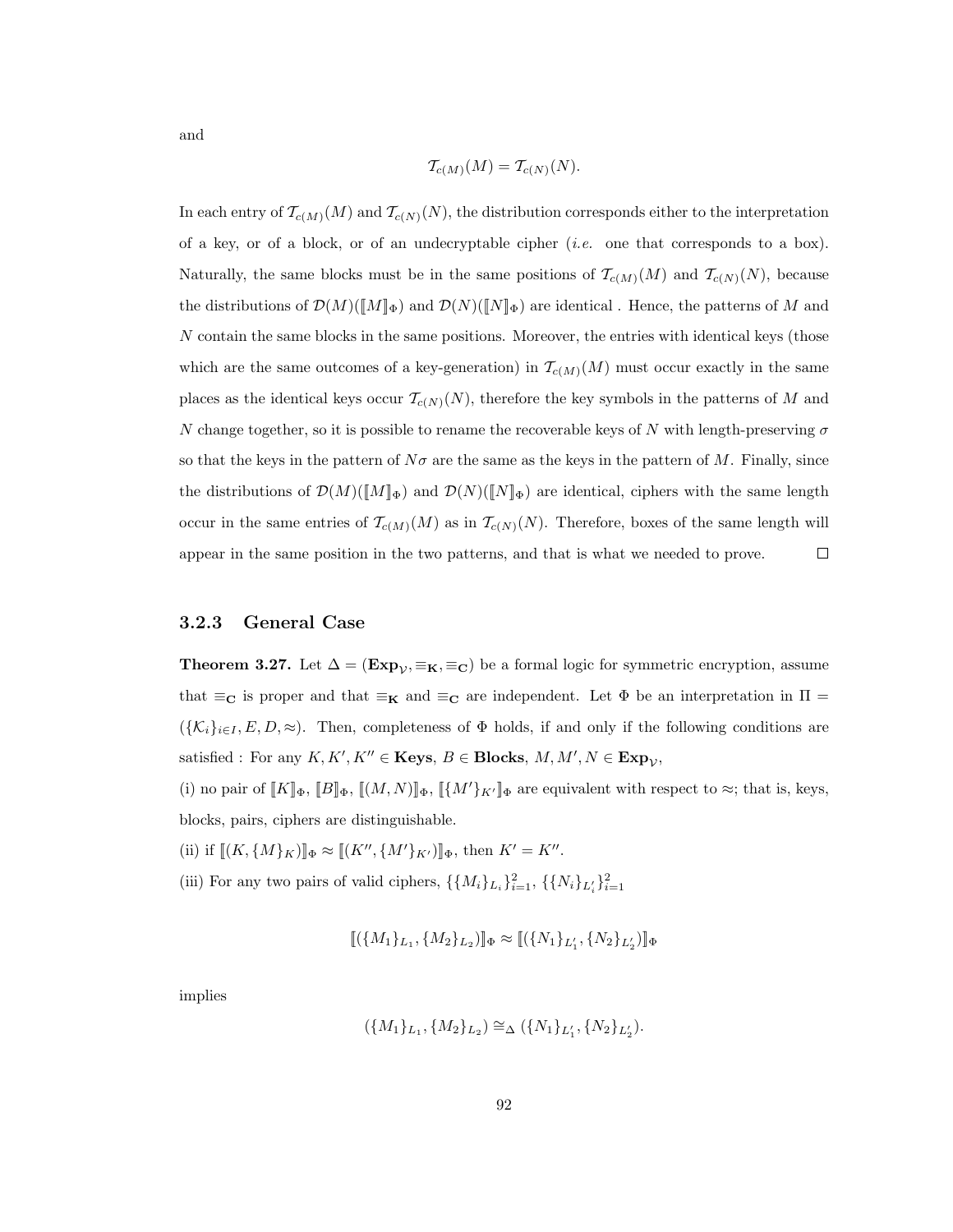*Proof.* The only if part is trivial. In order to prove the if part, consider two expressions  $M$  and  $N$ such that  $[M]_{\Phi} \approx [N]_{\Phi}$ . By condition (i) and (ii), Lemma 3.20 is applicable, so,  $c(M) = c(N)$ ,

$$
\mathcal{D}(M)(\llbracket M \rrbracket_{\Phi}) \approx \mathcal{D}(N)(\llbracket N \rrbracket_{\Phi}),
$$

and

$$
\mathcal{T}_{c(M)}(M) = \mathcal{T}_{c(N)}(N).
$$

In each entry of  $\mathcal{T}_{c(M)}(M)$  and  $\mathcal{T}_{c(N)}(N)$ , the distribution corresponds either to the interpretation of a key, or of a block, or of an undecryptable cipher (*i.e.* one that corresponds to a box). Naturally, the same blocks must be in the same positions of  $\mathcal{T}_{c(M)}(M)$  and  $\mathcal{T}_{c(N)}(N)$ , because the distributions of  $\mathcal{D}(M)(\llbracket M \rrbracket_{\Phi})$  and  $\mathcal{D}(N)(\llbracket N \rrbracket_{\Phi})$  are indistinguishable, and because of condition  $(i)$ . Hence, the patterns of M and N contain the same blocks in the same positionsMoreover, since  $\mathcal{D}(M)(\llbracket M \rrbracket_{\Phi})$  and  $\mathcal{D}(N)(\llbracket N \rrbracket_{\Phi})$  are indistinguishable, the entries in  $\mathcal{T}_{c(M)}(M)$  and in  $\mathcal{T}_{c(N)}(N)$ containing strings sampled from key generation must be in the same places because of (i) again. Furthermore, the indistinguishability of in  $\mathcal{T}_{c(M)}(M)$  and in  $\mathcal{T}_{c(N)}(N)$  also implies that repetitions of a key generation outcome must occur in the same positions of  $\mathcal{T}_{c(M)}(M)$  and  $\mathcal{T}_{c(N)}(N)$  as well. (This is a consequence of the properties of key-generation in definition 1.41.) Therefore the key symbols in the patterns of  $M$  and  $N$  change together, so it is possible to rename the recoverable keys of N (with a  $\equiv_{\mathbf{K}}$  preserving function  $\sigma$  so that the keys in the pattern of  $N\sigma$  are the same as the keys in the pattern of M.

Since the distributions of  $\mathcal{D}(M)(\llbracket M \rrbracket_{\Phi})$  and  $\mathcal{D}(N)(\llbracket N \rrbracket_{\Phi})$  are indistinguishable, condition (i) implies that the undecryptable ciphers occur in exactly the same entries in  $\mathcal{T}_{c(M)}(M)$  and  $\mathcal{T}_{c(N)}(N)$ . This means, that in the pattern of M and N, the boxes appear in the same position. This together with the conclusions of the previous paragraph means, that apart from the boxes, everything else in the pattern of M and of  $N\sigma$  must be the same. By replacing N with  $N\sigma$ , we can assume from now on that the recoverable keys of  $N$  and  $M$  are identical, and that the pattern of  $M$  and  $N$  are the same outside the boxes. Therefore, we only have to show that there is a key renaming  $\sigma'$  that carries the boxes of N into the boxes of M without changing the recoverable keys.

Say, there are l boxes altogether in the pattern of  $M$  (and hence in the pattern of  $N$ ). Let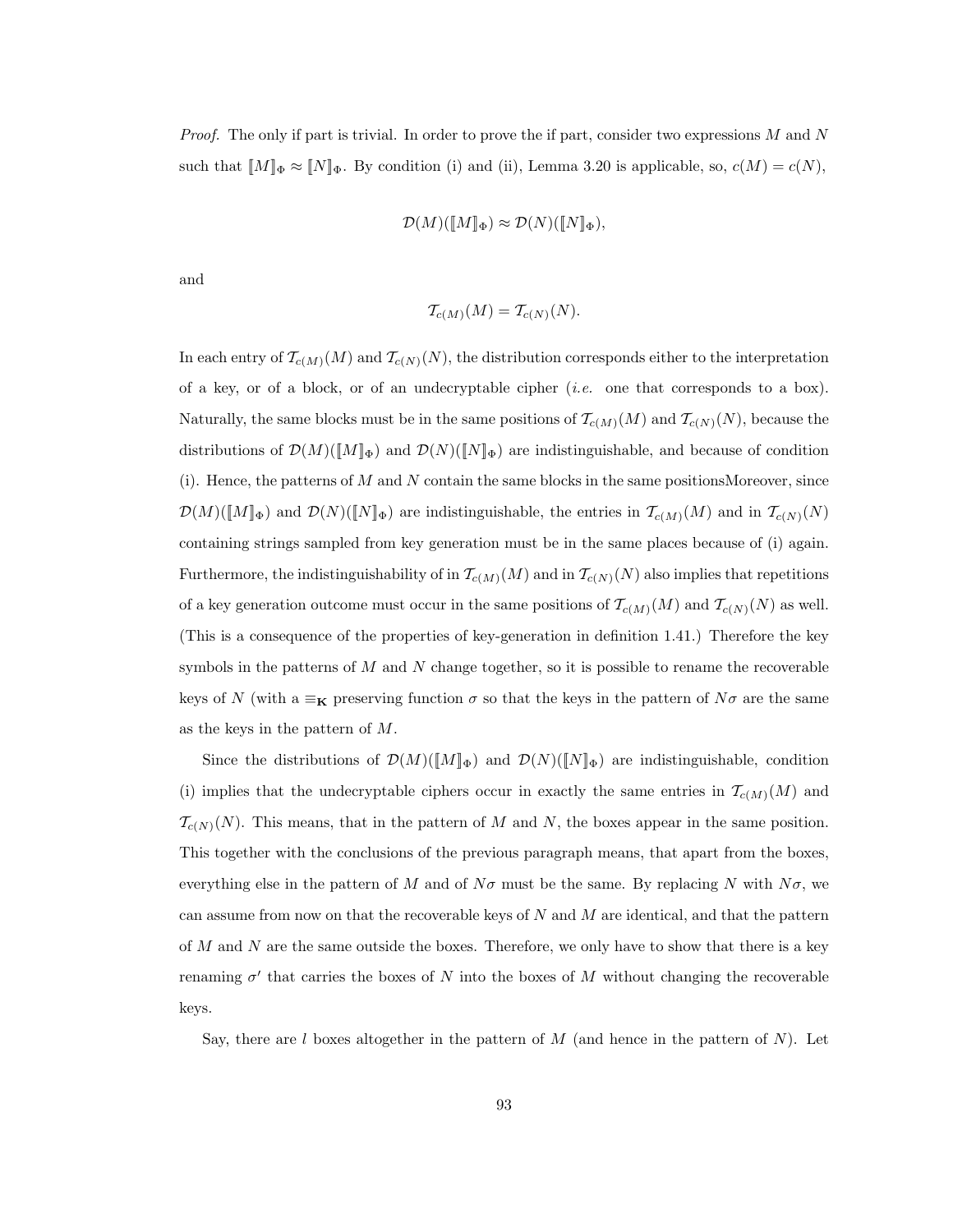${M_1}_{L_1}, {M_2}_{L_2}, ..., {M_l}_{L_l}$  be the corresponding undecryptable ciphers in M that turn into boxes in M and  $\{N_1\}_{L'_1}, \{N_2\}_{L'_2}, \dots, \{N_l\}_{L'_l}$  the corresponding ciphers in N. Then, for  $i, j \leq l$ ,  $i \neq j$ ,

$$
[\![(\{M_i\}_L, \{M_j\}_L,)]\!]_{\Phi} \approx [\![(\{N_i\}_L, \{N_j\}_L,)]\!]_{\Phi}
$$

holds since  $\mathcal{D}(M)(\llbracket M \rrbracket_{\Phi})$  and  $\mathcal{D}(N)(\llbracket N \rrbracket_{\Phi})$  are indistinguishable. This means by condition (iii), that

$$
(\{M_i\}_{L_i}, \{M_j\}_{L_j}) \cong_{\Delta} (\{N_i\}_{L'_i}, \{N_j\}_{L'_j})
$$

and hence there is a key-renaming  $\sigma_{ij}$  such that

$$
\sigma_{ij}(\mu(\{N_i\}_{L'_i}))=\mu(\{M_i\}_{L_i})
$$

and

$$
\sigma_{ij}(\mu(\{N_j\}_{L'_j})) = \mu(\{M_j\}_{L_j}),
$$

implying

$$
(\Box_{\mu(\{M_i\}_{L_i})}, \Box_{\mu(\{M_j\}_{L_j})}) = (\Box_{\sigma_{ij}(\mu(\{N_i\}_{L'_i}))}, \Box_{\sigma_{ij}(\mu(\{N_j\}_{L'_j})})
$$

We assumed that  $\equiv_{\mathbf{C}}$  is proper, therefore, by proposition 1.32, each  $\mu$  box-index of N has a representative  $C_{\mu}$  such that  $C_{\mu}$  does not contain any element of  $R\text{-}Keys(N) = R\text{-}Keys(M)$ , and for any two different  $\mu_1$  and  $\mu_2$ , the only common element of  $Keys(C_{\mu_1})$  and  $Keys(C_{\mu_2})$  may be the encrypting key, only if there is one possible encrypting key for all elements in  $\mu_1$  and  $\mu_2$ . We define  $\sigma'$  inductively. Since we assumed that  $\equiv_{\mathbf{C}}$  and  $\equiv_{\mathbf{K}}$  are independent, it is possible to modify  $\sigma_{12}$  such that the  $\sigma_1$  that we get leaves

$$
\left(\bigcup_{i=3}^{l} Keys(C_{\mu(\{N_i\}_{L'_i})}) \cup R\text{-}Keys(N)\right) \setminus \left(\{L'_1,L'_2\} \cup Keys(C_{\mu(\{N_1\}_{L'_1})}) \cup Keys(C_{\mu(\{N_2\}_{L'_2})})\right)
$$

untouched but still

$$
\sigma_1(\mu(\{N_1\}_{L'_1})) = \mu(\{M_1\}_{L_1})
$$

and

$$
\sigma_1(\mu(\{N_2\}_{L'_2})) = \mu(\{M_2\}_{L_2})
$$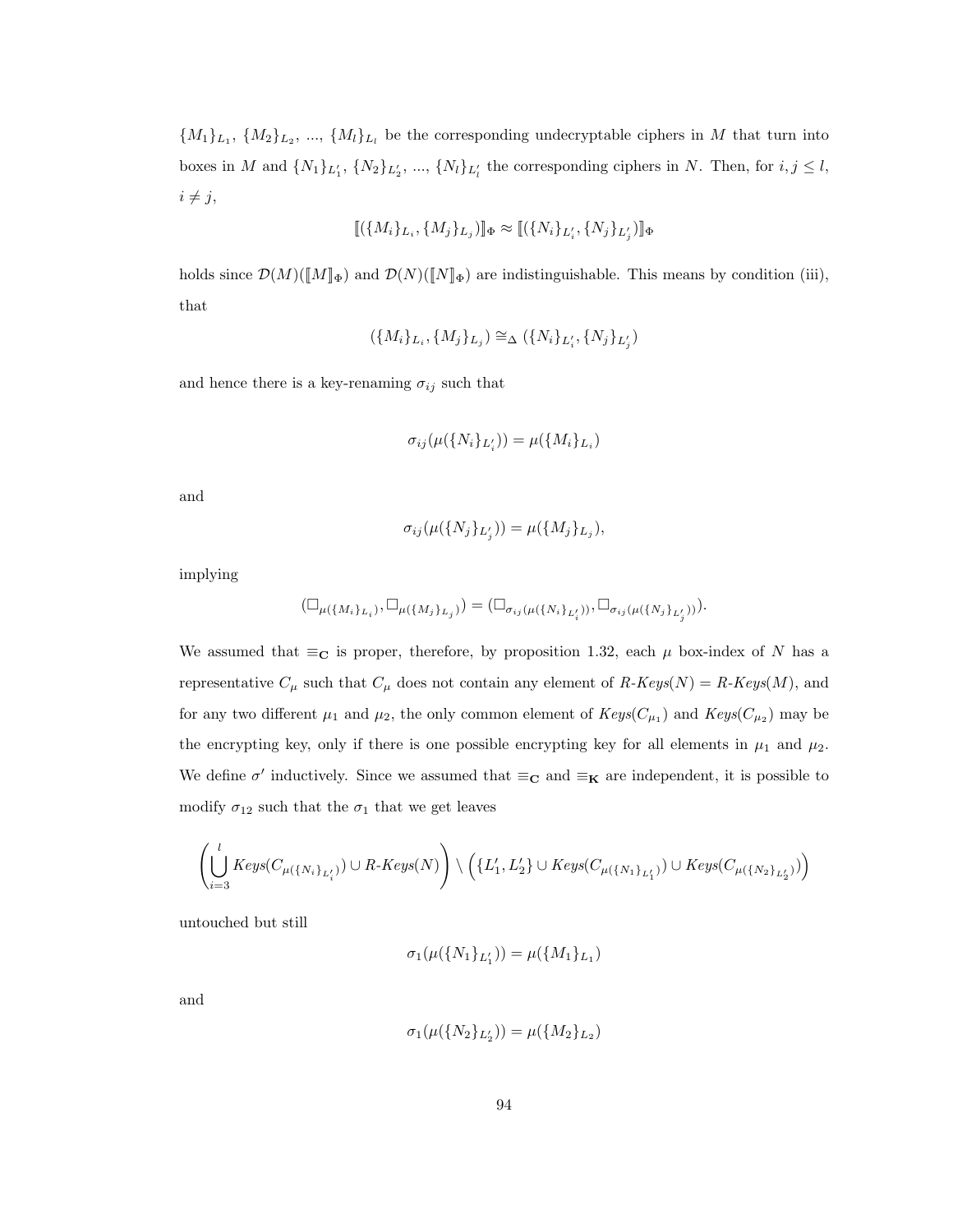hold. Suppose now that we have defined  $\sigma_k$  such that for some  $h, h > k$ ,

$$
\sigma_k(K)=K,
$$

whenever

$$
K\in \left( \bigcup_{i=h+1}^{l} Keys(C_{\mu(\{N_i\}_{L'_i})})\cup R\text{-}Keys(N)\right) \setminus \left(\{L'_1,...,L'_h\}\cup \left(\bigcup_{i=1}^{h} Keys(C_{\mu(\{N_i\}_{L'_i})})\right)\right),
$$

but

$$
\sigma_k(\mu(\{N_i\}_{L'_i})) = \mu(\{M_i\}_{L_i})
$$

for  $i \leq h$ . In order to define  $\sigma_{k+1}$ , find first the smallest  $a > h$  such

$$
C_{\mu(\{N_a\}_{L'_a})} \neq C_{\mu(\{N_i\}_{L'_i})}
$$

holds for all  $i < a$ . If there is no such a, then the process stops, and  $\sigma' := \sigma_k$ . If there is such an a, then consider  $\sigma_{aj}$  with any  $j \neq a$ . Since  $\equiv_{\mathbf{C}}$  and  $\equiv_{\mathbf{K}}$  are independent, it is possible to alter  $\sigma_{aj}$  into  $\sigma'_{aj}$  such that

$$
\sigma'_{aj}(\mu(\{N_a\}_{L_a'})) = \mu(\{M_a\}_{L_a})
$$

and

$$
\sigma'_{aj}(K)=K
$$

whenever

$$
K \in \bigcup_{i=1}^{l} Keys(C_{\mu(\{N_i\}_{L'_i})}) \cup \sigma_k\left(\bigcup_{i=1}^{l} Keys(C_{\mu(\{N_i\}_{L'_i})})\right) \cup R\text{-}Keys(N)
$$

and

$$
K \notin \{L'_a\} \cup Keys(C_{\mu({N_a\}}_{L'_a})).
$$

Therefore, the only key K in  $\bigcup_{i=1}^{l} Keys(C_{\mu({N_i})_{L'_i}})$  that is changed by both  $\sigma_k$  and  $\sigma'_{aj}$  may only be  $L'_a$ , and that happens by propositions 1.30 and 1.32 when for some  $i \leq h$ ,

$$
\mu(\{N_a\}_{L_a'})_{\rm key} = \mu(\{N_i\}_{L_i'})_{\rm key} = \{L_a'\} = \{L_i'\}.
$$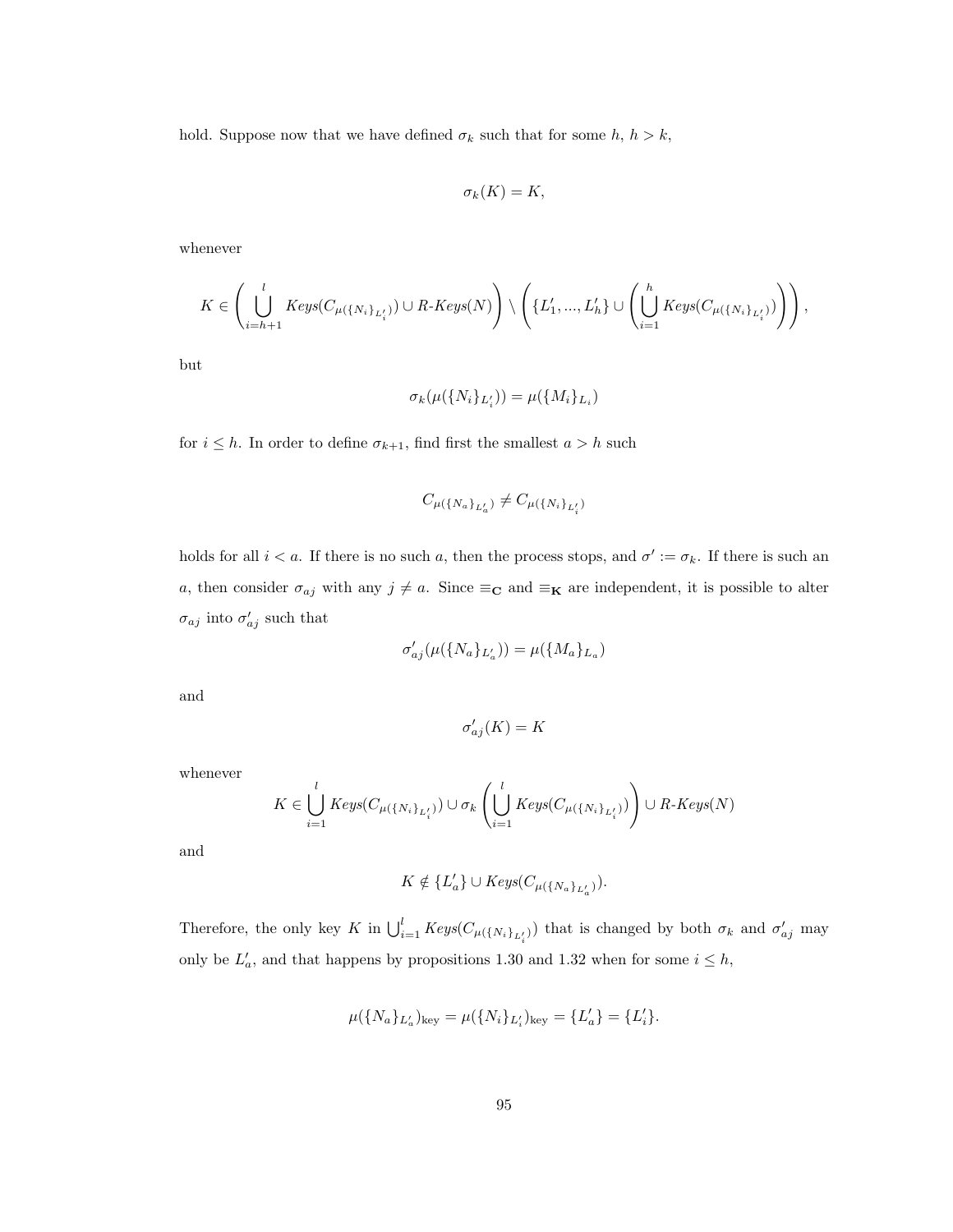Since

$$
\sigma'_{aj}(\mu(\{N_a\}_{L'_a})) = \mu(\{M_a\}_{L_a}),
$$

it follows by proposition 1.31 that  $\mu({M_a}_{L_a})_{\text{key}} = {L_a}$ , and

$$
\sigma'_{aj}(L'_a)=L_a
$$

must hold. Also, since

$$
\sigma_{ia}(\mu(\{N_i\}_{L'_i})) = \mu(\{M_i\}_{L_i}),
$$

$$
\sigma_{ia}(L'_i) = L_i
$$

follows, and

$$
\sigma_{ia}(\mu(\lbrace N_a \rbrace_{L'_a})) = \mu(\lbrace M_a \rbrace_{L_a})
$$

implies

 $\sigma_{ia}(L'_a) = L_a.$ 

But,  $L'_i = L'_a$ , so

 $L_i = L_a.$ 

Then,

$$
\sigma_k(L'_a) = \sigma_k(L'_i) = \sigma_{ia}(L'_i) = L_i = L_a.
$$

Hence,  $\sigma'_{ia}$  and  $\sigma_k$  take the same value on  $L'_a$  which is the only interesting element that they both change. So we can define  $\sigma_{k+1}$  to be the key-renaming that does the job of both  $\sigma'_{ia}$  and  $\sigma_k$  together. This way, for  $a>k+1,$ 

$$
\sigma_{k+1}(K) = K,
$$

whenever

$$
K\in \left( \bigcup_{i=a+1}^{l} Keys(C_{\mu(\{N_i\}_{L'_i})})\cup R\text{-}Keys(N)\right) \setminus \left(\{L'_1,...,L'_a\}\cup \left(\bigcup_{i=1}^{a} Keys(C_{\mu(\{N_i\}_{L'_i})})\right)\right),
$$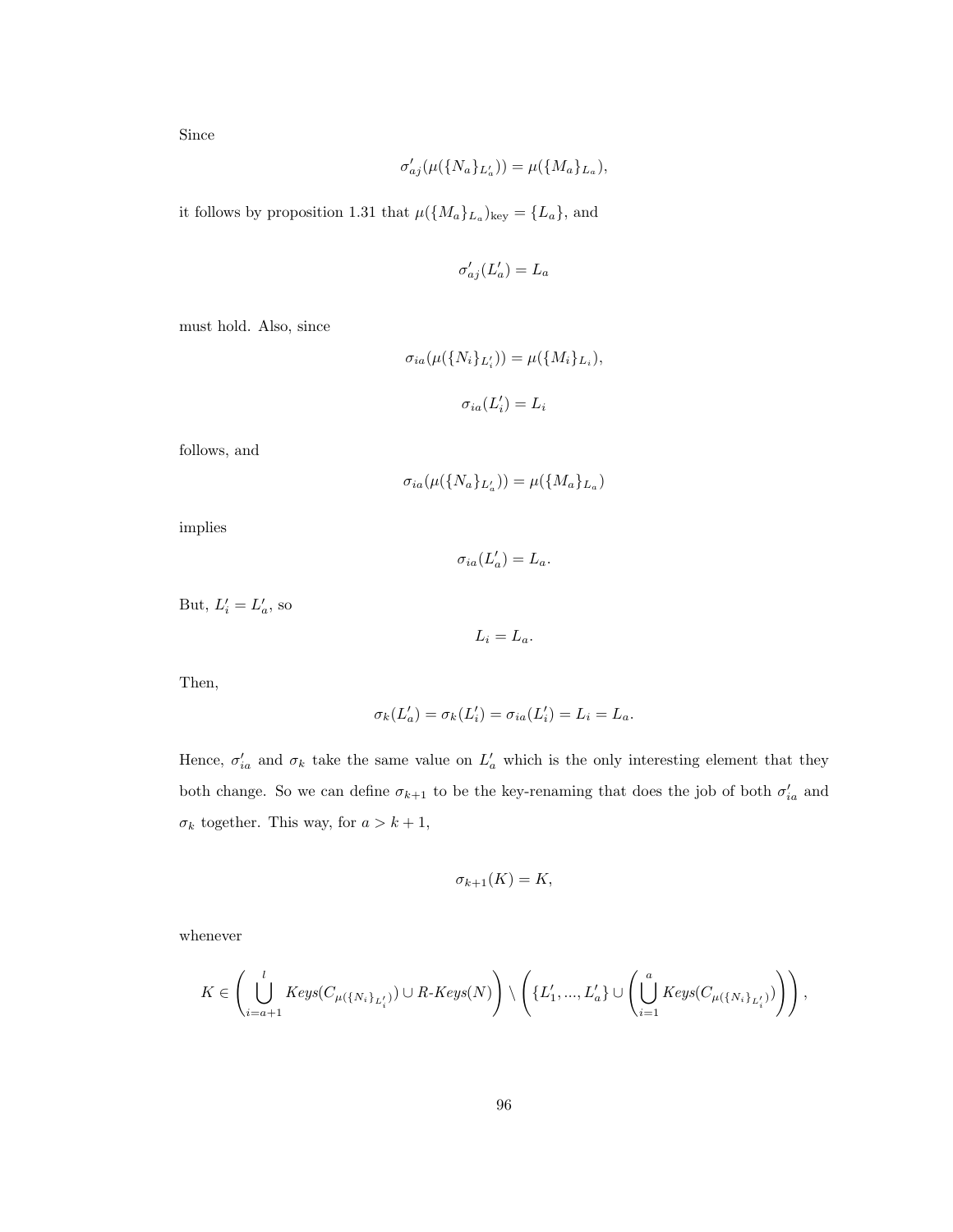$$
\sigma_{k+1}(\mu(\{N_i\}_{L'_i})) = \mu(\{M_i\}_{L_i})
$$

for  $i \leq a$ . The process stops, when there is no  $a \geq k$  such that

$$
C_{\mu(\{N_a\}_{L_a'})} \neq C_{\mu(\{N_i\}_{L_i'})}
$$

holds for all  $i < a$ , and then  $\sigma' = \sigma_k$ . This  $\sigma'$  satisfies the required properties, that is, it leaves the recoverable keys of  $M$  and  $N$  untouched, but it maps the boxes of the pattern of  $N$  into the corresponding boxes in the pattern of M, and that is what we needed to complete the proof.  $\Box$ 

Remark 3.28. Observe, that condition (iii) of the theorem is is trivially satisfied, when there is only one box, that is, when all ciphers are equivalent under  $\equiv_C$ . Also, if completeness holds for a certain choice of  $\equiv_{\mathbf{C}}$ , then, if  $\equiv'_{\mathbf{C}}$  is such that  $M \equiv_{\mathbf{C}} N$  implies  $M \equiv'_{\mathbf{C}} N$  - i.e. when  $\equiv'_{\mathbf{C}}$ results fewer boxes –, then completeness holds for  $\equiv'_\mathbf{C}$  as well. Therefore, we can say, that the  $\Box$ key to completeness is not to have too many boxes.

Example 3.29 (Type-2 Cryptosystems). Comparing this proof with the one for the type-two cryptosystems, it is clear that the theorem for type-2 systems is a special case of our general theorem. The formal language for the type-2 case is such that  $\equiv_{\mathbf{C}}$  is proper and  $\equiv_{\mathbf{K}}$  and  $\equiv_{\mathbf{C}}$  are independent as we mentioned in section 1.1.4. Moreover, conditions (i) and (ii) of the general theorem also appear in the conditions for type-2 completeness, whereas conditions (iii) in the two theorems are also identical for the type-2 case because of the following reason:

$$
pattern_2((\{M_1\}_{L_1}, \{M_2\}_{L_2})) = (\Box_{L_1}, \Box_{L_2})
$$

and

$$
pattern_2((\{N_1\}_{L'_1}, \{N_2\}_{L'_2})) = (\Box_{L'_1}, \Box_{L'_2}),
$$

hence  $(\{M_1\}_{L_1}, \{M_2\}_{L_2})$  and  $(\{M_1\}_{L_1}, \{M_2\}_{L_2})$  are formally equivalent if and only if  $L_1$  and  $L_2$  are identical exactly when  $L'_1$  and  $L'_2$  are identical. Therefore, conditions (iii) in the two  $\Box$ theorems really mean the same thing.

but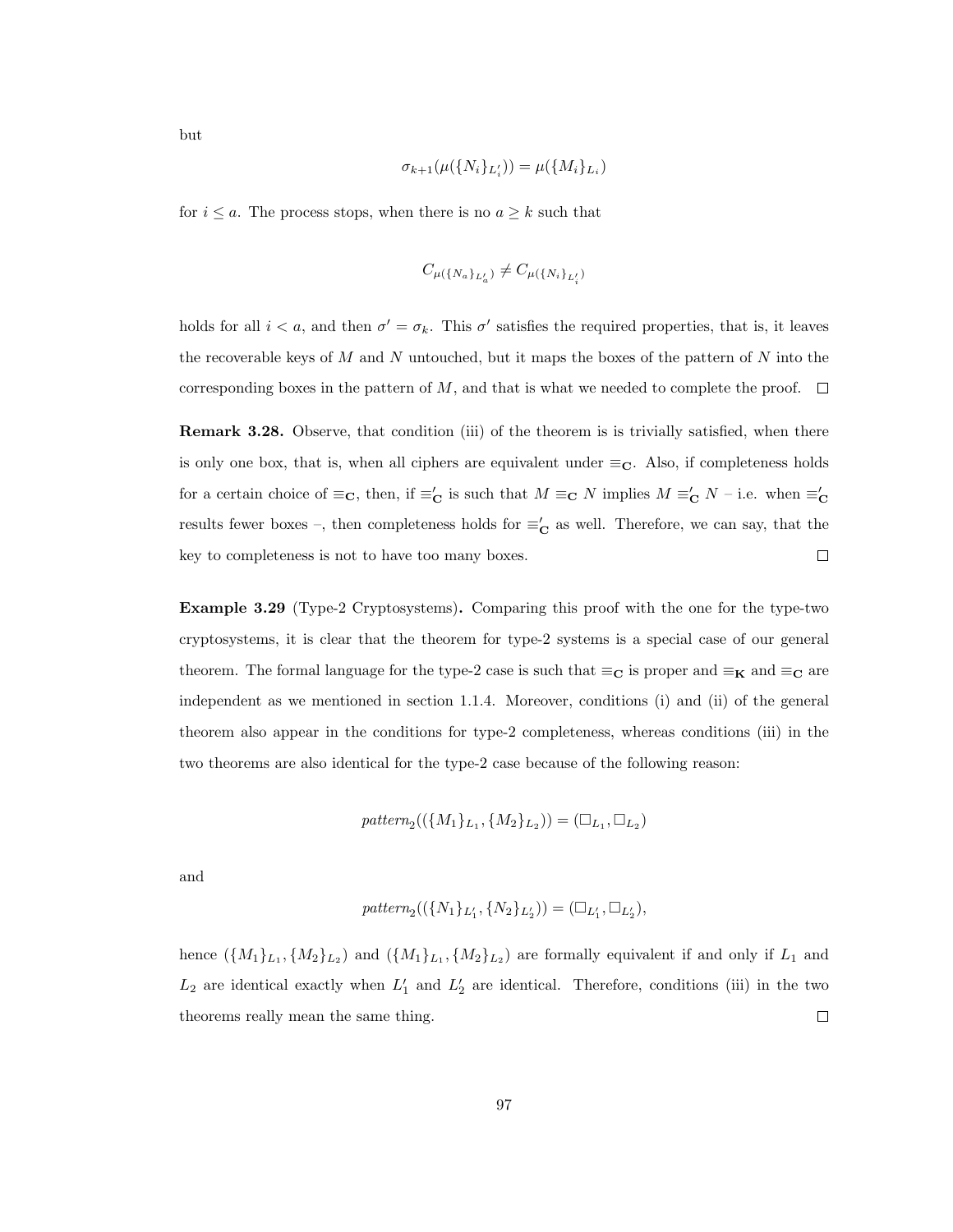Example 3.30 (One-Time Pad). The conditions of the general completeness theorem are satisfied by the formal language we use for the OTP, because, as we mentioned in section 1.1.4,  $\equiv_C$ is proper and  $\equiv_{\mathbf{K}}$  and  $\equiv_{\mathbf{C}}$  are independent. Furthermore, condition (i) and (ii) in the general theorem are exactly conditions (i) and (ii) of the parsing theorem 3.20, and they are satisfied in the OTP case, as we saw that in the course of proving completeness for OTP. Condition (iii) is also satisfied, since the pairs of ciphers must be encrypted with different keys (in OTP, we cannot use the keys twice), and the equivalence

$$
[\![(\{M_1\}_L, \{M_2\}_L_2)]\!]_{\Phi} \approx [\![(\{N_1\}_L', \{N_2\}_L'_2)]\!]_{\Phi}
$$

implies that the corresponding lengths in the two ciphers must be the same:

$$
l(\{M_1\}_{L_1}) = l(\{N_1\}_{L'_1})
$$

and

$$
l(\{M_2\}_{L_2})=l(\{N_2\}_{L_2'})
$$

implying

$$
\left(\Box_{l(\{M_1\}_{L_1})}, \Box_{l(\{M_2\}_{L_2})}\right) = \left(\Box_{l(\{N_1\}_{L'_1})}, \Box_{l(\{N_2\}_{L'_2})}\right).
$$

Therefore,

$$
(\{M_1\}_{L_1}, \{M_2\}_{L_2}) \cong_{\mathrm{OTP}} (\{N_1\}_{L'_1}, \{N_2\}_{L'_2}).
$$

Example 3.31 (Type-1 and Type-3 Cryptosystems). In case of Type-1 cryptosystems, if we assume that the length is revealed, that is the distributions of  $E_k(x)$  and  $E_k(y)$  can be distinguished when x and y have different length (we can call this condition strictly length revealing), then the corresponding condition (iii) is satisfied for this case. Therefore, if the cryptosystem is such that conditions (i) and (ii) are also satisfied, then completeness holds for the formal logic and its interpretation if the boxes are indexed with the length of the cipher.

As for the type-3 system, completeness holds if we assume that the system satisfies conditions (i) and (ii), and when it not just might reveal which-key and length, but it does really reveal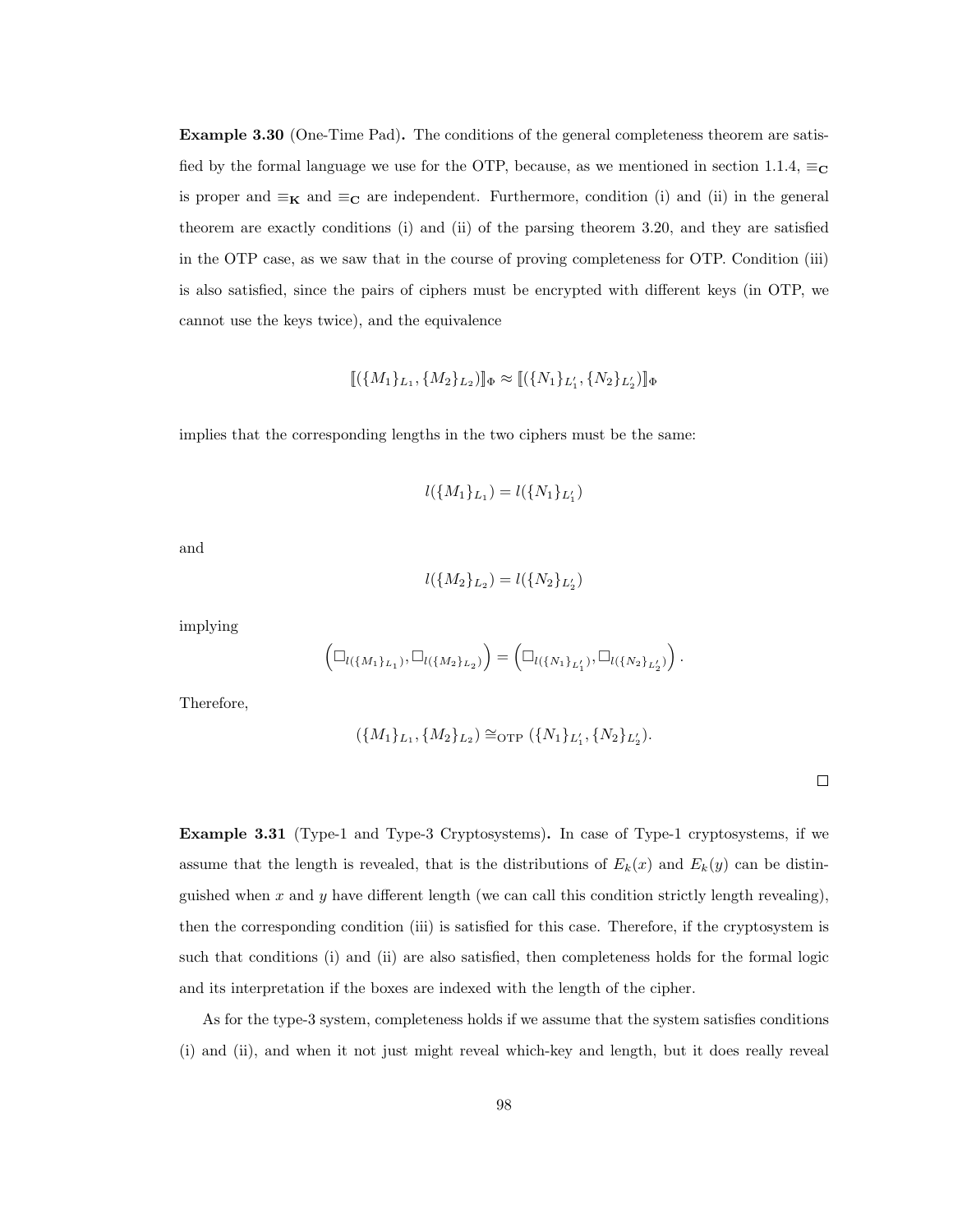both them, that is, when it is strictly which-key revealing and strictly length revealing.  $\Box$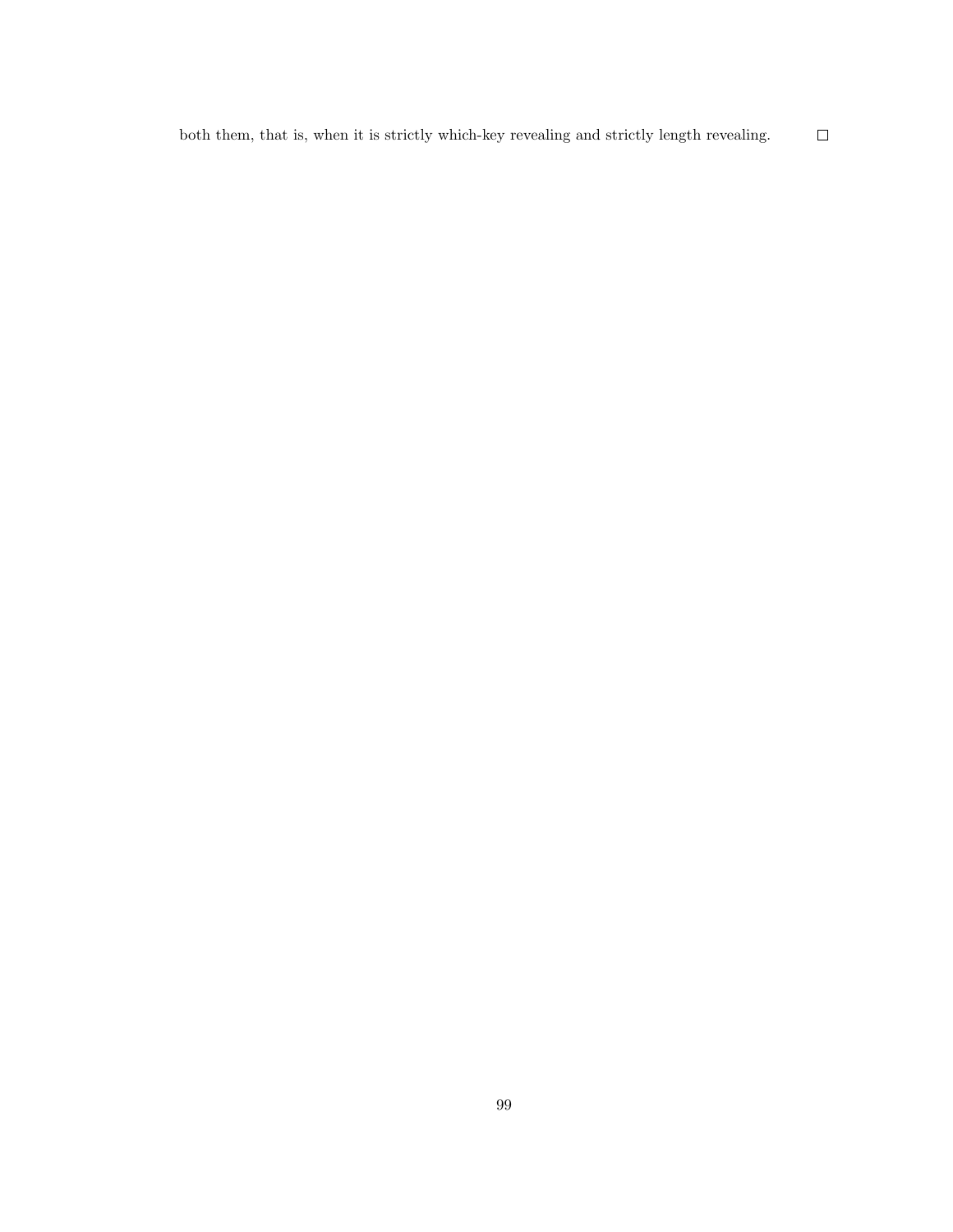## Conclusion

We showed that it is possible to give a general treatment of expansions of the equivalence notion of the Abadi-Rogaway logic, and its interpretations in computational and also in informationtheoretic encryption schemes. Non-trivial general soundness and completess theorems were established. These theorems derive soundness and completeness by assuming that they hold for special subsets of formal expressions. The key to soundness is to have enough boxes in the definition of formal equivalence, whereas completeness holds if there are not too many boxes.

The fact that the computational and the information-theoretic views give a more detailed description of cryptographic schemes then the formal one results in an interesting skewness of the conditions for soundness and for completeness. The conditions of completeness involves only pairs of formal keys, blocks and ciphers, reflecting that equivalence of formal expressions paired arbitrarily many times can be derived from equivalence of simple pairs. On the other hand, the conditions of soundness requires expressions that are constructed from keys, blocks, and ciphers via arbitrarily large number of pairing; the ultimate reason being that indistinguishability of the joint distributions of two n-tuples of random variables does not follow from indistinguishability of the joint distributions of each two corresponding pairs in the two n-tuples.

The Abadi-Rogaway logic, due to its simplicity, was very suitable to start analyzing the relationship between formal and probabilistic views of cryptography, but it is too simple for the description of realistic protocols. We therefore hope that this analysis will serve as a motivation and guideline for treating more complex formal cryptographic systems and their interpretations.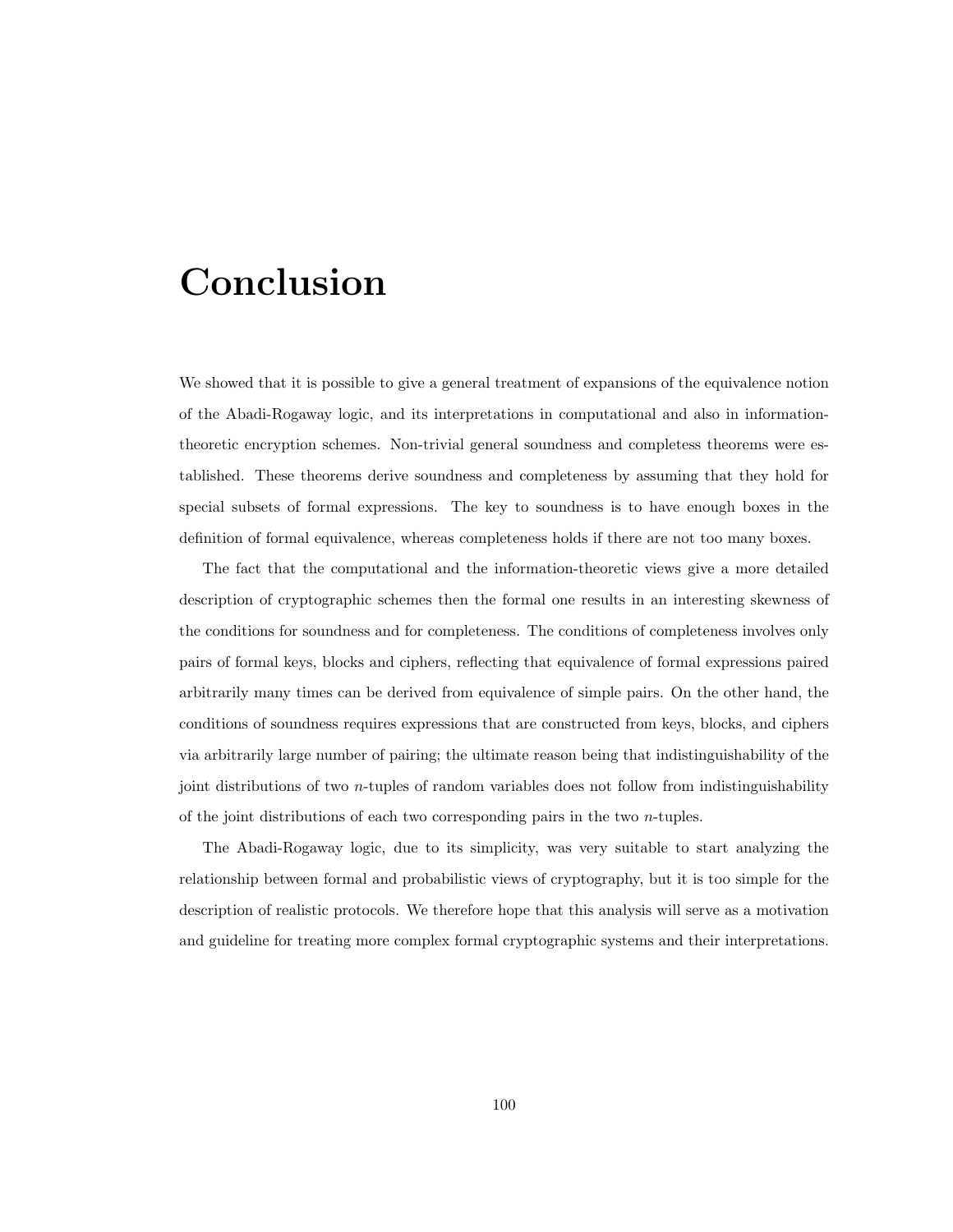# Bibliography

- [1] M. Abadi and A. Gordon. A calculus for cryptographic protocols: the spi-calculus. Information and Computation, 143:1–70, 1999.
- [2] M. Abadi and J. Jürjens. Formal eavesdropping and its computational interpretation. In Proc. Fourth International Symposium on Theoretical Aspects of Computer Software (TACS2001), Lecture Notes in Computer Science, Tohoku University, Sendai, Japan, 2001. Springer.
- [3] M. Abadi and P. Rogaway. Reconciling two views of cryptography (The computational soundness of formal encryption). Journal of Cryptology, 15(2):103–127, 2002.
- [4] M. Backes, C. Jacobi, and B. Pfitzmann. Deriving cryptographically sound implementations using composition and formally verified bisimulation. In Formal Methods Europe, volume 2931 of Lecture Notes in Computer Science, pages 310–329. Springer-Verlag, 2002.
- [5] M. Backes, B. Pfitzmann, and M. Waidner. A composable cryptographic library with nested operations. In Proceedings of the  $10^{th}$  ACM Conference on Computer and Communications Security, pages 220–230, Washington D.C., USA, October, 27-30 2003. ACM Press. Long version: IACR ePrint Archive, Report 2003/015, Jan. 2003.
- [6] M. Backes, B. Pfitzmann, and M. Waidner. Universally composable cryptographic library. Manuscript available on eprint.iacr.org as 2003/015, 2003.
- [7] M. Bellare, J. Kilian, and P. Rogaway. The security of cipher block chaining. In Y. Desmedt, editor, Advances in Cryptology - CRYPTO '94, 14<sup>th</sup> Annual International Cryptology Con-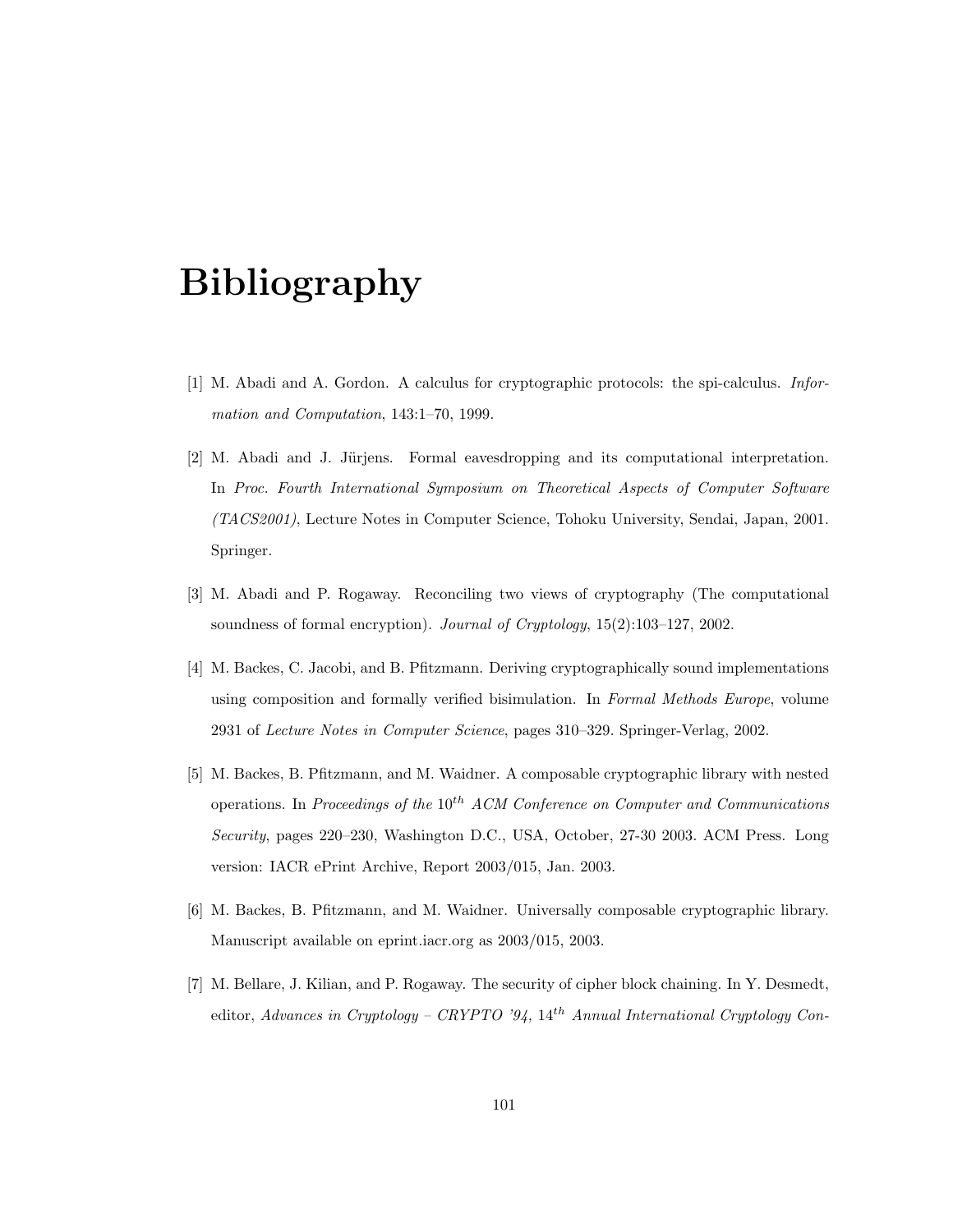ference, volume 839 of Lecture Notes in Computer Science, pages 341–358, Santa Barbara, California, USA, August 1994. Springer-Verlag.

- [8] M. Blum and S. Micali. Proceedings of the fourteenth annual ieee symposium on logic in computer science. In Proc. of the 23rd Annual Symp. on Foundations of Computer Science, pages 112–117, 1982.
- [9] M. Burrows, M. Abadi, and R. Needham. A logic of authentication. Proceedings of the Royal Society, Series A, 426(1871):233–271, 1989. Also appeared as SRC Research Report 39 and, in a shortened form, in ACM Transactions on Computer Systems 8, 1 (February 1990), 18-36.
- [10] R. Canetti. Universally composable security: A new paradigm for cryptographic protocols. In 42-nd Annual Symposium on Foundations of Computer Science (FOCS), pages 136–145. IEEE Press, 2001. Full paper available at eprint.iacr.org as 2000/067.
- [11] R. Canetti, Y. Lindell, R. Ostrovsky, and A. Sahai. Universally composable two-party and multi-party secure computation. In  $34$ -th ACM Symposium on Theory of Computing, pages 484–503, 2002. Full paper available at eprint.iacr.org as 2002/140.
- [12] I. Cervesato, N. A. Durgin, P. D. Lincoln, J. C. Mitchell, and A. Scedrov. A meta-notation for protocol analysis. In 12th IEEE Computer Security Foundations Workshop. IEEE Computer Society Press, 1999.
- [13] R. A. DeMillo, N. A. Lynch, and M. Merritt. Cryptographic protocols. In Proc. of the 14th Annual ACM Symp. on Theory of Computing. ACM Press, 1982.
- [14] D. Dolev and A. Yao. On the security of public-key protocols. In Proc. 22-nd Annual IEEE Symposium on Foundations of Computer Science (FOCS), pages 350–357, 1981.
- [15] D. Dolev and A. Yao. On the security of public-key protocols. IEEE Transactions on Information Theory, 29(2):198–208, March 1983.
- [16] N. Durgin, P. Lincoln, J. Mitchell, and A. Scedrov. Multiset rewriting and the complexity of bounded security protocols. Journal of Computer Security, 12:247–311, 2004.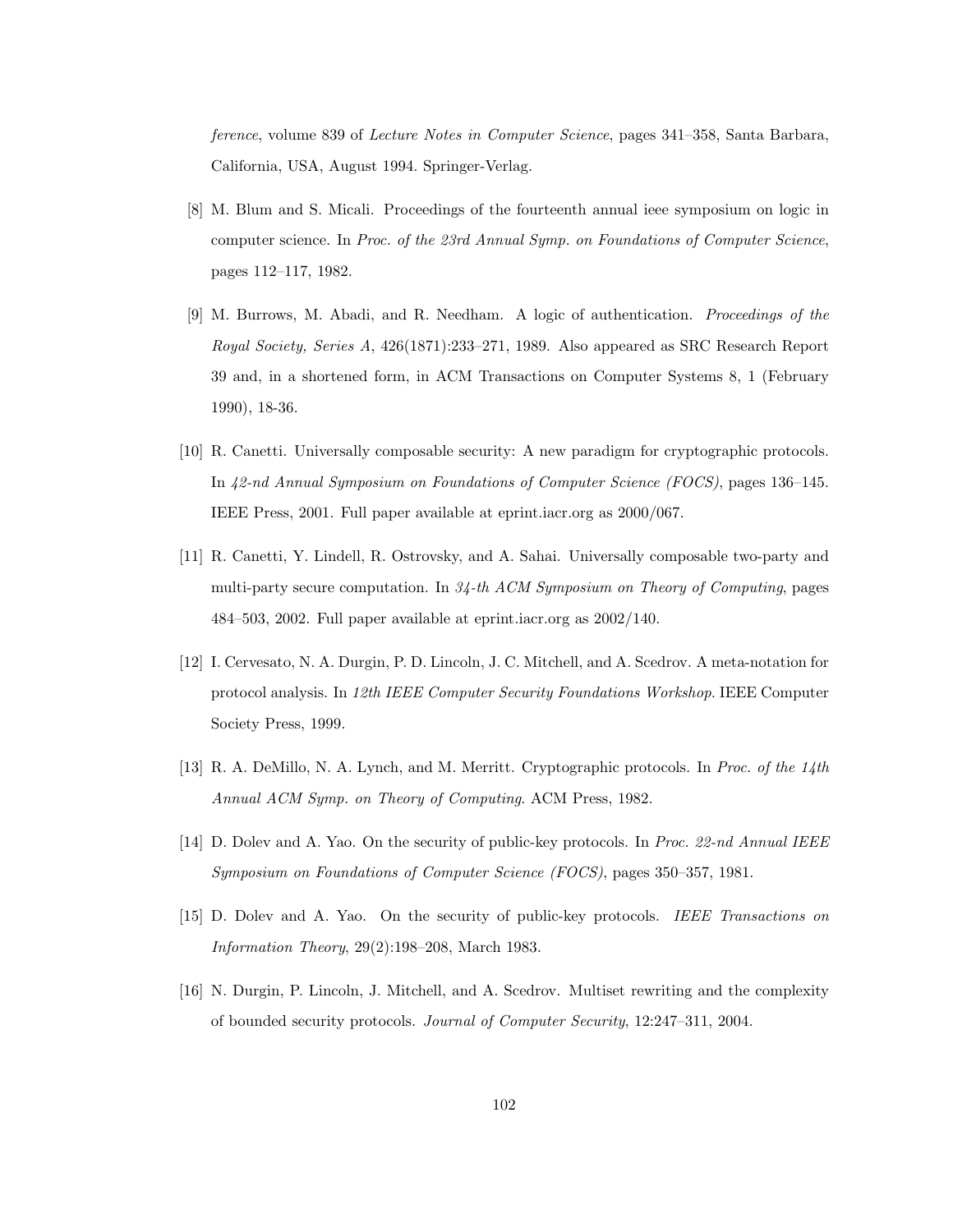- [17] N. A. Durgin, J. C. Mitchell, and D. Pavlovic. A compositional logic for protocol correctness. In 14th IEEE Computer Security Foundations Workshop, Cape Breton, Nova Scotia, Canada, June 2001.
- [18] F. J. Thayer Fábrega, J. C. Herzog, and J. D. Guttman. Strand spaces: Proving security protocols correct. Journal of Computer Security, 7(2/3):191–230, 1999.
- [19] M. Fitzi, M. Hirt, and U. Maurer. General adversaries in unconditional multi-party computation. In Kwok Yan Lam, Eiji Okamoto, and Chaoping Xing, editors, Advances in Cryptology — ASIACRYPT '99, volume 1716 of Lecture Notes in Computer Science, pages 232–246. Springer-Verlag, November 1999.
- [20] O. Goldreich, S. Micali, and A. Widgerson. How to play any mental game. In Proc. 19th ACM Symp. on the Theory of Computing, pages 218–229, 1987.
- [21] S. Goldwasser and S. Micali. Probabilistic encryption. Journal of Computer and System Sciences, 28(2):270–299, 1984. Previous version in STOC 1982.
- [22] S. Goldwasser, S. Micali, and A. Wigderson. Proofs that yield nothing but their validity or all languages in NP have zero-knowledge proof systems. Journal of the ACM, 38(1):691–729, 1991.
- [23] J. Guttman, F. Thayer, and L. Zuck. The faithfulness of abstract protocol analysis: Message authentication. In P. Samarati, editor, *Proceedings of the*  $8^{th}$  ACM conference on Computer and Communications Security, pages 186–195, Philadelphia, Pennsylvania, USA, November, 5-8 2001. ACM Press.
- [24] J. Herzog. Computational Soundness for Standard Assumptions of Formal Cryptography. PhD thesis, Massachusetts Institute of Technology, 2004.
- [25] J. Herzog, M. Liskov, and S. Micali. Plaintext awareness via key registration. In Advances in Cryptology - CRYPTO 2003, volume 2729 of Lecture Notes in Computer Science, pages 548–567. Springer-Verlag, August 2003.
- [26] O. Horvitz and V. Gligor. Weak key authenticity and the computational completeness of formal encryption. In D. Boneh, editor, Advances in Cryptology – CRYPTO 2003,  $23^{rd}$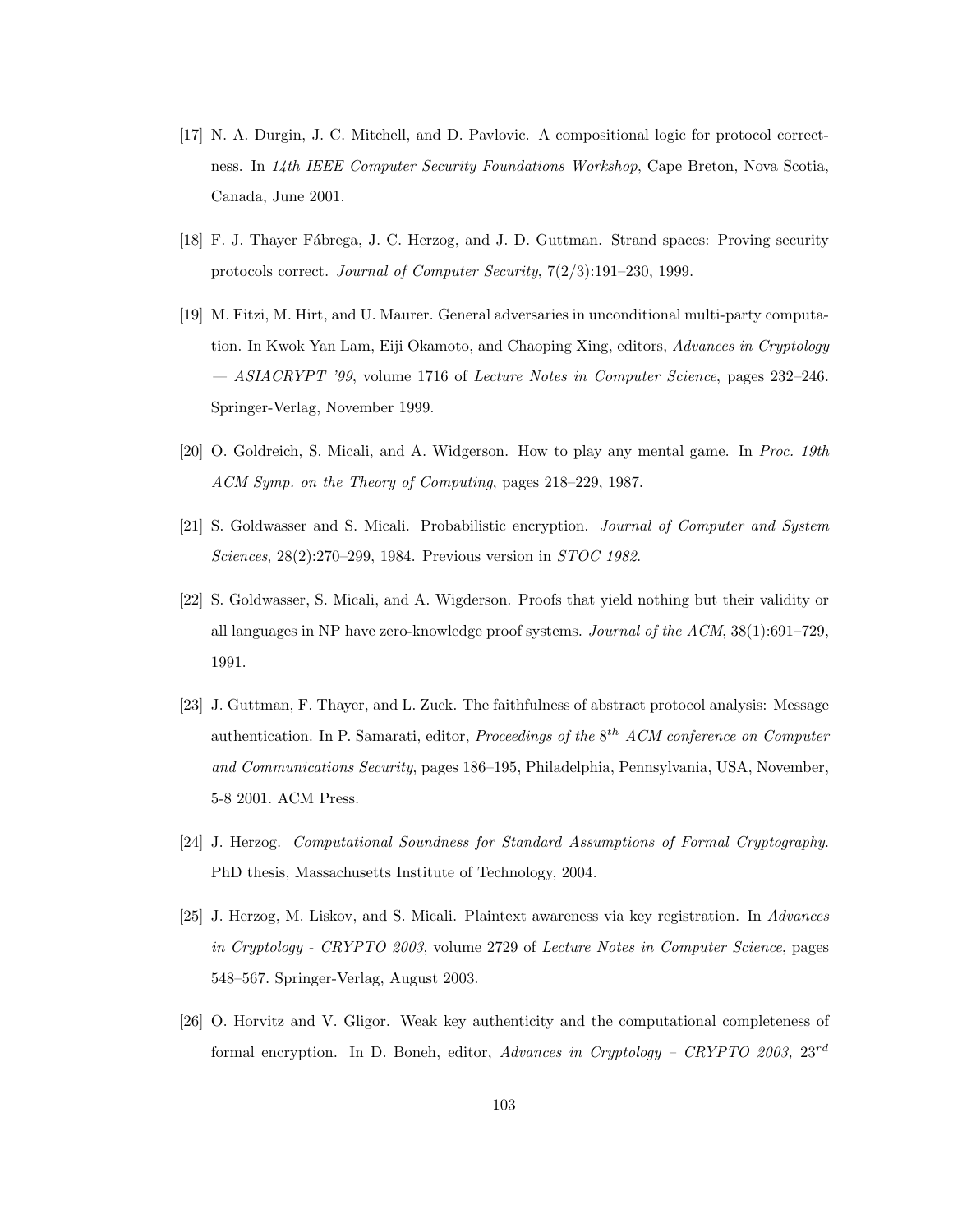Annual International Cryptology Conference, volume 2729 of Lecture Notes in Computer Science, pages 530–547, Santa Barbara, California, USA, August, 17-21 2003. Springer-Verlag.

- [27] R. A. Kemmerer. Analyzing encryption protocols using formal verification techniques. IEEE Journal on Selected Areas in Comunications, 7(4):448–457, May 1989.
- [28] R. A. Kemmerer, C. Meadows, and J. K. Millen. Three systems for cryptographic protocol analysis. Journal of Cryptology, 7(2):79–130, 1994.
- [29] P. Laud and R. Corin. Sound computational interpretation of formal encryption with composed keys. In J. I. Lim and D. H. Lee, editors, Information Security and Cryptology - ICISC 2003: 6<sup>th</sup> International Conference, volume 2971 of Lecture Notes in Computer Science, pages 55–66, Seoul, Korea, November, 27-28 2003. Springer-Verlag.
- [30] P. Lincoln, J. Mitchell, M. Mitchell, and A. Scedrov. Probabilistic polynomial-time framework for protocol analysis. In M. Reiter, editor, 5-th ACM Conferece on Computer and Communication Security, pages 112–121. ACM Press, 1998.
- [31] G. Lowe. Breaking and fixing the Needham-Schroeder public-key protocol using CSP and FDR. In Tiziana Margaria and Bernhard Steffen, editors, 2nd International Workshop on Tools and Algorithms for the Construction and Analysis of Systems, volume 1055 of Lecture Notes in Computer Science, pages 147–166. Springer-Verlag, 1996.
- [32] P. Mateus, J. C. Mitchell, and A. Scedrov. Composition of cryptographic protocols in a probabilistic polynomial-time process calculus. In Roberto M. Amadio and Denis Lugiez, editors, 14th International Conference on Concurrency Theory, volume 2761 of Lecture Notes in Computer Science, pages 327–349, Marseille, France, September 2003. Springer-Verlag.
- [33] U. Maurer. Information-theoretic cryptography. In M. Wiener, editor, Advances in Cryptology — CRYPTO '99, volume 1666 of Lecture Notes in Computer Science, pages 47–64. Springer-Verlag, 1999.
- [34] U. Maurer. Indistinguishability of random systems. In Lars Knudsen, editor, Advances in Cryptology — EUROCRYPT '02, volume 2332 of Lecture Notes in Computer Science, pages 110–132. Springer-Verlag, 2002. the extended version is not yet available.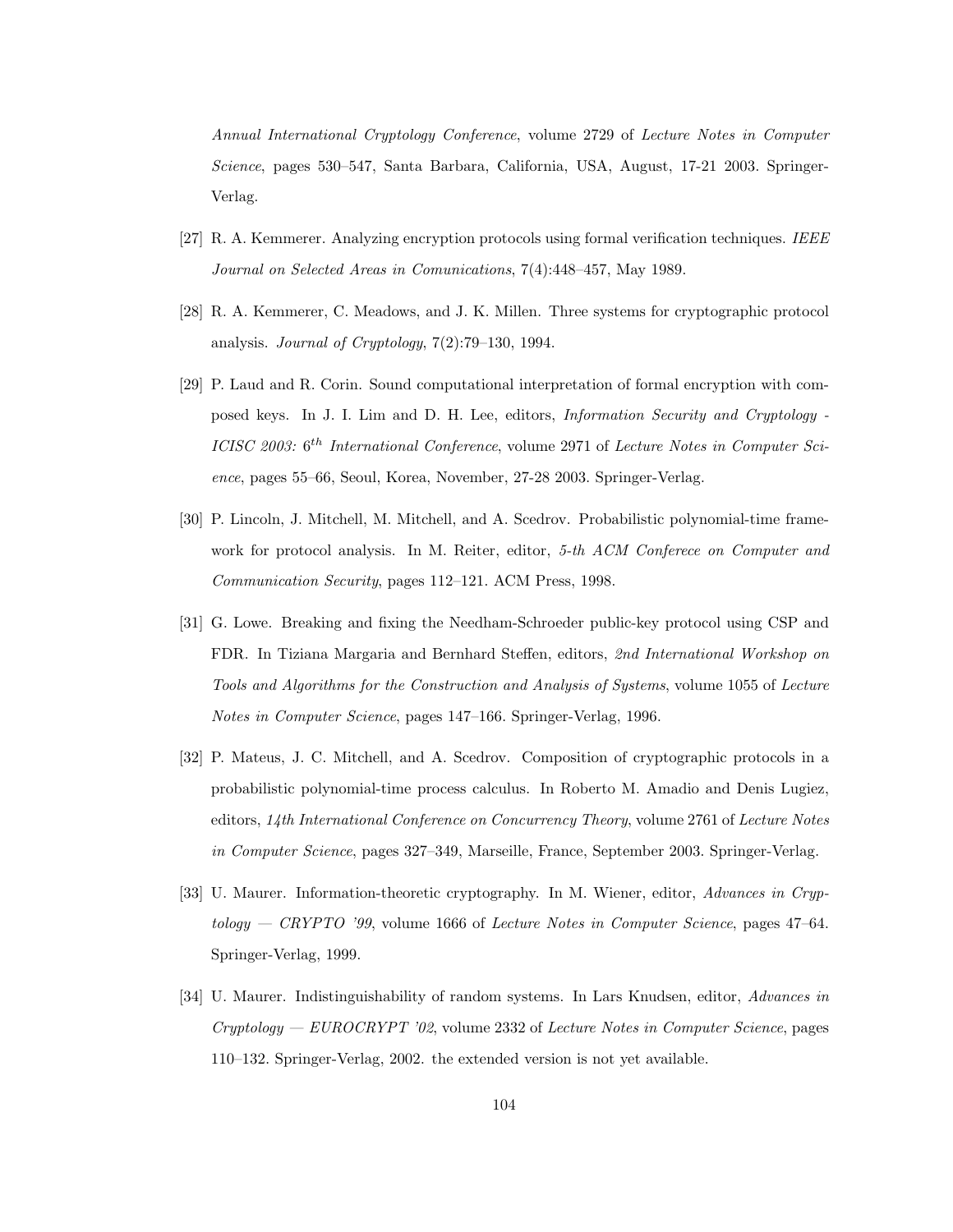- [35] U. Maurer, R. Renner, and C. Holenstein. Indifferentiability, impossibility results on reductions, and applications to the random oracle methodology. In Moni Naor, editor, *Theory* of Cryptography — TCC 2004, volume 2951 of Lecture Notes in Computer Science, pages 21–39. Springer-Verlag, February 2004.
- [36] U. Maurer and S. Wolf. Information-theoretic key agreement: From weak to strong secrecy for free. In Bart Preneel, editor, Advances in Cryptology — EUROCRYPT '00, volume 1807 of Lecture Notes in Computer Science, pages 351–368. Springer-Verlag, 2000.
- [37] C. Meadows. A system for the specification and analysis of key management protocols. In Proceedings of the 1991 IEEE Symposium on Research in Security and Privacy, pages 182–195. IEEE Computer Society Press, 1991.
- [38] C. Meadows. Analyzing the Needham-Schroeder public-key protocol: A comparison of two approaches. In Proc. European Symposium On Research In Computer Security, pages 351– 364. Springer Verlag, 1996.
- [39] D. Micciancio and B. Warinschi. Completeness theorems for the Abadi-Rogaway logic of encrypted expressions. *Journal of Computer Security*, 12(1):99–130, 2004. Preliminary version presented at WITS'02.
- [40] D. Micciancio and B. Warinschi. Soundness of formal encryption in the presence of active adversaries. In M. Naor, editor, Theory of Cryptography: First Theory of Cryptography Conference, TCC 2004, volume 2951 of Lecture Notes in Computer Science, pages 133–151, Cambridge, Massachusetts, USA, February, 19-21 2004. Springer-Verlag.
- [41] J. K. Millen, S. C. Clark, and S. B. Freedman. The interrogator: Protocol security analysis. IEEE Transactions on Software Engineering, SE-13(2):274–288, February 1987.
- [42] J. Mitchell, A. Ramanathan, A. Scedrov, and V. Teague. A probabilistic polynomial-time calculus for analysis of cryptographic protocols. Electronic Notes in Theoretical Computer Science, 45, 2001.
- [43] J. C. Mitchell, M. Mitchell, and U. Stern. Automated analysis of cryptographic protocols using Mur $\varphi$ . In Proc. IEEE Symposium on Security and Privacy, pages 141–151, 1997.